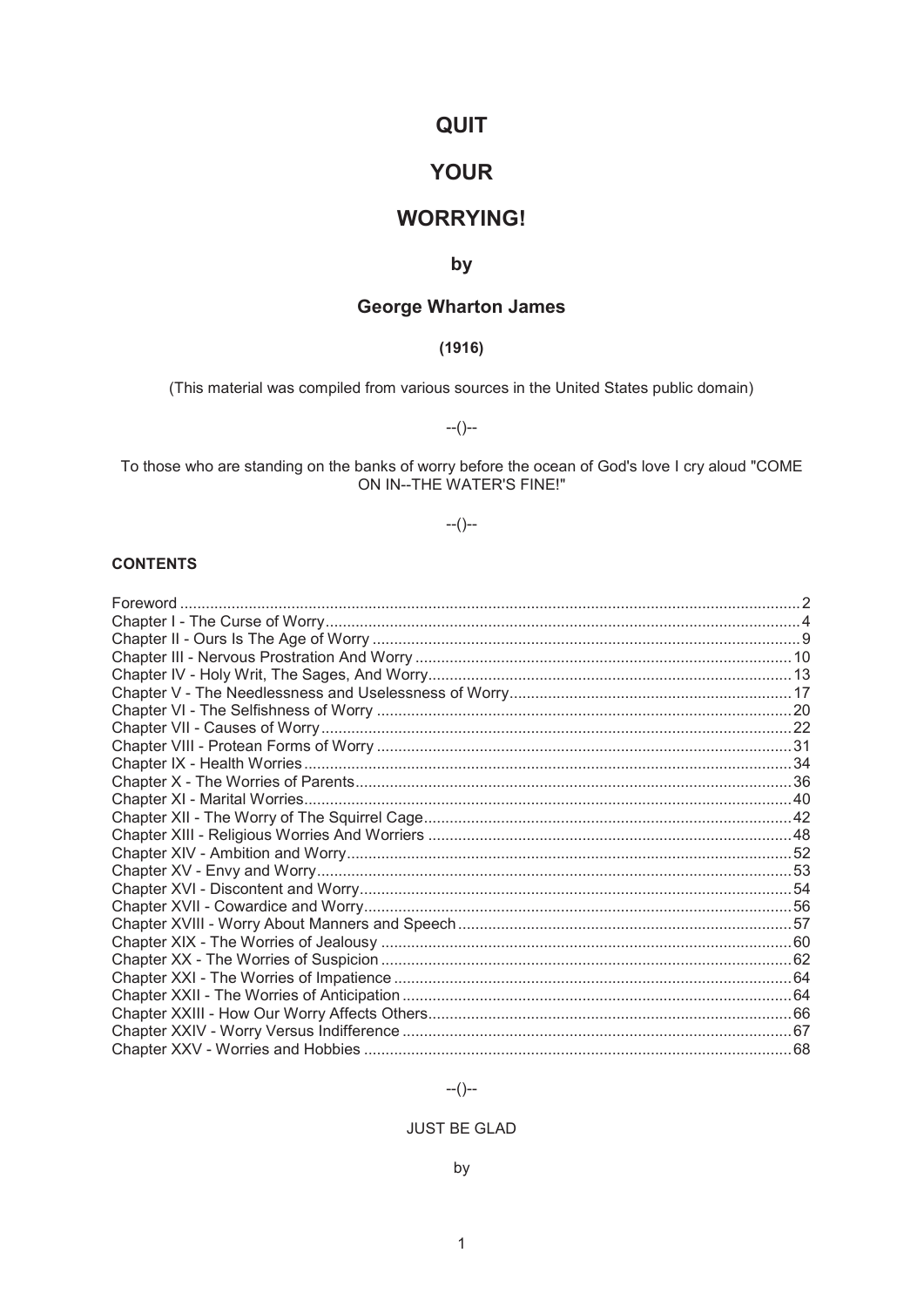#### James Whitcomb Riley

O heart of mine, we shouldn't worry so, What we have missed of calm we couldn't have, you know! What we've met of stormy pain, And of sorrow's driving rain. We can better meet again. If it blow.

We have erred in that dark hour, we have known, When the tear fell with the shower, all alone. Were not shine and shower blent As the gracious Master meant? Let us temper our content With His own.

> For we know not every morrow Can be sad; So forgetting all the sorrow We have had. Let us fold away our fears, And put by our foolish tears, And through all the coming years, Just be glad.

#### **FOREWORD**

Between twenty and thirty years ago, I became involved in a series of occurrences and conditions of so painful and distressing a character that for over six months I was unable to sleep more than one or two hours out of the twenty-four. In common parlance I was "worrying myself to death," when, mercifully, a total collapse of mind and body came. My physicians used the polite euphemism of "cerebral congestion" to describe my state which, in reality, was one of temporary insanity, and it seemed almost hopeless that I should ever recover my health and poise. For several months I hovered between life and death, and my brain between reason and unreason.

In due time, however, both health and mental poise came back in reasonable measure, and I asked myself what would be the result if I returned to the condition of worry that culminated in the disaster. This question and my endeavors at its solution led to the gaining of a degree of philosophy which materially changed my attitude toward life. Though some of the chief causes of my past worry were removed there were still enough adverse and untoward circumstances surrounding me to give me cause for worry, if I allowed myself to yield to it, so I concluded that my mind must positively and absolutely be prohibited from dwelling upon those things that seemed justification for worry. And I determined to set before me the ideal of a life without worry.

#### How was it to be brought about?

At every fresh attack of the harassing demon I rebuked myself with the stern command, "Quit your Worrying." Little by little I succeeded in obeying my own orders. A measurable degree of serenity has since blessed my life. It has been no freer than other men's lives from the ordinary--and a few extraordinary--causes of worry, but I have learned the lesson. I have Quit Worrying. To help others to attain the same desirable and happy condition has been my aim in these pages.

It was with set purpose that I chose this title. I might have selected "Don't Worry." But I knew that would fail to convey my principal thought to the casual observer of the title. People will worry, they do worry. What they want to know and need to learn is how to quit worrying. This I have attempted herein to show, with the full knowledge, however, that no one person's recipe can infallibly be used by any other person--so that, in reality, all I have tried to do is to set forth the means I have followed to teach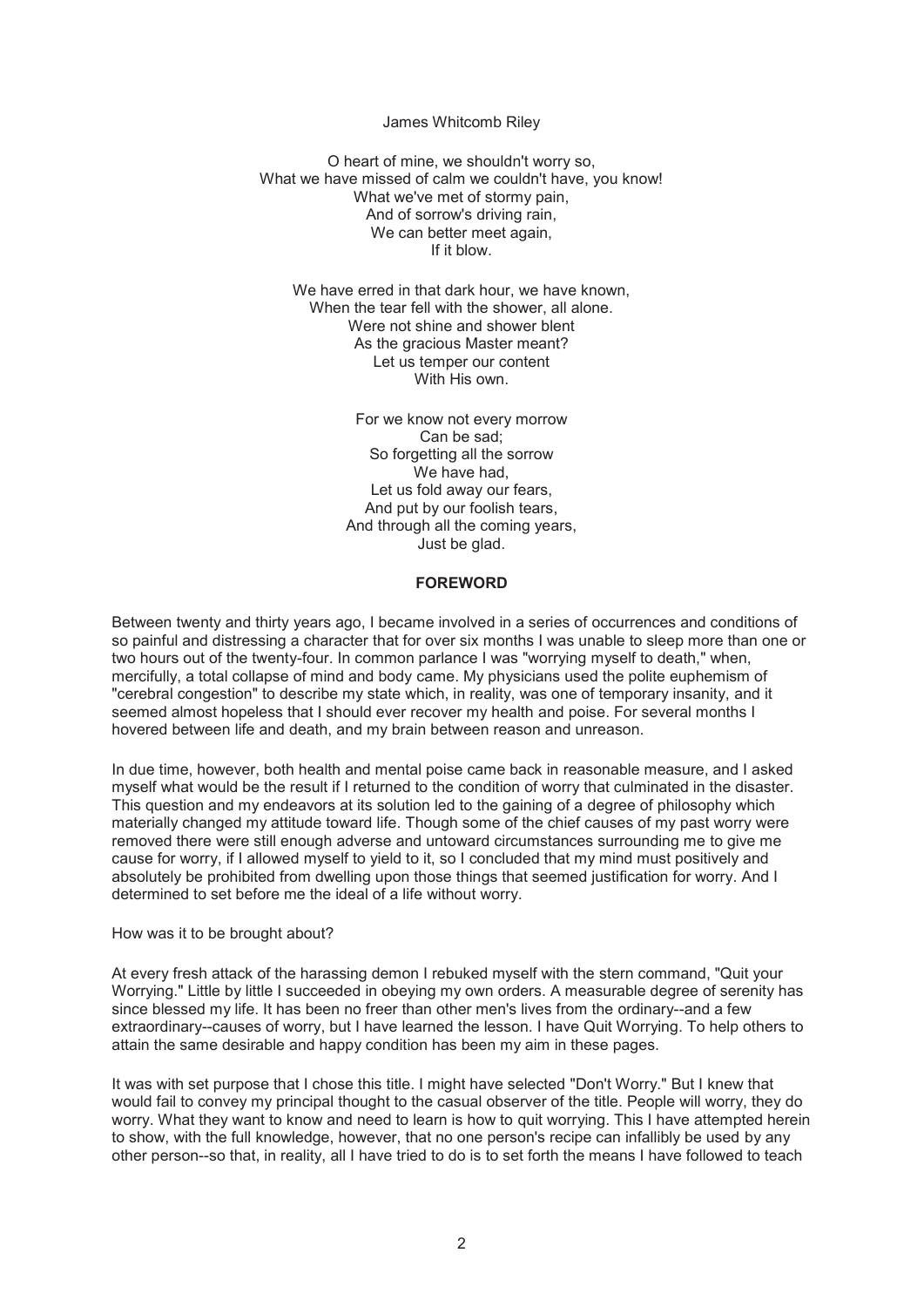myself the delightful lesson of serenity, of freedom from worry, and thereby to suggest to receptive minds a way by which they may possibly attain the same desirable end.

It was the learned and wise Dr. Johnson who wrote:

He may be justly numbered amongst the benefactors of mankind, who contracts the great rules of life into short sentences, that may easily be impressed on the memory, and taught by frequent recollection to recur habitually to the mind.

I have no desire to claim as original the title used for these observations, but I do covet the joy of knowing that I have so impressed it upon the memory of thousands that by its constant recurrence it will aid in banishing the monster, worry.

It is almost unavoidable that, in a practical treatise of this nature, there should be some repetition, both in description of worries and the remedies suggested. To the critical reader, however, let me say: Do not worry about this, for I am far more concerned to get my thought into the heads and hearts of my readers than I am to be esteemed a great writer. Let me help but one troubled soul to quit worrying and I will forego all the honors of the ages that might have come to me had I been an essayist of power. And I have repeated purposely, for I know that some thoughts have to knock again and again, ere they are admitted to the places where they are the most needed.

I have written strongly; perhaps some will think too strongly. These, however, must remember that I have written advisedly. I have been considering the subject for half or three parts of a life-time. I have studied men and women; carefully watched their lives; talked with them, and seen the lines worry has engraved on their faces. I have seen and felt the misery caused by their unnecessary worries. I have sat by the bedsides of people made chronic invalids by worry, and I have stood in the cells of maniacs driven insane by worry. Hence I hate it in all its forms, and have expressed myself only as the facts have justified.

Wherein I have sought to show how one might Quit his Worrying, these pages presuppose an earnest desire, a sincere purpose, on the part of the reader to attain that desirable end. There is no universal medicine which one can drink in six doses and thus be cured of his disease. I do not offer my book as a mental cure-all, or nostrum that, if swallowed whole, will cure in five days or ten. As I have tried to show, I conceive worry to be unnatural and totally unnecessary, because of its practical denial of what ought to be, and I believe may be, the fundamental basis of a man's life, viz., his perfect, abiding assurance in the fatherly love of God. As little Pippa sang:

God's in his heaven, All's right with the world.

The only way, therefore, to lose our sense of worry is to get back to naturalness, to God, and learn the peace, joy, happiness, serenity, that come with practical trust in Him. With some people this change may come instantly; with others, more slowly. Personally I have had to learn slowly, "line upon line, precept upon precept, here a little, there a little." And I would caution my readers not to expect too much all at once. But I am fully convinced that as faith, trust, and naturalness grow, worry will cease, will slough off, like the dead skin of the serpent, and leave those once bound by it free from its malign influence. Who cannot see and feel that such a consummation is devoutly to be wished, worth working and earnestly striving for?

If I help a few I shall be more than repaid, if many, my heart will rejoice.

George Wharton James

Pasadena, Calif. February, 1916.

--()--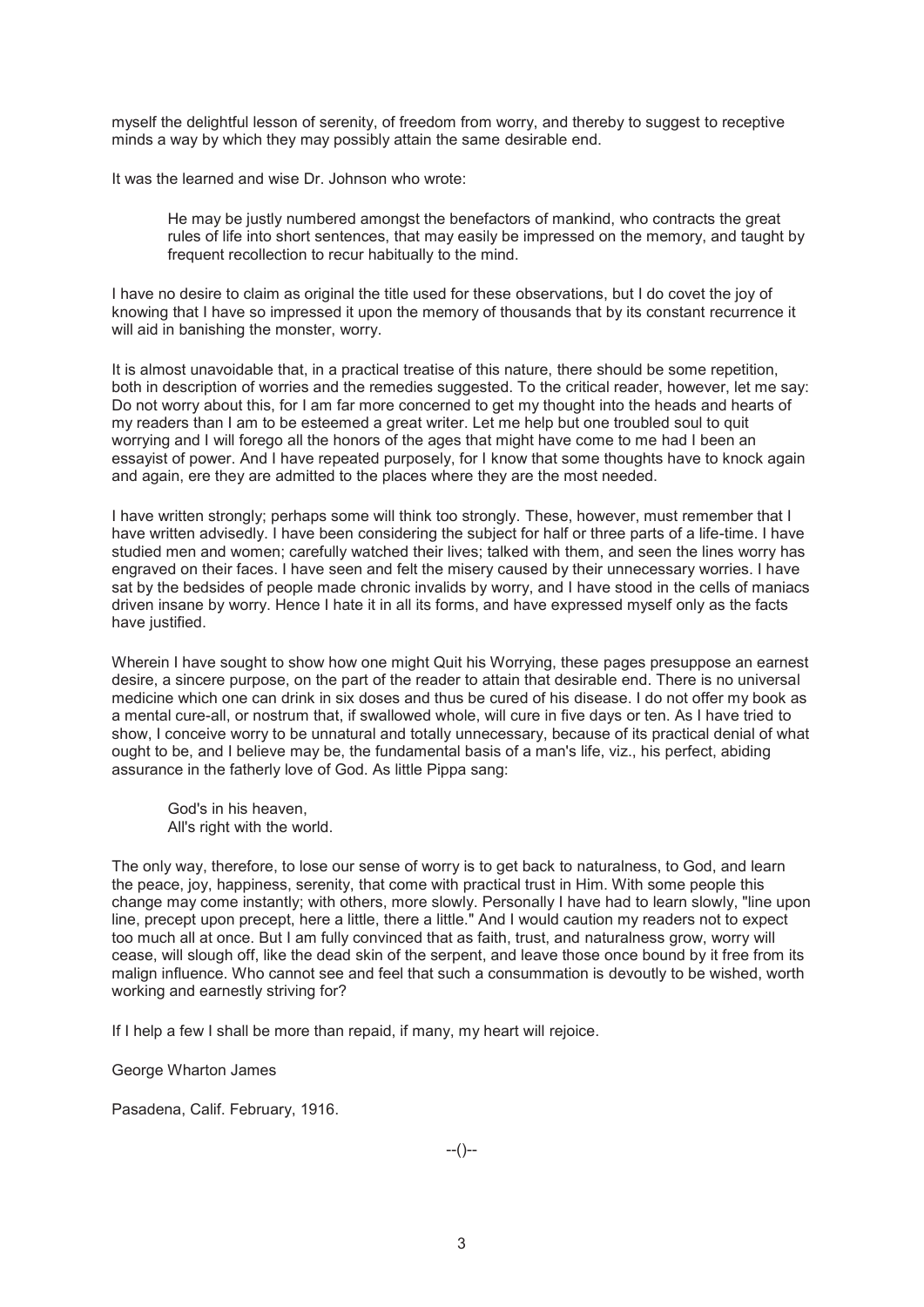#### **QUIT YOUR WORRYING!**

# **CHAPTER I**

#### **THE CURSE OF WORRY**

Of how many persons can it truthfully be said they never worry, they are perfectly happy, contented, serene? It would be interesting if each of my readers were to recall his acquaintances and friends, think over their condition in this regard, and then report to me the result. What a budget of worried persons I should have to catalogue, and alas, I am afraid, how few of the serene would there be named. When John Burroughs wrote his immortal poem, Waiting, he struck a deeper note than he dreamed of, and the reason it made so tremendous an impression upon the English-speaking world was that it was a new note to them. It opened up a vision they had not before contemplated. Let me quote it here in full:

Serene I fold my hands and wait, Nor care for wind, or tide or sea; I rave no more 'gainst time or fate, For lo! my own shall come to me.

I stay my haste, I make delays, For what avails this eager pace? I stand amid the eternal ways, And what is mine shall know my face.

Asleep, awake, by night or day, The friends I seek are seeking me, No wind can drive my bark astray, Nor change the tide of destiny.

What matter if I stand alone? I wait with joy the coming years; My heart shall reap where it has sown, And garner up its fruit of tears.

The waters know their own and draw The brook that springs in yonder height, So flows the good with equal law Unto the soul of pure delight.

The stars come nightly to the sky; The tidal wave unto the sea; Nor time, nor space, nor deep, nor high Can keep my own away from me.

I have been wonderfully struck by the fact that in studying the Upanishads, and other sacred books of the East, there is practically no reference to the kind of worry that is the bane and curse of our Occidental world. In conversation with the learned men of the Orient I find this same delightful fact. Indeed they have no word in their languages to express our idea of fretful worry. Worry is a purely Western product, the outgrowth of our materialism, our eager striving after place and position, power and wealth, our determination to be housed, clothed, and jeweled as well as our neighbors, and a little better if possible; in fact, it comes from our failure to know that life is spiritual not material; that all these outward things are the mere "passing show," the tinsel, the gawds, the tissue-paper, the blue and red lights of the theater, the painted scenery, the mock heroes and heroines of the stage, rather than the real settings of the real life of real men and women. What does the inventor, who knows that his invention will help his fellows, care about the newest dance, or the latest style in ties, gloves or shoes; what does the woman whose heart and brain are completely engaged in relieving suffering care if she is not familiar with the latest novel, or the latest fashions in flounced pantalettes? Life is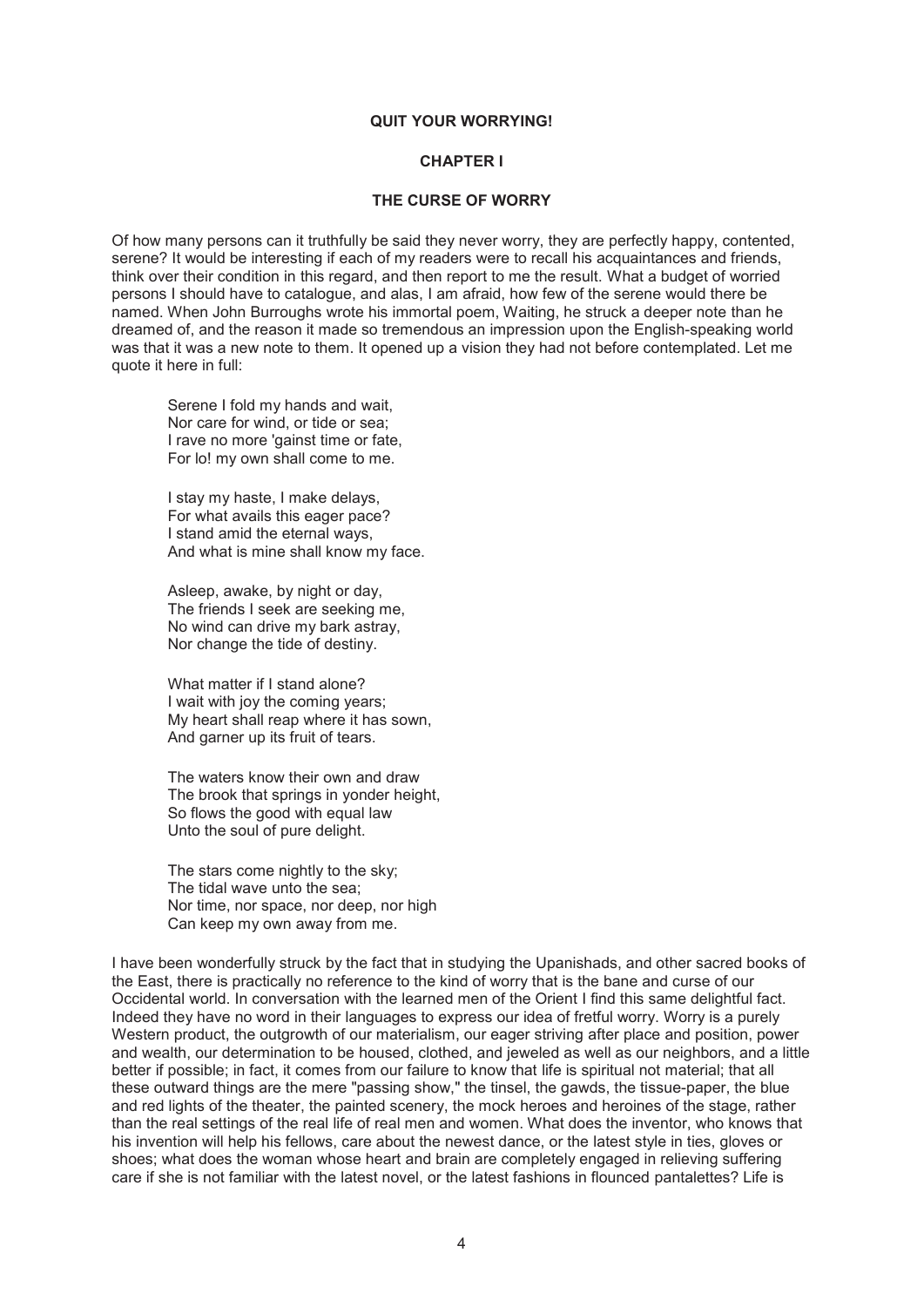real, life is earnest, and this does not mean unduly solemn and somber, but that it deals with the real things rather than the paper-flower shows of the stage and the imaginary things of so-called society.

It is the fashion of our active, aggressive, material, Occidental civilization to sneer and scoff at the quiet, passive, and less material civilization of the Orient. We despise--that is, the unthinking majority do--the studious, contemplative Oriental. We believe in being "up and doing." But in this one particular of worry we have much to learn from the Oriental. If happiness and a large content be a laudable aim of life how far are we--the occidental world--succeeding in attaining it? Few there be who are content, and, as I have already suggested few there be who are free from worry. On the other hand while active happiness may be somewhat scarce in India, a large content is not uncommon, and worry, as we Westerners understand it, is almost unknown. Hence we need to find the happy mean between the material activity of our own civilization, and the mental passivity of that of the Orientals. Therein will be found the calm serenity of an active mind, the reasonable acceptance of things as they are because we know they are good, the restfulness that comes from the assurance that "all things work together for Good to them that love God."

That worry is a curse no intelligent observer of life will deny. It has hindered millions from progressing, and never benefited a soul. It occupies the mind with that which is injurious and thus keeps out the things that might benefit and bless. It is an active and real manifestation of the fable of the man who placed the frozen asp in his bosom. As he warmed it back to life the reptile turned and fatally bit his benefactor. Worry is as a dangerous, injurious book, the reading of which not only takes up the time that might have been spent in reading a good, instructive, and helpful book, but, at the same time, poisons the mind of the reader, corrupts his soul with evil images, and sets his feet on the pathway to destruction.

Why is it that creatures endowed with reason distress themselves and everyone around them by worrying? It might seem reasonable for the wild creatures of the wood--animals without reason--to worry as to how they should secure their food, and live safely with wilder animals and men seeking their blood and hunting them; but that men and women, endued with the power of thought, capable of seeing the why and wherefore of things, should worry, is one of the strange and peculiar evidences that our so-called civilization is not all that it ought to be. The wild Indian of the desert, forest, or canyon seldom, if ever, worries. He is too great a natural philosopher to be engaged in so foolish and unnecessary a business. He has a better practical system of life than has his white and civilized (!) brother who worries, for he says: Change what can be changed; bear the unchangeable without a murmur. With this philosophy he braves the wind and the rain, the sand, and the storm, the extremes of heat and cold, the plethora of a good harvest or the famine of a drought. If he complains it is within himself; and if he whines and whimpers no one ever hears him. His face may become a little more stern under the higher pressure; he may tighten his waist belt a hole or two to stifle the complaints of his empty stomach, but his voice loses no note of its cheeriness and his smile none of its sweet serenity.

Why should the rude and brutal (!) savage be thus, while the cultured, educated, refined man and woman of civilization worry wrinkles into their faces, gray hairs upon their heads, querelousness into their voices and bitterness into their hearts?

When we use the word "worry" what do we mean? The word comes from the old Saxon, and was in imitation of the sound caused by the choking or strangling of an animal when seized by the throat by another animal. We still refer to the "worrying" of sheep by dogs--the seizing by the throat with the teeth; killing or badly injuring by repeated biting, shaking, tearing, etc. From this original meaning the word has enlarged until now it means to tease, to trouble, to harass with importunity or with care or anxiety. In other words it is undue care, needless anxiety, unnecessary brooding, fretting thought.

What a wonderful picture the original source of the word suggests of the latter-day meaning. Worry takes our manhood, womanhood, our high ambitions, our laudable endeavors, our daily lives, by the throat, and strangles, chokes, bites, tears, shakes them, hanging on like a wolf, a weasel, or a bulldog, sucking out our life-blood, draining our energies, our hopes, our aims, our noble desires, and leaving us torn, empty, shaken, useless, bloodless, hopeless, and despairing. It is the nightmare of life that rides us to discomfort, wretchedness, despair, and to that death-in-life that is no life at all. It is the vampire that sucks out the good of us and leaves us like the rind of a squeezed-out orange; it is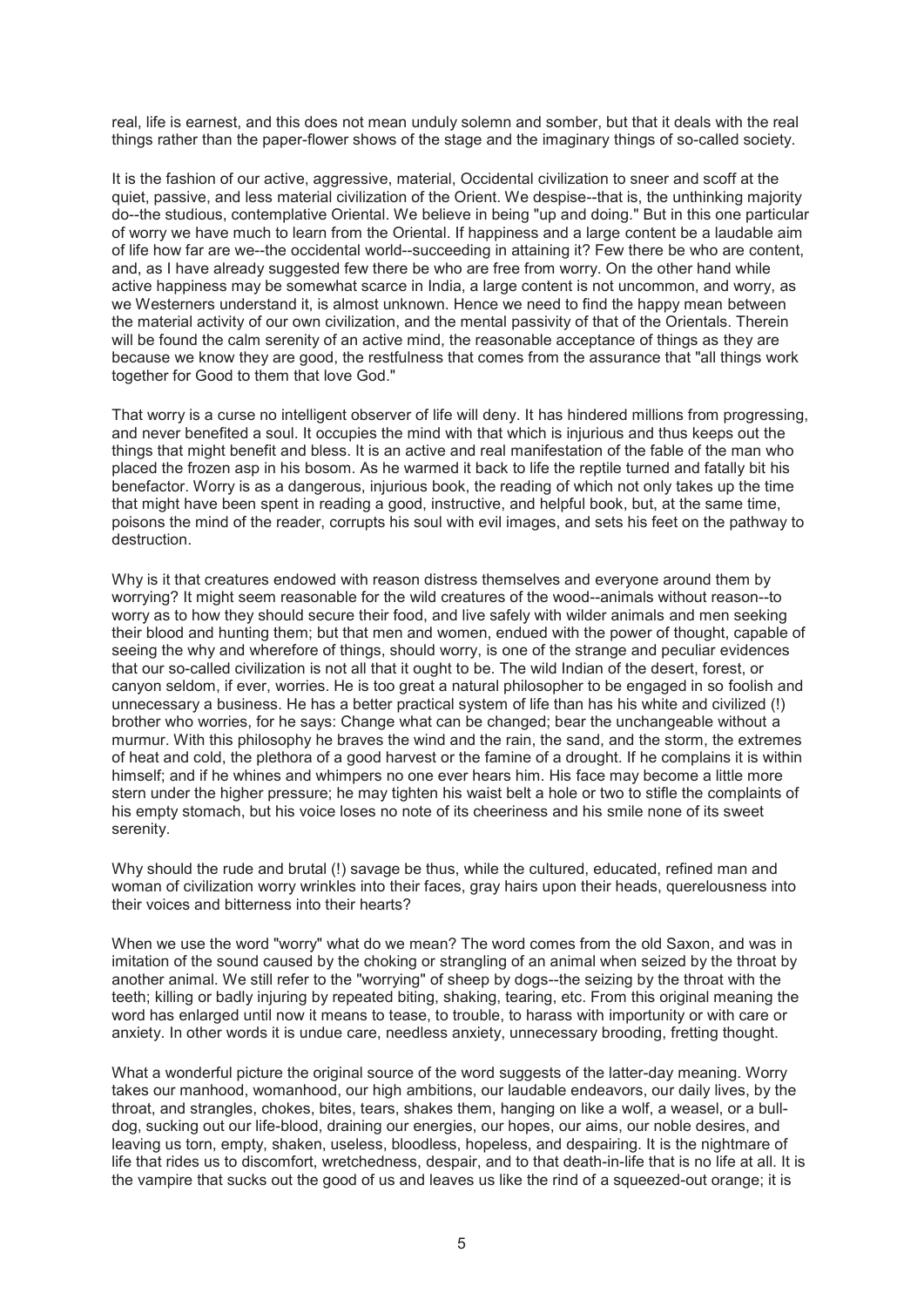the cooking-process that extracts and wastes all the nutritious juices of the meat and leaves nothing but the useless and tasteless fibre.

Worry is a worse thief than the burglar or highwayman. It goes beyond the train-wrecker or the vile wretch who used to lure sailing vessels upon a treacherous shore, in its relentless heartlessness. Once it begins to control it never releases its hold unless its victim wakes up to the sure ruin that awaits him and frees himself from its bondage by making a great, continuous, and successful fight.

It steals the joy of married life, of fatherhood and motherhood; it destroys social life, club life, business life, and religious life. It robs a man of friendships and makes his days long, gloomy periods, instead of rapidly-passing epochs of joy and happiness. It throws around its victim a chilling atmosphere as does the iceberg, or the snow bank; it exhales the mists and fogs of wretchedness and misunderstanding; it chills family happiness, checks friendly intercourse, and renders the business occupations of life curses instead of blessings.

Worry manifests itself in a variety of ways. It is protean in its versatility. It can be physical or mental. The hypochondriac conceives that everything is going to the "demnition bow-wows." Nothing can reassure him. He sees in every article of diet a hidden fiend of dyspepsia; in every drink a demon of torture. Every man he meets is a scoundrel, and every woman a leech. Children are growing worse daily, and society is "rotten." The Church is organized for the mere fattening of a raft of preachers and parsons who preach what they don't believe and never try to practice. Lawyers and judges are all dishonest swindlers caring nothing for honor and justice and seeking only their fees; physicians and surgeons are pitiless wretches who scare their patients in order to extort money from them; men in office are waiting, lurking, hunting for chances to graft, eager to steal from their constituents at every opportunity. He expects every thing, every animal, every man, every woman to get the best of him- and, as a rule, he is not disappointed. For we can nearly always be accommodated in life and get that for which we look.

We are told that all these imaginary ills come from physical causes. The hypochondrium is supposed to be affected, and as it is located under the "short ribs," the hypochondriac continuously suffers from that awful "sinking at the pit of the stomach" that makes him feel as if the bottom had dropped out of life itself. He can neither eat, digest his food, walk, sit, rest, work, take pleasure, exercise, or sleep. His body is the victim of innumerable ills. His tongue, his lips, his mouth are dry and parched, his throat full of slime and phlegm, his stomach painful, his bowels full of gas, and he regards himself as cursed of God--a walking receptacle of woe. To physician, wife, husband, children, employer, employee, pastor, and friend alike the hypochondriac is a pest, a nuisance, a chill and almost a curse, and, poor creature, these facts do not take away or lessen our sympathy for him, for, though most of his ills are imaginary, he suffers more than do those who come in contact with him.

Then there is the neurasthenic--the mentally collapsed whose collapse invariably comes from too great tension or worry. I know several housewives who became neurasthenic by too great anxiety to keep their houses spotless. Not a speck of dust must be anywhere. The slightest appearance of inattention or carelessness in this matter was a great source of worry, and they worried lest the maid fail to do her duty.

I know another housewife who is so dainty and refined that, though her husband's income is strained almost to the breaking point, she must have everything in the house so dainty and fragile that no ordinary servant can be trusted to care for the furniture, wash the dishes, polish the floors, etc., and the result is she is almost a confirmed neurasthenic because, in the first place, she worries over her dainty things, and, secondly, exhausts herself in caring for these unnecessarily fragile household equipments.

Every neurasthenic is a confirmed worrier. He ever sits on the "stool of repentance," clothing himself in sackcloth and ashes for what he has done or not done. He cries aloud--by his acts--every five minutes or so: "We have done those things which we ought not to have done and have left undone those things which we ought to have done, and there is no health in us." Everything past is regretted, everything present is in doubt, and nothing but anxieties and uncertainties meet the future. If he holds a position of responsibility he asks his subordinates or associates to perform certain services and then "worries himself to death," watching to see that they "do it right," or afraid lest they forget to do it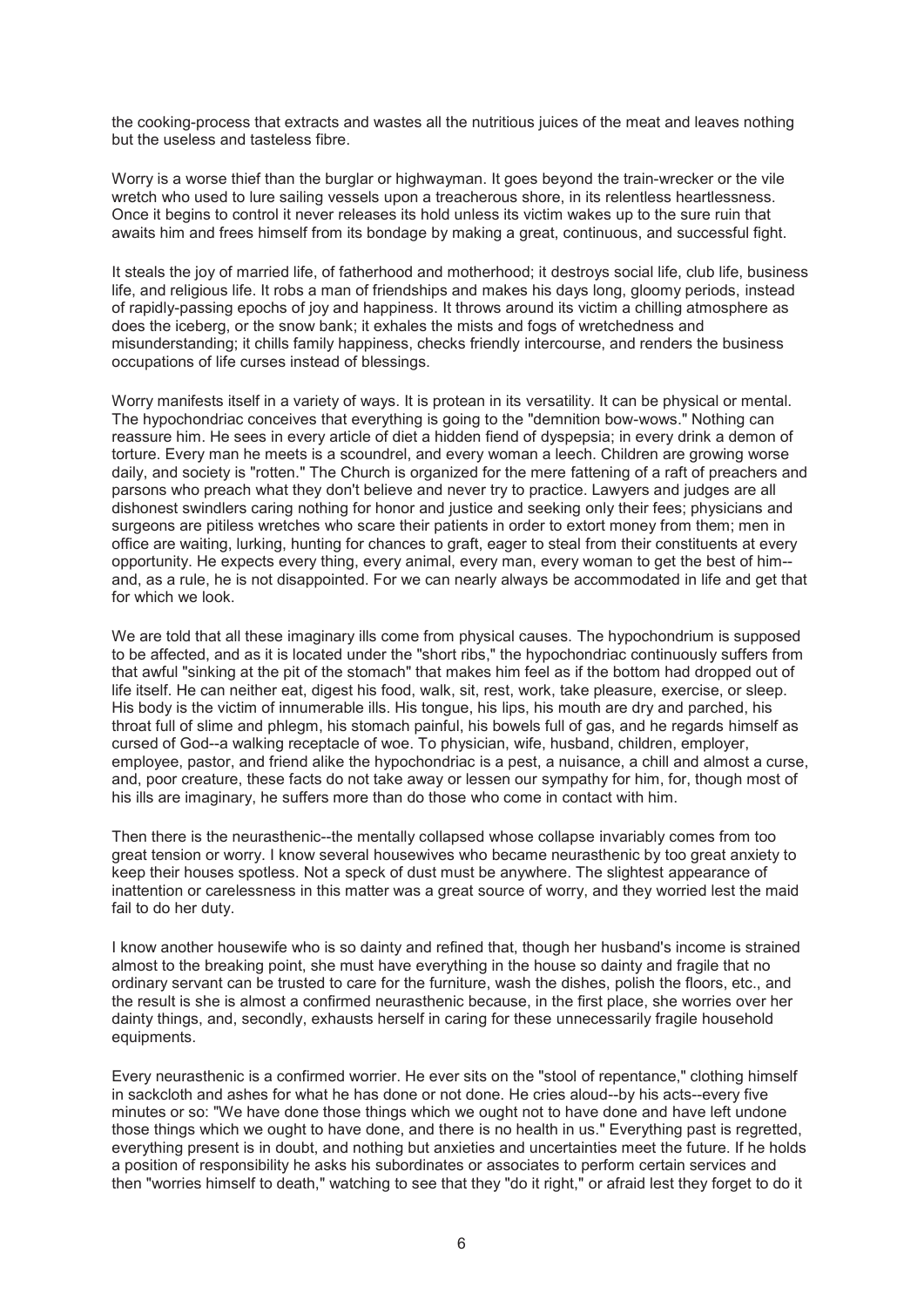at all. He wakes up from a sound sleep in dread lest he forgot to lock the door, turn out the electric light in the hall, or put out the gas. He becomes the victim of uncertainty and indecision. He fears lest he decide wrongly, he worries that he hasn't yet decided, and yet having thoroughly argued a matter out and come to a reasonable conclusion, allows his worries to unsettle him and is forever questioning his decision and going back to revise and rerevise it. Whatever he does or doesn't do he regrets and wishes he had done the converse.

Husbands are worried about their wives; wives about their husbands; parents about their children; children about their parents. Farmers are worried over their crops; speculators over their gamblings; investors over their investments. Teachers are worried over their pupils, and pupils over their lessons, their grades, and their promotions. Statesmen (!) are worried over their constituents, and the latter are generally worried by their representatives. People who have schemes to further--legitimate or otherwise--are worried when they are retarded, and competitors are worried if they are not. Pastors are worried over their congregations,--occasionally about their salaries, very often about their large families, and now and again about their fitness for their holy office,--and there are few congregations that, at one time or another, are not worried by, as well as about, their pastors. The miner is worried when he sees his ledge "petering out," or finds the ore failing to assay its usual value. The editor is worried lest his reporters fail to bring in the news, and often worried when it is brought in to know whether it is accurate or not. The chemist worries over his experiments, and the inventor that certain things needful will persist in eluding him. The man who has to rent a house, worries when rent day approaches; and many who own houses worry at the same time. Some owners, indeed, worry because there is no rent day, they have no tenants, their houses are idle. Others worry because their tenants are not to their liking, are destructive, careless, or neglect the flowers and the lawn, or allow the children to batter the furniture, walk in hob nails over the hardwood floors, or scratch the paint off the walls. Men in high position worry lest their superiors are not as fully appreciative of their efforts as they should be, and they in turn worry their subordinates lest they forget that they are subordinate.

Mistresses worry about their maids, and maids about their mistresses. Some of the former worry because they have to go into their kitchens, others because they are not allowed to go. Some mistresses deliberately worry their servants, and others are worried because their servants insist upon doing the worrying. Many a wife is worried because of her husband's typewriter, and many a typewriter is worried because her employer has a wife. Some typewriters are worried because they are not made into wives, and many a one who is a wife wishes she were free again to become a typewriter.

Thousands of girls--many of them who ought yet to be wearing short dresses and playing with dolls- worry because they have no sweethearts, and equal thousands worry because they do have them. Many a lad worries because he has no "lassie," and many a one worries because he has. Yesterday I rode on a street car and saw a bit of by-play that fully illustrated this. On these particular cars there is a seat for two alongside the front by the motorman. On this car, chatting merrily with the handler of the lever, sat a black-eyed, pretty-faced Latin type of brunette. That he was happy was evidenced by his good-natured laugh and the huge smile that covered his face from ear to ear as he responded to her sallies. Just then a young Italian came on the car, directly to the front, and seemed nettled to see the young lady talking so freely with the motorman. He saluted her with a frown upon his face, but evidently with familiarity. The change in the girl's demeanor was instantaneous. Evidently she did not wish to offend the newcomer, nor did she wish to break with the motorman. All were ill at ease, distraught, vexed, worried. She tried to bring the newcomer into the conversation, which he refused. The motorman eyed him with hostility now and again, as he dared to neglect his duty, but smiled uneasily in the face of the girl when she addressed him with an attempt at freedom.

Bye and bye the youth took the empty seat by the side of the girl, and endeavored to draw her into conversation to the exclusion of the motorman. She responded, twisting her body and face towards him, so that her sweet and ingratiating smiles could not be seen by the motorman. Then, she reversed the process and gave a few fleeting smiles to the grim-looking motorman. It was as clear a case of

How happy could I be with either, Were t'other dear charmer away, as one could well see.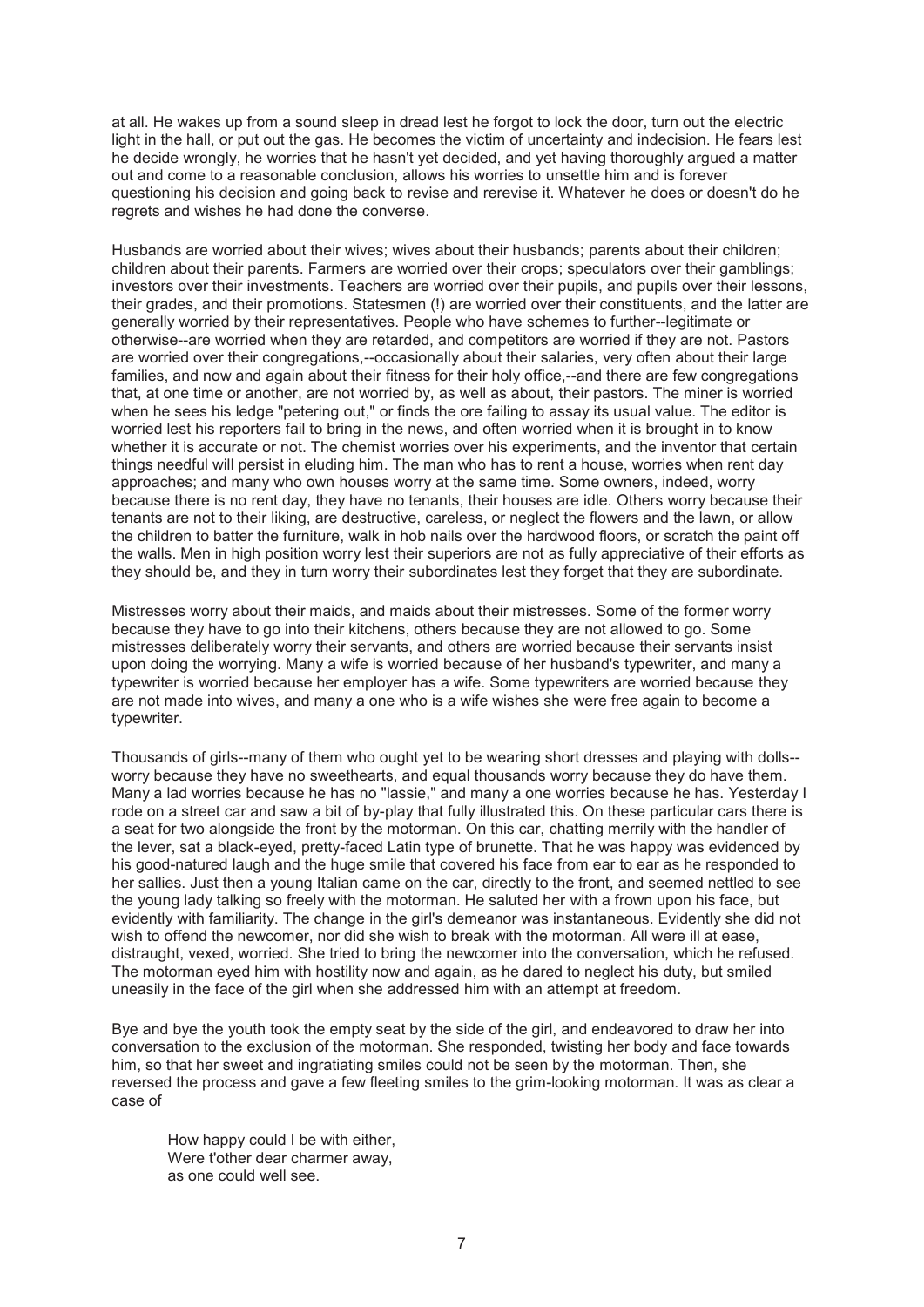Just then the car came to a transfer point. The girl had a transfer and left, smiling sweetly, but separately, in turn, to the motorman and her young Italian friend. The latter watched her go. Then a new look came over his face, which I wondered at. It was soon explained. The transfer point was also a division point for this car. The motorman and conductor were changed, and the moment the new crew came, our motorman jumped from his own car, ran to the one the brunette had taken, and swung himself on, as it crossed at right angles over the track we were to take. Rising to his feet the youth watched the passing car, with keenest interest until it was out of sight, clearly revealing the jealousy, worry, and unrest he felt.

In another chapter I have dealt more fully with the subject of the worries of jealousy. They are demons of unrest and distress, destroying the very vitals with their incessant gnawing.

Too great emphasis cannot be placed upon the physical ills that come from worry. The body unconsciously reflects our mental states. A fretful and worrying mother should never be allowed to suckle her child, for she directly injures it by the poison secreted in her milk by the disturbances caused in her body by the worry of her mind. Among the many wonderfully good things said in his lifetime Henry Ward Beecher never said a wiser and truer thing than that "it is not the revolution which destroys the machinery, but the friction." Worry is the friction that shatters the machine. Work, to the healthy body and serene mind, is a joy, a blessing, a health-giving exercise, but to the worried is a burden, a curse and a destroyer.

Go where you will, when you will, how you will, and you will find most people worrying to a greater or lesser extent. Indeed so full has our Western world become of worry that a harsh and complaining note is far more prevalent than we are willing to believe, which is expressed in a rude motto to be found hung on many an office, bedroom, library, study, and laboratory wall which reads:

Life is one Damn Thing after Another

Those gifted with a sense of humor laugh at the motto; the very serious frown at it and reprobate its apparent profanity, those who see no humor in anything regard it with gloom, the careless with assumed indifference, but in the minds of all, more or less latent or subconscious, there is a recognition that there is "an awful lot of truth in it."

Hence it will be seen that worry is by no means confined to the poor. The well-to-do, the prosperous, and the rich, indeed, have far more to worry about than the poor, and for one victim who suffers keenly from worry among the poor, ten can be found among the rich who are its abject victims.

It is worry that paints the lines of care on foreheads and cheeks that should be smooth and beautiful; worry bows the shoulders, brings out scowls and frowns where smiles and sweet greetings should exist. Worry is the twister, the dwarfer, the poisoner, the murderer of joy, of peace, of work, of happiness; the strangler, the burglar of life; the phantom, the vampire, the ghost that scares, terrifies, fills with dread. Yet he is a liar and a scoundrel, a villain and a coward, who will turn and flee if fearlessly and courageously met and defied. Instead of pampering and petting him, humoring and conciliating him, meet him on his own ground. Defy him to do his worst. Flaunt him, laugh at his threats, sneer and scoff at his pretensions, bid him do his worst. Better be dead than under the dominion of such a tyrant. And, my word for it, as soon as you take that attitude, he will flee from you, nay, he will disappear as the mists fade away in the heat of the noonday sum.

Worry, however, is not only an effect. It is also a cause. Worry causes worry. It breeds more rapidly than do flies. The more one worries the more he learns to worry. Begin to worry over one thing and soon you are worrying about twenty. And the infernal curse is not content with breeding worries of its own kind. It is as if it were a parent gifted with the power of breeding a score, a hundred different kinds of progeny at one birth, each more hideous, repulsive, and fearful than the other. There is no palliation, temporization, or parleying possible with such a monster. Death is the only way to be released from him, and it is your death or his. His death is a duty God requires at your hands. Why, then, waste time? Start now and kill the foul fiend as quickly as you can.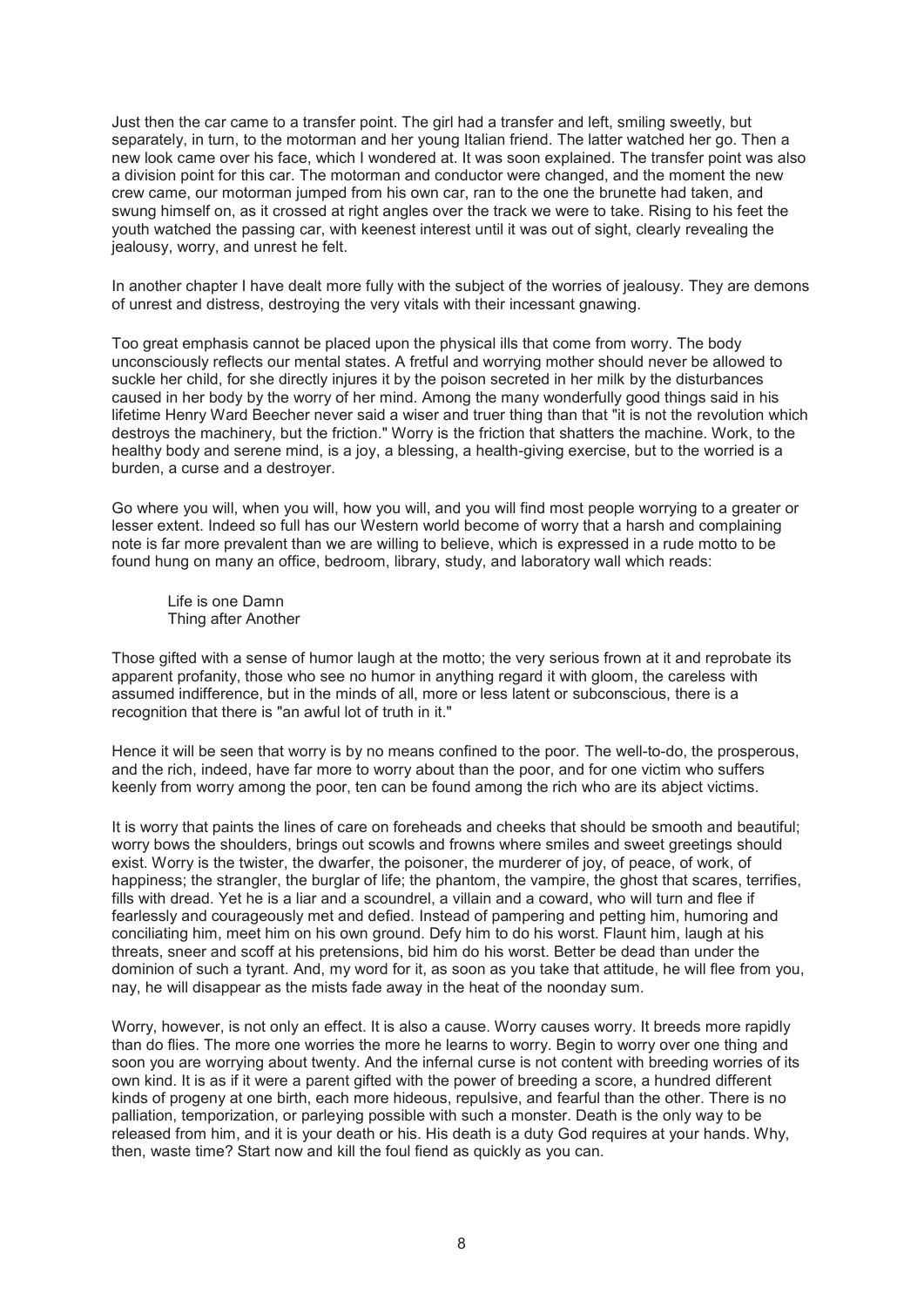# --()--

# **CHAPTER II**

# **OURS IS THE AGE OF WORRY**

How insulting! What a ridiculous statement! How ignorant of our achievements! I can well imagine some of my readers saying when they see this chapter heading. This, an age of worry! Why this is the age of progress, of advancement, of uplift, of the onward march of a great and wonderful civilization.

Is it?

Certainly it is! See what we have done in electricity, look at the telephone, telegraph, wireless and now the wireless telephone. See our advancement in mechanics,--the automobile, the new locomotives, vessels, etc. See our conquest of the air--dirigibles, aeroplanes, hydroplanes and the like.

Yes! I see, and what of it? We have done, our advancement, our conquest, etc., etc. Yes! I see we have not lessened our arrogance, our empty-headed pride, our boasting. We--Why "we"?

What have you and I had to do with the new inventions in electricity or mechanics or the conquest of the air?

Not one single, solitary thing! The progress of the world has been made through the efforts of a few solitary, exceptional, rare individuals, not by the combined efforts of us all. You and I are as common, unprogressive, uninventive, indifferent mediocrities as we--the common people--always were. We have not contributed one iota to all this progress, and I often question whether mud; of it comes to us more fraught with good than evil. We claim the results without engaging in the work. We use the 'phone and worry because Central doesn't get us our connections immediately, when we haven't the faintest conception of how the connection is gained, or why we are delayed. We ride on the fast train, but chafe and worry ourselves and everybody about us to a frazzle because we are stopped on a siding by a semaphore of a block station which we never have observed, and would not understand if we did. We reap but have not sowed, gather but have not strewed, and that is ever injurious and never beneficial. Our conceit is flattered and enlarged, our importance magnified, our "dignity"--God save the mark!--made more impressive, and as a result, we are more the target for the inconsequential worries of life. We worry if we are not flattered, if our importance is not recognized even by strangers, and our dignity not honored--in other words we worry that we are not kow-towed to, deferred to, respectfully greeted on every hand and made to feel that civilization, progress and advancement are materially furthered and enhanced by our mere existence.

Every individual with such an outlook on life is a prolific distributer of worry germs; he, she, is a pest and a nuisance, more disturbing to the real peace of the community than a victim of smallpox, and one who should be isolated in a pest-house. But, unfortunately, our myopic vision sees only the wealth, the luxury, the spending capacity of such an individual, and that ends it--we bow down and worship before the golden calf.

If I had the time in these pages to discuss the history of worry, I am assured I could show clearly to the student of history that worry is always the product of prosperity; that while a nation is hard at work at its making, and every citizen is engaged in arduous labor of one kind or another for the upbuilding of his own or the national power, worry is scarcely known. The builders of our American civilization were too busy conquering the wilderness of New England, the prairies of the Middle West, the savannahs and lush growths of the South, the arid deserts of the West to have much time for worry. Such men and women were gifted with energy, the power of initiative and executive ability, they were forceful, daring, courageous and active, and in their very working had neither time nor thought for worry.

But just as soon as a reasonable amount of success attended their efforts, and they had amassed wealth their children began and continued to worry. Not occupied with work that demands our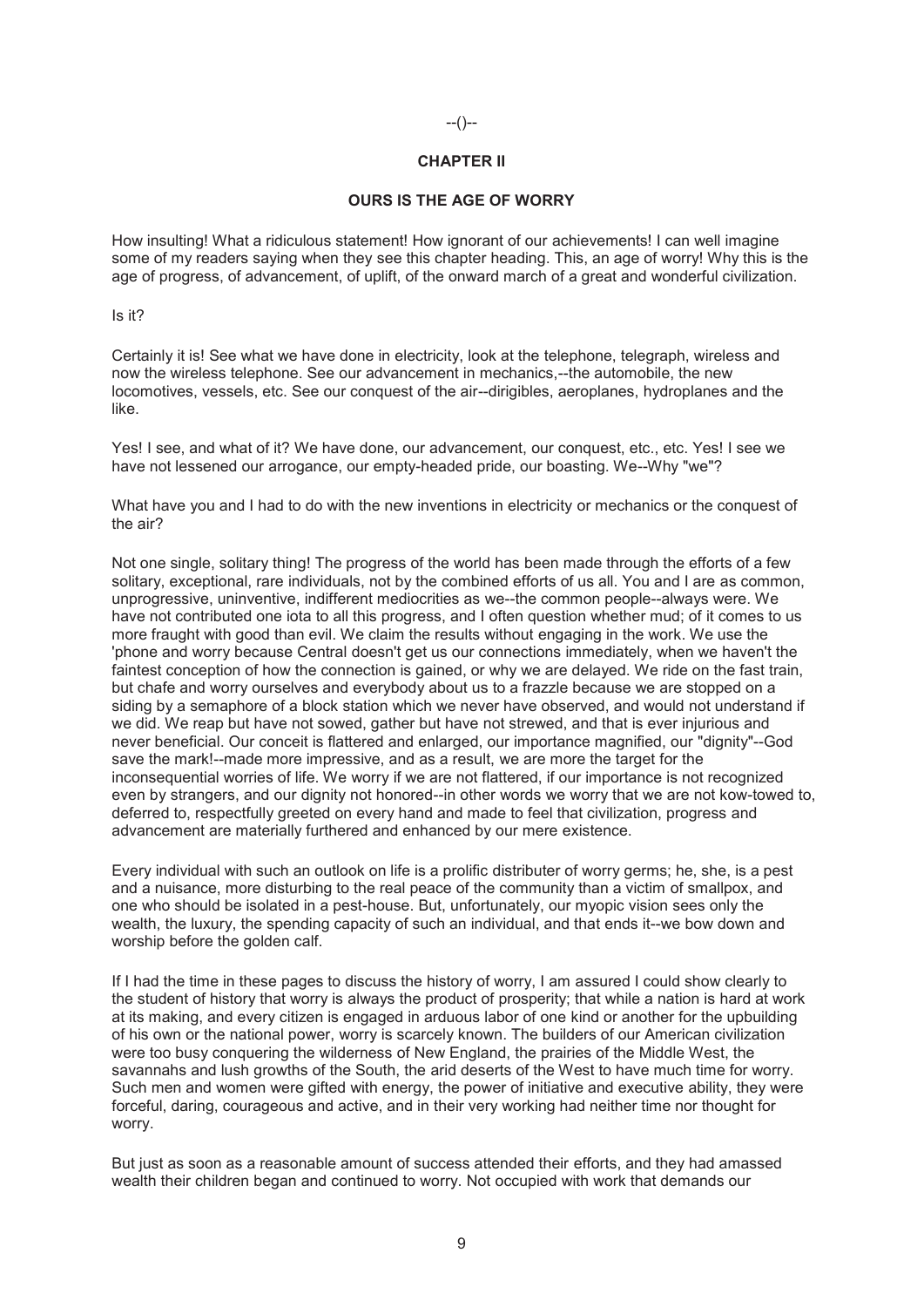unceasing energy, we find ourselves occupied with trifles, worrying over our health, our investments, our luxuries, our lap-dogs and our frivolous occupations. Imagine the old-time pioneers of the forest, plain, prairie and desert worrying about sitting in a draught, or taking cold if they got wet, or wondering whether they could eat what would be set before them at the next meal. They were out in the open, compelled to take whatever weather came to them, rain or shine, hot or cold, sleet or snow, and ready when the sunset hour came, to eat with relish and appetite sauce, the rude and plain victuals placed upon the table.

Compare the lives of that class of men with the later generation of "capitalists." I know one who used to live at Sherry's in New York. His apartments were as luxurious as those of a monarch; he was not happy, however, for worry rode him from morning to night. He absolutely spent an hour or more each day consulting the menu, or discussing with the steward what he could have to place upon his menu, and died long before his time, cursed with his wealth, its resultant idleness and the trifling worries that always come to such men. Had he been reduced to poverty, compelled to go out and work on a farm, eat oatmeal mush or starve for breakfast, bacon and greens for dinner, and cold pork and potatoes or starve for supper, he would be alive and happy to-day.

Take the fussy, nervous, irritable, worrying men and women of life, who poke their noses into other people's affairs, retail all the scandal, and hand on all the slander and gossip of empty and, therefore, evil minds. They are invariably well to do and without any work or responsibilities. They go gadding about restless and feverish because of the empty vacuity of their lives, a prey to worry because they have nothing else to do. If I were to put down and faithfully report the conversations I have with such people; the fool worries they are really distressed with; the labor, time and energy they spend on following chimeras, will o' the wisps, mirages that beckon to them and promise a little mental occupation,--and over which they cannot help but worry, one could scarcely believe it.

As Dr. Walton forcefully says in his admirable booklet:

The present, then, is the age, and our contemporaries are the people, that bring into prominence the little worries, that cause the tempest in the teapot, that bring about the worship of the intangible, and the magnification of the unessential. If we had lived in another epoch we might have dreamt of the eternal happiness of saving our neck, but in this one we fret because our collar does not fit it, and because the button that holds the collar has rolled under the bureau.[A]

[Footnote A: Calm Yourself. By George Lincoln Walton, M.D., Houghton, Mifflin & Co., Boston, Mass.]

I am not so foolish as to imagine for one moment that I can correct the worrying tendency of the age, but I do want to be free from worry myself, to show others that it is unnecessary and needless, and also, that it is possible to live a life free from its demoralizing and altogether injurious influences.

--()--

#### **CHAPTER III**

#### **NERVOUS PROSTRATION AND WORRY**

Nervous prostration is generally understood to mean weakness of the nerves. It invariably comes to those who have extra strong nerves, but who do not know how to use them properly, as well as those whose nervous system is naturally weak and easily disorganized. Nervous prostration is a disease of overwork, mainly mental overwork, and in ninety-nine cases out of a hundred, comes from worry. Worry is the most senseless and insane form of mental work. It is as if a bicycle-rider were so riding against time that, the moment after he got off his machine to sit down to a meal he sprang up again, and while eating were to work his arms and legs as if he were riding. It is the slave-driver that stands over the slave and compels him to continue his work, even though he is so exhausted that hands, arms and legs cease to obey, and he falls asleep at his task.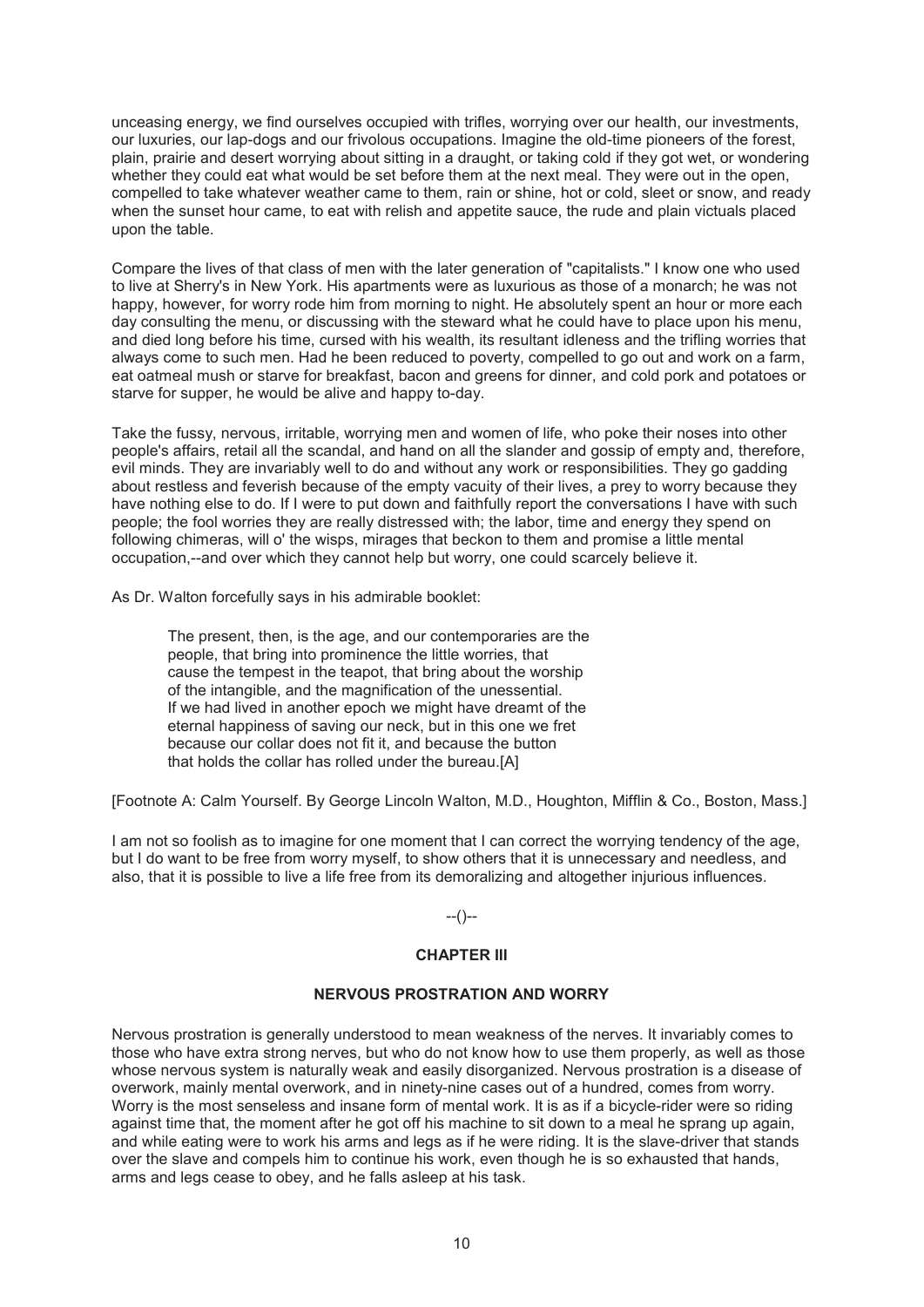The folly, as well as the pain and distress of this cruel slave-driving is that we hold the whip over ourselves, have trained ourselves to do it, and have done it so long that now we seem unable to stop. In another chapter there is fully described (in Dorothy Canfield's vivid words) the squirrel-cage whirligig of modern society life. Modern business life is not much better. Men compel themselves to the endless task of amassing money without knowing why they amass it. They make money, that they may enlarge their factories, to make more ploughs, to get more money, to enlarge their factories, to make more ploughs, to get more money, to enlarge more factories, to make more ploughs, and so on, ad infinitum. Where is the sense of it. Such conduct has well been termed money-madness. It is an obsession, a disease, a form of hypnotism, a mental malady.

The tendency of the age is to drive. We drive our own children to school; there they are driven for hours by one study after another; even when they come home they bring lessons with them--the lovers of study and over-conscientious because they want to do them, and the laggards because they must, if they are to keep up with their classes. If the parents of such children are not careful, they (the children) soon learn to worry; they are behind-hand with their lessons; they didn't get the highest mark yesterday; the class is going ahead of them, etc., etc., until mental collapse comes.

For worrying is the worst kind of mental overwork. As Dr. Edward Livingston Hunt, of Columbia University, New York, said in a paper read by him early in 1912, before the Public Health Education Committee of the Medical Society of the County of New York:

There is a form of overwork, exceedingly common and exceedingly disastrous--one which equally accompanies great intellectual labors and minor tasks. I allude to worry. When we medical men speak of the workings of the brain we make use of a term both expressive and characteristic. It is to cerebrate. To cerebrate means to think, to reason, and to reach conclusions; it means to concentrate and to work hard. To think, then, is to cerebrate. To worry is to cerebrate intensely.

Worry is overwork of the most disastrous kind; it means to drive the mental machinery at an unreasonable and dangerous rate. Worry gives the brain no rest, but rather keeps the delicate cells in constant and continuous action. Work is wear; worry is tear. Overwork, mental strain, and worry lead to a diminution of nerve force and to a prostration of the vital forces and causes a degeneracy of the blood vessels of the brain.

Exhaustion, another name for fatigue, may show itself either in the form of physical collapse, so that the patient lacks resistance, and, becoming anemic and run down, falls a prey to any and every little ailment, or in the form of mental collapse. An exhausted brain then gives way to depression, to fears, and to anxiety.

The vast majority of nervous breakdowns are avoidable; they are the result of our own excesses and of the disregard we show toward the ordinary laws of health and hygiene; they are the results of the tremendous demands which are made upon us by modern life; they are the result of the strenuous life.

From this analysis, made by an expert, it is evident that worry and nervous prostration are but two points on the same circle. Nervous prostration causes worry, and worry causes nervous prostration. Those who overwork their bodies and minds--who drive themselves either with the cares of business, the amassing of wealth, yielding to the demands of society, the cravings of ambition, or the pursuit of pleasure, are alike certain to suffer the results of mental overwork.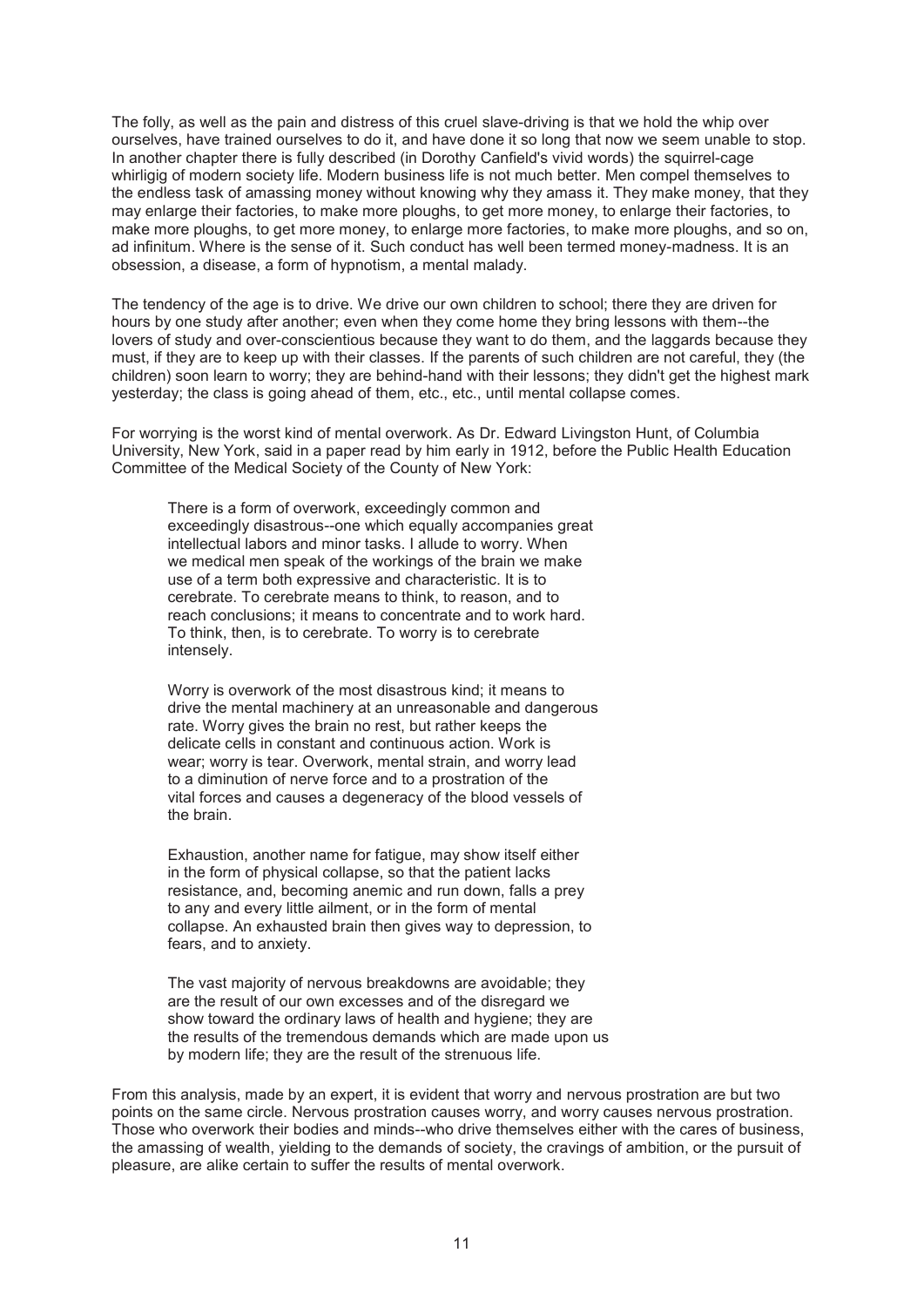And here let me interject what to me has become a fundamental principle upon which invariably I rely. It will be recalled what I have said elsewhere of selfish and unselfish occupations. It is the selfish occupations that produce nerve-exhaustion. Those that are unselfish seldom result in the disturbance of the harmony or equilibrium of our nature--whether we regard it as physical, mental, or spiritual. This may seem to be a trancendental statement--perhaps it is. But I am confidently assured of its essential truth. That man or woman who is truly engaged in an unselfish work--a work that is for the good of others--has a right to look for, to expect and to receive from the great All Source of strength, power and serenity all that is needed to keep the body, mind and soul in harmony, consequently in perfect health and free from worry.

Hence the apparent paradox that, if you would care for yourself you must disregard yourself in your loving care for others.

One great reason why worry produces nervous prostration is that it induces insomnia.

Worry and sleeplessness are twin sisters. As one has well said: "Refreshing sleep and vexing thoughts are deadly foes." Health and happiness often disappear from those who fail to sleep, for sleep, indeed, is "tired Nature's sweet restorer," as Young in his Night Thoughts termed it. Shakspere never wrote anything truer when he said:

Sleep that knits up the ravell'd sleave of care, The death of each day's life, sore labor's bath, Balm of hurt minds, great Nature's second course, Chief nourisher of life's feast.

Or, where he spoke of it as

Sleep that sometimes shuts up sorrow's eye, Steals me awhile from mine own company.

Even the Bible makes sleep one of the special blessings of God, for we are told that "He giveth His beloved sleep." The sacred book contains many references to sleeplessness and its causes.

Undoubtedly most potent among these causes is worry. The worrier retires to his bed at the usual hour, but his brain is busy--it is working overtime. What is it doing? Is it thinking over things that are to be done, and planning for the future? If so, there is a legitimate excuse, for as soon as the plan is laid, rest will come, and he will sleep. Is he thinking over the mistakes of the past and sensibly and wisely taking counsel from them? If so, he will speedily come to a decision, and then sleep will bring grateful oblivion. Is he thinking joyful thoughts? These will bring a natural feeling of harmony with all things, and that is conducive to speedy sleep? Is he thinking of how he may help others? That is equally soothing to nerves, brain and body, and brings the refreshment of forgetfulness.

But no! the worrier has another method. He thinks the same thoughts over and over again, without the slightest attempt to get anywhere. He has thrashed them out before, so often that he can tell exactly what each thought will lead to. His ideas go around in a circle like the horse tied to the wheel. He is on a treadmill ever ascending, tramping, up, up, up and up, and still up, but the wheel falls down each time as far as he steps up, and after hours and hours of unceasing, wracking, distressful mental labor, he has done absolutely nothing, has not progressed one inch, is still in the clutch of the same vicious treadmill. Brain weary, nerve weary, is there any wonder that he rolls and tosses, throws over his pillow, kicks off the clothes, groans, almost cries aloud in his agony of longing for rest. Poor victim of worry and sleeplessness, how I long to help you get rid of your evil habit and save others from falling into it. For both worry and sleeplessness are habits, easily gained, and once gained very hard to get rid of, yet both unnecessary, needless, and foolish. The worry that produces sleeplessness is merciless; so merciless and relentless that no fierce torture of a Black-hander can be described that is worse in its long continuing and evil results. Lives are wrecked, brains shattered, happiness destroyed by this monstrous evil, and many a man and woman fastens it upon himself, herself, through indulging in anxious thought, or by yielding to that equal devil-dragon of self-pity.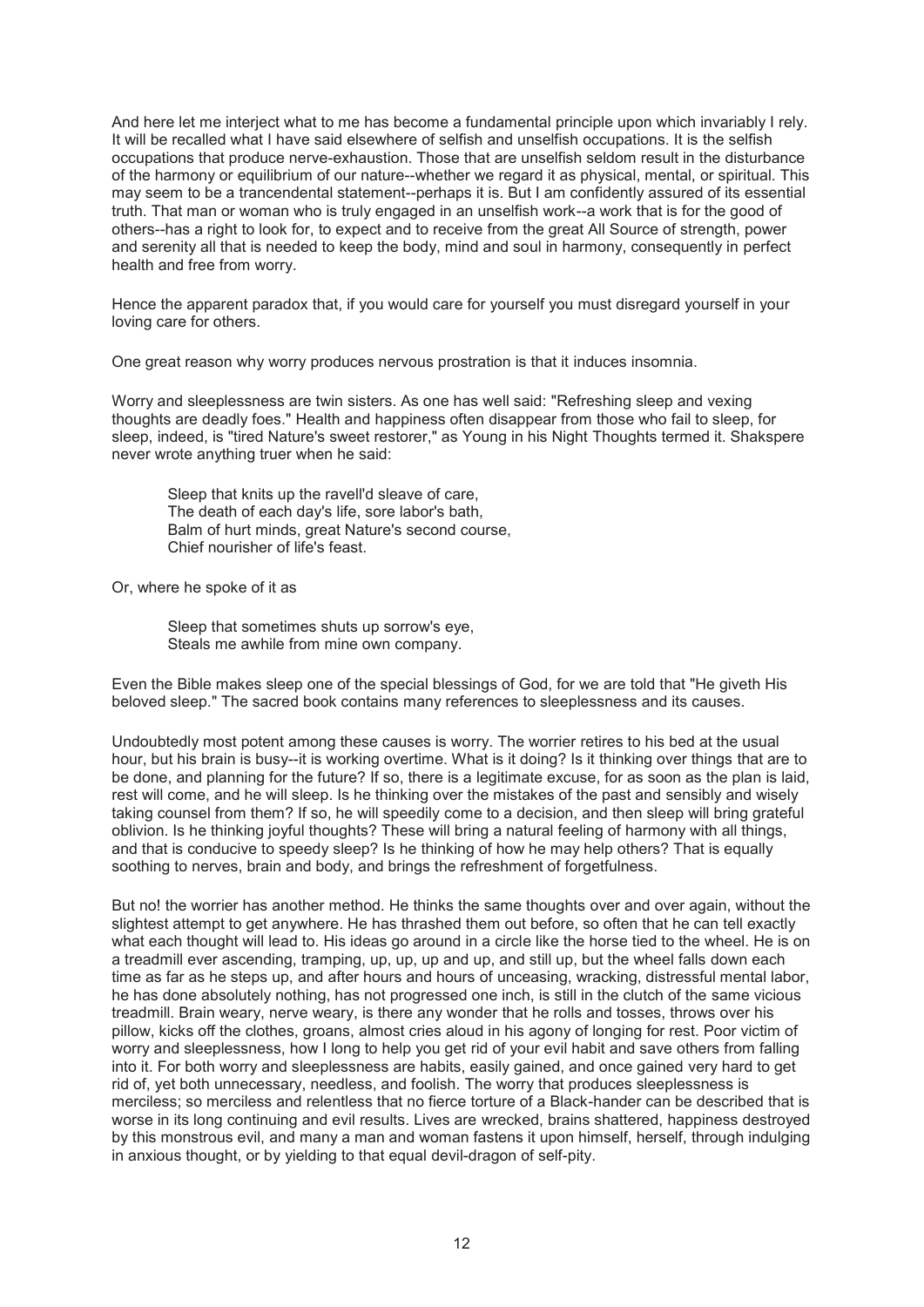David the psalmist graphically tells of his own case:

I am weary with my groaning; Every night make I my bed to swim; I water my couch with my tears, Mine eye wasteth away because of grief. Ps. VI. 6:7.

At another time he cries

My God, my God, why hast thou forsaken me? Why art thou so far from helping me, and from the words of my groaning? Oh my God, I cry in the day time, but thou answereth not; And in the night season, I am not silent. Ps. XXII. 1:2.

Yet God heard him not until his groaning and self-pity were cast aside, until he rested in God, trusted in Him. Then came rest, as he graphically expresses it:

I laid me down and slept; I awaked; for Jehovah sustaineth me. Ps. III. 5.

In peace will I both lay me down and sleep: For thou, Jehovah, alone maketh me dwell in safety. Ps. IV. 8.

I will bless Jehovah, who hath given me counsel; Yea, my heart instructeth me in the night seasons. Ps. XVI. 7.

See the result of this confidence in God.

I have set Jehovah always before me: Because he is at my right hand, I shall not be moved. Therefore my heart is glad, and my glory rejoiceth: My flesh also shall dwell in safety. Ps. XVI. 8:9.

And where the heart is glad, and one rejoiceth in the sense of peace and safety, sweet sleep lays its soothing hand upon the work-worn brain and body, tired with the labors of the day, and brings rest, repose, recuperation.

# $-(-)$

#### **CHAPTER IV**

# **HOLY WRIT, THE SAGES, AND WORRY**

Our civilization is called a Christian civilization. We are the Christian nations. Yet, as I have shown in Chapters I and II, ours is the worrying civilization. That worry is dishonoring to our civilization, and especially to our professions as Christians is self-evident. Let us then look briefly in the book we call our Holy Bible, our Guide of Life, our Director to Salvation, and see what the sacred writers have to say upon this subject. If they commend it, we may assume that it will be safe to worry. If they rebuke or reprobate it we may be equally assured that we have no right to indulge in it.

St. Paul seemed to have a very clear idea of worry when he said:

Be careful--[full of care]--for nothing, but in everything by prayer and supplication, with thanksgiving, make your requests known unto God. Philippians 4:6.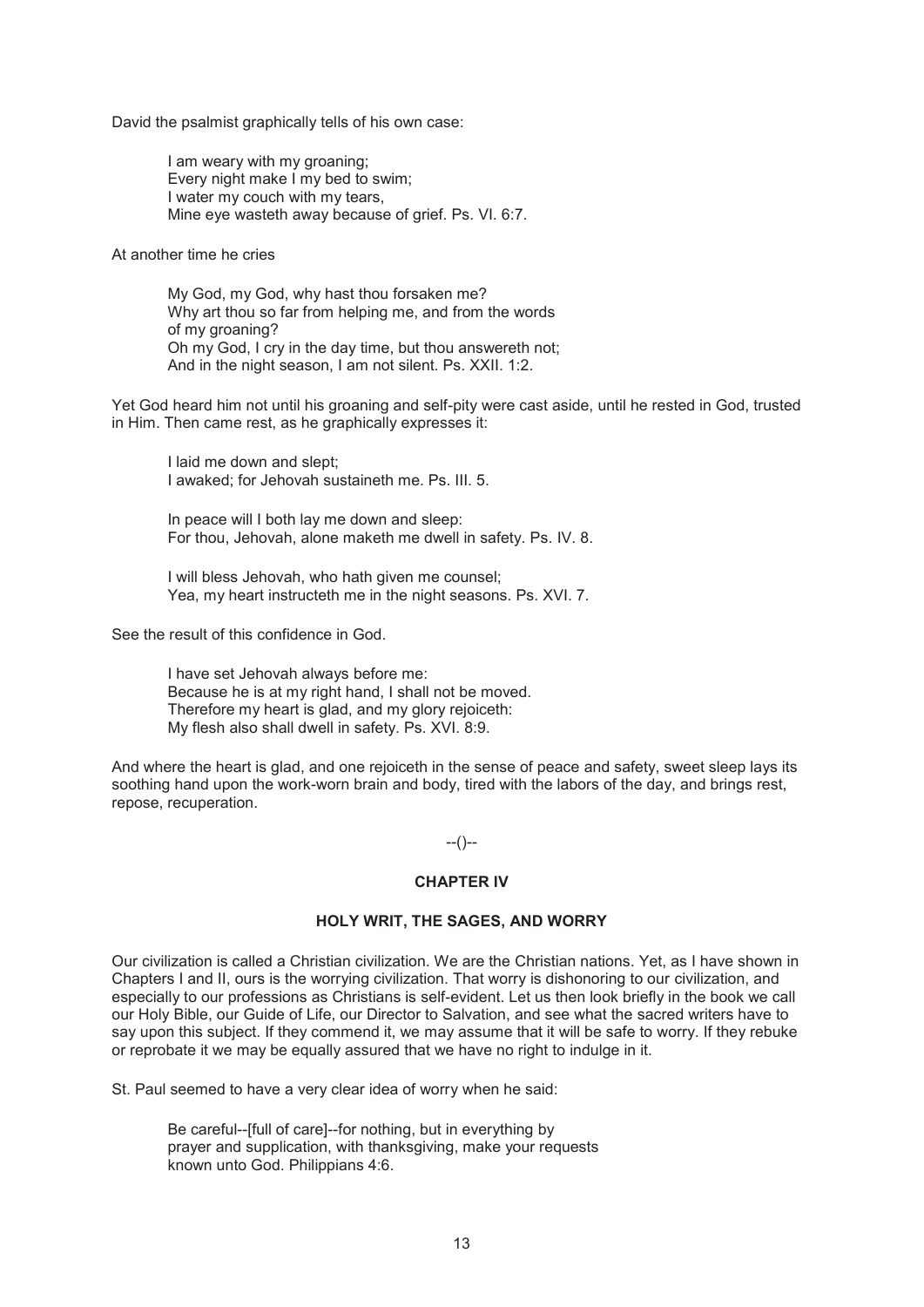How inclusive this is--full of care, anxiety, fretfulness, worry about nothing, but in everything presenting your case to God. And then comes the promise:

And the peace of God which passeth all understanding shall keep your hearts and minds in Christ Jesus. Phil. IV. 7.

How clear, definite, full and satisfactory. What room for worry is there in a heart full of the peace of God, which passeth all understanding? And oh, how much to be desired is such an experience.

Browning, in his Abt Vogler, sings practically the same sweet song where he says:

Sorrow is hard to bear, and doubt is slow to clear, Each sufferer says his says, his scheme of the weal and woe: But God has a few of us whom He whispers in the ear; The rest may reason and welcome; 'tis we musicians know.

If God whispers in the ear of the sufferer, the doubter, the distressed, the worried, the peace must come; and if peace come, it matters not what others' reasoning may bring to them, the knowledge that God has whispered is enough; it brings satisfaction, content, serenity, peace. The opposite of worry is rest, faith, trust, peace. How full the Bible is of promises of rest to those who know and love God and his ways of right-doing. Mendlessohn took the incitement of the psalmist (Psalm 37:7), "Rest in the Lord, and wait patiently for him," and made of it one of the tenderest, sweetest songs of all time. Full of yearning over the worried, the distressed, the music itself seems to brood in sympathetic and soothing power, as a mother croons to her fretful child: "Why fret, why worry,--No, no! rest, rest my little one, in the love of the all-Father," and many a weary, fretful, worried heart has found rest and peace while listening to this sweet and beautiful song.

There is still another passage in holy writ that the perpetual worrier should read and ponder. It is the prophet Isaiah's assurance that God says to His children: "As one whom his mother comforteth, so will I comfort you."

Who has not seen a fretful, sick child taken up by a loving mother, yield to her soothing influence in a few minutes and drop off into restful, healthful, restoring sleep. What a wonderful and forceful figure of speech, illustrative of a never-ceasing fact that the Spirit of all good, the supreme Force of Love and Power in the universe is looking, watching, without slumber or sleep, untiring, unfailing, ever ready to give soothing comfort as does the mother, to those who fret and worry.

Then, when cause for worry seems to be ever present, why not call upon this Loving Maternal Soothing Power? Why not rest in His arms, and thus find peace, poise and serenity?

How much worry comes from fear as to the future. Men become hoarders, savers, misers, or work themselves beyond healthful endurance, or shut out the daily joys of existence in their business absorption, because they dread poverty in their old age. "Wise provision" becomes a driving monster, worrying them into a restless, fretful energy that must be accumulating all the time.

Two thousand years ago this trait of human nature was so strongly manifested that Christ felt called upon to restrain and rebuke it. What a wonderful sermon He preached. It is worth while repeating it here, and wise would that man, that woman be, who is worried about to-morrow, were he, she, to read it daily. I give it in the revised version:

I say unto you, Be not anxious for your life, what ye shall eat, or what ye shall drink; nor yet for your body, what ye shall put on. Is not the life more than the food, and the body than the raiment? Behold the birds of the heaven, that they sow not, neither do they reap, nor gather into barns; and your Heavenly Father feedeth them. Are not ye of much more value than they? And which of you by being anxious can add one cubit unto his stature? And why are ye anxious concerning raiment?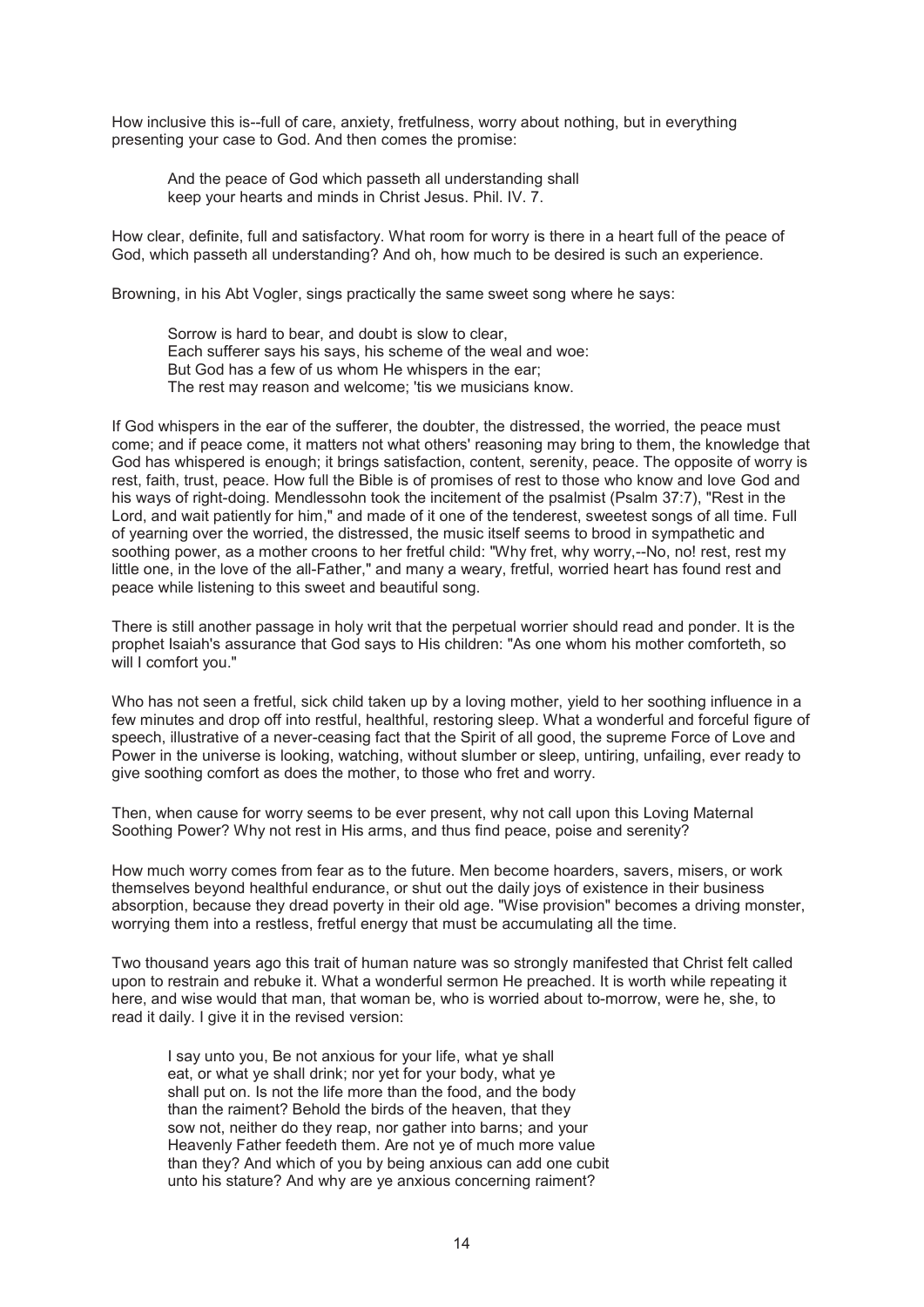Consider the lilies of the field, how they grow; they toil not, neither do they spin; yet I say unto you, that even Solomon in all his glory was not arrayed like one of these. But if God doth so clothe the grass of the field, which to-day is, and to-morrow is cast into the oven, shall he not much more clothe you, O ye of little faith? Be not therefore anxious, saying, What shall we eat? or, What shall we drink? or, Wherewithal shall we be clothed? For after all these things do the Gentiles seek; for your heavenly Father knoweth that ye have need of all these things. But seek ye first his kingdom, and his righteousness; and all these things shall be added unto you. Be not therefore anxious for the morrow: for the morrow will be anxious for itself. Sufficient unto the day is the evil thereof. Matthew, 6:25-34.

Here is the wisest philosophy. Anxiety is suicide, peace is life; worry destroys, serenity upbuilds. As you want to live, to grow, possess your souls in peace and serenity. Work, aye, work mightily, powerfully, daily, but work for the joy of it, not because worry drives you to it. Work persistently, consistently and worthily, because no man can live--or ought to live--without it, but do not let work be your slave driver, your relentless master, urging you on to drudgery, bondage to your counter, ledger or factory, until you drop exhausted and lifeless. Work for the real joy of it, and then, filled with the blessed trust in God the all-Father expressed as above by Christ, throw your cares to the winds, bid your worries depart, and accept what comes with serenity, peace and thankfulness.

Many proverbs have been written about worry, which it may be well to recall. Certainly it can do no harm to those who worry to see how their mental habit has been regarded, and is still regarded, by the concentrated wisdom of the ages.

An old proverb says: "It is not work, but worry, that kills." How true this is. Congenial work is a healthbringer, a necessity for a normal life, a joy; it keeps the body in order, promotes digestion, induces the sleep of perfect restoration and is one of man's greatest blessings. But worry brings dis-ease (want of ease), discomfort, wretchedness, promotes evil secretions which upset the normal workings of the body, and is a constant banisher and disturber of sleep.

Still another proverb says: "Worry killed the cat." Many people read this and fail to see its profound significance. It must be remembered that in "the good old days," when this proverb was most rife, the superstitious held that a cat had nine lives. Now, surely, the deep meaning of the proverb is made apparent. Though the cat were possessed of nine lives, worry would surely kill them all--either one by one, by its horrid and determined persistence; or all at once, by the concentrated virulence of its power.

There are many proverbs to the effect that "When worry comes in, wit flies out," and these are all true. Worry unsettles the mind, unbalances the judgment, induces fever of the intellect, which renders calm, cool weighing of matters impossible. No man of great achievements ever worried during his period of greatness. Had he done so his greatness could never have been achieved. Imagine a general trying to solve the vexing problems of a great combat which is going against him, with his mind beset by numberless worries. He must concentrate all his energies upon the one thing. If worry occupies his attention, wit, sense, judgment, discretion, wisdom are crowded out, have no place.

All the pictures given to us of Grant show him the most imperturbable at the most trying times. When the fortunes of war seemed most against him he was the most cheerful, the least disturbed. He had learned the danger of worry, and compelled it to flee from him, that calm judgment and clear-headed decisions might be his.

If, therefore, these great ones of earth found it essential to their well-being to banish worry, how much more is it necessary that we of the ordinary mass of mankind, of the commoner herd, apply ourselves to the gaining of the same kind of wisdom.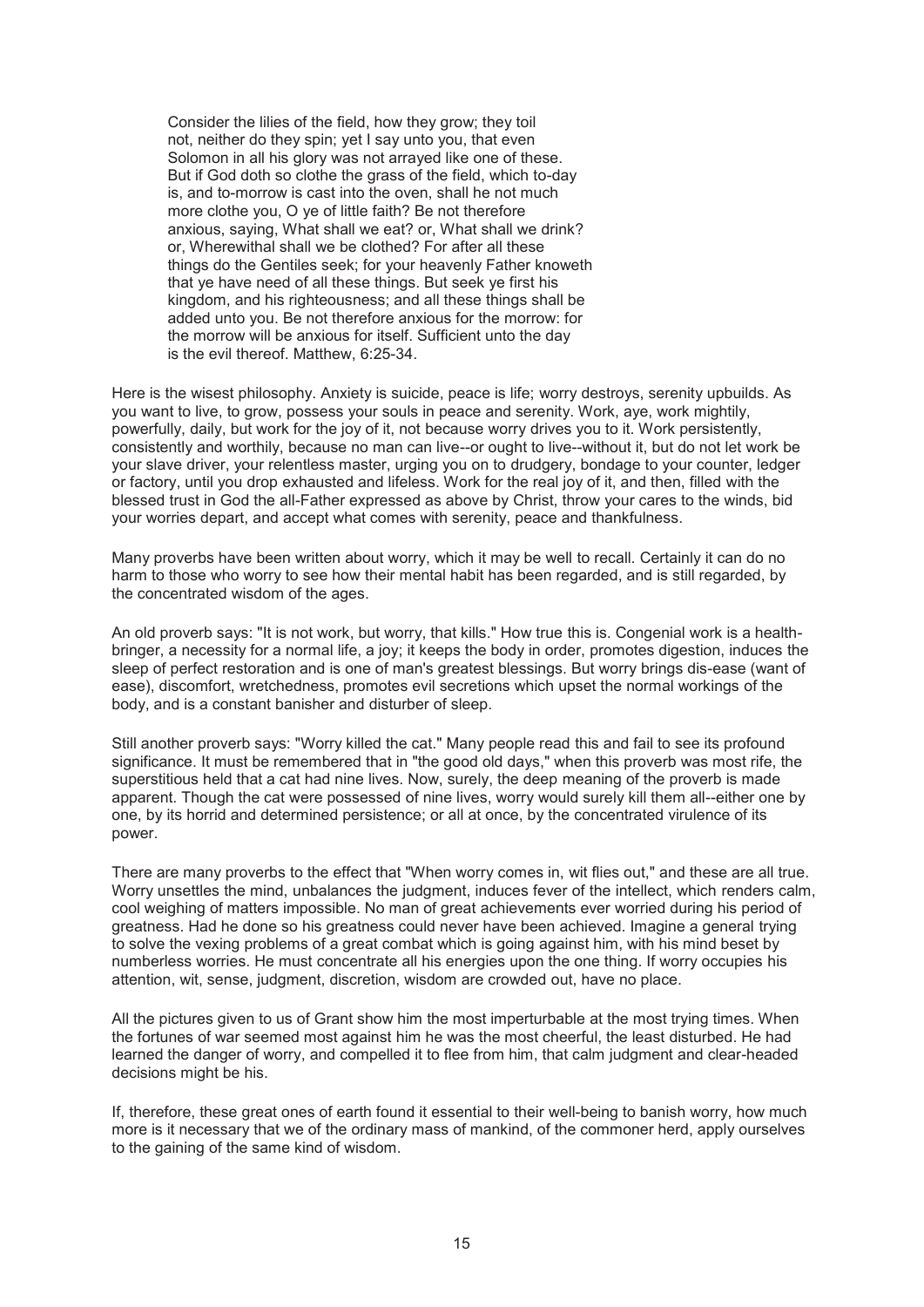An old countrywoman once said in my hearing: "Worry, and you hug a hornet's nest." How suggestive both of the stinging that was sure to come and the folly, the absurdity, the cruelty to oneself of the act.

The great Scotch philosopher, Blair, said: "Worry (or anxiety) is the poison of human life," and how true it is. How biting, how corroding, how destructive to life some poisons are, working speedily, suddenly, awfully. Others there are that have a cumulative effect, until life itself cannot bear the strain, and it goes out. Recently I was at a home where a son was so worried over conditions that he felt ought not to exist between his parents, that he totally collapsed, mentally, and for a time was in danger of losing his reason. The folly of his attitude is apparent to everyone but himself, though he now seeks in the absorbing occupation of teaching, to free himself from the poison of worry that was speedily destroying his reason.

Henry Labouchere, the sage who for so many years has edited the London Truth, once wrote a couplet, that is as true as anything he ever wrote:

They who live in a worry, Invite death in a hurry.

I want to be ready for death when it comes, but as yet I am not extending an invitation to the gentleman with the scythe. Are you, my worrying reader, anxious to be mowed down before your time? Quit your worrying, and don't urge the Master Reaper to harvest you in until He is sure you are ready.

Another sage once said: "To worry about to-morrow is to be unhappy to-day," and the same thought is put into: "Never howl till you are hit," and the popular proverb attributed erroneously to Lincoln for it was long in use before Lincoln's time: "Do not cross the stream until you get to it." Christ put the same thought into his Sermon on the Mount, when He said: "Sufficient unto the day is the evil thereof." How utterly foolish and wrong it is to spoil to-day by fretting and worrying over the possible evils of tomorrow. Many a man in business has ruined himself by allowing worries about to-morrow to prevent him from doing the needful work of to-day. The rancher who sits down and worries because he fears it will not rain to-morrow, or it will rain, fails to do the work of to-day ready for whatever the morrow may bring forth. The wise Roman, Seneca, expressed the same thing in other words when he wrote: "He grieves more than is necessary who grieves before it is necessary," and our own Lowell had a similar thought in mind which he expressed as follows: "The misfortunes hardest to bear are those which never come." Even the Chinese saw the folly of worrying over events that have not yet transpired, for they have a saying: "To what purpose should a person throw himself into the water before the boat is cast away (wrecked)."

All these proverbs, therefore, show that the wisdom of the ages is against worrying over things that have not yet transpired. Let to-morrow take care of itself. Live to-day. As Cardinal Newman's wonderful hymn expresses it:

I do not ask to see the distant scene. One step enough for me.

Furthermore, the evil we dread for to-morrow may never come. Every man's experience demonstrates this. The bill for which he has not money in the bank is met by the unexpected payment of an account overdue, or not yet due. Hence if fears come of the morrow, if we are tempted to worry about a grief that seems to be approaching, let us resolutely cast the temptation aside, and by a full occupation of mind and body in the work of the "now," engage ourselves beyond the possibility of hearing the voice of the tempter.

When one considers the words that are regarded as synonymous with "worry," or that are related to it, he sees what cruelties lurk in the facts behind the words. To grieve, fret, pine, mourn, bleed, chafe, yearn, droop, sink, give way to despair, all belong to the category of worry.

Phrases like "to sit on thorns," "to be on pins and needles," "to drain the cup of misery to the dregs," show with graphic power the folly and curse of worry. Why should one sit on thorns, or on pins and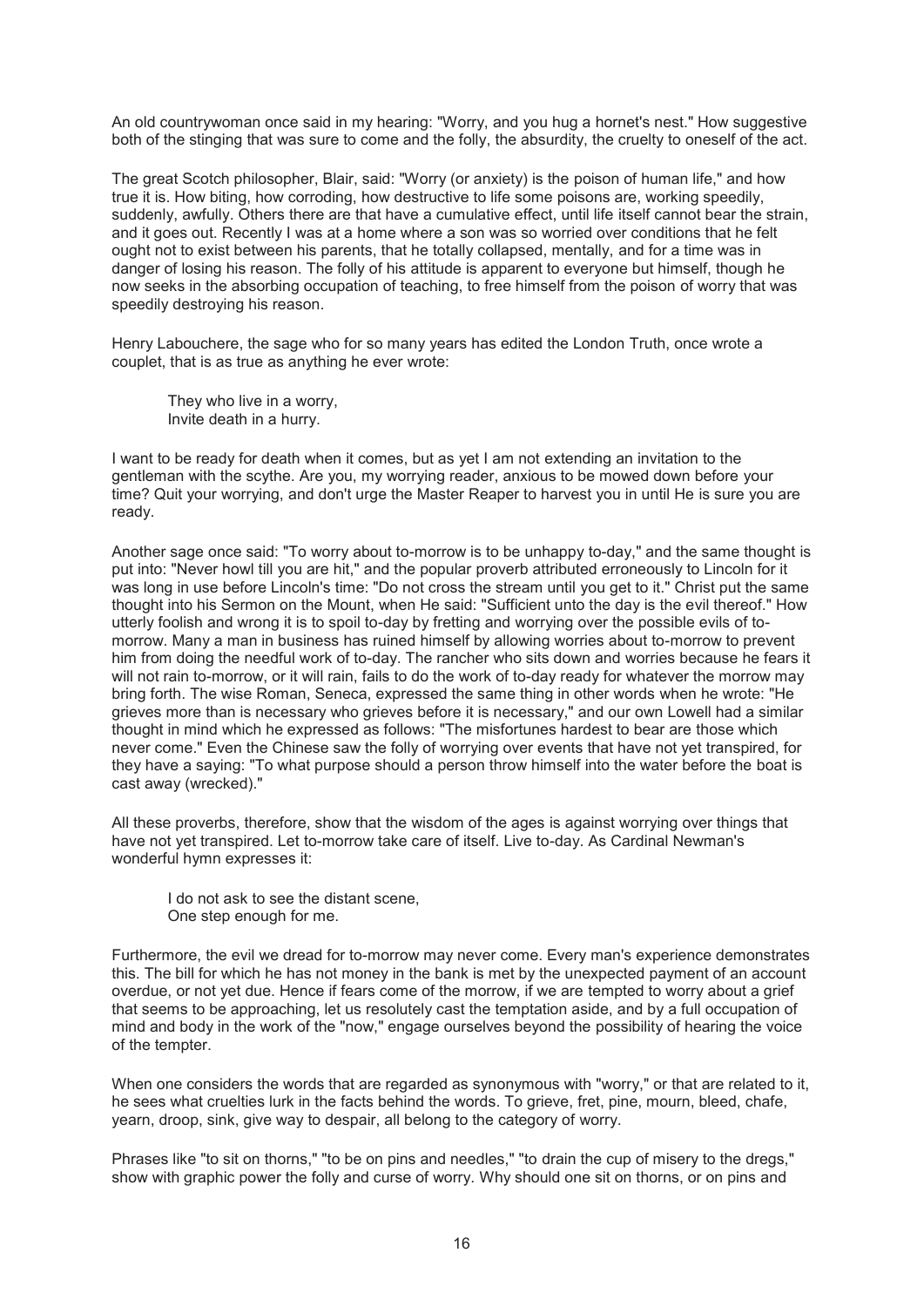needles? If one does so accidentally he arises in a hurry, yet in worrying, one seems deliberately, with intent, to sit down upon prickles in order to compel himself to discomfort, distress, and pain. Is there any wisdom, when one has the cup of misery at his lips, in deliberately keeping it there, and persistently drinking it to the "very dregs"? One unconsciously feels like shouting to the drinker: "Put it down, you fool!" and if the harsh command be not instantly obeyed, rushing up and dashing it out of the drinker's hand.

Take a few more words and look at them, and see how closely they are related to worry,--to be displeased, fretted, annoyed, incommoded, discomposed, troubled, disquieted, crossed, teased, fretted, irked, vexed, grieved, afflicted, distressed, plagued, bothered, pestered, bored, harassed, perplexed, haunted. These things worry does to those who yield themselves to its noxious power.

Worry deliberately pains, wounds, hurts, pinches, tweaks, grates upon, galls, chafes, gnaws, pricks, lancinates, lacerates, pierces, cuts, gravels, corrodes, mortifies, shocks, horrifies, twinges and gripes its victims.

It smites, beats, punishes, wrings, harrows, torments, tortures, racks, scarifies, crucifies, convulses, agonizes, irritates, provokes, stings, nettles, maltreats, bites, snaps at, assails, badgers, harries, persecutes, those who give it shelter.

Is it not apparent, then, that the only course open for a sensible man or woman is to

QUIT WORRYING.

# --()--

# **CHAPTER V**

### **THE NEEDLESSNESS AND USELESSNESS OF WORRY**

Of all the mental occupations fallen into, invented, or discovered by man, the most needless, futile, and useless of all is the occupation of worry. We have heard it said often, when one was speaking of another's work, or something he had done: "He ought to be in a better business." So, in every case, can it be said of the worrier: He's in a bad business; a business that ought not to exist, one without a single redeeming feature. If for no other reason the fact implied by the title of this chapter ought to be sufficient to condemn it. Worry is needless, useless, futile, of none effect. Why push a heavy rock up a mountain side merely to have it roll down again? Yet one might find good in the physical development that came from this needless uphill work. And he might laugh, and sing, and be cheery while he was doing it. But in the case of the worrier he not only pushes the rock up the hill, but he is beset with the dread that, every moment, it is going to roll back and kill him, and he thinks of nothing but the fear, and the strain, and the distress.

When one calmly considers, it is almost too ridiculous to write seriously about the needlessness and uselessness of worry; its futility is so self-evident to an intelligent mind. Yet, because so many otherwise intelligent and good people are cursed by it, it seems necessary to show its utter uselessness. These say: "I would stop worrying if I could; but I can't help it; I worry in spite of myself!"

Don't you believe it! You doubtless think your statement is true, but it is nothing of the kind. Worry could find no place in your mind if it was full to overflowing with something really useful and beneficial. It is a proof either that your mind bosses you,--in other words, that you cannot direct it to think upon something worth while, that it is absolutely untrained, undisciplined, uncontrolled,--or that it is so empty, it takes to worry as a refuge against its own vacuity. The fact of worry implies either that the worrier has no control over his mind, or has an empty mind.

Now no intelligent person will, for one moment, confess to such weakness of mind that he has no control over it. An unoccupied mind can always be occupied if one so wills. No human being is so constituted that nothing appeals to him or interests him, so every mind can be awakened and filled with contemplation of good things--things that will help, benefit and bless, if he so desires.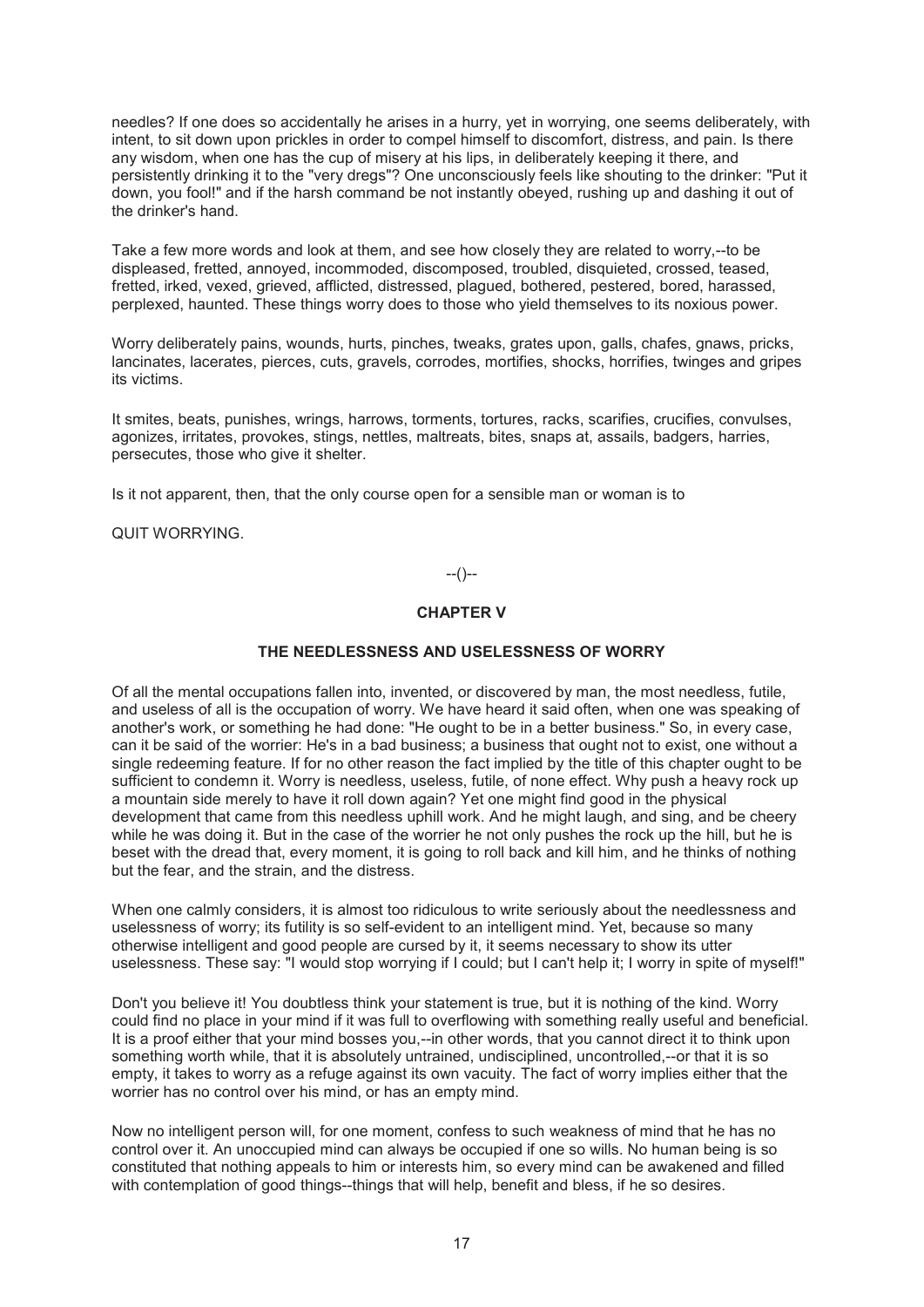In the Foreword I have referred to my own experience. Many who knew some of the facts and saw the change that came over my life, have asked me how I succeeded in eliminating worry. I refused to allow my mind to dwell upon harassing topics or events in my life. If I awoke during the night, I turned on the light and picked up a book and forced my thought into another channel. If the objectionable thoughts obtruded during the day I did one of many things, as, for instance, turned to my work with a frenzy of absorption; picked up my hat and went for a walk; called upon friends; went to a concert; or a vaudeville show; took in a lecture; stood and watched the crowds; visited the railway stations- anything, everything, but dwell upon the subjects that were tabooed.

Here was a simple and practical remedy, and I found it worked well. But I can now see that there was a much better way. Where good is substituted for evil one has "the perfect way," and the Apostle Paul revealed himself a wise man of practical affairs, when he urged his readers to "think on the things" that are lovely, pure, just, and of good report. In my case I merely sought to prevent mental vacuity so that the seven devils of worry could not rush into, and take possession of, my empty mind; but I was indifferent, somewhat, to the kind of thought or mental occupation that was to keep out the thoughts of worry. A Nick Carter detective story was as good as a Browning poem, and sometimes better; a cheap and absurd show than an uplifting lecture or concert. How much better it would have been could I have had my mind so thoroughly under control--and this control can surely be gained by any and every man, woman, and child that lives,--that, when worrying thoughts obtruded, I could have said immediately and with authoritative power: I will to think on this thing, or that, or the other. The result would have been an immediate and perfect cessation of the worry that disturbed, fretted, and destroyed, for the mind would have become engaged with something that was beneficial and helpful. And remember this: God is good, and it is His pleasure to help those who are seeking to help themselves. Or to put it in a way that even our agnostic friends can receive, Nature is on the side of the man or woman who is seeking to live naturally, that is, rightly. Hence, substitute good thoughts for the worrying thoughts and the latter will fade away as do the mist and fog before the morning sun.

Here, then, I had clearly demonstrated for myself the needlessness of worry: I could prevent it if I would. And my readers cannot too soon gain this positive assurance. They can, if they will. It is simply a question of wanting to be free earnestly enough to work for freedom. Is freedom from worry worth while; is it worth struggling for? To me, it is one of the great blessings of life that worry is largely, if not entirely, eliminated. I would not go back to the old worrying days for all the wealth of Morgan, Rockefeller, and Carnegie combined.

As for the uselessness of worry; who is there, that has studied the action of worry, that ever found any of the problems it was concerned over improved by all the hours of worry devoted to it. Worry never solved a problem yet; worry muddies the water still further instead of clearing it; worry adds to the tangle instead of releasing it; worry beclouds the mind, prevents sane judgment, confuses the reason, and leads one to decisions that never ought to be made, and so to an uncertainty, as vexatious and irritating as is the original problem to be solved. If the worry pointed a way out of the difficulty I would extol worry and regard it as a bitter draught of medicine, to be swallowed in a hurry, but producing a beneficial result. But it never does anything to help; it invariably hinders; it sets one chasing shadows, produces ignes fatui before the eyes, and ultimately leads one into the bog.

Elsewhere I have referred to the Indians' attitude of mind. If a matter can be changed, change it; if not grin and bear it without complaint. Here is practical wisdom. But to worry over a thing that can be changed, instead of changing it, is the height of folly, and if a matter cannot be changed why worry over it? How utterly useless is the worry. Then, too, worry is the parent of nagging. Nagging is worry put into words,--the verbal expression of worry about or towards individuals. The mother wishes her son would do differently. Can the boy's actions be changed? Then go to work to change them--not to worry over them. If they cannot be changed, why nag him, why irritate him, why make a bad matter worse? Nagging, like worry, never once did one iota of good; it has caused infinite harm, as it sets up an irritation between those whose love might overcome the difficulty if it were let alone. Nagging is the constant irritation of a wound, the rubbing of a sore, the salting an abraded place, the giving a hungry man a tract, religious advice or a bible, when all he craves is food.

Ah, mother! many a boy has run away from home because your worry led you to nag him; many a girl to-day is on the streets because father or mother nagged her; many a husband has "gone on a tear" because he could not face his wife's "worry put into words," even though no one would attempt to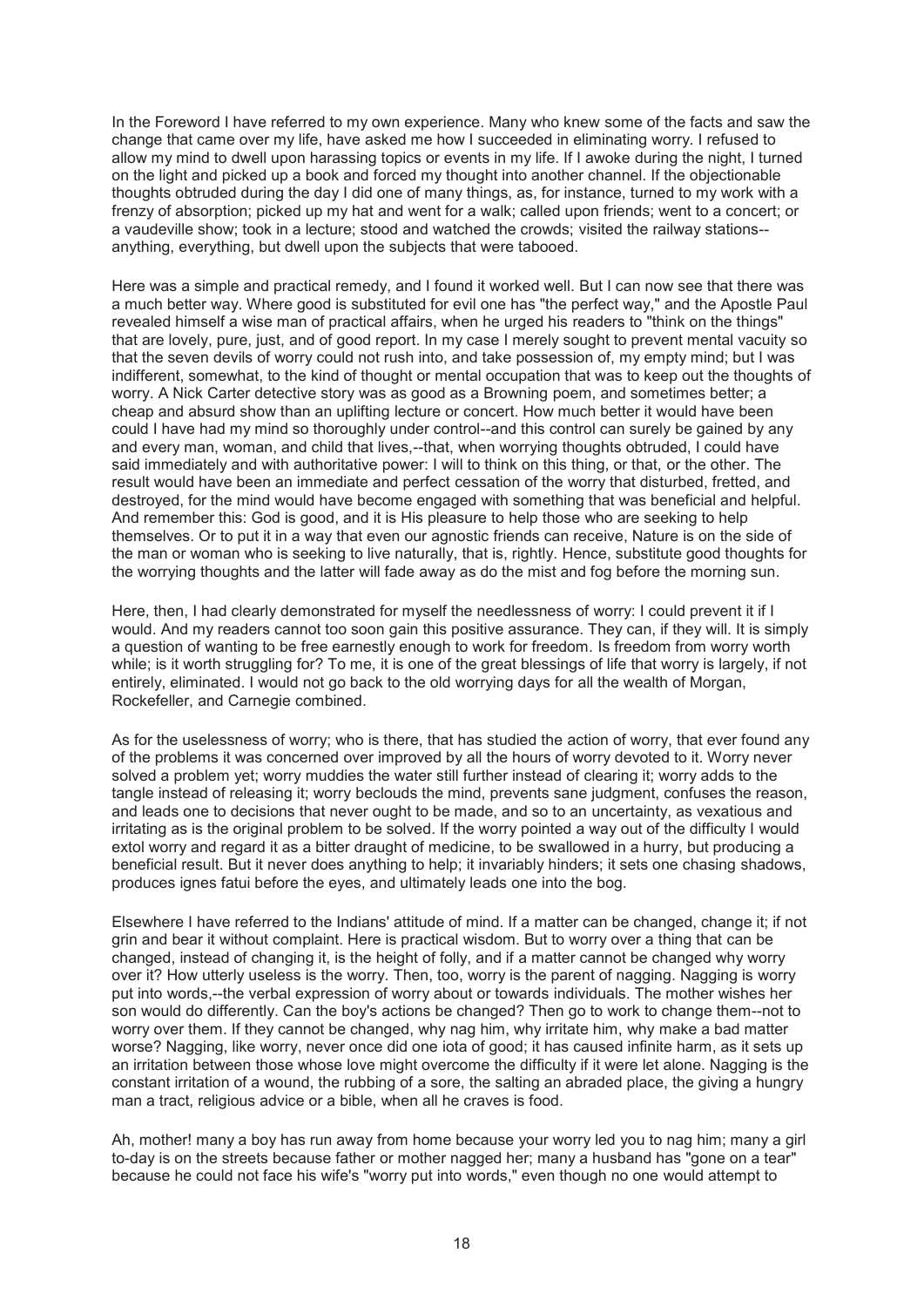deny that boy, girl and husband alike were wrong in every particular, and the "nagger" in the right, save in the one thing of worry and its consequent nagging.

In watching the lives of men and women I have been astonished, again and again, that the fruitlessness of their worry did not demonstrate its uselessness to them. No good ever comes from it. Everybody who has any perception sees this, agrees to it, confesses it. Then why still persist in it? Yet they do, and at the same time expect to be regarded as intelligent, sane, normal human beings, many of whom claim, as members of churches, peculiar and close kinship with God, forgetful of the fact that every moment spent in worry is dishonoring to God.

How much needless anxiety, care, and absolute torture some women suffer in an insane desire to keep their homes spotlessly clean. The house must be without a speck of dirt anywhere; the kitchen must be as spotless as the parlor; the sink must be so immaculate that you could eat from it, if necessary; the children must always be in their best bibs and tuckers and appear as Little Lord Fauntleroys; and no one, at any time, or any circumstance, must ever appear to be dirty, except the scavenger who comes to remove the accumulated debris of the kitchen, and the man who occasionally assists the gardener.

These people forget that all dirt and dust is not of greater value than spotless cleanliness. Let us look calmly at the problem for a few minutes. Here is a housewife who cannot afford help to keep her house as spotless as her instincts and her training desire. It is simply impossible for her, personally, to go over the house daily with rag, duster and dustpan. If she attempts it, as she does sometimes--she overworks, and a breakdown is the result. What, then, is the sensible, the reasonable, the only thing she should do? Sit down and "worry" over her "untidy house"; lament that "the stairs have not been swept since day before yesterday; that the parlor was not dusted this morning; the music-room looks simply awful," and cry that "if Mrs. Brown were to come in and see my wretchedly untidy house, I'm sure I should die of shame!" Would this help matters? Would one speck of dirt be removed as the result of the worry, the wailing, and the tears? Not a speck. Every particle would remain just as before.

Yet other things would not be as they were before. No woman could feel as I have suggested this "worriting creature" felt, without gendering irritation in husband, children and friends. Is any house that was ever built worth the alienation of dear ones? What is the dust, dirt, disorder, of a really untidy house--I am supposing an extraordinary case--compared with the irritation caused by a worrying housewife?

Furthermore: such a woman is almost sure to break down her own health and become an irritable neurasthenic or hypochondriac, and thus add to the burdens of those she loves.

There are women who, instead of following this course, make themselves wretched--and everyone else around them--by the worry of contrasting their lot with that of some one more fortunately situated than they. She has a husband who earns more money than does hers; such an one has a larger allowance and can afford more help--the worry, however, is the same, little matter what form it takes, and worry is the destructive thing.

What, then, shall a woman do, who has to face the fact that she cannot gratify her desire to keep her house immaculate, either because she has not the strength to do it, or the money to hire it done. The old proverb will help her: "What can't be cured must be endured." There is wonderful help in the calm, full, direct recognition of unpleasant facts. Look them squarely in the face. Don't dodge them, don't deny them. Know them, understand them, then defy them to destroy your happiness. If you can't dust your house daily, dust it thrice a week, or twice, or once, and determine that you will be happy in spite of the dust. The real comfort of the house need not thereby be impaired, as there is a vast difference between your scrupulous cleanliness and careless untidiness. Things may be in order even though the floor has a little extra dust on, or the furniture has not been dusted for four days.

"But," you say, "I am far less disturbed by the over work than I am by the discomfort that comes from the dust." Then all I can say is that you are wrongly balanced, according to my notion of things. Your health should be of far more value to you than your ideas of house tidiness, but you have reversed the importance of the two. Teach yourself the relative value of things. A hundred dollar bill is of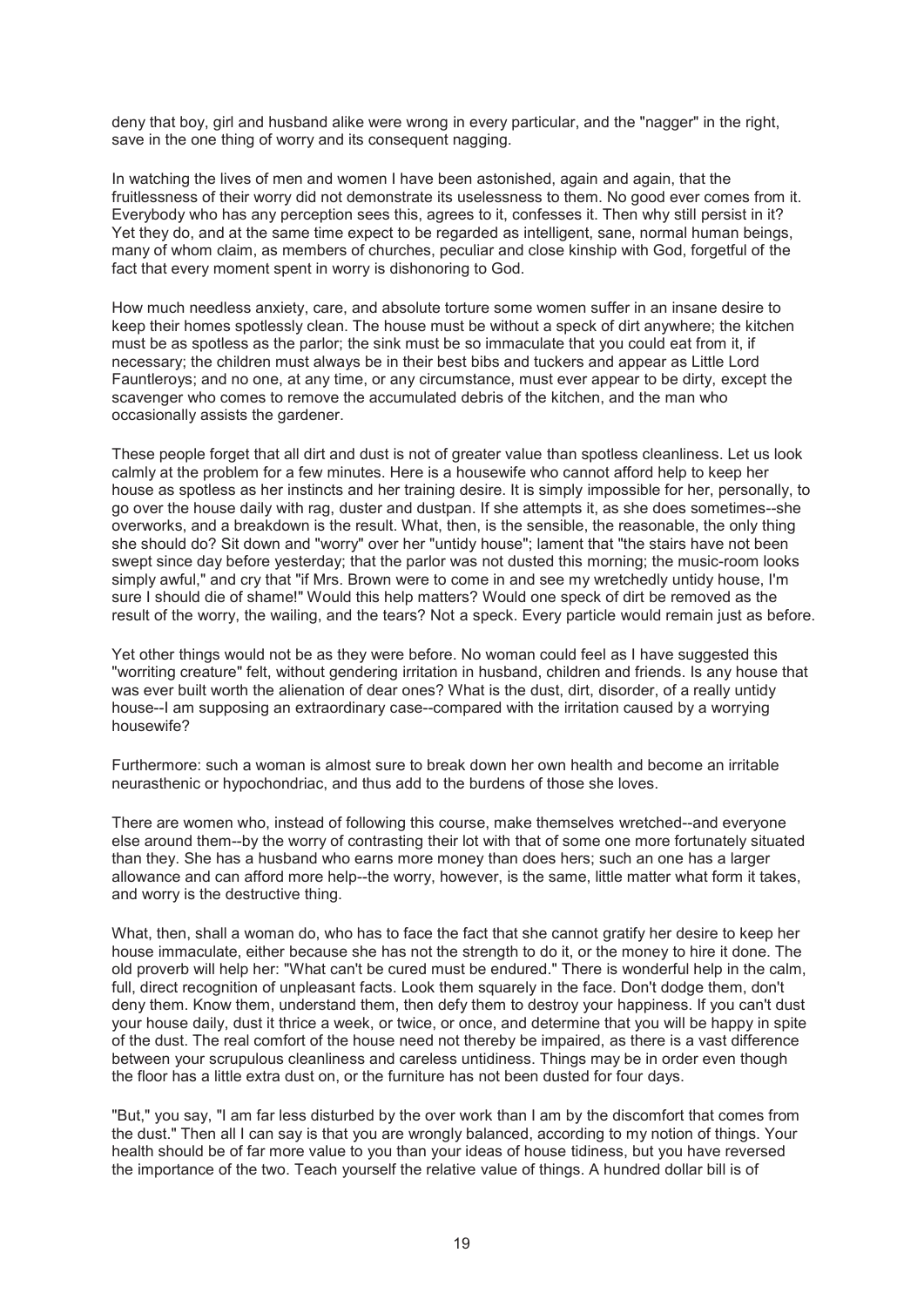greater value than one for five dollars, and the life of your baby more important than the value of the hundred dollar bill. Put first things first, and secondly, and tertiary, and quarternary things in their relative positions. Your health and self-poise should come first, the comfort and happiness of husband and family next, the more or less spotlessness and tidiness of the house afterwards. Then, if you cannot have your house as tidy as you wish, resolutely resolve that you will not be disturbed. You will control your own life and not allow a dusty room--be it never so dusty--to destroy your comfort and peace of mind, and that of your loved ones.

When a woman of this worrying type has children she soon learns that she must choose between the health and happiness of her children and the gratification of her own passionate desire for spotless cleanliness. This gratification, if permanently indulged in, soon becomes a disease, for surely only a diseased mind can value the spotlessness of a house more than the health, comfort, and happiness of children. Yet many women do--more's the pity. Such poor creatures should learn that there is a dirtiness that is far worse than dirt in a house--a dirtiness, a muddiness of mind, a cluttering of thought, a making of the mind a harboring place for wrong thoughts. Not wrong in the sense of immoral or wicked, as these words are generally used, but wrong in this sense, viz., that reason shows the folly, the inutility, the impracticability of attempting to bring up sane, healthy, happy, normal children in a household controlled by the idea that spotless cleanliness is the matter of prime importance to be observed. The discomfort of children, husband, mother herself are nothing as compared with keeping the house in perfect order. Any woman so obsessed should be sent for a short time to an insane asylum, for she certainly has so reversed the proper order of values as to be so far insane. She has "cluttered up" her mind with a wrong idea, an idea which dirties, muddies, soils her mind far worse than dust soils her house.

Reader, keep your mind free from such dirt--for dirt is but "matter in the wrong place." Far better have dust, dirt, in your house, dirt on your child's hands, face, and clothes, than on your own mind to give you worry, discomfort and disease.

--()--

# **CHAPTER VI**

### **THE SELFISHNESS OF WORRY**

If worry merely affected the one who worries it might be easier, in many cases, to view worry with equanimity and calmness. But, unfortunately, in the disagreeable features of life, far more than the agreeable, the aphorism of the apostolic writer, "No man liveth unto himself," seems to be more than ordinarily true. It is one proof of the selfishness of the "worrier"--whether consciously or unconsciously I do not say--that he never keeps his worry to himself. He must always "out with it." The nervous mother worrying about her baby shows it even to the unconscious child at her breast. When the child is older she still shows it, until the little one knows as well as it knows when the sun is shining that "mother is worrying again." The worrying wife does not keep her worry to herself; she pours it out to, or upon, her husband. The worrying husband is just the same. If it is the wife that causes him to worry--or to think so--he pours out his worry in turbulent words, thus adding fuel to a fire already too hot for comfort.

It is one of the chief characteristics of worry that it is seldom confined to the breast of its victim. It loses its power, too often, when shut up. It must find expression in looks, in tone of voice, in sulkiness, in dumps, in nagging or in a voicing of its woes.

It is in this voicing of itself that worry demonstrates its inherent selfishness. If father, mother, wife, friends, neighbors, anybody can give help, pleasure, joy, instruction, profit, their voices are always heard with delight. If they have reasonable cautions to give to those they love, who seem to them to be thoughtless, regardless of danger which they see or fear, or even foolhardy, let them speak out bravely, courageously, lovingly, and they will generally be listened to. But to have them voice their fretful, painful, distressing worries no one is benefitted, and both speaker and the one spoken to are positively harmed. For an unnecessary fear voiced is strengthened; it is made more real. If one did not feel it before, it is now planted in his mind to his serious detriment, and once there, it begins to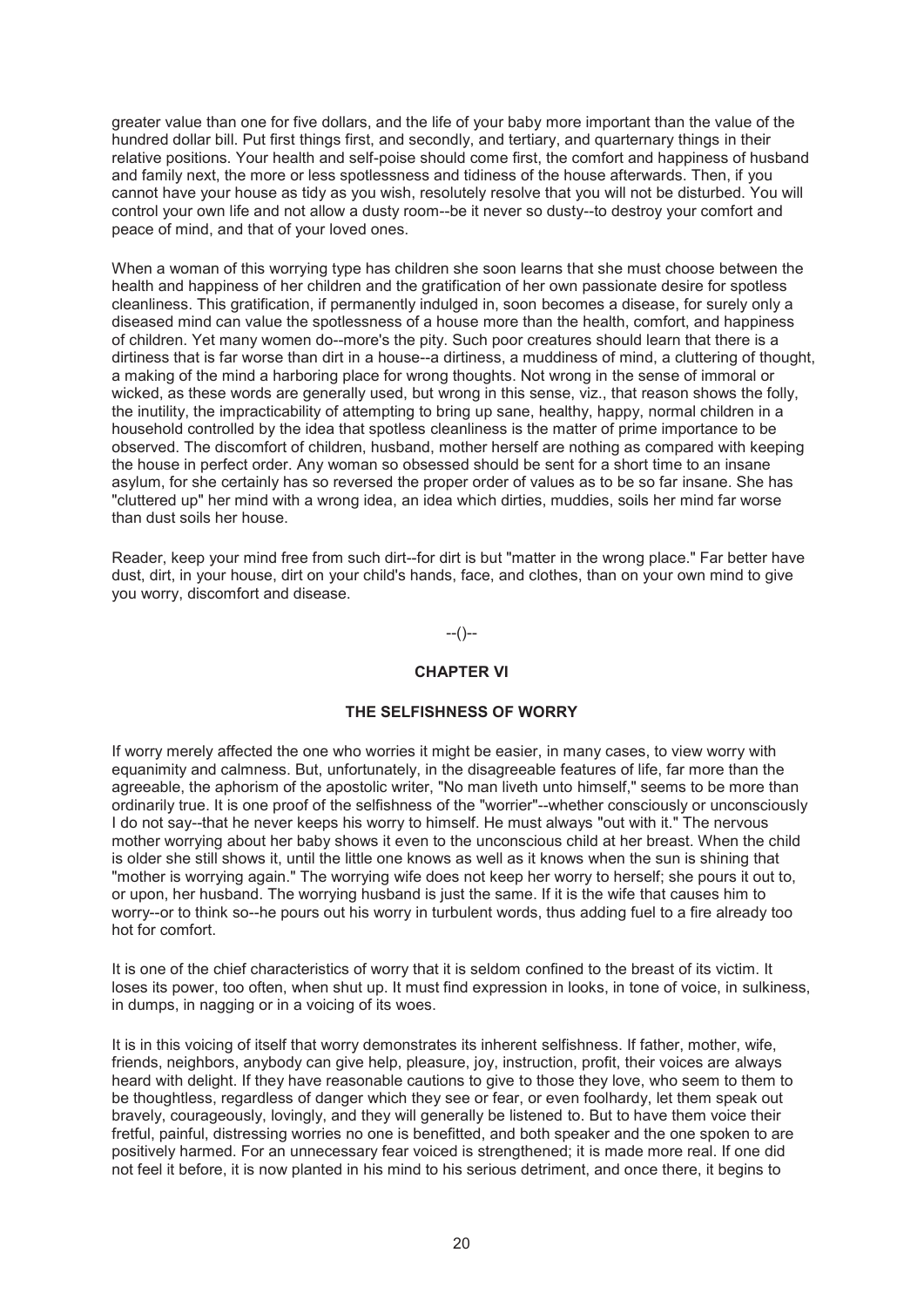breed as disease germs are said to breed, by millions, and one moment of worry weds another moment, and the next moment a family of worries is born that surround, hamper and bewilder. Is this kindly, is it helpful, is it loving, is it unselfish?

The questions answer themselves. The planting of worry in the mind of another is heartless, cruel, unkind and selfish.

Another question naturally arises: If this course of action is selfish, and the worrier really desires to be unselfish, how can he control his worry, at least so as not to communicate it to another? The answer also is clear.

Let him put a guard upon his lips, a watch upon his actions. Let him say to himself: Though I do not, for my own sake, care to control the needless worries of my life, I must not, I dare not curse other lives with them. Hence I must at least keep them to myself--I must not voice them, I must not display them in face, eyes or tone.

Then there is the mother who worries over her child's clothing. She is never ceasing in her cautions. It is "don't, don't, don't," from morning to night, and whether this seems "nagging" to her or not, there would be a unanimous vote on the subject were the child consulted as to his feelings. Of course the boy, the girl, must be taught to take care of his, her, clothes, but this is never done by nagging. A far better plan would be to fit a punishment which really belongs to the evil or careless habit of the child. For instance, if a boy will persist in throwing his hat anywhere, instead of hanging it up, let the parent give him one caution, not in a threatening or angry way, but in just as matter of fact a fashion as if she were telling him of some news: "John, the next time you fail to hang your hat in its proper place I shall lock it up for three days!"

Then, if John fails, take the hat and lock it up, and let it stay locked-up, though the heavens fall. The same with a child's playthings, tennis racquets, base-balls, bats, etc. As a rule one application of the rule cures. This is immeasurably more sensible than nagging, for it produces the required result almost instantly, and there is little irritation to either person concerned, while nagging is never effective, and irritates both all the time.

Other parents worry considerably over their children getting in the dirt.

In an article which recently appeared in Good Housekeeping Dr. Woods Hutchinson says some sensible things on "Children as Cabbages." He starts out by saying: "It is well to remember that not all dirt is dirty. While some kinds of dirt are exceedingly dangerous, others are absolutely necessary to life."

If your children get into the dirty and dangerous dirt, spend your energies in getting them into the other kind of dirt, rather than in nagging. Fall into the habit of doing the wise, the rational, the sane thing, because it produces results, rather than the foolish, irrational, insane thing which never produces a result save anger, irritation, and oftentimes, alienation.

In a little book written by J.J. Bell, entitled Wee MacGregor, there is a worrying mother. Fortunately she is sweet-spirited with it all, or it would have been unbearable.

She and her husband John, and the baby, wee Jeannie, with Macgregor were going out to dinner at "Aunt Purdie's," who was "rale genteel an' awfu' easy offendit." The anxious mother was counselling her young son regarding his behavior at the table of that excellent lady:

'An' mind, Macgreegor, ye're no' to be askin' fur jeely till ye've ett twa bits o' breed-an'-butter. It's no' mainners; an' yer Aunt Purdie's rale partecclar. An' yer no' to dicht yer mooth wi' yer cuff--mind that. Ye're to tak' yer hanky an' let on ye're jist gi'ein' yer nib a bit wipe. An' ye're no' to scale yer tea nor sup the sugar if ony's left in yer cup when ye're dune drinkin'. An' if ye drap yer piece on the floor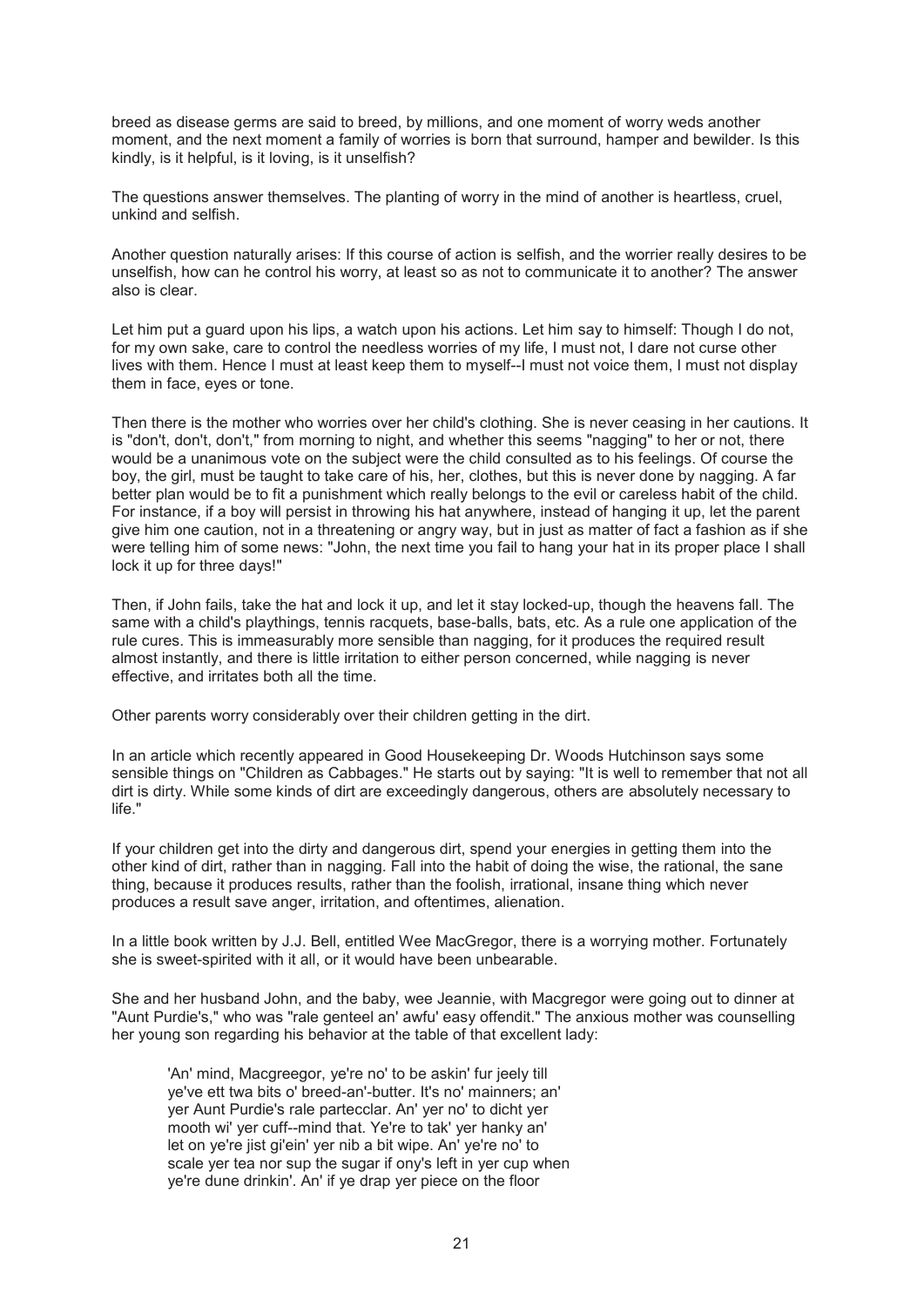ye're no' to gang efter it; ye're jist to let on ye've ett it. An' ye're no'--

'Deed, Lizzie,' interposed her husband, 'ye're the yin to think aboot things.'

'Weel, John, if I dinna tell Macgreegor hoo to behave hissel', he'll affront me,' etc., etc., etc.

Who has not thus seen the anxious mother? And who ever saw her worrying and anxiety do much if any good? Train your child by all means in your own home, but let up when you are going out, for your worry worries him, makes him self-conscious, brings about the very disasters you wish to avoid, and at the same time destroys his, your, and everyone's else, pleasure who observes, feels, or hears the expressions of worry.

--()--

# **CHAPTER VII**

#### **CAUSES OF WORRY**

Worry is as multiform and as diverse as are the people who worry. Indeed worriers are the most ingenious persons in the world. When every possible source of worry seems to be removed, they proceed immediately to invent some new cause which an ordinary healthful mind could never have conceived.

The causes of worry are innumerable. They represent the sum total of the errors, faults, missteps, unholy aims, ambitions, foibles, weaknesses and crimes of men. Every error, mistake, weakness, crime, etc., is a source of worry--a cause of worry. Worry is connected only with the weak, the human, the evil side of human nature. It has no place whatever in association with goodness, purity, holiness, faith, courage and trust in God. When good men and women worry, in so far as they worry they are not good. Their worry is a sign of weakness, of lack of trust in God, of unbelief, of unfaithfulness. The man who knows God and his relationship to man; who knows his own spiritual nature and his relationship to God never worries. There is no possible place in such a man's life for worry.

Hence it will be seen that I believe worry to be evil, and nothing but evil, and, therefore, without one reclaiming or redeeming feature, for it can be productive of nothing but evil.

If you really desire to know the sources of your worry study each worry as it comes up. Analyse it, dissect it, weigh it, examine it from every standpoint, judge it by the one test that everything in life must, and ought to submit to, viz.: its usefulness. What use is it to you? How necessary to your existence? How helpful is it in solving the problems that confront you; how far does it aid you in their solution, wherein does it remove the obstacles before your pathway. Find out how much it strengthens, invigorates, inspires you. Ask yourself how much it encourages, enheartens, emboldens you. Put down on paper every slightest item of good, or help, or inspiration it is to you, and on the other hand, the harm, the discouragement, the evil, the fears it brings to you, and then strike a balance.

I can tell you beforehand that after ten years' study--if so long were necessary--you will fail to find one good thing in favor of worry, and that every item you will enumerate will be against it. Hence, why worry? Quit it!

Worry, like all evils, feeds on itself, and grows greater by its own exercise. Did it decline when exercised, diminish when allowed a free course, one might let it alone, even encourage it, in order that it might the sooner be dead. But, unfortunately, it works the other way. The more one worries the more he continues to worry. The more he yields to it the greater becomes its power. It is a species of hypnotism: once allow it to control, each new exercise diminishes the victim's power of resistance.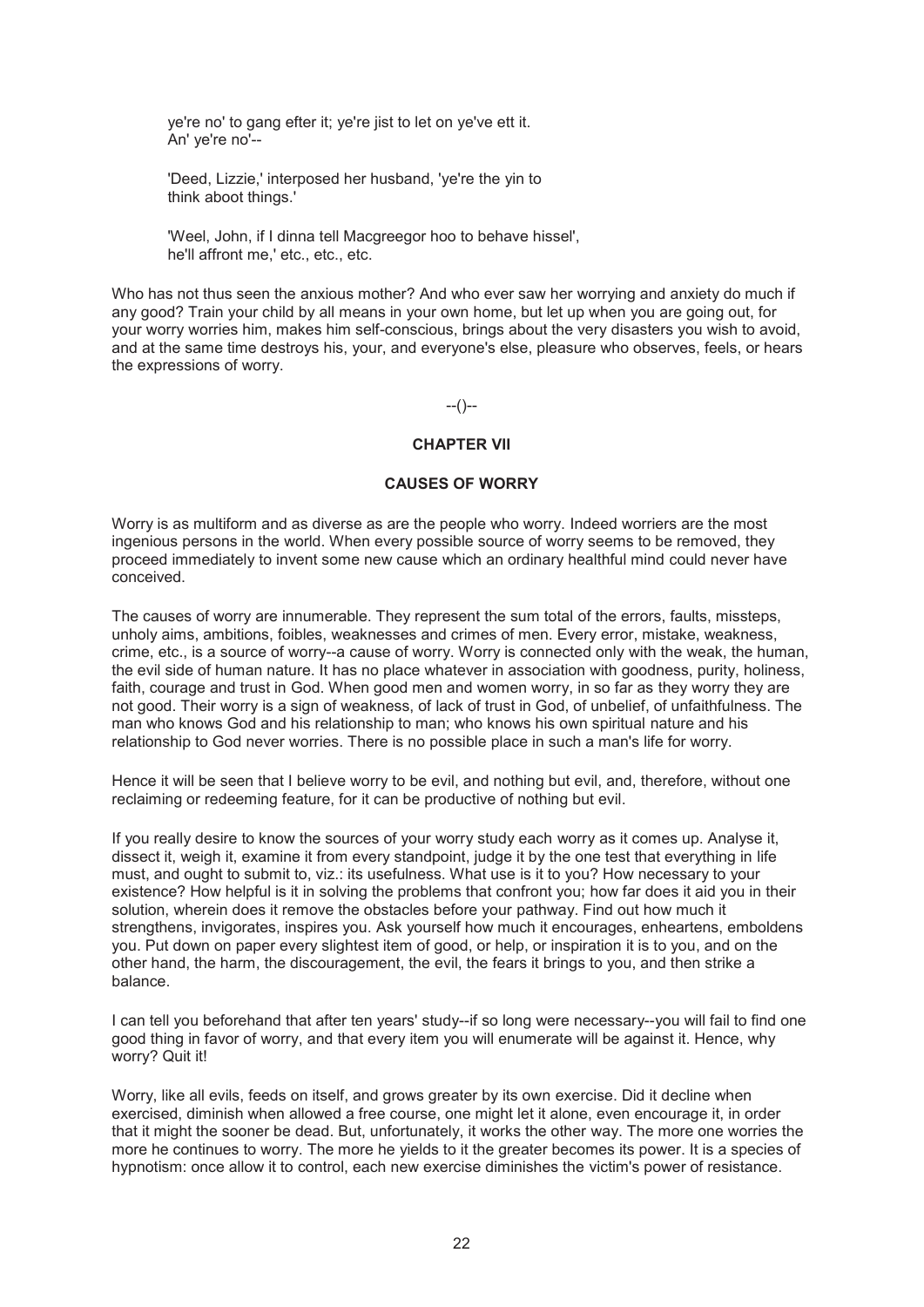Never was monster more cruel, more relentless, more certain to hang on to the bitter end than worry. He shows no mercy, has not the slightest spark of relenting or yielding. And his power is all the greater because it is so subtle. He wants you to be "careful"--taking good care, however, not to let you know that he means to make you full of care. He pleads "love" as the cause for his existence. He would have you love your child, hence "worry" about him. He thus trades on your affection to blind you to your child's best interests by "worrying" about him. For when worry besets you, is harassing you on every hand, how can you possibly devote your wisdom, your highest intelligence to safeguarding the welfare of the one you love.

Never was a slave in the South, though in the hands of a Legree, more to be pitied than the slave of worry. He dogs every footstep, is vigilant every moment. He never sleeps, never tires, never relaxes, never releases his hold so long as it is possible for him to retain it. When you seek to awaken people to the terror, the danger, the hourly harm their slavery to worry is bringing to them, they are so completely in worry's power that they weakly respond: "But I can't help it." And they verily believe they can't; that their bondage is a natural thing; a state "ordained from the foundation of the world," altogether ignoring the frightful reflection such a belief is upon the goodness of God and his fatherly care for his children. Natural! It is the most unnatural thing in existence. Do the birds worry? The beasts of the field? The clouds? The winds? The sun, moon, stars, and comets? The trees? The flowers? The rain-drops? How Bryant rebukes the worrier in his wonderful poem "To a Water Fowl," and Celia Thaxter in her "Sandpiper." The former sings of the fowl winging its solitary way where "rocking billows rise and sink on the chafed ocean-side," yet though "lone wandering" it is not lost. And from its protection he deduces the lesson:

He who, from zone to zone, Guides through the boundless sky thy certain flight, In the long way that I must tread alone Will lead my steps aright.

And so Celia Thaxter sang of the sandpiper:

He has no thought of any wrong, He scans me with a fearless eye.

And her faith expressed itself in a later verse:

I do not fear for thee, though wroth The tempest rushes through the sky: For are we not God's children both, Thou, little sandpiper, and I?

There is no worry in Nature. It is man alone that worries. Nature goes on her appointed way each day unperturbed, unvexed, care-free, doing her allotted tasks and resting absolutely in the almighty sustaining power behind her. Should man do any less? Should man--the reasoning creature, with intelligence to see, weigh, judge, appreciate,--alone be uncertain of the fatherly goodness of God; alone be unable to discern the wisdom and love behind all things? Worry, therefore, is an evidence that we do not trust the all-fatherliness of God.

It is also the direct product of vanity, pride and self-conceit. If these three qualities of evil in the human heart could be removed a vast aggregate amount of worry would die instantly. No one can study his fellow creatures and not soon learn that an immense amount of worry is caused by these three evils.

We are worried lest our claims to attention are not fully recognized, less our worth be not observed, our proper station accorded to us. How we press our paltry little claims upon others, how we glorify our own insignificant deeds; how large loom up our small and puny acts. The whole universe centers in us; our ego is a most important thing; our work of the highest value and significance; our worth most inestimable.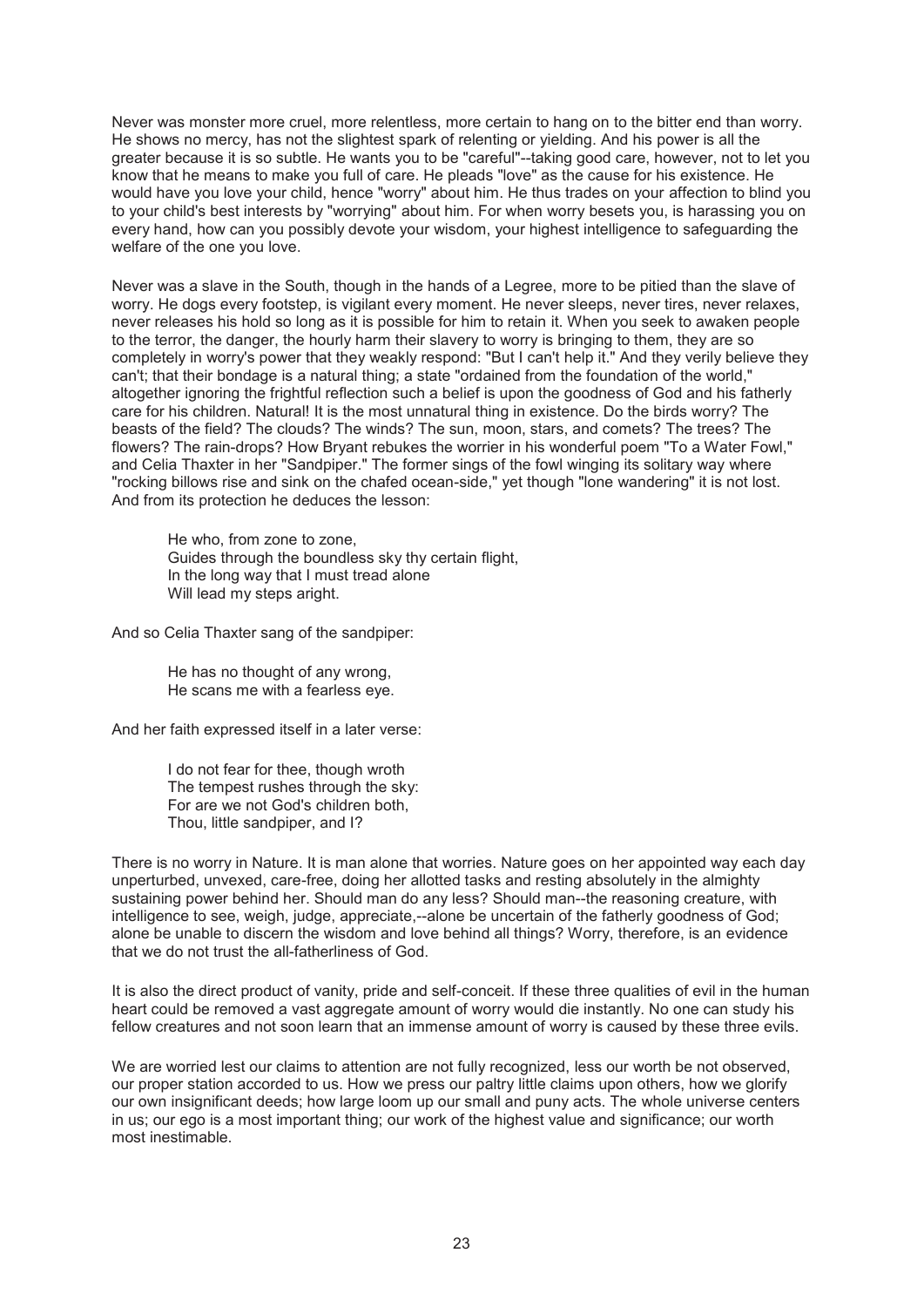The fact of the matter is most men and women are inestimable, their deeds of value, their lives of importance. Our particular circle needs us, as we need those who compose it, we are all important, but few, indeed, are there, whose power, influence and importance reach far. Most of the men and women of the world are ordinary. A man may be a king in Wall street, and yet influence but few outside of his own immediate sphere. Most probably he is unknown to the great mass of mankind. Adventitious circumstances bring some men and women more prominently before the world than others, but even such fame as this is transient, evanescent, and of little importance. The devoted love of our own small circle; the reliable friendship of the few; the blind adoration of the pet dog are worth more than all the "fame," the "eclat," the "renown" of the multitude. And where we have such love, friendship, and blind adoration, let us rest content therein, and smile at the floods of temporary and evanescent emotion which sweep over the mob, but do not have us for their object. I have just read a letter which perfectly illustrates how our vanity, our pride, and personal importance bring much worry to us. The writer--practically a stranger coming from a far-away state--evidently expected to be received with a cordial welcome and open arms, by one who scarcely knew him, given an important place in a lengthy program where men of national reputation were to speak, and generally be treated with deference and respect. Unfortunately his name was not placed in full on the program,--curtly initialed he called it--and owing to its length "the chairman caused me to spoil my remarks by asking me to shorten them," and a hotel clerk "outrageously insulted" him when he asked for information. Then, to make ill matters worse--piling Ossa. upon Pelion--he was asked to speak at a certain club, with others. One of the newspapers, in reporting the event, commented upon what the others said and did but ignore him. This he thought might have been merely an oversight, but when, the next day, he saw another report wherein he was not mentioned he was certain "it was a deliberate intention to ignore" him. He then asks that the person to whom he writes "try to find out who is responsible for this affront," and tell him--in order that he may worry some more, I suppose, over trying to "get back at him."

Poor, poor fellow, how he is to be pitied for being so "sensitive," so sure that people regard him enough to want to affront him.

Here is a perfect illustration of the worries caused by vanity; five complaints in one letter, of indignities, or affronts, that an ordinary, robust red-blooded man would have passed by without notice. If I were to worry over the times I have been ignored and neglected I should worry every day. I am fairly well known to many hundreds of thousands of people who read my books, my magazine articles, and hear my lectures, yet I often go to cities and there are no brass bands, no committee, flowers, or banquet to welcome me. No! indeed, the indignity is thrust upon me of having to walk to the hotel, carry my own grip, and register, the same as any other ordinary, common, everyday man! Why should not my blood boil when I think of it? Then, too, when I recall how often my addresses are ignored in the local press, ought not I to be aroused to fierce ire? When a hotel clerk fails to recognize my national importance and gives me a flippant answer when I ask for information should I not deem it time that the Secretary of State interfere and write a State paper upon the matter?

Oh vanity, conceit, pride, how many sleepless hours of worry and fret you bring to your victims, and the pitiable, the lamentable thing about it all is that they congratulate themselves upon being filled with "laudable pride," "recognizing their own importance," and knowing that "honorable ambition" is beneficial. Nothing that causes unnecessary heart-aches and worry is worth while, and of all the prolific causes of these woes commend me to the vanity, the conceit, the pride of small minds and petty natures.

False pride leads its victim to want to make a false impression. He puts on a false appearance. He wishes to appear wiser, better, in easier circumstances, richer than he is. He wears a false front. He is unnatural. He dare not--having decided to make the appearance, and win the impression of falseness--be natural. Hence he is self-conscious all the time lest he make a slip, contradict himself, lose the result he is seeking to attain. He is to be compared to an actor whose part requires him to wear a wig, a false moustache, a false chin. In the hurry of preparation these shams are not adjusted properly and the actor rushes on the stage fearful every moment lest his wig is awry, his moustache fall off, or the chin slip aside and make him ridiculous. He dare not stop to make sure, to "fix" them if they are wrong, as that would reveal their falsity immediately. He can only play on, sweating blood the while.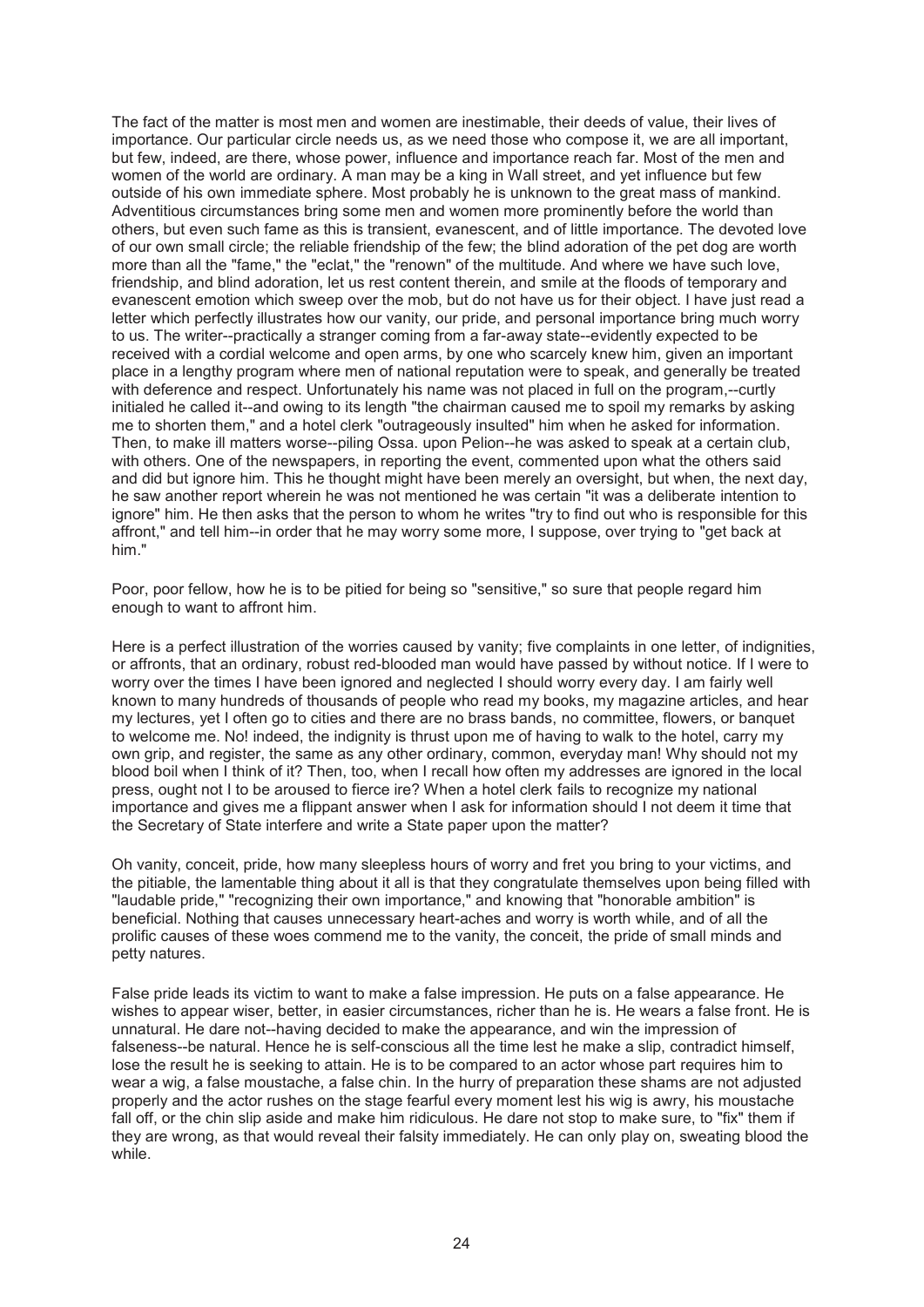In the case of the actor one can laugh at the temporary fear and worry, but what a truly pitiable object is the man, the woman, whose whole life is one dread worry lest his, her, false appearance be discovered. And while pride and vanity are not the only sources of these attempts to make false impressions upon others they are a most prolific source. In another chapter I have treated more fully of this phase of the subject.

Wastefulness, extravagance, is a prolific source of worry. Spend to-day, starve to-morrow. Throw your money to the birds to-day; to-morrow the crow, jay, and vulture will laugh and mock at you. Feast today; next week you may starve. Riches take to themselves wings and fly away. No one is absolutely safe, and while many thousands go through life indifferent about their expenditures, wasteful and extravagant and do not seem to be brought to time therefor, it must not be forgotten that tens of thousands start out to do the same thing and fail. What is the result? Worry over the folly of the attempt; worry as to where the necessary things for the future are coming from!

While I would not have the well-to-do feel that they must be niggardly I would earnestly warn them against extravagance, against the acquiring of expensive habits of wastefulness that later on may be chains of a cruel bondage. Why forge fetters upon oneself? Far better be free now and thus cultivate freedom for whatever future may come. For as sure as sure can be wilful waste and reckless extravagance now will sometime or other produce worry.

One great, deep, awful source of worry is our failure to accept the inevitable. Something happens,- we wilfully shut our eyes to the fact that this something has changed forever the current of our lives, and if the new current seems evil, if it brings discomfort, separation, change of circumstance, etc., we worry, and worry, and continue to worry. This is lamentably foolish, utterly absurd and altogether reprehensible. Let us resolutely face the facts, accept them, and then reshape our lives, bravely and valiantly, to suit the new conditions.

For instance a friend of mine spent twenty years in the employ of a great corporation. As a reward of faithful service he was finally put in a responsible position as the head of a department. A few months ago he was sent East on a special mission connected with his work. Just before his return the corporation elected a new president, who "shook up" the whole concern, changed around several officials, dismissed others, and in the case of my friend, supplanted him by a new man imported from the East, offering him a subordinate position, but, at the same salary he had before been receiving.

How should this man have treated this settled fixed fact in his life? He had two great broad pathways open to him. In one he would deliberately recognize and accept the changed condition, acquiese in it and live accordingly. It is not pleasant to be supplanted, but if another man is appointed to do the work you have been doing, and your superiors think he can do it better than you have been doing it, then manfully face the facts and accord him the most sincere and hearty support. It may be hard, but our training and discipline,--which means our improvement and advancement--come, not from doing the easy and pleasant things, but from striving, cheerfully and pleasantly to do the arduous and disagreeable ones. The other way open for my friend was to resent the change, accept it with anger, let his vanity be wounded, and begin to worry over it. What would have been the probable result? The moment he began to worry his efficiency would have decreased, and he would thus have prepared himself for another "blow" from his employers, another change less to his advantage, and with a possible reduction in salary. His employers, too, would have pointed to his decreased efficiency--the only thing they consider--as justification for their act.

I would not say that if a man, in such a case as I have described, deems that he has been treated unjustly, should not protest, but, when he has protested, and a decision has been rendered against him let him accept the judgment with serenity, refuse to worry over it, and go to work with loyalty and faithfulness, or else seek new employment.

Even, on the other hand, were he to have been discharged, there could have come no good from yielding to worry. Accept the inevitable, do not argue or fret about it, put worry aside, go to work to find a new position, and make what seemed to be an evil the stepping-stone to something better.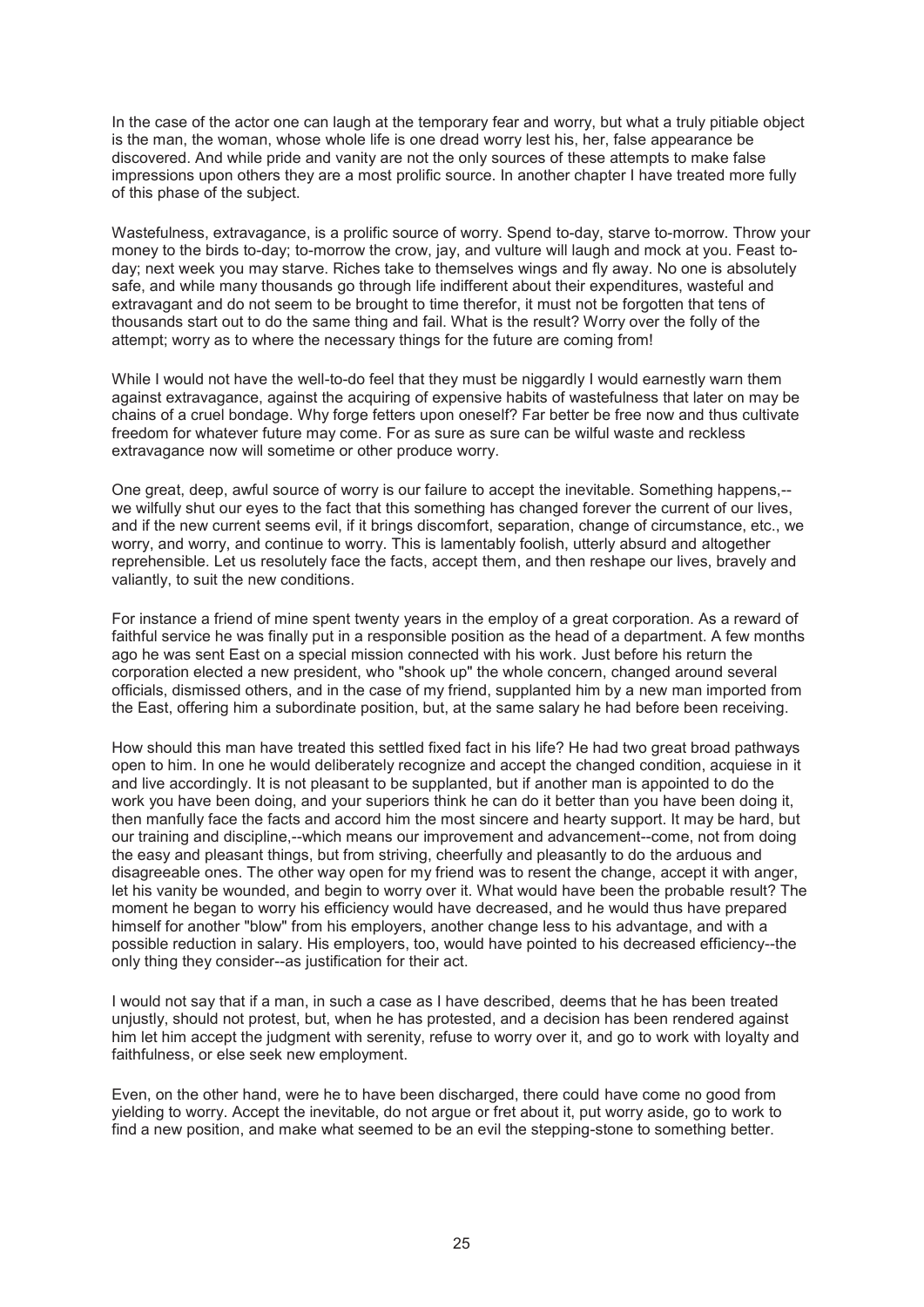Mrs. Jessie Benton Fremont, the wife of the gallant pathfinder, General Fremont, was afflicted with deafness in the later years of her life. She,--the petted and flattered, the caressed and spoiled child of fortune, the honored and respected woman of power and superior ability--deaf, and unable to participate in the conversation going on around her. Many a woman under these conditions, would have become irritable, irascible, and a reviler of Fate. To any woman it would have been a great deprivation, but to one mentally endowed as Mrs. Fremont, it was especially severe. Yet did she "worry" about it? No! bravely, cheerfully, boldly, she accepted the inevitable, and in effect defied the deafness that had come to her to destroy her happiness, embitter her life, take away the serenity of her mind and the equipoise of her soul. If there had to be a battle to gain this high plane of acceptance, she fought it out in secret, for her friends and the world never heard a word of a murmur from her. I had the joy of a talk with her about it, for it was a joy to have her make light of her affliction, in the great number of good things wherein God had blessed her. Laughingly she said: "Even in deafness I find many compensations. One is never bored by conversation that is neither intelligent, instructive or interesting. I can go to sleep under the most persistent flood of boredom, and like the proverbial water on a duck's back it never bothers me. Again, I never hear the unpleasant things said about either my friends or my enemies, and what a blessing that is. I am also spared hearing about many of the evils, the disagreeable, the unpleasant and horrible things of life that I cannot change, help, or alleviate, and I am thankful for my ignorance. Then, again, when people say things that I can and do hear--in my trumpet--that I don't think anyone should ever say, I can rebuke them by making them think that I heard them say the very opposite of what they did say, and I smile upon them 'and am a villain still.'"

Charles F. Lummis, the well-known litterateur and organizer of the South-West Museum, of Los Angeles, after using his eyes and brain more liberally than most men do in a lifetime thrice, or four times as long as his, was unfortunately struck blind. Did he "worry" over it, and fret himself into a worse condition? No! not for a moment. Cheerfully he accepted the inevitable, got someone to read and write for him, to guide him through the streets, and went ahead with his work just as if nothing had happened, looking forward to the time when his eyesight would be restored to him and hopefully and intelligently worked to that end. In a year or so he and his friends were made happy by that coming to pass, but even had it not been so, I am assured Dr. Lummis would have faced the inevitable without a whimper, a cry, or a word of worry or complaint.

Those who yield to worry over small physical ills should read his inspiring My Friend Will,[A] a personal record of his sucessful struggle against two severe and prostrating attacks of paralysis. One perusal will show them the folly and futility of worry; a second will shame them because they have so little self-control as to spend their time, strength, and energy in worry; and a third perusal will lead them to drive every fragment of worry out of the hidden recesses of their minds and set them upon a better way--a way of serenity, equipoise, and healthful, strenuous, yet joyous and radiant living.

[Footnote A:My Friend Will, by C.F. Lummis, A.C. McClurg Co., Chicago.]

Recently I had a conversation with the former superintendent of a poor farm, which bears upon this subject in a practical way. In relating some of his experiences he told of a "rough-neck"--a term implying an ignorant man of rude, turbulent, quarrelsome disposition--who had threatened to kill the foreman of the farm. Owing to their irreconcilable differences the rough inmate decided to leave and so informed the superintendent, thus practically dismissing himself from the institution. A year later he returned and asked to be re-admitted. After a survey of the whole situation the superintendent decided that it was not wise to re-admit him, and that he would better secure a situation for him outside. He offered to do so and the man left apparently satisfied. Three days later he reappeared, entered the office with a loaded and cocked revolver held behind his back, and abruptly announced: "I've come to blow out your brains." Before he could shoot the superintendent was upon him and a fierce struggle ensued for the possession of the weapon. The superintendent at last took it away, secured help and handcuffed the would-be murderer. Realizing that his act was the result of at least partial insanity, the was-to-be victim did not press the charge of murderous assault but allowed- indeed urged that he be sent to the insane asylum where he now is.

Now this is the point I wish to make. It is perfectly within the bounds of possibility that this man will some day be regarded as safely sane. Yet it is well known by the awful experiences of many such cases that it is both possible and probable that during the months or years of his incarceration he will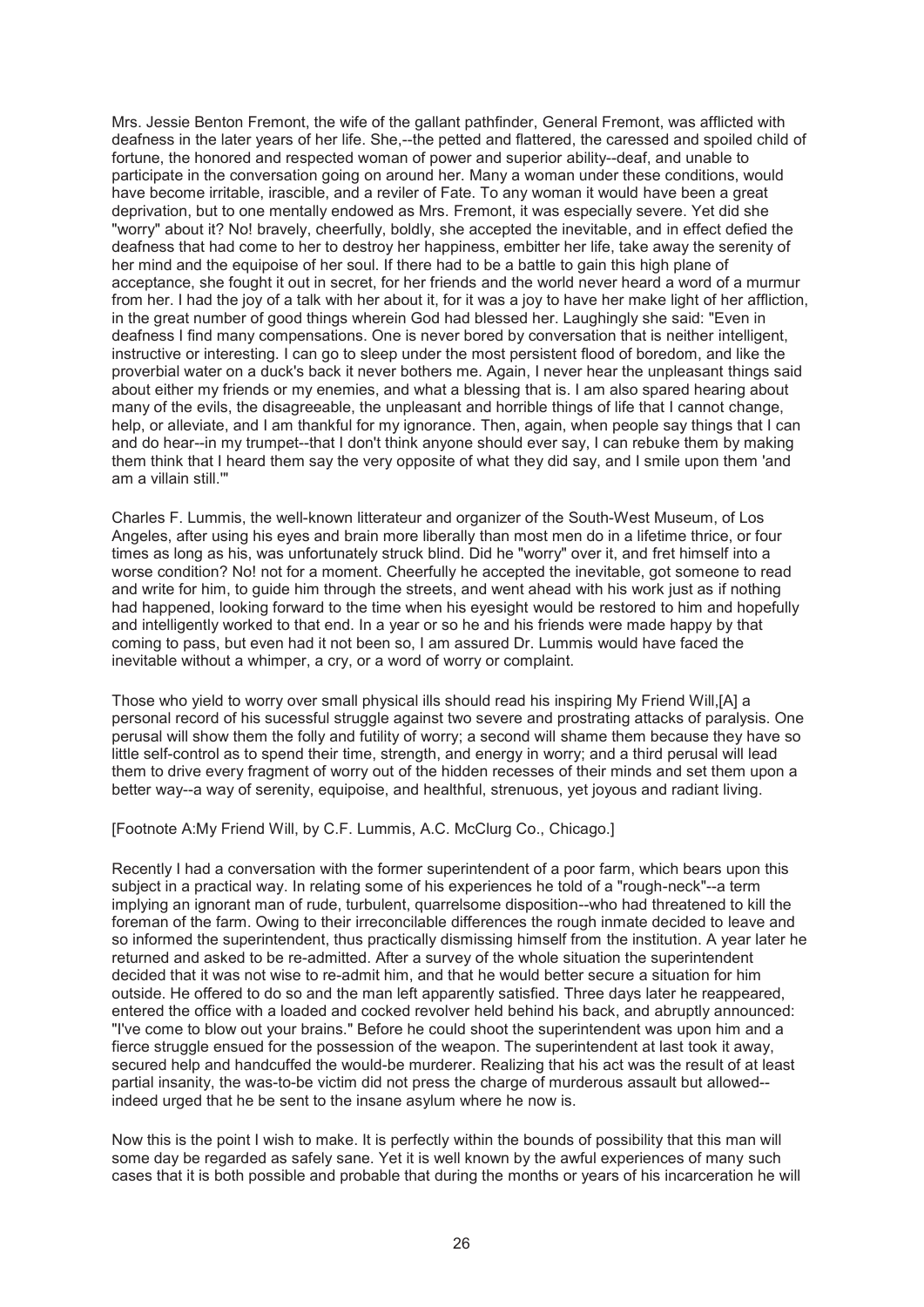continue to harbor, even to feed and foster the bitter feeling, the hatred, perhaps, that led him to attempt the murder of the superintendent, and that on his release he will again attempt to carry out his nefarious and awful design.

What, then, should be the mental attitude of the superintendent and his family? Ought they not to be worried? I got the answer for my readers from this man, and it is so perfectly in accord with my own principles that I find great pleasure in recording it. Said he:

Don't think for one moment that I minimize the possible danger. The asylum physician who was familiar with the whole circumstances warned me not to rest in fancied security. I have notified the proper officials that the man who attempted to murder me is not to be released either as cured or on parole without giving me sufficient notice. I do not wish that he should be kept in the asylum a single day longer than is fully necessary, but before I allow him to be released I must be thoroughly satisfied that he has no murderous designs on me, and that he is truly and satisfactorily repentant for the attack he made when, ostensibly, he was mentally irresponsible. I shall require that he be put on record as fully understanding and appreciating his own personal responsibility for my safety--so that should he still hold any wrongful designs, and afterwards succeed in carrying them out, he or his attorneys will be debarred from again pleading insanity or mental incompetency.

Hence while I fully realize the possibility of danger I do not have a moment's worry about it. I have done and shall do all I can, satisfactorily, to protect myself, without any feeling of harshness or desire to injure the poor fellow, and there I let the matter rest to take care of itself.

This is practical wisdom. This is sane philosophy. Not ignoring the danger, pooh-pooing it, scoffing at it and refusing to recognize it, but calmly, sanely, with a kindly heart looking at possible contingencies, preparing for them, and then serenely trusting to the spiritual forces of life to control events to a wise and satisfactory issue.

Can you suggest anything better? Is not such a course immeasurably better than to allow himself to worry, and fret and fear all the time? Practical precaution, taken without enmity--note these italicized words--trustful serenity, faithful performance of present duty unhampered by fears and worries--this is the rational, normal, philosophic, sane course to follow.

Another great source of worry is our failure to distinguish essentials from non-essentials. What are the essentials for life? For a man, honesty, truth, earnestness, strength, health, ability to work, and work to do. He may or may not be handsome; he may or may not have wealth, position, fame, education; but to be a man among men, these other things he must have. For a woman,--health, love, work, and such virtues as both men and women need. She might enjoy friends, but they are not essential as health or work; she would be a strange woman if she did not prize beauty, but devoted love is worth far more than beauty or all the conquests it brings. What is the essential for a chair?--its capacity to be used to sit upon with comfort. A house?--that it is adapted to the making of a home. You don't buy a printing-press to curl your hair with but to print, and in accordance with its printing power is it judged. A boat's usefulness is determined by its worthiness in the water, to carry safely, rapidly, largely as is demanded of it.

This is the judgement sanity demands of everything. What is essential--What not? Is it essential to be a society leader, to belong to every club, to hold office, to give as many dinners as one's neighbors, to have a bigger house, furniture with brighter polish, bigger carvings and more ugly designs than anyone else in town, to have our names in the papers oftener than others, to have more servants, a newer style automobile, put on more show, pomp, ceremony and circumstance than our friends?

By no means! Oh for men and women who have the discerning power--the sight for the essential things, the determination to have them and let non-essentials go. They are the wise ones, the happy ones, the free-from-worry ones.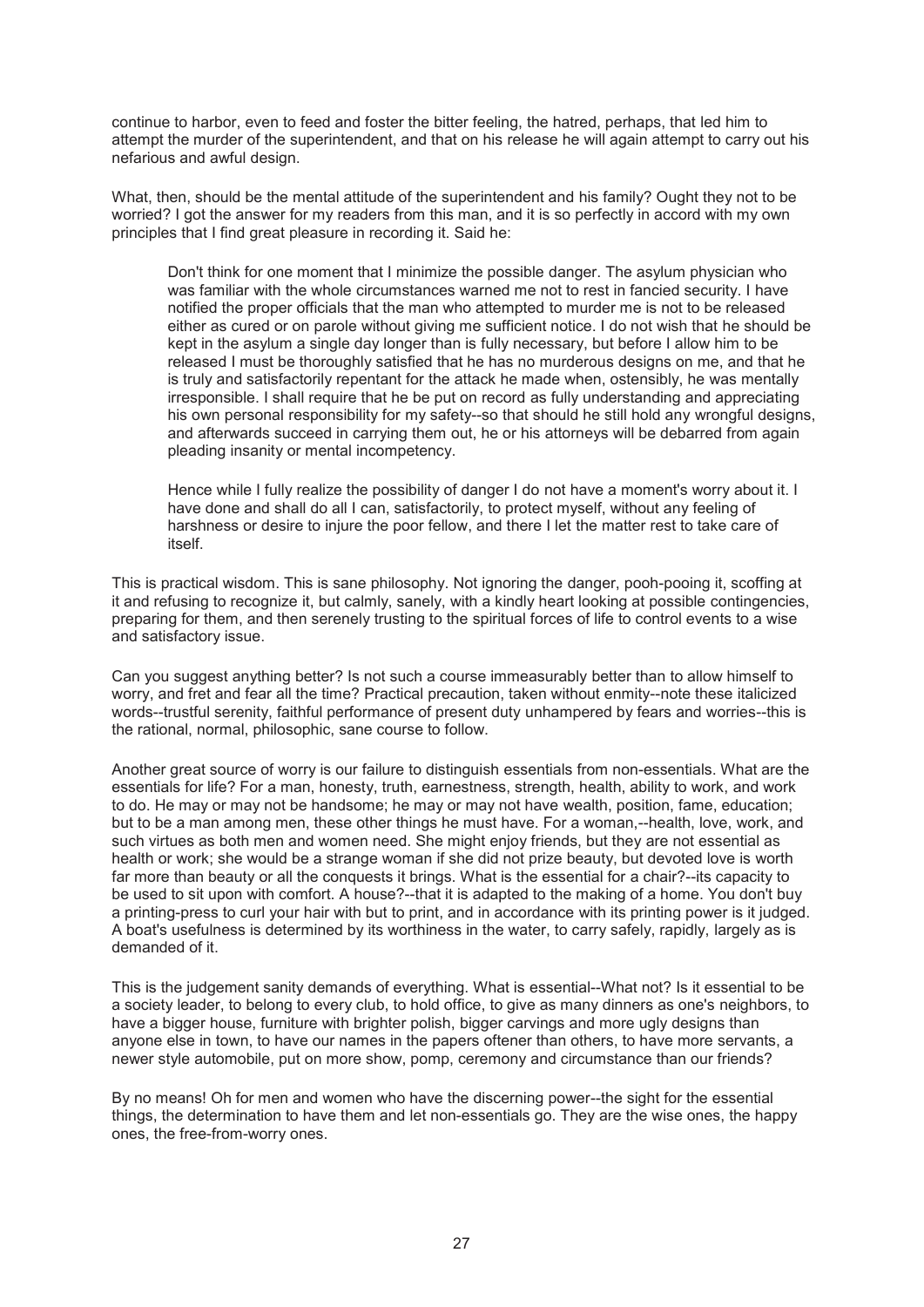Later I shall refer extensively to Mrs. Canfield's book The Squirrel Cage. She has many wise utterances on this phase of the worry question. For instance, in referring to the mad race for wealth and position that keeps a man away from home so many hours of the day that his wife and child scarce know him she introduces the following dialogue:

One of them whose house isn't far from mine, told me that he hadn't seen his children, except asleep, for three weeks.

'But something ought to be done about it!' The girl's deep-lying instinct for instant reparation rose up hotly.

'Are they so much worse off than most American business men?' queried Rankin. 'Do any of them feel they can take the time to see much more than the outside of their children; and isn't seeing them asleep about as--'

Lydia cut him short quickly. 'You're always blaming them for that,' she cried. 'You ought to pity them. They can't help it. It's better for the children to have bread and butter, isn't it--'

Rankin shook his head. 'I can't be fooled with that sort of talk--I've lived with too many kinds of people. At least half the time it is not a question of bread and butter. It's a question of giving the children bread and butter and sugar rather than bread and butter and father. Of course, I'm a fanatic on the subject. I'd rather leave off even the butter than the father--let alone the sugar.'

Later on Lydia herself lost her father and after his death her own wail was: 'I never lived with my father. He was always away in the morning before I was up. I was away, or busy, in the evening when he was there. On Sundays he never went to church as mother and I did--I suppose now because he had some other religion of his own. But if he had I never knew what it was--or anything else that was in his mind or heart. It never occurred to me that I could. He tried to love me--I remember so many times now--and that makes me cry!--how he tried to love me! He was so glad to see me when I got home from Europe--but he never knew anything that happened to me. I told you once before that when I had pneumonia and nearly died mother kept it from him because he was on a big case. It was all like that--always. He never knew.'

Dr. Melton broke in, his voice uncertain, his face horrified: 'Lydia, I cannot let you go on! you are unfair--you shock me. You are morbid! I knew your father intimately. He loved you beyond expression. He would have done anything for you. But his profession is an exacting one. Put yourself in his place a little. It is all or nothing in the law--as in business.'

But Lydia replied: 'When you bring children Into the world, you expect to have them cost you some money, don't you? You know you mustn't let them die of starvation. Why oughtn't you to expect to have them cost you thought, and some sharing of your life with them, and some time--real time, not just scraps that you can't use for business?'

She made the same appeal once to her husband in regard to their own lives. She wanted to see and know more of him, his business, his inner life, and this was her cry: 'Paul, I'm sure there's something the matter with the way we live--I don't like it! I don't see that it helps us a bit--or anyone else--you're just killing yourself to make money that goes to get things we don't need nearly as much as we need more of each other! We're not getting a bit nearer to each other--actually further away, for we're both getting different from what we were without the other's knowing how! And we're not getting nicer--and what's the use of living if we don't do that? We're just getting more and more set on scrambling ahead of other people. And we're not even having a good time out of it! And here is Ariadne--and another one coming--and we've nothing to give them but just this--this--this--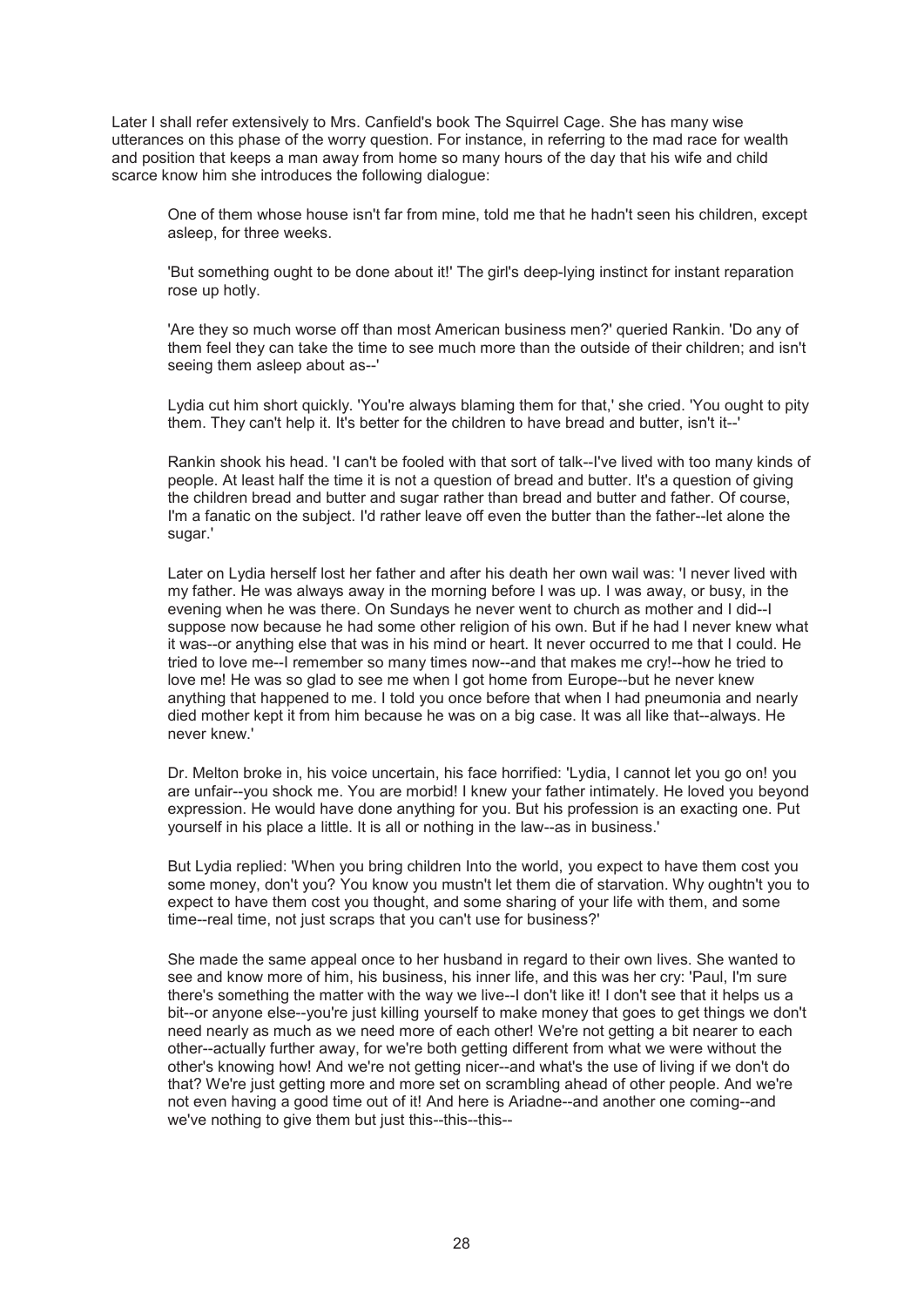Paul laughed a little impatiently, irritated and uneasy, as he always was at any attempt to examine too closely the foundations of existing ideas. 'Why, Lydia, what's the matter with you? You sound as though you'd been reading some fool socialist literature or something.'

You know I don't read anything, Paul. I never hear about anything but novels. I never have time for anything else, and very likely I couldn't understand it if I read it, not having any education. That's one thing I want you to help me with. All I want is a chance for us to live together a little more, to have a few more thoughts in common, and oh! to be trying to be making something better out of ourselves for our children's sake. I can't see that we're learning to be anything but--you, to be an efficient machine for making money, I to think of how to entertain as though we had more money than we really have. I don't seem really to know you or live with you any more than if we were two guests stopping at the same hotel. If socialists are trying to fix things better, why shouldn't we have time--both of us--to read their books; and you could help me know what they mean?'

Paul laughed again, a scornful, hateful laugh, which brought the color up to Lydia's pale face like a blow. 'I gather, then, Lydia, that what you're asking me to do is to neglect my business in order to read socialistic literature with you?'

His wife's rare resentment rose. She spoke with dignity: 'I begged you to be serious, Paul, and to try to understand what I mean, although I'm so fumbling, and say it so badly. As for its being impossible to change things, I've heard you say a great many times that there are no conditions that can't be changed if people would really try--'

'Good heavens! I said that of business conditions!' shouted Paul, outraged at being so misquoted.

'Well, if it's true of them--No; I feel that things are the way they are because we don't really care enough to have them some other way. If you really cared as much about sharing a part of your life with me--really sharing--as you do about getting the Washburn contract--'

Her indignant and angry tone, so entirely unusual, moved Paul, more than her words, to shocked protest. He looked deeply wounded, and his accent was that of a man righteously aggrieved. 'Lydia, I lay most of this absurd outbreak to your nervous condition, and so I can't blame you for it. But I can't help pointing out to you that it is entirely uncalled for. There are few women who have a husband as absolutely devoted as yours. You grumble about my not sharing my life with you--why, I give it to you entire!' His astonished bitterness grew as he voiced it. 'What am I working so hard for if not to provide for you and our child--our children! Good Heavens! What more can I do for you than to keep my nose on the grindstone every minute. There are limits to even a husband's time and endurance and capacity for work.'

Hence it will be seen that I would have one Quit Worrying about the non-essentials of life, and this is best done by giving full heed to the essentials and letting the others go. Naturally, if one wilfully and purposefully determines to follow non-essentials, he may as well recognize the fact soon as late that he has deliberately chosen a course that cannot fail to produce its own many and irritating worries.

Another serious cause of worry is bashfulness. One who is bashful finds in his intercourse with his fellows many worries. His hands and feet are too large, he blushes at a word, he doesn't know what to say or how, he is confused if attention is directed his way, his thoughts fly to the ends of the earth the moment he is addressed, and if he is expected to say anything, his worries increase so that his pain and distress are manifest to all. To such an one I would say: Assert your manhood, your womanhood. Brace up. Face the music. Remember these facts. You are dealing with men and women, youths and maidens, of the same flesh and blood, mentality as yourself. You average up with the rest of them. Why should you be afraid? Call upon your reasoning power. Assert the dignity of your own existence. You are here by the will of God as much as they. There is a purpose in your creation as much as in theirs. You have a right to be seen and heard as well as have they. Your life may be charged with importance to mankind far more than theirs. Anyhow for what it is, large or small, you are going to use it to the full, and you do not propose to be laughed out of it, sneered out of it, either by the endeavors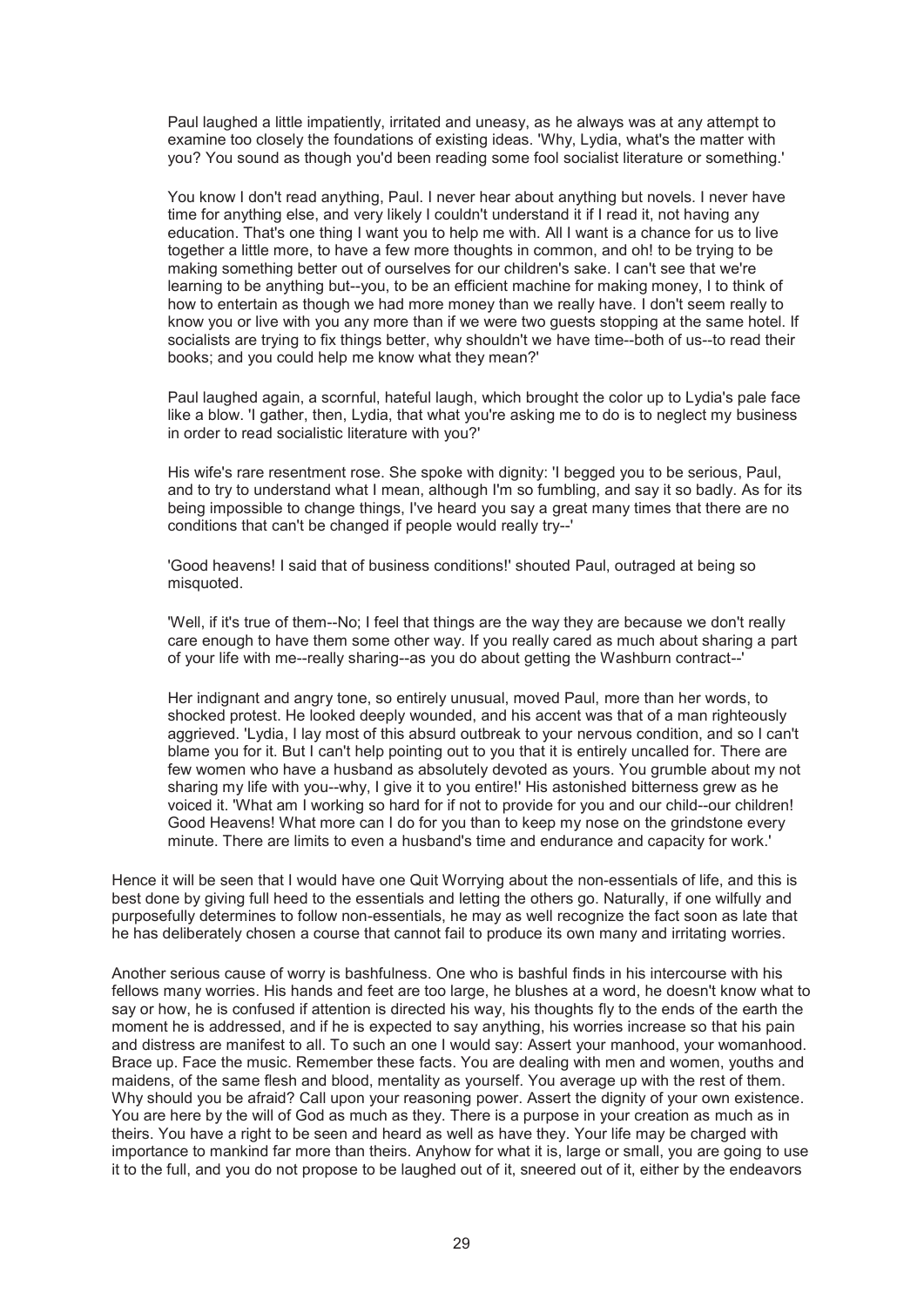of others or by your own fears of others. Then, when you have once fully reasoned the thing out, do not hesitate to plunge into the fullest possible association with your fellows. Brave them, defy them (in your own heart), resolutely face them, and my word and assurance for it, they will lose their terror, and you will lose your bashfulness with a speed that will astonish you.

Closely allied to bashfulness as a cause of many worries is hyper- or super-sensitiveness. And yet it is an entirely different mental attitude. Hyper-sensitiveness may cause bashfulness, but there are many thousands of hyper-sensitives who have not a spark of bashfulness in their condition. They are full of vanity or self-conceit. Elsewhere I have referred to one of these. Or they are hyper-sensitive in regard to their health. They mustn't do this, or that, or the other, they must be careful not to sit near a window, allow a door to be open, or go into an unwarmed room. Their feet must never be wet, or their clothing, and as for sleeping in a cold room, or getting up before the fire is lighted, they could not live through such awful hardships.

I have no desire to excoriate or make fun of those who really suffer from chronic invalidism, yet I am fully assured that much of the hyper-sensitiveness of the neurasthenic and hypochondriac could be removed by a little rude, rough and tumble contact with life. It would do most of these people no harm to follow the advice given by Abernethy, the great English physician, to a pampered, overfed hypersensitive: Live on six pence a day and earn it. I have found few hyper-sensitives among the poor. Poverty is a fine cure for most cases, though there are those who cling to their pride of birth of education, or God knows what of insane belief in their superiority over ordinary mortals, and make that the occasion, or cause, of the innumerable and fretting worries of hyper-sensitiveness.

Another serious cause of worry, in this busy, bustling, rapid age, is the need we feel for hurry. We are caught in the mad rush and its influence leads us to feel that we, too, must rush. There is no earthly reason for our hurry, and yet we cannot seem to help it.

Hurry means worry. Rush spells fret. Haste makes waste. You live in the country and are a commuter. You must be in the city on the stroke of nine. To do this, you must catch the 8:07. You have your breakfast to get and it takes six minutes to walk to the station. No one can do it comfortably in less. Yet every morning, ever since you took this country cottage, you have had to rush through your breakfast, and rush to the depot in order to catch the train. Thus starting the day on the rush, you have continued "on the stretch" all day, and get back home at night tired out, fretted and worried "almost to death." Even when you sit down to breakfast, you begin to worry if wifie doesn't have everything ready. You know you'll be late. You feel it, and if the toast and coffee are not on the table the moment you sit down, your querelous complaints strike the morning air.

#### Now what's the use?

Why don't you get up ten, fifteen, or twenty minutes earlier, and thus give yourself time to eat comfortably, and thus get over the worry of your rush? Set the alarm clock for 7:00, or 6:45, or even 6:30. Far better get up half an hour too early, than worry yourself, your wife, and the whole household by your insane hurry. Your worry is wholly unnecessary and shows a fearful lack of simple intelligence.

Annie Laurie, who writes many sage counsels in the San Francisco Examiner, had an excellent article on this subject in the issue of December 31, 1915. She wrote:

Here is something that I saw out my window--it has given me the big thought for my biggest New Year's resolution. The man at the corner house ran down the steps in a terrible hurry. He saw the car coming up the hill and whistled to it from the porch, but the man who was running the car did not hear the whistle. Anyway, he didn't stop the car, and the man on the steps looked as if he'd like to catch the conductor of that car and do something distinctly unfriendly to him, and do it right then and there. He jammed his hat down over his forehead and started walking very fast.

"What's your hurry?" said the man he was passing on the corner. "What's your hurry, Joe?" and the man on the corner held out his hand.

"Well, I'll be--," said Joe, and he held out his hand, too, "if it isn't--"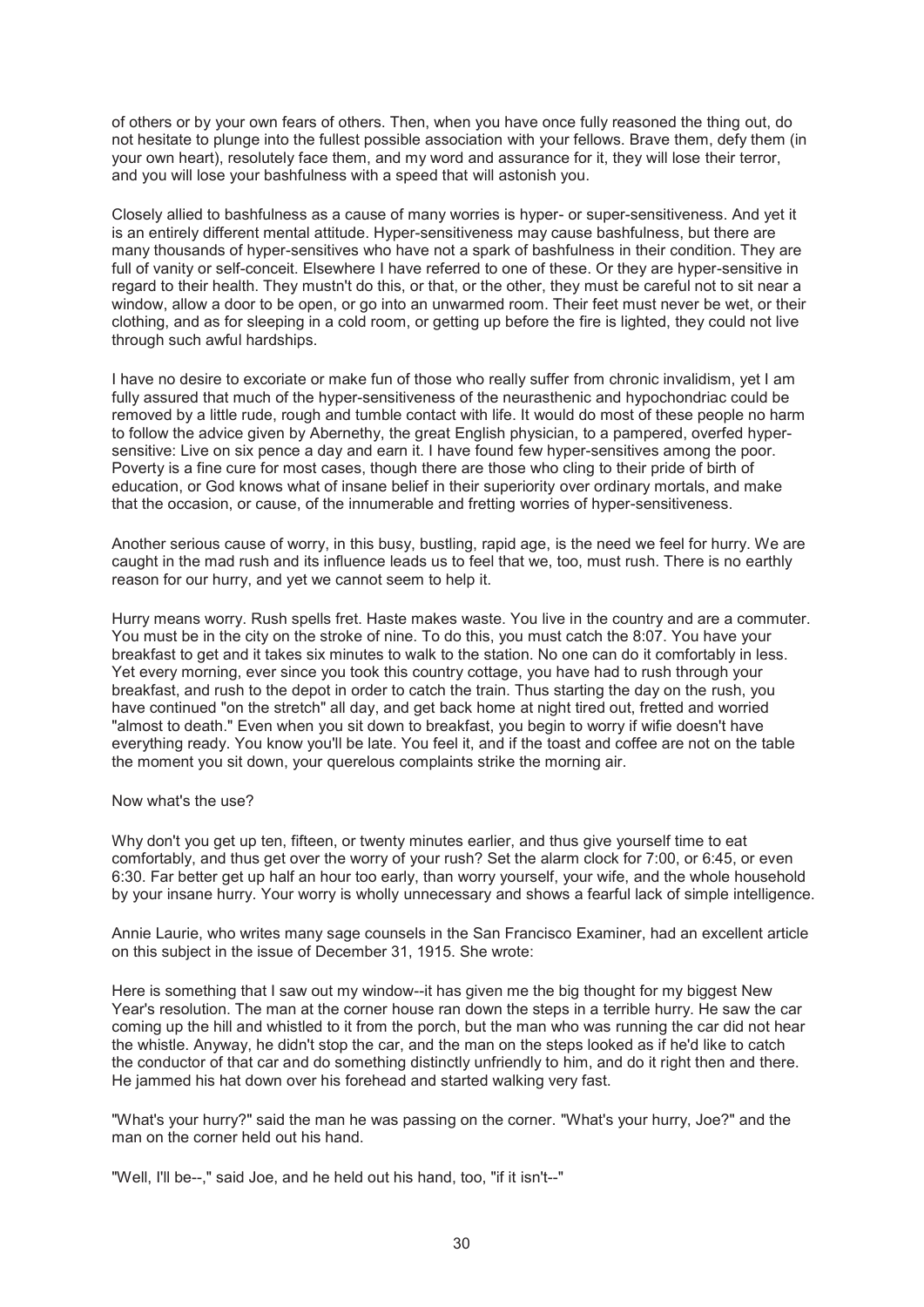And it was, and they both laughed and shook hands and clapped each other on the back and shook hands again.

"What's your hurry?" said the man on the corner again.

"I dun-no," said the man who was so cross because he'd lost his car. "Nothing much, I guess," and he laughed and the other man laughed and they shook hands again. And the last I saw of them they had started down the street right In the opposite direction from which the man in the hurry had started to go, and they weren't in a hurry at all.

Do you know what I wished right then and there? I wished that every time I get into the senseless habit of rushing everywhere and tearing through everything as if it was my last day on earth and there wasn't a minute left to lose, somebody would stop me on the corner of whatever street of circumstance I may be starting to cross and say to me in friendly fashion:

"What's the hurry?"

What is the hurry, after all? Where are we all going? What for?

What difference does it make whether I read my paper at 8 o'clock in the morning or at half-past 9?

Will the world stop swinging in its orbit if I don't meet just so many people a day, write so many letters, hear so many lectures, skim through so many books? Of course if I'm earning my living I must work for it and work not only honestly but hard. But it seems to me that most of the terrific hurrying we do hasn't much to do with really essential work after all. It's a kind of habit we get into, a sort of madness, like the thing that overtakes the crowd at a ferry landing or the entrance to a train. I've seen men, and women, too, fairly fight to get onto a particular car when the next car would have done just exactly as well.

Where are they going in such a hurry? To save a life? To mend a broken heart? To help to heal a wounded spirit? Or are they just rushing because the rest do it?

What do they get out of life--these people who are always in a rush?

Look! The laurel tree in my California garden is full of bursting buds! The rains are beginning and the trees will soon be flecked with a silver veil of blossoms. I hadn't noticed it before. I've been too busy.

What's your hurry? Come, friend of my heart, I'll say that to you to-day and say it in deep and friendly earnest.

What's your hurry? Come, let's go for a walk together and see if we can find out. Let us keep finding out through all the new year.

There are many other causes of worry, some of them so insidious, so powerful, as to call for treatment in special chapters.

 $-(-)$ 

# **CHAPTER VIII**

#### **PROTEAN FORMS OF WORRY**

In a preceding chapter, I have shown that worry is a product of our modern civilization, and that it belongs only to the Occidental world. It is a modern disease, prevalent only among the so-called civilized peoples. There is no doubt that in many respects we are what we call ourselves--the most highly civilized people in the world. But do we not pay too high a price for much of our civilization? If it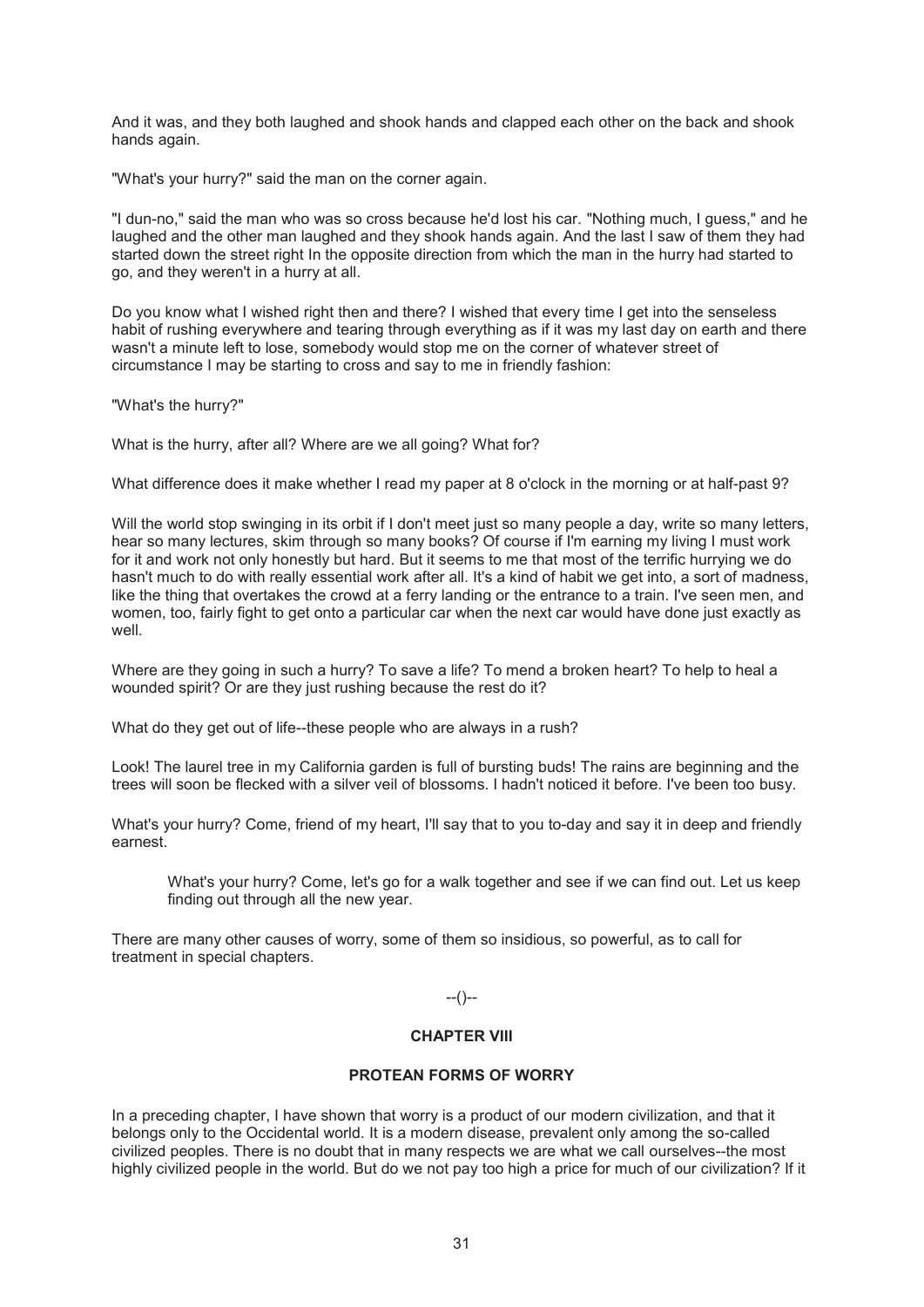is such that it fails to enable us to conserve our health, our powers of enjoyment, our spontaneity, our mental vigor, our spirituality, and the exuberant radiance of our life--bodily, mental, spiritual--I feel that we need to examine it carefully and find out wherein lies its inadequacy or its insufficiency.

While our civilization has reached some very elevated points, and some men have made wonderful advancement in varied fields, it cannot be denied that the mass of men and women are still groping along in the darkness of mental mediocrity, and on the mud-flats of the commonplace. Ten thousand men and women can now read where ten alone read a few centuries ago. But what are the ten thousand reading? That which will elevate, improve, benefit? See the piles of sensational yellow novels, magazines, and newspapers that deluge us day by day, week by week, month by month, for the answer. True, there are many who desire the better forms of literature, and for these we give thanks; they are of the salt that saves our civilization.

I do not wish to seem, even, to be cynical or pessimistic, but when I look at some of the mental pabulum that our newspapers supply, I cannot but feel that we are making vast efforts to maintain the commonplace and dignify the trivial.

For instance: Look at the large place the Beauty Department of a newspaper occupies in the thoughts of thousands of women and girls. Instead of seeking to know what they should do to keep their bodies and minds healthful and vigorous, they are deeply concerned over their physical appearance. They write and ask questions that show how worried they are about their skin--freckles, pimples, discolorations, patches, etc.--their complexion, their hair, its color, glossiness, quantity, how it should be dressed, and a thousand and one things that clearly reveal the improper emphasis placed upon them. I do not wish to ignore the basic facts behind these anxious questionings. It is right and proper that women (and men also) should give due attention to their physical appearance. But when it becomes a mere matter of the outward show of cosmetics, powders, rouges, washes, pencils, and things that affect the outside only, then the emphasis is in the wrong place, and we are worrying about the wrong thing. Our appearance is mainly the result of our physical and mental condition. If the body is healthy, the skin and hair will need no especial attention, and, indeed, every wise person knows that the application of many of the cosmetics, etc., commonly used, is injurious, if not positively dangerous.

Then, too, observation shows that too many women and girls go beyond reasonable attention to these matters and begin to worry over them. Once become slaves to worry, and every hour of the day some new irritant will arise. Some new "dope" is advertised; some new fashion devised; some new frivolity developed. Vanity and worry now begin to vie with each other as to which shall annoy and vex, sting and irritate their victim the more. Each is a nightmare of a different breed, but no sooner does one bound from the saddle, before the other puts in an appearance and compels its victim to a performance. Only a thorough awakening can shake such nightmares off, and comparatively few have any desire to be awakened. I have watched such victims and they arouse in me both laughter and sadness. One is sure her hair is not the proper color to match her complexion and eyes. It must be dyed. Then follows the worries as to what dye she shall use, and methods of application. Invariably the results produce worry, for they are never satisfactory, and now she is worried while dressing, while eating, and when she goes out into the street, lest people notice that her hair is improperly dyed. Every stranger that looks at her adds to the worry, for it confirms her previous fears that she does not look all right. If she tries another hair of the dog that has already bitten her and allows the hair specialist to guide her again, she goes through more worries of similar fashion. She must treat her hair in a certain way to conform to prevailing styles--and so she worries hourly over a matter that, at the outside, should occupy her attention for a few minutes of each day.

There are men who are equally worried over their appearance. Their hair is not growing properly, or their ears are not the proper shape, or their ears are too large, or their hands are too rough, or their complexion doesn't match the ties they like to wear, or some equally foolish and nonsensical thing. Some wish to be taller, others not so tall; quite an army seeks to be thinner and another of equal numbers desires to be stouter; some wish they were blondes, and others that they were brunettes. The result is that drug-stores, beauty-parlors, and complexion specialists for men and women are kept busy all their time, robbing poor, hard-working creatures of their earnings because of insane worries that they are not appearing as well as they ought to do.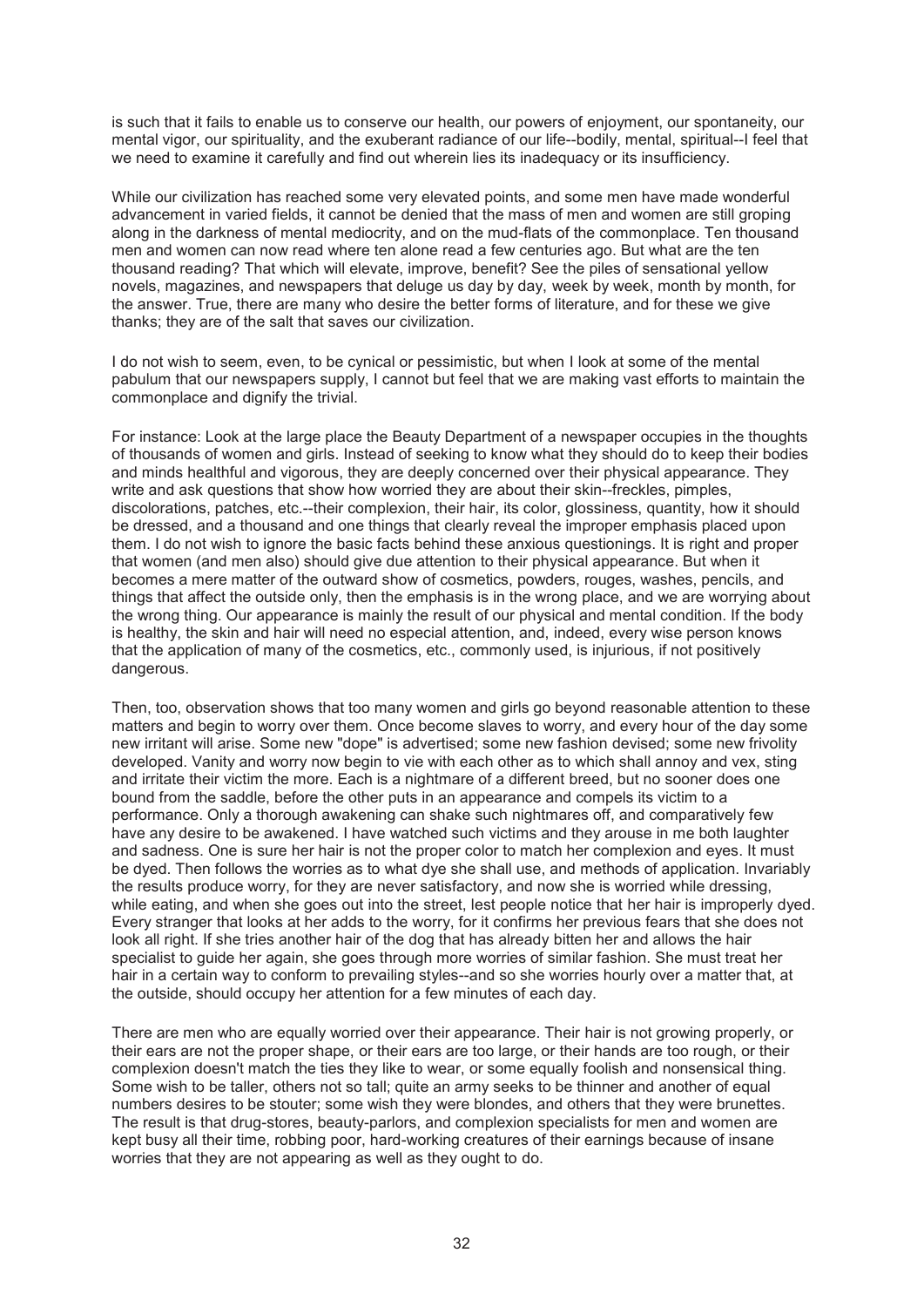Clothing is a perpetual source of worry to thousands. They must keep up with the styles, the latest fashions, for to be "out of fashion," "a back number," gives them "a conniption fit." An out-of-date hat, or shirt-waist, jacket, coat, skirt, or shoe humiliates and distresses them more than would a violation of the moral law--provided it were undetected.

To these, my worrying friends, I continually put the question: Is it worth while? Is the game worth the shot? What do you gain for all your worry? Rest and peace of mind? Alas, no! If the worry and effort accomplished anything, I would be the last to deprecate it, but observation and experience have taught me that the more you yield to these demons of vanity and worry, the more relentlessly they harry you. They veritably are demons that seize you by the throat and hang on like grim death until they suffocate and strangle you.

Do you propose, therefore, any longer to submit? Are you wilfully and knowingly going to allow yourself to remain within their grasp? You have a remedy in your own hands. Kill your foolish vanity by determining to accept yourself as you are. All the efforts in the world will not make any changes worth while. Fix upon the habits of dress, etc., that good sense tells you are reasonable and in accord with your age, your position and your purse, and then follow them regardless of the fashion or the prevailing style. You know as well as I that, unless you are a near-millionaire, you cannot possibly keep up with the many and various changes demanded by current fashion. Then why worry yourself by trying? Why spend your small income upon the unattainable, or upon that which, even if you could attain it, you would find unsatisfying and incomplete?

In your case, worry is certainly the result of mental inoccupancy. This is sometimes called "empty headedness," and while the term seems somewhat harsh and rough, it is pretty near the truth. If you spent one-tenth the amount of energy seeking to put something into your head that you spend worrying as to what you shall put on your head, and how to fix it up, your life would soon be far more different than you can now conceive.

Carelessness and laziness are both great causes of worry. The careless man, the lazy man are each indifferent as to how their work is done; such men seldom do well that which they undertake. Everything carelessly or lazily done is incomplete, inadequate, incompetent, and, therefore, a source of distress, discontent, and worry. A careless or lazy plumber causes much worry, for, even though his victims may have learned the lesson I am endeavoring to inculcate throughout these pages, it is a self-evident proposition that they will not allow his indifferent work to stand without correction. Therefore, the telephone bell calls continually, he or his men must go out and do the work again, and when pay-day comes, he fails to receive the check good work would surely have made forthcoming to him.

The schoolboy, schoolgirl, has to learn this lesson, and the sooner the better. The teacher never nags the careful and earnest student; only the lazy and careless are worried by extra lessons, extra recitals, impositions, and the like.

All through life carelessness and laziness bring worry, and he is a wise person who, as early as he discovers these vices in himself, seeks to correct or, better still, eliminate them.

Another form of worry is that wherein the worrier is sure that no one is to be relied upon to do his duty. Dickens, in his immortal Pickwick Papers, gives a forceful example of this type. Mr. Magnus has just introduced himself to Pickwick, and they find they are both going to Norwich on the same stage.

'Now, gen'lm'n,' said the hostler, 'Coach is ready, if you please.'

'Is all my luggage in?' inquired Magnus.

'All right, Sir.'

'Is the red bag in?'

'All right, Sir.'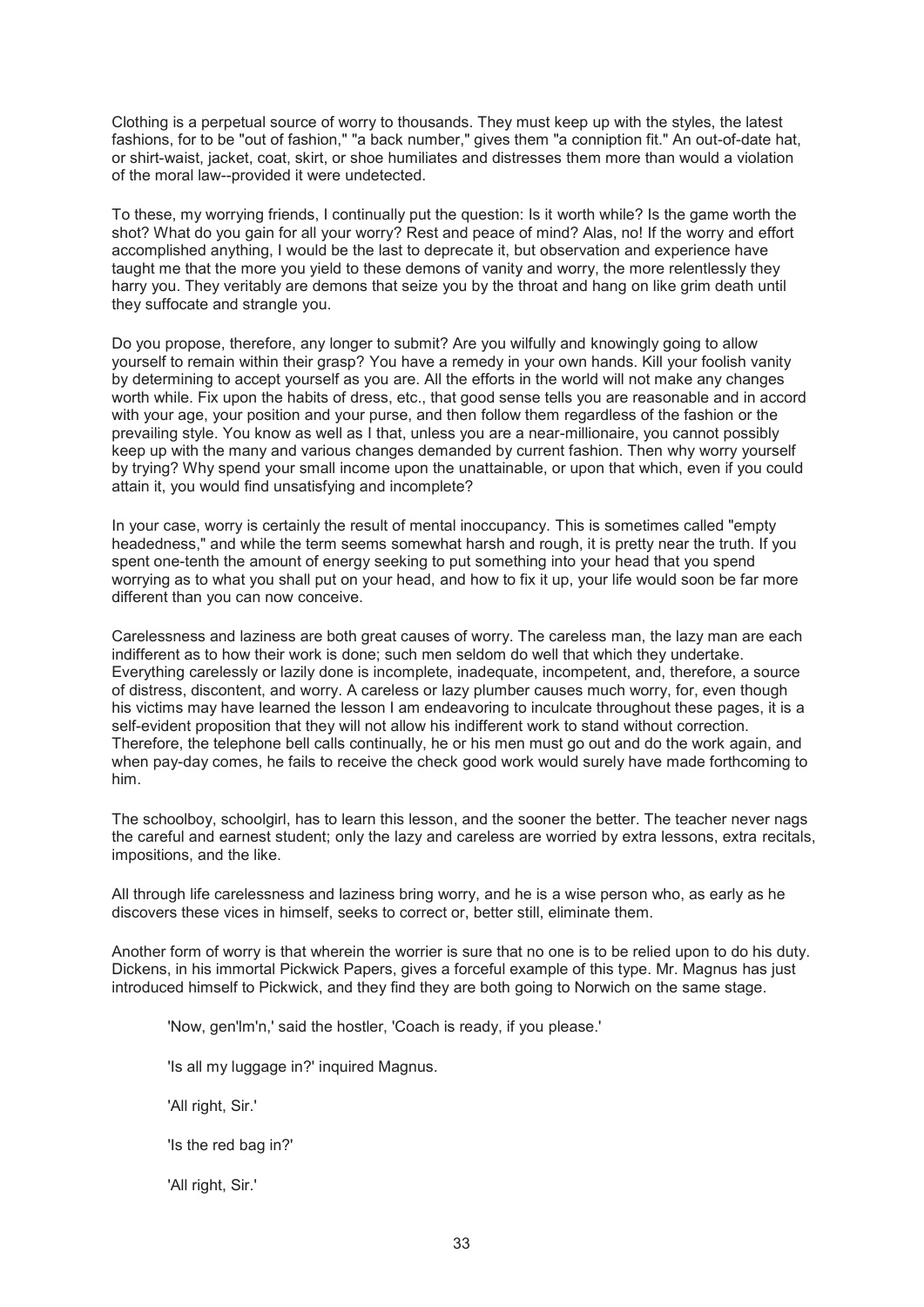'And the striped bag?'

'Fore boot, Sir.'

'And the brown-paper parcel?'

'Under the seat, Sir.'

'And the leathern hat-box?'

'They're all in, Sir.'

'Now will you get up?' said Mr. Pickwick.

'Excuse me,' replied Magnus, standing on the wheel. 'Excuse me, Mr. Pickwick, I cannot consent to get up in this state of uncertainty. I am quite satisfied from that man's manner, that that leather hat-box is not in.'

The solemn protestations of the hostler being unavailing, the leather hat-box was obliged to be raked up from the lowest depth of the boot, to satisfy him that it had been safely packed; and after he had been assured on this head, he felt a solemn presentiment, first, that the red bag was mislaid, and next, that the striped bag had been stolen, and then that the brownpaper parcel had become untied. At length when he had received ocular demonstration of the groundless nature of each and every one of these suspicions, he consented to climb up to the roof of the coach, observing that now he had taken everything off his mind he felt quite comfortable and happy.

But this was only a temporary feeling, for as they journeyed along, every break in the conversation was filled up by Mr. Magnus's "loudly expressed anxiety respecting the safety and well-being of the two bags, the leather hat-box, and the brown-paper parcel."

Of course, this is an exaggerated picture, yet it properly suggests and illustrates this particular, senseless form of worry, with which we are all more or less familiar. In business, such a worrier is a constant source of irritation to all with whom he comes in contact, either as inferior or superior. To his inferiors, his worrying is a bedeviling influence that irritates and helps produce the very incapacity for attention to detail that is required; and to superiors, it is a sure sign of incompetency. Experience demonstrates that such an one is incapable of properly directing any great enterprise. Men must be trusted if you would bring out their capacities. Their work should be specifically laid out before them; that is, that which is required of them; not, necessarily, in minute detail, but the general results that are to be achieved. Then give them their freedom to work the problems out in their own way. Give them responsibility, trust them, and then leave them alone. Quit your worrying about them. Give them a fair chance, expect, demand results, and if they fail, fire them and get those who are more competent. Mistrust and worry in the employer lead to uncertainty and worry in the employee and these soon spell out failure.

In subsequent chapters, various worries are discussed, with their causes and cures. One thing I cannot too strongly and too often emphasize, and that is, that the more one studies the worries referred to, he is compelled to see the great truth of the proverb, "More of our worries come from within than from without." In other words, we make more of our worries, by worrying, than are made for us by the cares of life. This fact in itself should lead us to be suspicious of every worry that besets us.

# --()--

# **CHAPTER IX**

# **HEALTH WORRIES**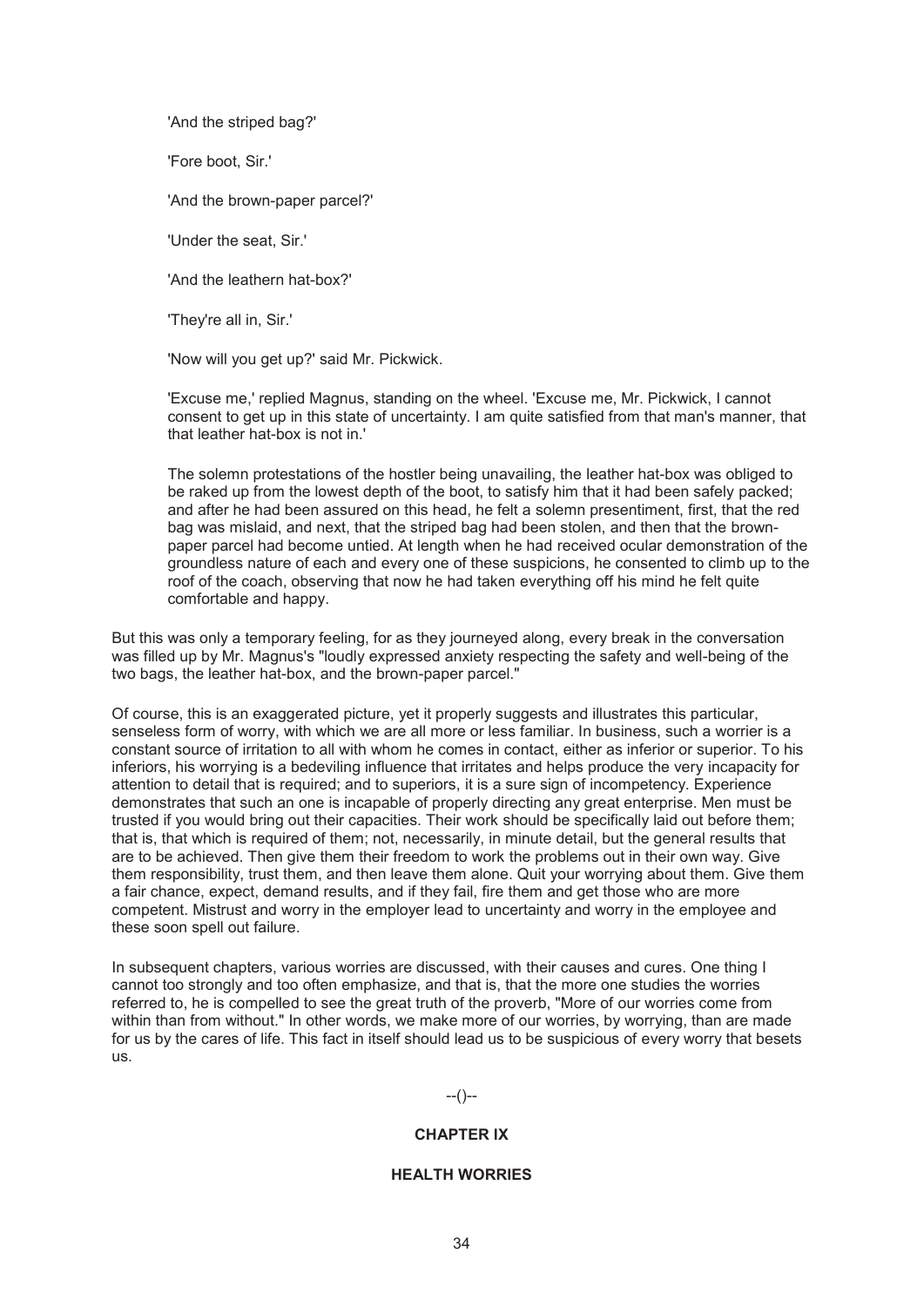There is an army, whose numbers are legion, who worry about their health and that of the members of their family. What with the doctors scaring the life out of them with the germ theory, seeking to obtain legislation to vaccinate them, examine their children nude in school, take out their tonsils, appendices, and other internal organs, inject serums into them for this, that, and the other, and requiring them to observe a score and one maxims which they do not understand, there is no wonder they are worried. Then when one considers the army of physicians who feel it to be their duty to write of sickness for the benefit of the people, who give detailed symptoms of every disease known; and of the larger army of quacks who deliberately live and fatten themselves upon the worries they can create in the minds of the ignorant, the vicious and the diseased; of the patent-medicine manufacturers, who spend millions of dollars annually in scaring people into the use of their nostrums- -none of which are worth the cost of the paper with which they are wrapped up--is there any wonder that people, who are not trained to think, should be worried. Worries meet them on every hand, at every corner. Do they feel an ache or a pain? According to such a doctor, or such a patent-medicine advertisement, that is a dangerous symptom which must be checked at once or the most fearful results will ensue.

Then there are the naturopaths, physicultopaths, gymnastopaths, hygienists, raw food advocates, and a thousand and one other notionists, who give advice as to what, when, and how you shall eat. Horace Fletcher insists that food be chewed until it is liquid; another authority says, "Bosh!" to this and asks you to look at the dog who bolts his meat and is still healthy, vigorous and strong. The raw food advocate assures you that the only good food is uncooked, and that you take out this, that, and the other by cooking, all of which are essential to the welfare of the body. Between these natural authorities and the medical authorities, there is a great deal of warfare going on all the time, and the layman knows not wherein true safety lies. Is it any wonder that he is worried.

Many members of the medical profession and the drug-stores have themselves to thank for this state of perpetual worriment and mental unrest. They inculcated, nurtured, and fostered a colossal ignorance in regard to the needs of the body, and a tremendous dread and blind fear of everything that seems the slightest degree removed from the everyday normal. They have persistently taught those who rely upon them that the only safe and wise procedure is to rush immediately to a physician upon the first sign of anything even slightly out of the ordinary. Then, with wise looks, mysterious words, strange symbols, and loathsome decoctions, they have sent their victims home to imagine that some marvelous wonder work will follow the swallowing of their abominable mixtures instead of frankly and honestly telling their consultants that their fever was caused by overeating, by too late hours, by dancing in an ill-ventilated room, by too great application to business, by too many cocktails, or too much tobacco smoking.

The results are many and disastrous. People become confirmed "worriers" about their health. On the slightest suspicion of an ache or a pain, they rush to the doctor or the drug-store for a prescription, a dose, a powder, a potion, or a pill. The telephone is kept in constant operation about trivialities, and every month a bill of greater or lesser extent has to be paid.

While I do not wish to deprecate the calling in of a physician in any serious case, by those who deem it advisable, I do condemn as absurd, unnecessary, and foolish in the highest degree, this perpetual worry about trivial symptoms of health. Every truthful physician will frankly tell you--if you ask him--that worrying is often the worst part of the trouble; in other words, that if you never did a thing in these cases that distress you, but would quit your worrying, the discomfort would generally disappear of its own accord.

One result of this kind of worry is that it genders a nervousness that unnecessarily calls up to the mind pictures of a large variety of possible dangers. Who has not met with this nervous species of worrier?

The train enters a tunnel: "What an awful place for a wreck!" Or it is climbing a mountain grade with a deep precipice on one side: "My, if we were to swing off this grade!" I have heard scores of people, who, on riding up the Great Cable Incline of the Mount Lowe Railway, have exclaimed: "What would become of us if this cable were to break?" and they were apparently people of reason and intelligence. The fact is, the cable is so strong and heavy that with two cars crowded to the utmost, their united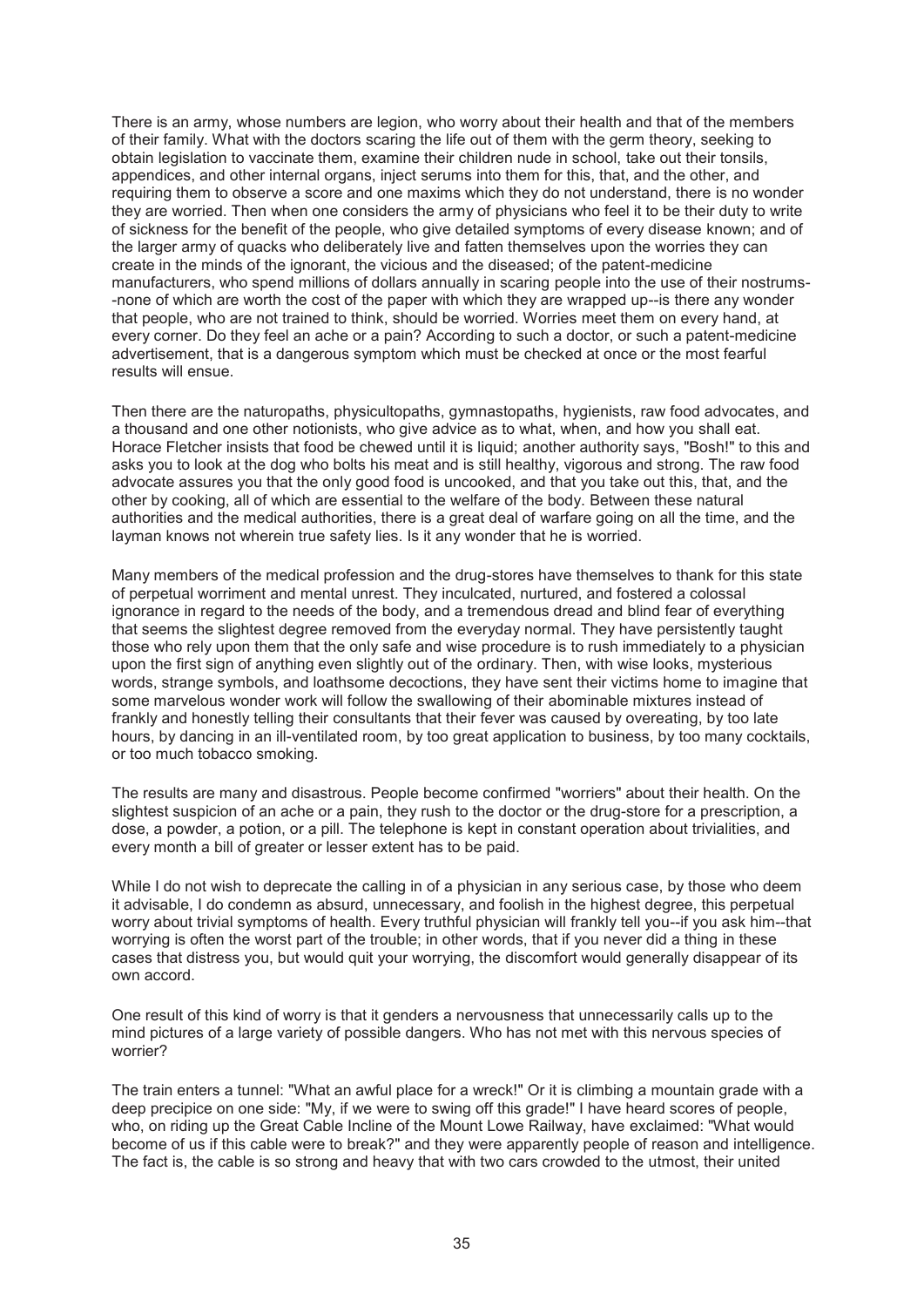weight is insufficient to stretch the cable tight, let alone putting any strain upon it sufficient to break it. And most nervous worries are as baseless as this.

"Yet," says some apologist for worries, "accidents do happen. Look at the Eastland in Chicago, and the loss of the Titanic. Railways have wrecks, collisions, and accidents. Horses do run away. Dogs do bite. People do become sick!"

Granted without debate or discussion. But if everybody on board the wrecked vessels had worried for six months beforehand, would their worries have prevented the wrecks? Mind you, I say worry, not proper precaution. The shipping authorities, all railway officials and employees, etc., should be as alert as possible to guard against all accidents. But this can be done without one moment's worry on the part of a solitary human being, and care is as different from worry as gold is from dross, coal from ashes. By all means, take due precautions; study to avoid the possibility of accidents, but do not give worry a place in your mind for a moment.

A twin brother to this health-worrier is the nervous type, who is sure that every dog loose on the streets is going to bite; every horse driven behind is surely going to run away; every chauffeur is either reckless, drunk, or sure to run into a telegraph pole, have a collision with another car, overturn his car at the corner, or run down the crossing pedestrian; every loitering person is a tramp, who is a burglar in disguise; every stranger is an enemy, or at least must be regarded with suspicion. Such worriers always seem to prefer to look on the dark side of the unknown rather than on the bright side. "Think no evil!" is good philosophy to apply to everything, as well as genuine religion--when put into practice. The world is in the control of the Powers of Good, and these seek our good, not our disaster. Have faith in the goodness of the powers that be, and work and live to help make your faith true. The man who sees evil where none exists, will do more to call it into existence than he imagines, and equally true, or even more so, is the converse, that he who sees good where none seems to exist, will call it forth, bring it to the surface.

The teacher, who imagines that all children are mean and are merely waiting for a chance to exercise that meanness, will soon justify his suspicions and the children will become what he imagines them to be. Yet such a teacher often little realizes that it has been his own wicked fears and worries that helped--to put it mildly--the evil assert itself.

# --()--

# **CHAPTER X**

# **THE WORRIES OF PARENTS**

A worrying parent is at once an exasperating and a pathetic figure. She--for it is generally the mother- -is so undeniably influenced by her love that one can sympathize with her anxiety, yet the confidant of her child, or the unconcerned observer is exasperated as he clearly sees the evil she is creating by her foolish, unnecessary worries.

The worries of parents are protean, as are all other worries, and those herein named must be taken merely as suggestions as to scores of others that might be catalogued and described in detail.

Many mothers worry foolishly because their children do not obey, are not always thoughtful and considerate, and act with wisdom, forgetful that life is the school for learning. If any worrying is to be done, let the parent worry over her own folly in not learning how to teach, or train, her child. Line upon line, precept upon precept, here a little, there a little, is the natural procedure with children. It is unreasonable to expect "old heads upon young shoulders." Worry, therefore, that children have not learned before they are taught is as senseless as it is demoralizing. Get down to something practical. I know a mother of a large family of boys and girls. They are as diverse in character and disposition as one might ever find. She is one of the wise, sensible, practical mothers, who acts instead of worrying. For instance, she believes thoroughly in allowing the children to choose their own clothing. It develops judgment, taste, practicability. One of the girls was vain, and always wanted to purchase shoes too small for her, in order that she might have "pretty feet." Each time she brought home small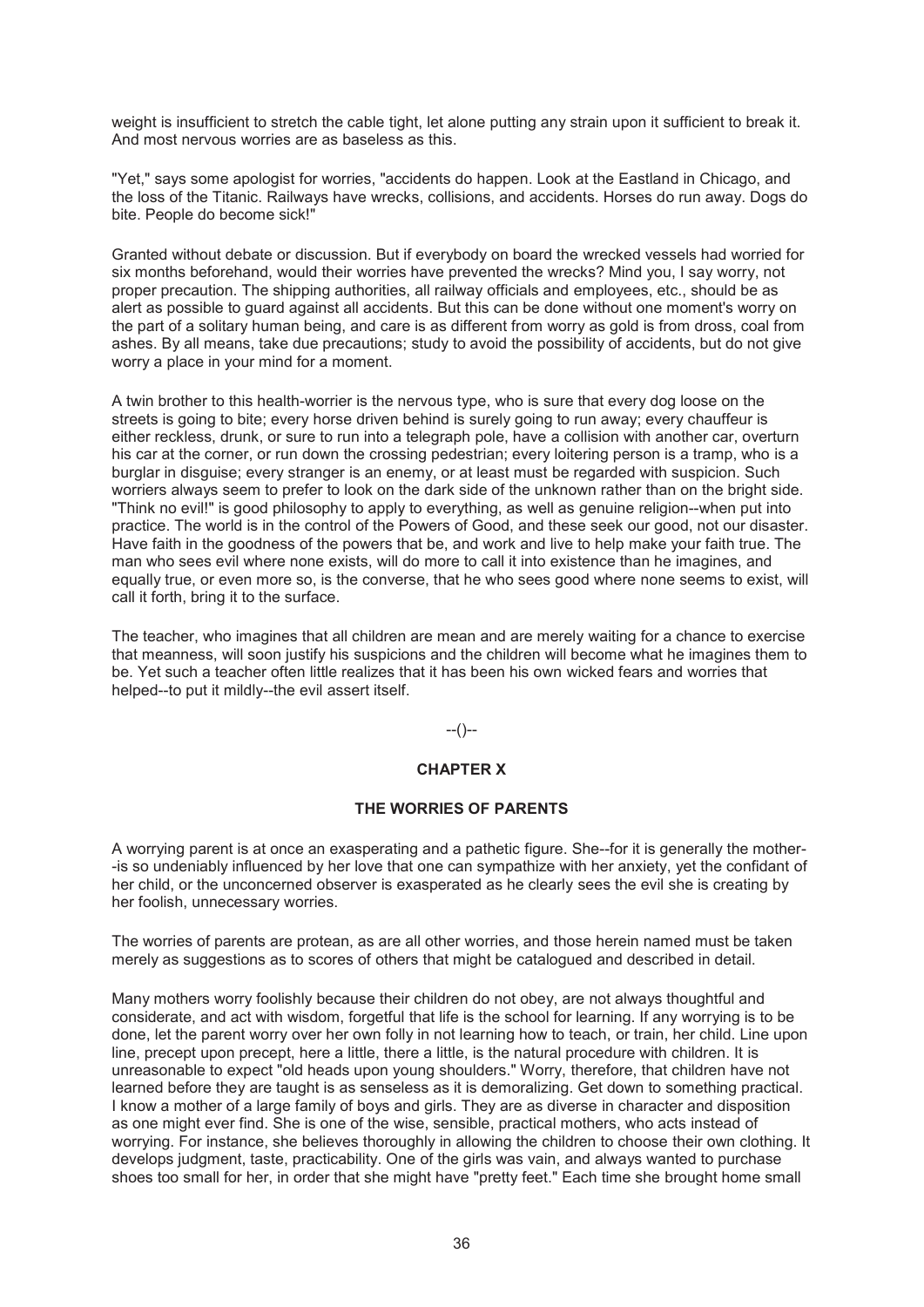shoes, her mother sent her back with admonitions to secure a larger pair. After this had continued for several times, she decided upon another plan. When the "too small" shoes were brought home, she compelled the girl to wear them, though they pinched and hurt, until they were worn out, and, as she said in telling me the story, "that ended that."

One of her sons was required to get up every morning and light the fire. Very often he was lazy and late so that the fire was not lighted when mother was ready to prepare breakfast. One night he brought home a companion to spend a day or two. The lads frolicked together so that they overslept. When mother got up in the morning, there was no fire. She immediately walked to the foot of the stairs and yelled, "Fire! Fire! Fire!" at the top of her voice. In a few moments, both lads, tousled, halfdressed, and well-scared, rushed downstairs, exclaiming: "Where's the fire? Where's the fire?" "I want it in the stove," was the mother's answer--and "that was the end of that."

The oldest girl became insistent that she be allowed to sit up nights after the others had gone to bed. She would study for awhile and then put her head on her arms and go to sleep. One night her mother waited until she was asleep, went off to bed, and left her. At three o'clock in the morning she came downstairs, lighted lamp in hand, and alarm clock set to go off. As soon as the alarm-bell began to ring, the girl awoke, startled to see her mother standing there with the lighted lamp, herself cold and stiff with the discomfort of her position. "And that was the end of that," said the mother.

Here was common-sense, practical, hard-headed training instead of worry. Bend your sense, your intellect, your time, your energy, to seeking how to train your children, instead of doing the senseless, foolish, inane, and utterly useless thing of worrying about them.

Imagine being the child of an anxious parent, who sees sickness in every unusual move or mood of her boy or girl. A little clearing of the throat--"I'm sure he's going to have croup or diphtheria." The girl unconsciously puts her hand to her brow--"What's the matter with your head, dearie; got a headache?" A lad feels a trifle uncomfortable in his clean shirt and wiggles about--"I'm sure Tom's coming down with fever, he's so restless and he looks so flushed!"

God forbid that I should ever appear to caricature the wise care of a devoted mother. That is not what I aim to do. I seek, with intenseness of purpose, to show the folly, the absurdity of the anxieties, the worries, the unnecessary and unreasonable cares of many mothers. For the moment Fear takes possession of them, some kind of nagging is sure to begin for the child. "Oh, Tom, you mustn't do this," or, "Maggie, my darling, you must be careful of that," and the child is not only nagged, but is thus placed under bondage to the mother's unnecessary alarm. No young life can suffer this bondage without injury. It destroys freedom and spontaneity, takes away that dash and vigor, that vim and daring that essentially belong to youth, and should be the unhampered heritage of every child. I'd far rather have a boy and girl of mine get sick once in a while--though that is by no means necessary- than have them subjected to the constant fear that they might be sick. And when boys and girls wake up to the full consciousness that their parents' worries are foolish, unnecessary, and self-created, the mental and moral influence upon them is far more pernicious than many even of our wisest observers have perceived.

There never was a boy or girl who was worried over, who was not annoyed, fretted, injured, and cursed by it, instead of being benefited. The benefit received from the love of the parent was in spite of the worry, and not because of it. Worry is a hindrance, a deterrent, a restraint; it is always putting a curbing hand upon the natural exuberance and enthusiasm of youth. It says, "Don't, don't," with such fierce persistence, that it kills initiative, destroys endeavor, murders naturalness, and drives its victims to deception, fraud, and secrecy to gain what they feel to be natural, reasonable and desirable ends.

I verily believe that the parent who forever is saying "Don't" to her children, is as dangerous as a submarine and as cruel as an asphyxiating bomb. Life is for expression, not repression. Repression is always a proof that a proper avenue for expression has not yet been found. Quit your "don't-ing," and teach your child to "do" right. Children absolutely are taught to dread, then dislike, and finally to hate their parents when they are refused the opportunity of "doing"--of expressing themselves.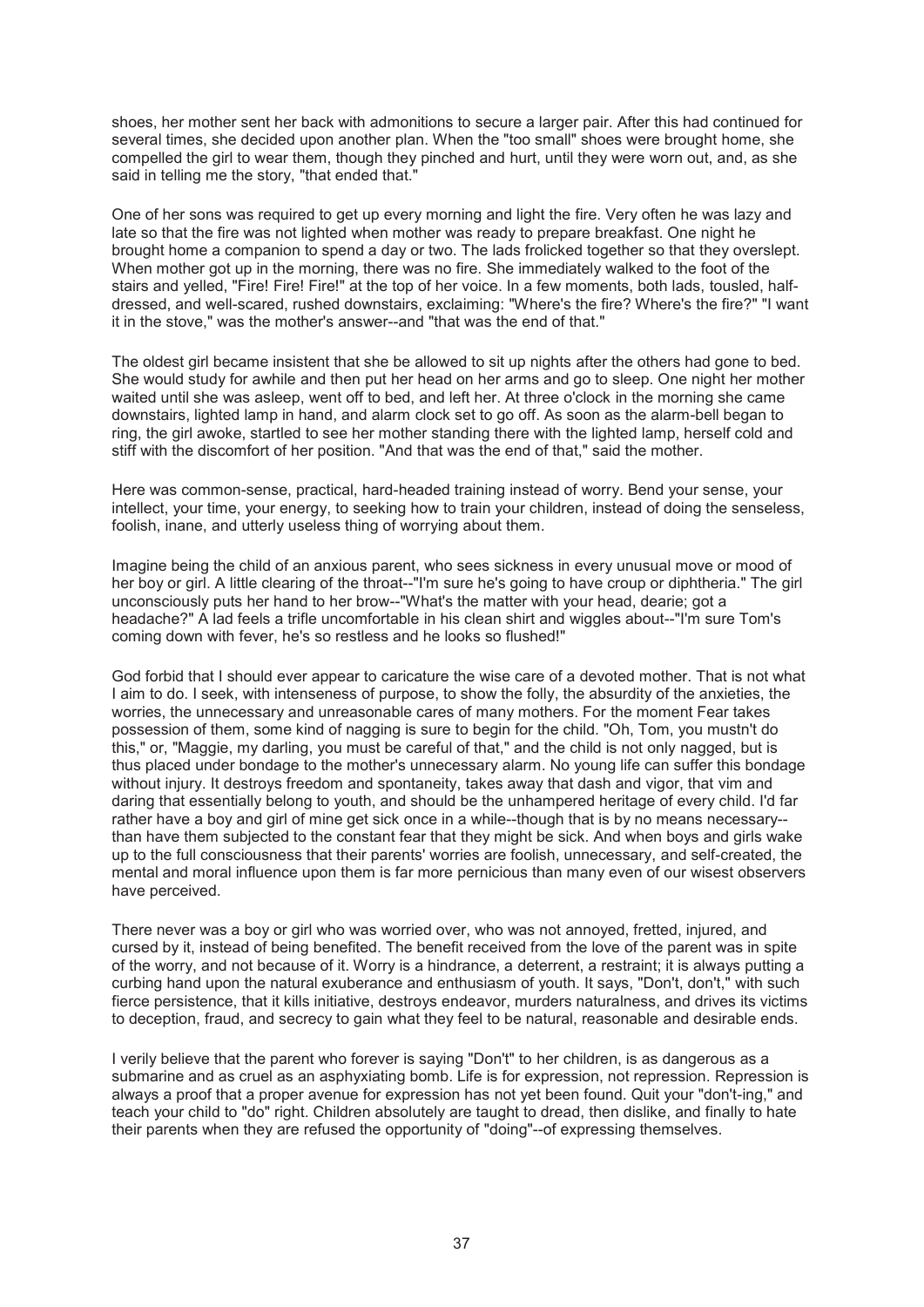Rather seek to find ways in which they may be active. Give them opportunities for pleasure, for employment, for occupation. And remember this, there is as much distance and difference between "tolerating," "allowing," "permitting" your children to do things, and "encouraging," "fostering" in them the desire to do them, as there is distance between the poles. Don't be a dampener to your children, a discourager, a "don'ter," a sign the moment you appear that they must "quit" something, that they must repress their enthusiasm, their fun, their exuberant frolicsomeness, but let them feel your sympathy with them, your comradeship, your good cheer, that "Father, Mother, is a jolly good fellow," and my life for it, you will doubtless save yourself and them much worry in after years.

Hans Christian Andersen's story of The Ugly Duckling is one of the best illustrations of the uselessness and needlessness of much of the worry of parents with which I am familiar. How the poor mother duck worried because one of her brood was so large and ugly. At first she was willing to accept it, but when everybody else jeered at it, pushed it aside, bit at it, pecked it on the head, and generally abused it, and the turkey-cock bore down upon it like a ship in full sail, and gobbled at it, and its brothers and sisters hunted it, grew more and more angry with it, and wished the cat would get it and swallow it up, she herself wished it far and far away. And as the worries grew around the poor duckling, it ran away. It didn't know enough to have faith in itself and its own future. The result was the worries of others affected it to the extent of urging it to flee. For the time being this enlarged its worries, until at length, falling in with a band of swans, it felt a strange thrill of fellowship with them in spite of their grand and beautiful appearance, and, soaring into the air after them, it alighted into the water, and seeing its own reflection, was filled with amazement and wonder to find itself no longer an ugly duckling but--a swan.

Many a mother, father, family generally, have worried over their ugly duckling until they have driven him, her, out into the world, only to find out later that their duckling was a swan. And while it was good for the swan to find out its own nature, the points I wish to make are that there was no need for all the worry--it was the sign of ignorance, of a want of perception--and further, the swan would have developed in its home nest just as surely as it did out in the world, and would have been saved all the pain and distress its cruel family visited upon it.

There is still another story, which may as well be introduced here, as it applies to the unnecessary worry of parents about their young. In this case, it was a hen that sat on a nest of eggs. When the chickens were hatched, they all pleased the mother hen but one, and he rushed to the nearest pond, and, in spite of her fret, fuss, fume, and worry, insisted upon plunging in. In vain the hen screamed out that he would drown, her unnatural child was resolved to venture, and to the amazement of all, he floated perfectly, for he was a duck instead of a chicken, and his egg was placed under the old hen by mistake.

Mother, father, don't worry about your child. It may be he is a swan; he may be a duck, instead of the creature you anticipated. Control your fretfulness and your worry for it cannot possibly change things. Wait and watch developments and a few days may reveal enough to you to show you how totally unnecessary all your worries would have been. Teach yourself to know that worry is evil thought directed either upon our own bodies or minds, or those of others. Note, I say evil thought. It is not good thought. Good thought so directed would be helpful, useful, beneficial. This is injurious, harmful, baneful. Evil thought, worry, directs to the person, or to that part of the body considered, an injurious and baneful influence that produces pain, inharmony, unhappiness. It is as if one were to divert a stream of corroding acid upon a sensitive wound, and do it because we wished to heal the wound. Worry never once healed a wound, or cured an ill. It always aggravates, irritates, and, furthermore, helps superinduce the evil the worrier is afraid of. The fact that you worry about these things to which I have referred, that you yield your thoughts to them, and, in your worry, give undue contemplation to them, induces the conditions you wish to avoid or avert. Hence, if you wish your child to be well and strong, brave and courageous, it is the height of cruelty for you to worry over his health, his play, or his exercise. Better by far leave him alone than bring upon him the evils you dread. Who has not observed, again and again, the evil that has come from worrying mothers who were constantly cautioning or forbidding their children to do that which every natural and normal child longs to do? Quit your worrying. Leave your child alone. Better by far let him break a rib, or bruise his nose, than all the time to live in the bondage of your fears.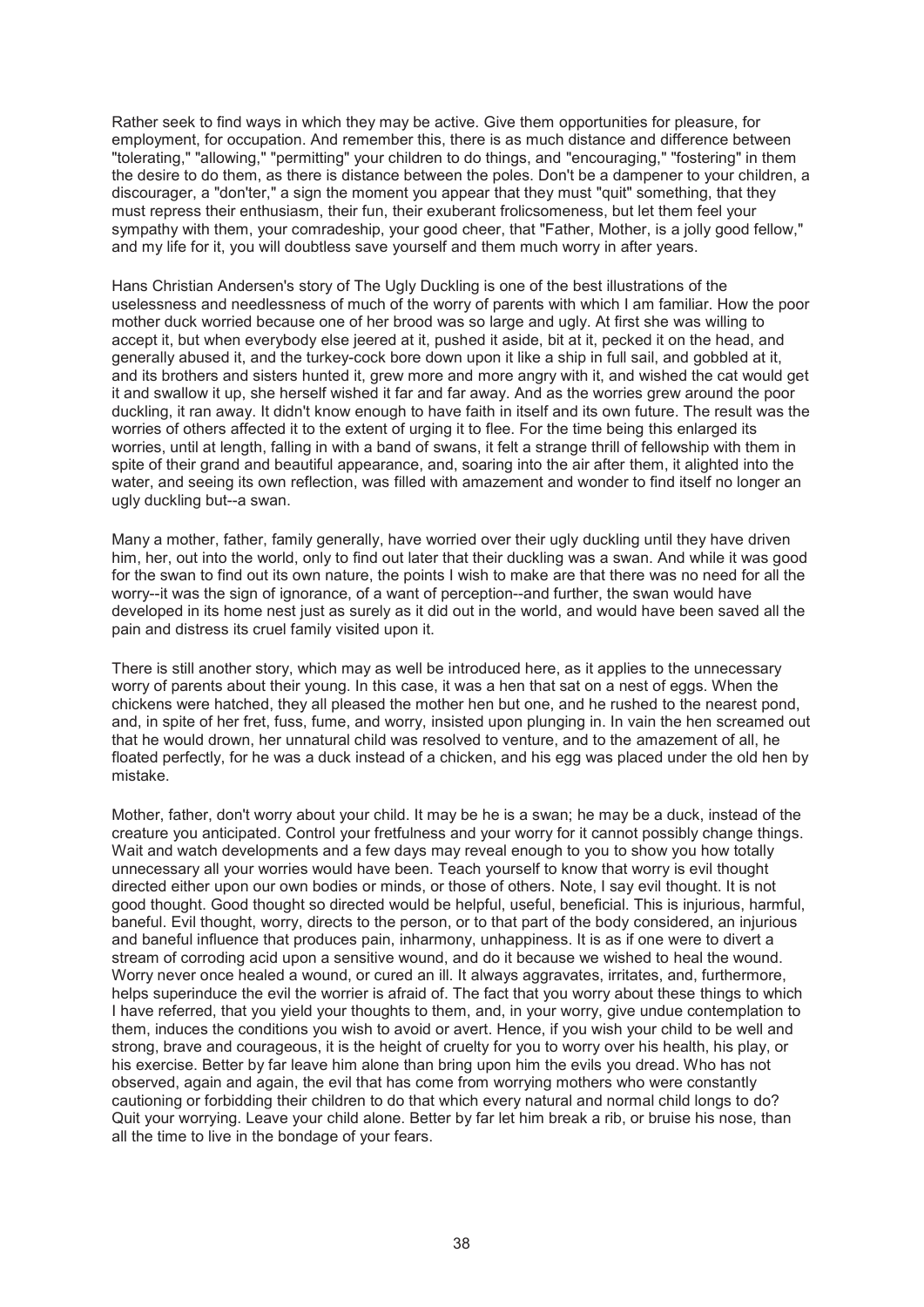Elsewhere I have referred to the fact that we often bring upon our loved ones the perils we fear. There is a close connection between our mental states and the objects with which we are surrounded. Or, mayhap, it would be more correct to say that it is our mental condition that shapes the actions of those around us in relation to the things by which they are surrounded. Let me illustrate with an incident which happened in my own observation. A small boy and girl had a nervous, ever worrying mother. She was assured that her boy was bound to come to physical ill, for he was so courageous, so adventuresome, so daring. To her he was the duck instead of the chicken she thought she was hatching out. One day he climbed to the roof of the barn. His sister followed him. The two were slowly, and in perfect security, "inching" along on the comb of the roof, when the mother happened to catch sight of them. With a scream of half terror and half anger, she shouted to them to come down at once! Up to that moment, I had watched both children with comfort, pleasure, and assurance of their perfect safety. Their manifest delight in their elevated position, the pride of the girl in her pet brother's courage, and his scarcely concealed surprise and pleasure that she should dare to follow him, were interesting in the extreme. But the moment that foolish mother's scream rent the air, everything changed instanter. Both children became nervous, the boy started down the roof, where he could drop upon a lower roof to safety. His little sister, however, started down too soon. Her mother's fears unnerved her and she slid, and falling some twenty-five feet or so, broke her arm.

Then--and here was the cruel fatuity of the whole proceeding--the mother began to wail and exclaim to the effect that it was just what she expected. May I be pardoned for calling her a worrying fool. She could not see that it was her very expectation, and giving voice to it, in her hourly worryings and in that command that they come down, that caused the accident. She, herself, alone was to blame; her unnecessary worry was the cause of her daughter's broken arm.

Christ's constant incitement to his disciples was "Be not afraid!" He was fully aware of the fact that Job declared: "The thing which I greatly feared is come upon me."

Hence, worrying mother, curb your worry, kill it, drive it out, for your child's sake. You claim it is for your child's good that you worry. You are wrong. It is because you are too thoughtless, faithless, and trustless that you worry, and, if you will pardon me, too selfish. If, instead of giving vent to that fear, worry, dread, you exercised your reason and faith a little more, and then self-denial, and refused to give vocal expression to your worry, you could then claim unselfishness in the interest of your child. But to put your fears and worries, your dreads and anxieties, around a young child, destroying his exuberance and joy, surrounding him with the mental and spiritual fogs that beset your own life is neither wise, kind, nor unselfish.

Another serious worry that besets many parents is that pertaining to the courtship or engagement of their children. Here again let me caution my readers not to construe my admonitions into indifference to this important epoch in their child's life. I would have them lovingly, wisely, sagely advise. But there is a vast difference between this, and the uneasy, fretful, nagging worries that beset so many parents and which often lead to serious friction. Remember that it is your child, not you, who has to be suited with a life partner. The girl who may call forth his warmest affection may be the last person in the world you would have chosen, yet you are not the one to be concerned.

In the January, 1916, Ladies' Home Journal there is an excellent editorial bearing upon this subject, as follows:

A mother got to worrying about the girl to whom her son had become engaged. She was a nice girl, but the mother felt that perhaps she was not of a type to stimulate the son sufficiently in his career. The mother wisely said nothing, however, until two important facts dawned upon her:

First, that possibly her boy was of the order which did not need stimulation. As she reflected upon his nature, his temperament, she arrived at the conclusion that what he required in a life partner might be someone who would prove a poultice rather than a mustard plaster or a fly blister.

This was her first discovery.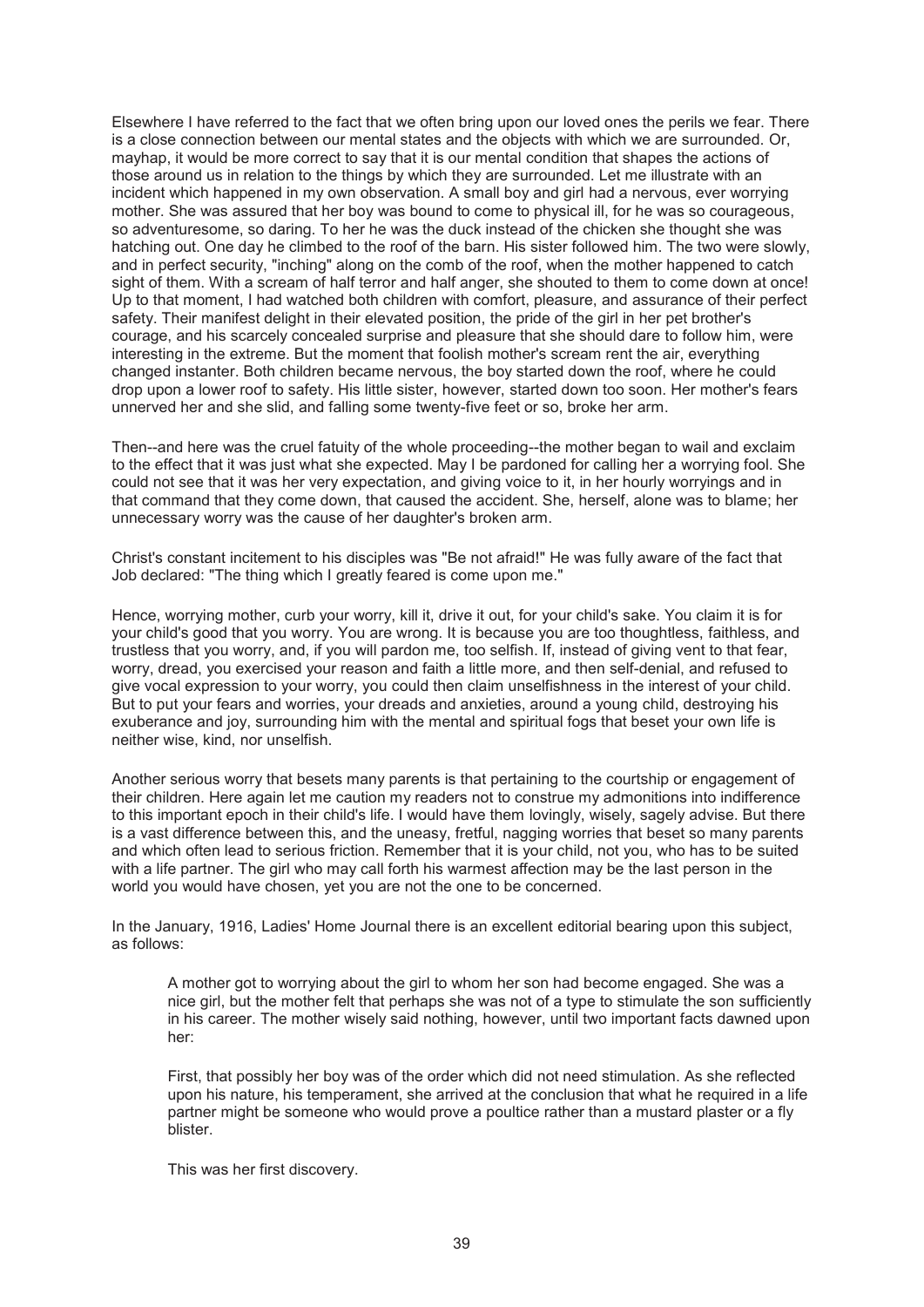The second was not precisely like unto it, but was even more important--that the son, and not the mother, was marrying the girl. The question as to whether or not the girl would suit the mother as a permanent companion was a minor consideration about which she need not vex her soul. The point he had settled for himself was that here, by God's grace, was the one maid for him; and since that had been determined the wise course was for the mother not to waste time and energy bemusing (worrying) herself over the situation, especially as the girl offered no fundamental objections.

Thus the mother, of herself, learned a lesson that many another mother might profitably learn.

How wonderfully in his Saul does Robert Browning set forth the opposite course to that of the worrier. Here, the active principle of love and trust are called upon so that it uplifts and blesses its object. David is represented as filled with a great love for Saul, which would bring happiness to him. He strives in every way to make Saul happy, yet the king remains sad, depressed, and unhappy. At last David's heart and his reason grasp the one great fact of God's transcending love, and the poem ends with a burst of rapture. His discovery is that, if his heart is so full of love to Saul, that in his yearning for his good, he would give him everything, what must God's love for him be? Of his own love he cries:

Could I help thee, my father, inventing a bliss, I would add, to that life of the past, both the future and this;

I would give thee new life altogether, as good, ages hence, At this moment,--had love but the warrant love's heart to dispense.

Then, when God's magnificent love bursts upon him he sings in joy:

--What, my soul? see thus far and no farther? When doors great and small

Nine-and-ninety flew ope at our touch, should the hundredth appall?

How utterly absurd, on the face of it, is such a supposition. God having given so much will surely continue to give. His love so far proven so great, it will never cease.

O! doubting heart of man, of woman, of father, of mother, grieving over the mental and spiritual lapses of a loved one, grasp this glorious fact--God's love far transcends thine own. What thou wouldst do for thy loved one is a minute fraction of what He can do, will do, is doing. Rest in His love. He will not fail thee nor forsake thee; and in His hands all whom thou lovest are safe.

 $-(-)$ 

# **CHAPTER XI**

# **MARITAL WORRIES**

I now approach a difficult part of my subject, yet I do it without trepidation, fear, or worry as to results. There are, to my mind, a few fundamental principles to be considered and observed, and each married couple must learn to fight the battle out for themselves.

Undoubtedly, to most married people, the ideal relationship is where each is so perfectly in accord with the other--they think alike, agree, are as one mentally--that there are no irritations, no differences of opinion, no serious questions to discuss.

Others have a different ideal. They do not object to differences, serious, even, and wide. They are so thorough believers in the sanctity of the individuality of each person--that every individual must live his own life, and thus learn his own lessons, that what they ask is a love large enough, big enough, sympathetic enough, to embrace all differences, and in confidence that the "working out" process will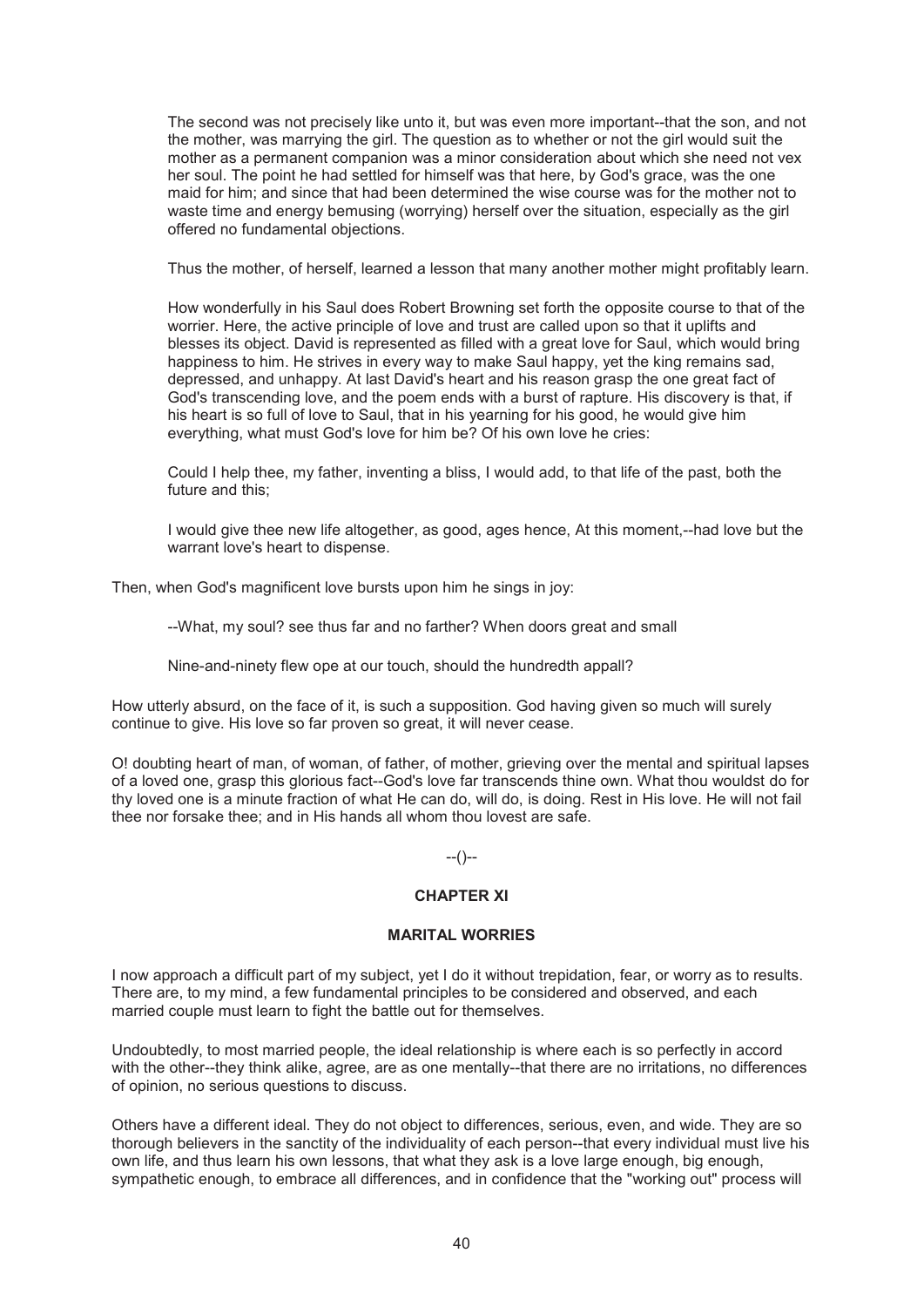be as sure for one as the other, to rest, content and serene in each other's love in spite of the things that otherwise would divide them.

This mental attitude, however, requires a large faith in God, a wonderful belief in the good that is in each person, and a forbearing wisdom that few possess. Nevertheless, it is well worth striving for, and its possession is more desirable than many riches. And how different the outlook upon life from that of the marital worrier. When a couple begin to live together, they have within themselves the possibilities of heaven or of hell. The balance between the two, however, is very slight. There is only a foot, or less, in difference, between the West and the East on the Transcontinental Divide. I have stood with one foot in a rivulet the waters of which reached the Pacific, and the other in one which reached the Atlantic. The marital divide is even finer than that. It is all in the habit of mind. If one determines that he, she, will guide, boss, direct, control the other, one of two or three things is sure to occur.

I. The one mind will control the other, and an individual will live some one else's life instead of its own. This is the popular American notion of the life of the English wife. She has been trained during the centuries to recognize her husband as lord and master, and she unquestionably and unhesitatingly obeys his every dictate. Without at all regarding this popular conception as an accurate one, nationally, it will serve the purpose of illustration.

II. The second alternative is one of sullen submission. If one hates to "row," to be "nagged," he, she, submits, but with a bad grace, consumed constantly with an inward rebellion, which destroys love, leads to cowardly subterfuges, deceptions, and separations.

III. The third outcome is open rebellion, and the results of this are too well known to need elucidation- for whatever they may be, they are disastrous to the peace, happiness, and content of the family relationship.

Yet to show how hard it is to classify actual cases in any formal way, let me here introduce what I wrote long ago about a couple whom I have visited many times. It is a husband and wife who are both geniuses--far above the ordinary in several lines. They have money--made by their own work--the wife's as well as the husband's, for she is an architect and builder of fine homes. While they have great affection one for another, there is a constant undertone of worry in their lives. Each is too critical of the other. They worry about trifles. Each is losing daily the sweetness of sympathetic and joyous comradeship because they do not see eye to eye in all things. Where a mutual criticism of one's work is agreed upon, and is mutually acceptable and unirritating, there is no objection to it. Rather should it be a source of congratulation that each is so desirous of improving that criticism is welcomed. But, in many cases, it is a positive and injurious irritant. One meets with criticism, neither kind nor gentle, out in the world. In the home, both man and woman need tenderness, sympathy, comradeship--and if there be weaknesses or failures that are openly or frankly confessed, there should be the added grace and virtue of compassion without any air of pitying condescension or superiority. By all means help each other to mend, to improve, to reach after higher, noble things, but don't do it by the way of personal criticism, advice, remonstrance, fault-finding, worrying. If you do, you'll do far more harm than good in ninety-nine cases out of every hundred. Every human being instinctively, in such position, consciously or unconsciously, places himself in the attitude of saying: "I am what I am! Now recognize that, and leave me alone! My life is mine to learn its lessons in my own way, just the same as yours is to learn your lessons in your way." This worrying about, and of each other has proven destructive of much domestic happiness, and has wrecked many a marital barque, that started out with sails set, fair wind, and excellent prospects.

Don't worry about each other--help each other by the loving sympathy that soothes and comforts. Example is worth a million times more than precept and criticism, no matter how lovingly and wisely applied, and few men and women are wise enough to criticise and advise perpetually, without giving the recipient the feeling that he is being "nagged."

Granted that, from the critic's standpoint, every word said may be true, wise, and just. This does not, by any means, make it wise to say it. The mental and spiritual condition of the recipient must be considered as of far more importance than the condition of the giver of the wise exhortations. The latter is all right, he doesn't need such admonitions; the other does. The important question, therefore, should be: "Is he ready to receive them?" If not, if the time is unpropitious, the mental condition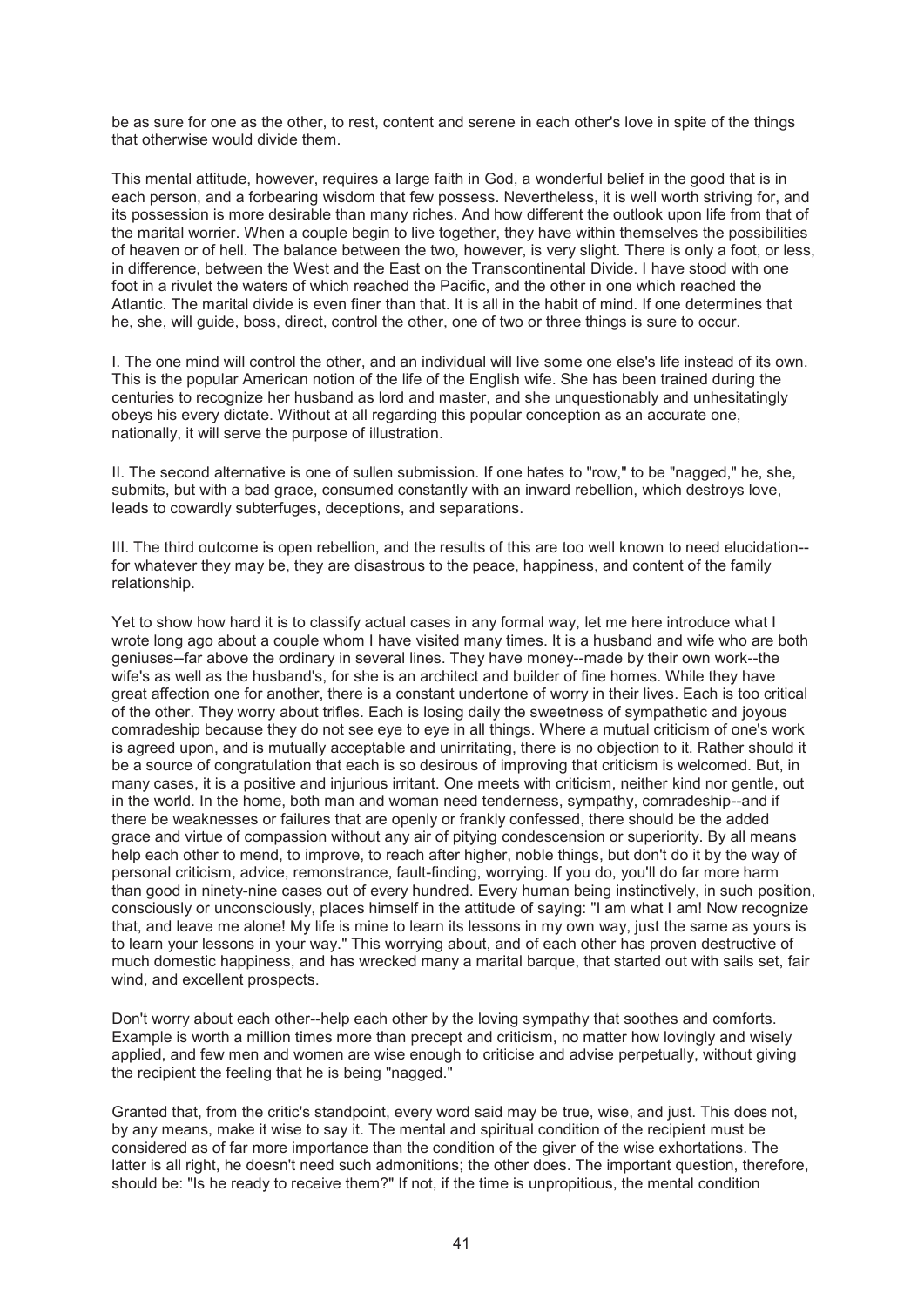inauspicious, better do, say, nothing, than make matters worse. But, unfortunately, it generally happens that at such times the critic is far more concerned at unbosoming himself of his just and wise admonitions than he is as to whether the time is ripe, the conditions the best possible, for the word to be spoken. The sacred writer has something very wise and illuminating to say upon this subject. Solomon says: "A word spoken in due season, how good is it!" Note, however, that it must be spoken "in due season," to be good. The same word spoken out of season may be, and often is, exceedingly bad. Again he says: "A word fitly spoken is like apples of gold in pictures of silver." But it must be fitly spoken to be worthy to rank with apples of gold.

 $-(-)$ 

# **CHAPTER XII**

#### **THE WORRY OF THE SQUIRREL CAGE**

Reference has already been made to The Squirrel Cage, by Dorothy Canfield. Better than any book I have read for a long time, it reveals the causes of much of the worry that curses our modern so-called civilized life. These causes are complex and various. They include vanity, undue attention to what our neighbors think of us, a false appreciation of the values of things, and they may all be summed up into what I propose to call--with due acknowledgement to Mrs. Canfield--the Worry of the Squirrel Cage.

I will let the author express her own meaning of this latter term. If the story leading up seems to be long please seek to read it in the light of this expression:[A]

[Footnote A: Reprinted from "The Squirrel-Cage" by Dorothy Canfield (\$1.35 net); published by Henry Holt and Company, New York City.]

When Mr. and Mrs. Emery, directly after their wedding in a small Central New York village, had gone West to Ohio, they had spent their tiny capital in building a small story-and-a-half cottage, ornamented with the jig-saw work and fancy turning popular in 1872, and this had been the nucleus of their present rambling, picturesque, many-roomed home. Every step in the long series of changes which had led from its first state to its last had a profound and gratifying significance for the Emerys and its final condition, prosperous, modern, sophisticated, with the right kind of wood work in every room that showed, with the latest, most unobtrusively artistic effects in decoration, represented their culminating well-earned position in the inner circle of the best society of Endbury.

Moreover, they felt that just as the house had been attained with effort, self-denial, and careful calculations, yet still without incurring debt, so their social position had been secured by unremitting diligence and care, but with no loss of self-respect or even of dignity. They were honestly proud of both their house and of their list of acquaintances and saw no reason to regard them as less worthy achievements of an industrious life than their four creditable grown-up children or Judge Emery's honorable reputation at the bar.

The two older children, George and Marietta, could remember those early struggling days with as fresh an emotion as that of their parents. Indeed, Marietta, now a competent, sharpeyed matron of thirty-two, could not see the most innocuous colored lithograph without an uncontrollable wave of bitterness, so present to her mind was the period when they painfully groped their way out of chromos.

The particular Mrs. Hollister who, at the time the Emerys began to pierce the upper crust, was the leader of Endbury society, had discarded chromos as much as five years before. Mrs. Emery and Marietta, newly admitted to the honor of her acquaintance, wondered to themselves at the cold monotony of her black and white engravings. The artlessness of this wonder struck shame to their hearts when they chanced to learn that the lady had repaid it with a worldly-wise amusement at their own highly-colored waterfalls and snow-capped mountain-peaks. Marietta could recall as piercingly as if it were yesterday, in how crestfallen a chagrin she and her mother had gazed at their parlor after this incident, their disillusioned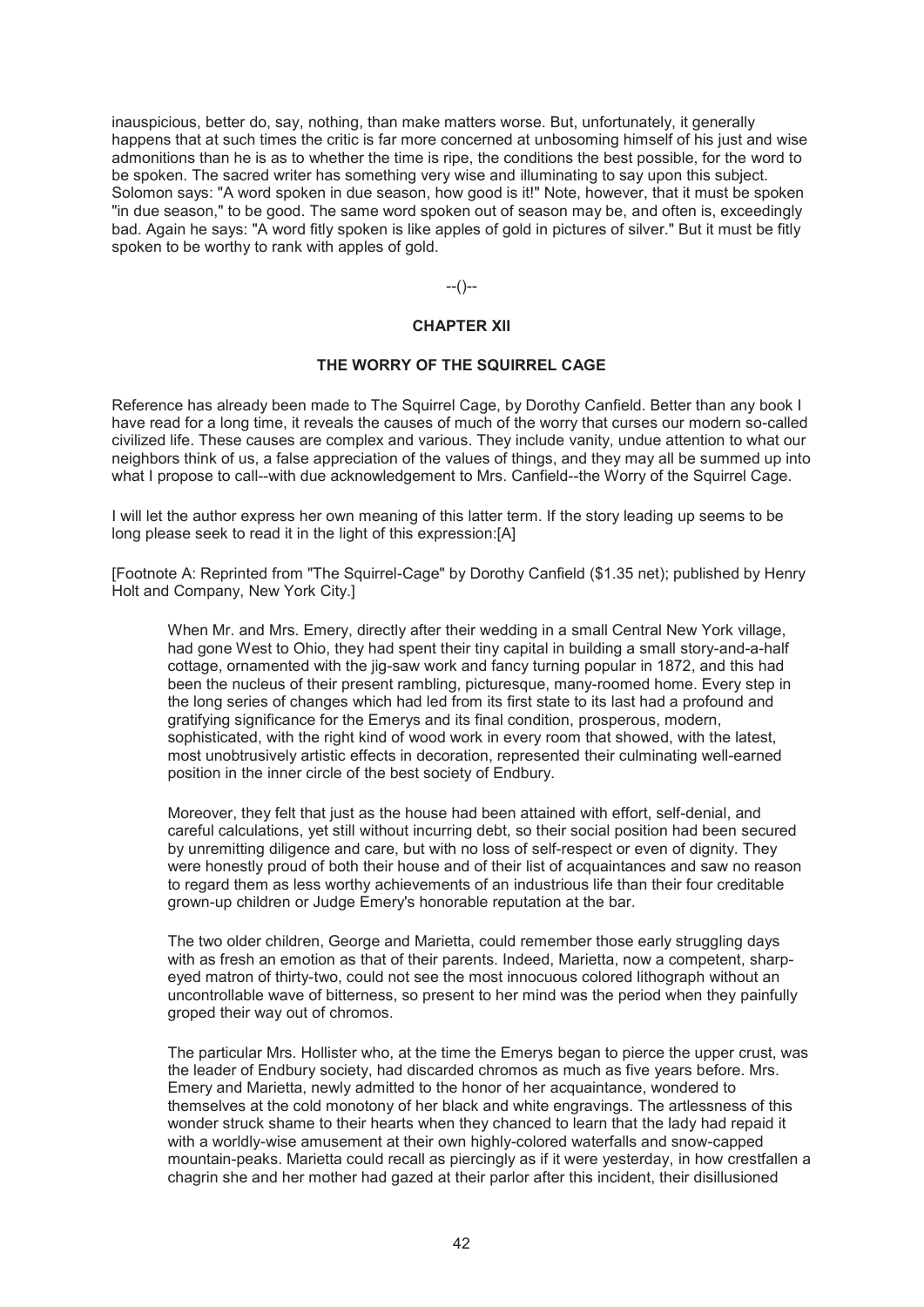eyes open for the first time to the futility of its claim to sophistication. As for the incident that had led to the permanent retiring from their table of the monumental salt-and-pepper 'caster' which had been one of their most prized wedding presents, the Emerys refused to allow themselves to remember it, so intolerably did it spell humiliation.

In these quotations the reader has the key to the situation--worry to become as good as one's neighbors, if not better. This is the worry of the squirrel cage.

Lydia is Mrs. Emery's baby girl, her pet, her passionate delight. She has been away to a fine school. She knows nothing of the ancient struggles to attain position and a high place in society. Those struggles were practically over before she appeared on the scene.

On the occasion of her final home-coming her mother makes great preparations to please her, yet the worry and the anxiety, are revealed in her conversation with her older daughter:

'Oh, Marietta, how do you suppose the house will seem to Lydia after she has seen so much? I hope she won't be disappointed. I've done so much to it this last year, perhaps she won't like it. And oh, I was so tired because we weren't able to get the new sideboard put up in the dining-room yesterday!'

'Really, Mother, you must draw the line about Lydia. She's only human. I guess if the house is good enough for you and father it is good enough for her.'

'That's just it, Marietta--that's just what came over me! Is what's good enough for us good enough for Lydia? Won't anything, even the best, in Endbury be a come-down for her?'

The attainments of Mrs. Emery both as to wealth and social position, however, were not reached by her daughter Marietta and her husband, but in the determination to make it appear as if they were, Marietta thus exposes her own life of worry in a talk with her father:

'Keeping up a two-maid and a man establishment on a one-maid income, and mostly not being able to hire the one maid. There aren't any girls to be had lately. It means that I have to be the other maid and the man all of the time, and all three, part of the time.' She was starting down the step, but paused as though she could not resist the relief that came from expression. 'And the cost of living--the necessities are bad enough, but the other things--the things you have to have not to be out of everything! I lie awake nights. I think of it in church. I can't think of anything else but the way the expenses mount up. Everybody getting so reckless and extravagant and I won't go in debt! I'll come to it, though. Everybody else does. We're the only people that haven't oriental rugs now. Why, the Gilberts--and everybody knows how much they still owe Dr. Melton for Ellen's appendicitis, and their grocer told Ralph they owe him several hundred dollars--well, they have just got an oriental rug that they paid a hundred and sixty dollars for. Mrs. Gilbert said they 'just had to have it, and you can always have what you have to have.' It makes me sick! Our parlor looks so common! And the last dinner party we gave cost--'

Another phase of the squirrel cage worry is expressed in this terse paragraph:

'Father keeps talking about getting one of those player-pianos, but Mother says they are so new you can't tell what they are going to be. She says they may get to be too common.'

Bye and bye it comes Lydia's turn to decide what place she and her new husband are to take in Endbury society, and here is what one frank, sensible man says about it:

'It may be all right for Marietta Mortimer to kill herself body and soul by inches to keep what bores her to death to have--a social position in Endbury's two-for-a-cent society, but, for the Lord's sake, why do they make such a howling and yelling just at the tree when Lydia's got the tragically important question to decide as to whether that's what she wants? It's like expecting her to do a problem in calculus in the midst of an earthquake.'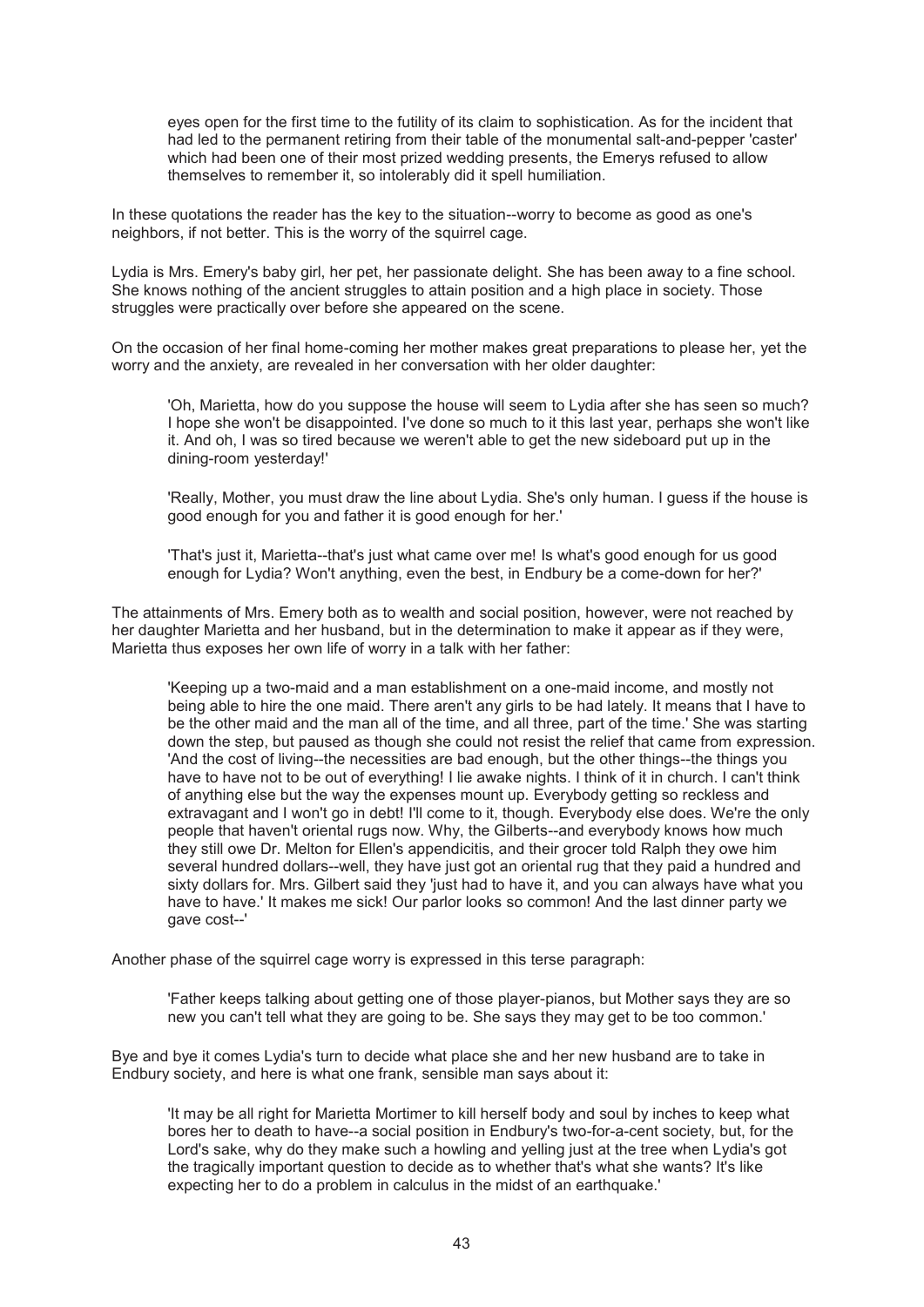And the following chapter is a graphic presentation as to how Lydia made her choice "in perfect freedom"--oh, the frightful sarcasm of the phrase--during the excitement of the wedding preparations and under the pressure of expensive gifts and the ideas of over enthusiastic "society" friends.

Lydia now began her own "squirrel-cage" existence, even her husband urges her into extravagance in spite of her protest by saying, "Nothing's too good for you. And besides, it's an asset. The mortgage won't be so very large. And if we're in it, we'll just have to live up to it. It'll be a stimulus."

One of the sane characters of the book is dear, lovable, gruff Mr. Melton, who is Lydia's godfather, and her final awakening is largely due to him. One day he finds Lydia's mother upstairs sick-a-bed, and thus breaks forth to his godchild:

'About your mother--I know without going upstairs that she is floored with one or another manifestation of the great disease of social-ambitionitis. But calm yourself. It's not so bad as it seems when you've got the right doctor, I've practiced for thirty years among Endbury ladies. They can't spring anything new on me. I've taken your mother through doily fever induced by the change from tablecloths to bare tops, through portiere inflammation, through afternoon tea distemper, through art-nouveau prostration and mission furniture palsy, not to speak of a horrible attack of acute insanity over the necessity of having her maids wear caps. I think you can trust me, whatever dodge the old malady is working on her.'

And later in speaking of Lydia's sister he affirms:

'Your sister Marietta is not a very happy woman. She has too many of your father's brains for the life she's been shunted into. She might be damming up a big river with a finely constructed concrete dam, and what she is giving all her strength to is trying to hold back a muddy little trickle with her bare hands. The achievement of her life is to give on a twothousand-a-year income the appearance of having five thousand like your father. She does it; she's a remarkably forceful woman, but it frets her. She ought to be in better business, and she knows it, though she won't admit it.'

Oh, the pity of it, the woe of it, the horror of it, for it is one of the curses of our present day society and is one of the causes of many a man's and woman's physical and mental ruin. In the words of our author elsewhere:

They are killing themselves to get what they really don't want and don't need, and are starving for things they could easily have by just putting out their hands.

Where life's struggle is reduced to this kind of thing, there is little compensation, hence we are not surprised to read that:

Judge Emery was in the state in which of late the end of the day's work found him- overwhelmingly fatigued. He had not an ounce of superfluous energy to answer his wife's tocsin, while she was almost crying with nervous exhaustion. That Lydia's course ran smooth through a thousand complications was not accomplished without an incalculable expenditure of nervous force on her mother's part. Dr. Melton had several times of late predicted that he would have his old patient back under his care again. Judge Emery, remembering this prophecy, was now moved by his wife's pale agitation to a heart-sickening mixture or apprehension for her and of recollection of his own extreme discomfort whenever she was sick.

Yet in spite of this intense tension, she was unable to stop--felt she must go on, until finally, a breakdown intervened and she was compelled to lay by.

On another page a friend tells of his great-aunt's experience:

'She told me that all through her childhood her family was saving and pulling together to build a fine big house. They worked along for years until, when she was a young lady, they finally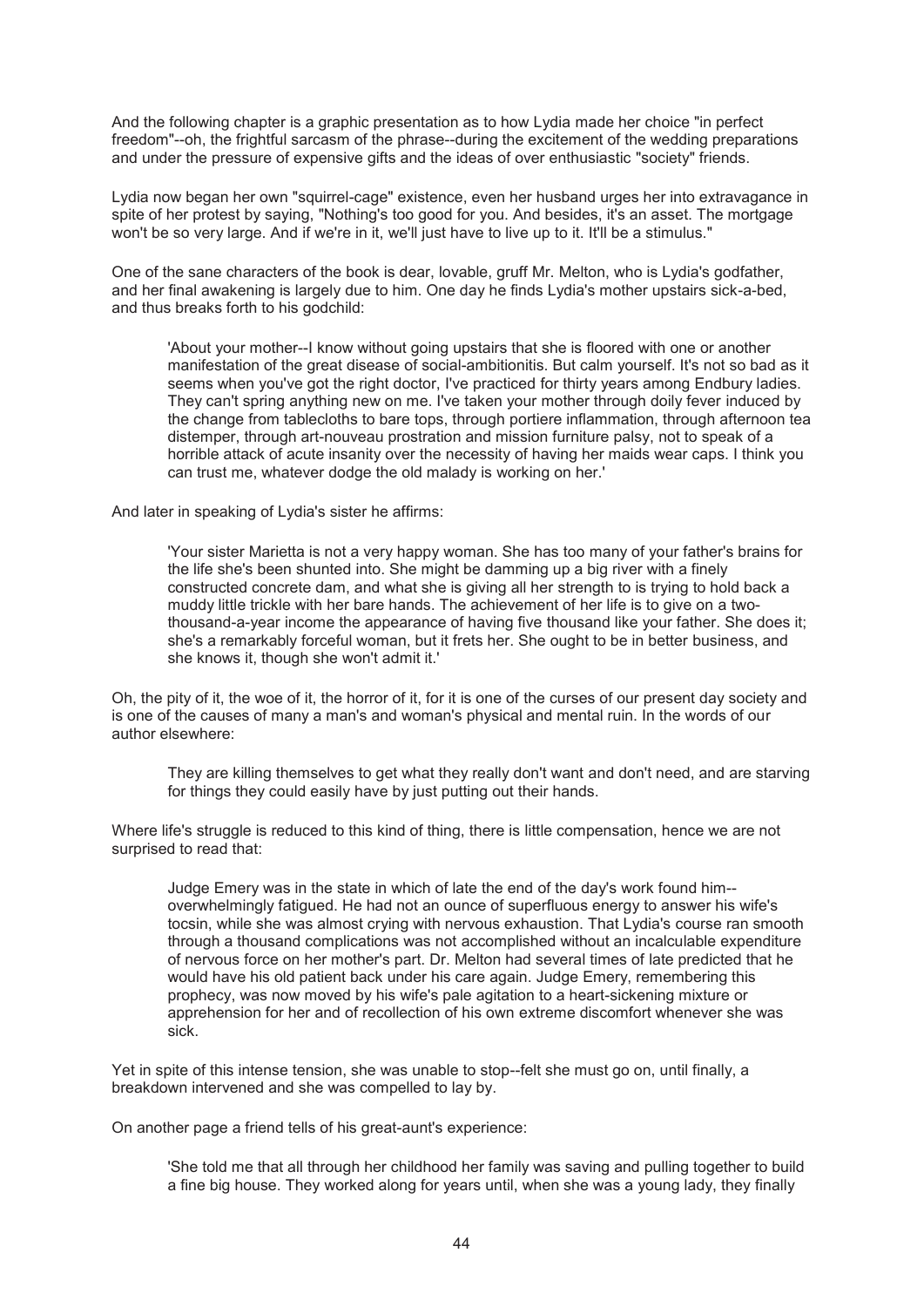accomplished it; built a big three-story house that was the admiration of the countryside. Then they moved in. And it took the womenfolks every minute of their time, and more to keep it clean and in order; it cost as much to keep it up, heated, furnished, repaired, painted and everything the way a fine house should be, as their entire living used to cost. The fine big grounds they had laid out to go with the mansion took so much time to--'

Finally Lydia herself becomes awakened, startled as she sees what everybody is trying to make her life become and she bursts out to her sister:

'I'm just frightened of--everything--what everybody expects me to do, and to go on doing all my life, and never have any time but to just hurry faster and faster, so there'll be more things to hurry about, and never talk about anything but things!' She began to tremble and look white, and stopped with a desperate effort to control herself, though she burst out at the sight of Mrs. Mortimer's face of despairing bewilderment. 'Oh, don't tell me you don't see at all what I mean. I can't say it! But you must understand. Can't we somehow all stop--now! And start over again! You get muslin curtains and not mend your lace ones, and Mother stop fussing about whom to invite to that party--that's going to cost more than he can afford. Father savs--it makes me sick to be costing him so much. And not fuss about having clothes just so--and Paul have our house built little and plain, so it won't be so much work to take care of it and keep it clean. I would so much rather look after it myself than to have him kill himself making money so I can hire maids that you can't--you say yourself you can't--and never having any time to see him. Perhaps if we did, other people might, and we'd all have more time to like things that make us nicer to like.

And when her sister tried to comfort her she continued:

'You do see what I mean! You see how dreadful it is to look forward to just that--being so desperately troubled over things that don't really matter--and--and perhaps having children, and bringing them to the same thing--when there must be so many things that do matter!'

Then, to show how perfectly her sister understood, the author makes that wise and perceptive woman exclaim:

'Mercy! Dr. Melton's right! She's perfectly wild with nerves! We must get her married as soon as ever we can!'

Lydia gives a reception. Here is part of the description:

Standing as they were, tightly pressed in between a number of different groups, their ears were assaulted by a disjointed mass of stentorian conversation that gave a singular illusion as if it all came from one inconceivably voluble source, the individuality of the voices being lost in the screaming enunciation which, as Mrs. Sandworth had pointed out, was a prerequisite of self-expression under the circumstances.

They heard: 'For over a month and the sleeves were too see you again at Mrs. Elliott's I'm pouring there from four I've got to dismiss one with plum-colored bows all along five dollars a week and the washing out and still impossible! I was there myself all the time and they neither of thirty-five cents a pound for the most ordinary ferns and red carnations was all they had, and we thought it rather skimpy under the brought up in one big braid and caught down with at Peterson's they were pink and white with--' ... 'Oh, no, Madeleine! that was at the Burlingame's.' Mrs. Sandworth took a running jump into the din and sank from her brother's sight, vociferating: 'The Petersons had them of old gold, don't you remember, with little--'

The doctor, worming his way desperately through the masses of femininity, and resisting all attempts to engage him in the local fray, emerged at length into the darkened hall where the air was, as he told himself in a frenzied flight of imagination, less like a combination of a menagerie and a perfume shop. Here, in a quiet corner, sat Lydia's father alone. He held in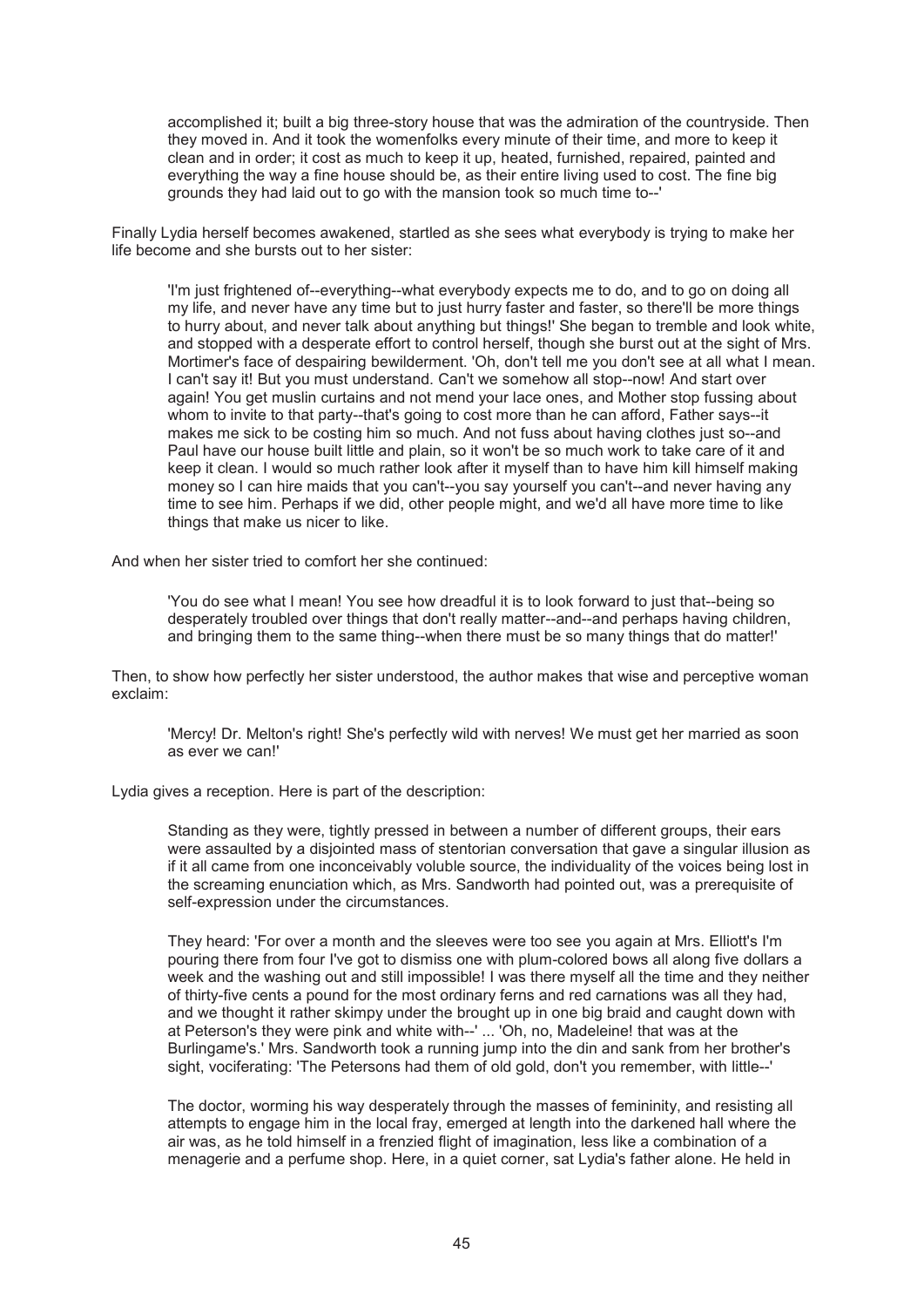one hand a large platter piled high with wafer-like sandwiches, which he was consuming at a Gargantuan rate, and as he ate, he smiled to himself.

'Well, Mr. Ogre,' said the doctor, sitting down beside him with a gasp of relief; 'let a waveworn mariner into your den, will you?'

Provided with an auditor, Judge Emery's smile broke into an open laugh. He waved the platter toward the uproar in the next rooms: 'A boiler factory ain't in it with woman, lovely woman, is it?' he put it to his friend.

'Gracious powers! There's nothing to laugh at in that exhibition!' the doctor reproved him, with an acrimonious savagery. 'I don't know which makes me sicker; to stay in there and listen to them, or come out here and find you thinking they're funny!'

They are funny!' insisted the Judge tranquilly. 'I stood by the door and listened to the scraps of talk I could catch, till I thought I should have a fit. I never heard anything funnier on the stage.'

'Looky here, Nat,' the doctor stared up at him angrily, 'they're not monkeys in a zoo, to be looked at only on holidays and then laughed at! They're the other half of a whole that we're half of, and don't you forget it! Why in the world should you think it funny for them to do this tomfool trick all winter and have nervous prostration all summer to pay for it? You'd lock up a man as a dangerous lunatic if he spent his life so. What they're like, and what they do with their time and strength concerns us enough sight more than what the tariff is, let me tell you.'

'I admit that what your wife is like concerns you a whole lot!' The Judge laughed goodnaturedly in the face of the little old bachelor. 'Don't commence jumping on the American woman so! I won't stand it! She's the noblest of her sex!'

'Do you know why I am bald?' said Dr. Melton, running his hand over his shining dome.

'If I did, I wouldn't admit it,' the Judge put up a cautious guard, 'because I foresee that whatever I say will be used as evidence against me.'

'I've torn out all my hair in desperation at hearing such men as you claim to admire and respect and wish to advance the American woman. You don't give enough thought to her- real thought--from one year's end to another to know whether you think she has an immortal soul or not!'

Later Lydia's husband insists that they give a dinner.

It was to be a large dinner--large, that is, for Endbury--of twenty covers, and Lydia had never prepared a table for so many guests. The number of objects necessary for the conventional setting of a dinner table appalled her. She was so tired, and her attention was so fixed on the complicated processes going on uncertainly in the kitchen, that her brain reeled over the vast quantity of knives and forks and plates and glasses needed to convey food to twenty mouths on a festal occasion. They persistently eluded her attempts to marshal them into order. She discovered that she had put forks for the soup--that in some inexplicable way at the plate destined for an important guest there was a large kitchen spoon of iron, a wild sort of whimsical humor rose in her from the ferment of utter fatigue and anxiety. When Paul came in, looking very grave, she told him with a wavering laugh, 'If I tried as hard for ten minutes to go to Heaven as I've tried all day to have this dinner right, I'd certainly have a front seat in the angel choir. If anybody here to-night is not satisfied, it'll be because he's harder to please than St. Peter himself.'

During the evening: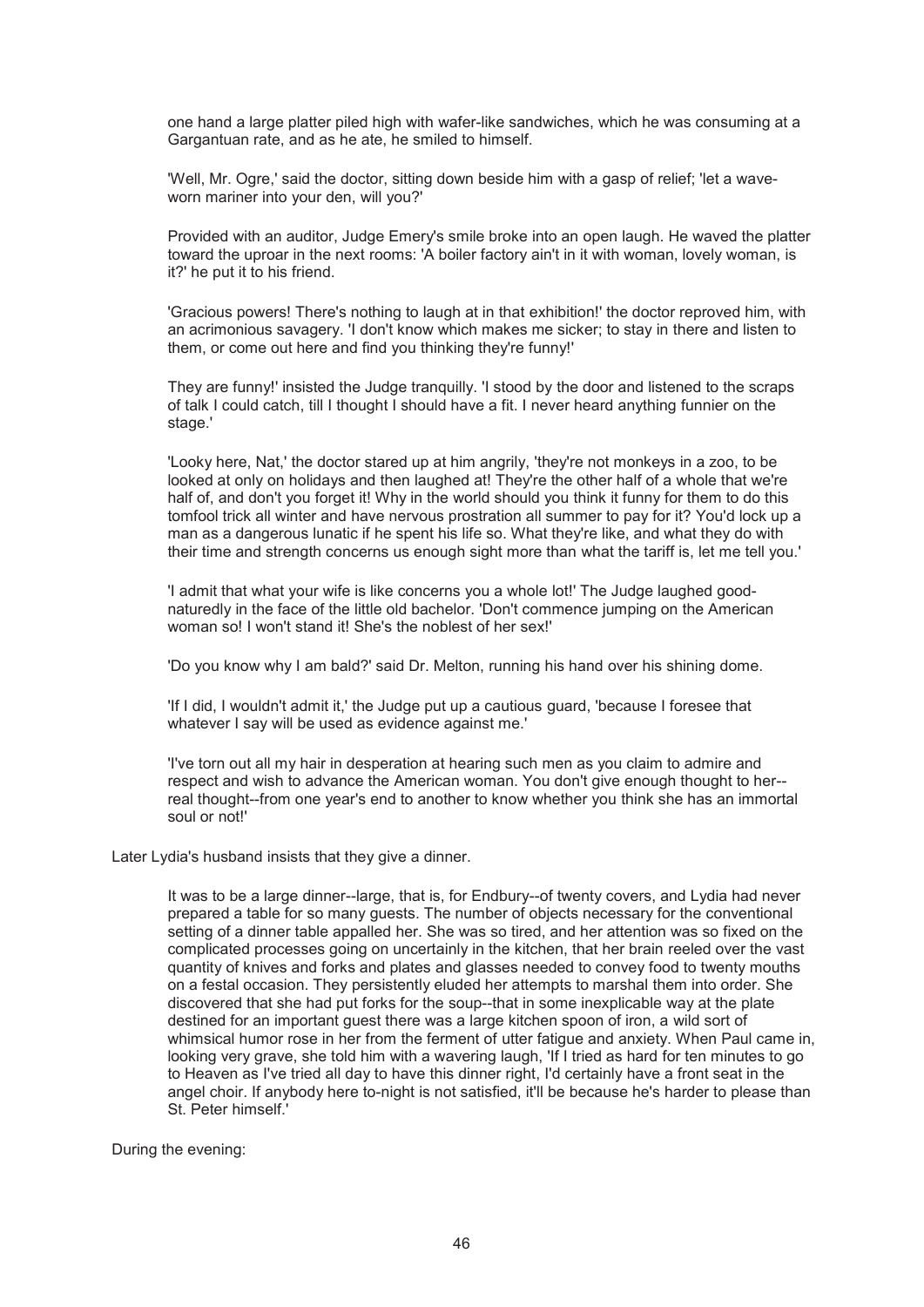Lydia seemed to herself to be in an endless bad dream. The exhausting efforts of the day had reduced her to a sort of coma of fatigue through which she felt but dully the successive stabs of the ill-served unsuccessful dinner. At times, the table, the guests, the room itself, wavered before her, and she clutched at her chair to keep her balance. She did not know that she was laughing and talking gaily and eating nothing. She was only conscious of an intense longing for the end of things, and darkness and quiet.

When it was all over and her husband was compelled to recognize that it had been a failure, his mental attitude is thus expressed:

He had determined to preserve at all costs the appearance of the indulgent, non-critical, overpatient husband that he intensely felt himself to be. No force, he thought grimly, shutting his jaws hard, should drag from him a word of his real sentiments. Fanned by the wind of this virtuous resolution, his sentiments grew hotter and hotter as he walked about, locking doors and windows, and reviewing bitterly the events of the evening. If he was to restrain himself from saying, he would at least allow himself the privilege of feeling all that was possible to a man deeply injured.

And that night Lydia felt for the "first time the quickening to life of her child. And during all that day, until then, she had forgotten that she was to know motherhood." Can words more forcefully depict the worry of the squirrel-cage than this--that an unnecessary dinner, given in unnecessary style, at unnecessary expense, to visitors to whom it was unnecessary should have driven from her thought, and doubtless seriously injured, the new life that she was so soon to give to the world?

Oh, men and women of divine descent and divine heritage, quit your squirrel-cage stage of existence. Is life to be one mere whirling around of the cage of useless toil or pleasure, of mere imagining that you are doing something? Work with an object. Know your object, that it is worthy the highest endeavor of a human being, and then pursue it with a divine enthusiasm that no obstacle can daunt, an ardor that no weariness can quench. Then it is you will begin to live. There is no life in worry. Worry is a waste of life. If you are a worrier, that is a proof you (in so far as you worry) do not appreciate the value of your own life, for a worthy object, a divine enthusiasm, a noble ardor are in themselves the best possible preventives against worry. They dignify life above worry. Worry is undignified, petty, paltry. Where you know you have something to do worth doing, you are conscious of the Divine Benediction, and who can worry when the smile of God rests upon him? This is a truism almost to triteness, and yet how few fully realize it. It is the unworthy potterers with life, the dabblers in life-stuff, those who blind themselves to their high estate, those who are unsure of their footing who worry. The true aristocrat is never worried about his position; the orator convinced of the truth of his message worries not as to how it will be received; the machinist sure of his plans hesitates not in the construction of his machinery; the architect assured of his accuracy pushes on his builders without hesitancy or question, fear, or alarm; the engineer knowing his engine and his destination has no heart quiver as he handles the lever. It is the doubter, the unsure, the aimless, the dabbler, the frivolous, the dilettante, the uncertain that worry. How nobly Browning set this forth in his Epilogue:

What had I on earth to do With the slothful, with the mawkish, the unmanly? Like the aimless, helpless, hopeless, did I drivel --Being--Who? One who never turned his back but marched breast forward, Never doubted clouds would break, Never dreamed, though right were worsted, wrong would triumph, Held we fall to rise, are baffled to fight better, Sleep to wake. No, at noonday in the bustle of man's worktime Greet the unseen with a cheer! Bid him forward, breast and back as either should be, 'Strive and thrive!' cry 'Speed,--fight on, fare ever There as here!'

And this is not "mere poetry." Or rather it is because it is "mere poetry" that it is real life. Browning had nearly seventy years of it. He knew. Where there are those to whom "God has whispered in the ear," there is no uncertainty, no worry. The musician who knows his instrument, knows his music, knows his key, and knows his time to play never hesitates, never falters, never worries. With tone clear, pure, strong, and certain, he sends forth his melodies or harmonies into the air. Cannot you, in your daily life, be a true and sure musician? Cannot you be certain--absolutely, definitely certain--of your right to play the tune of life in the way you have it marked out before you, and then go ahead and play! Play, in God's name, as God's and man's music-maker.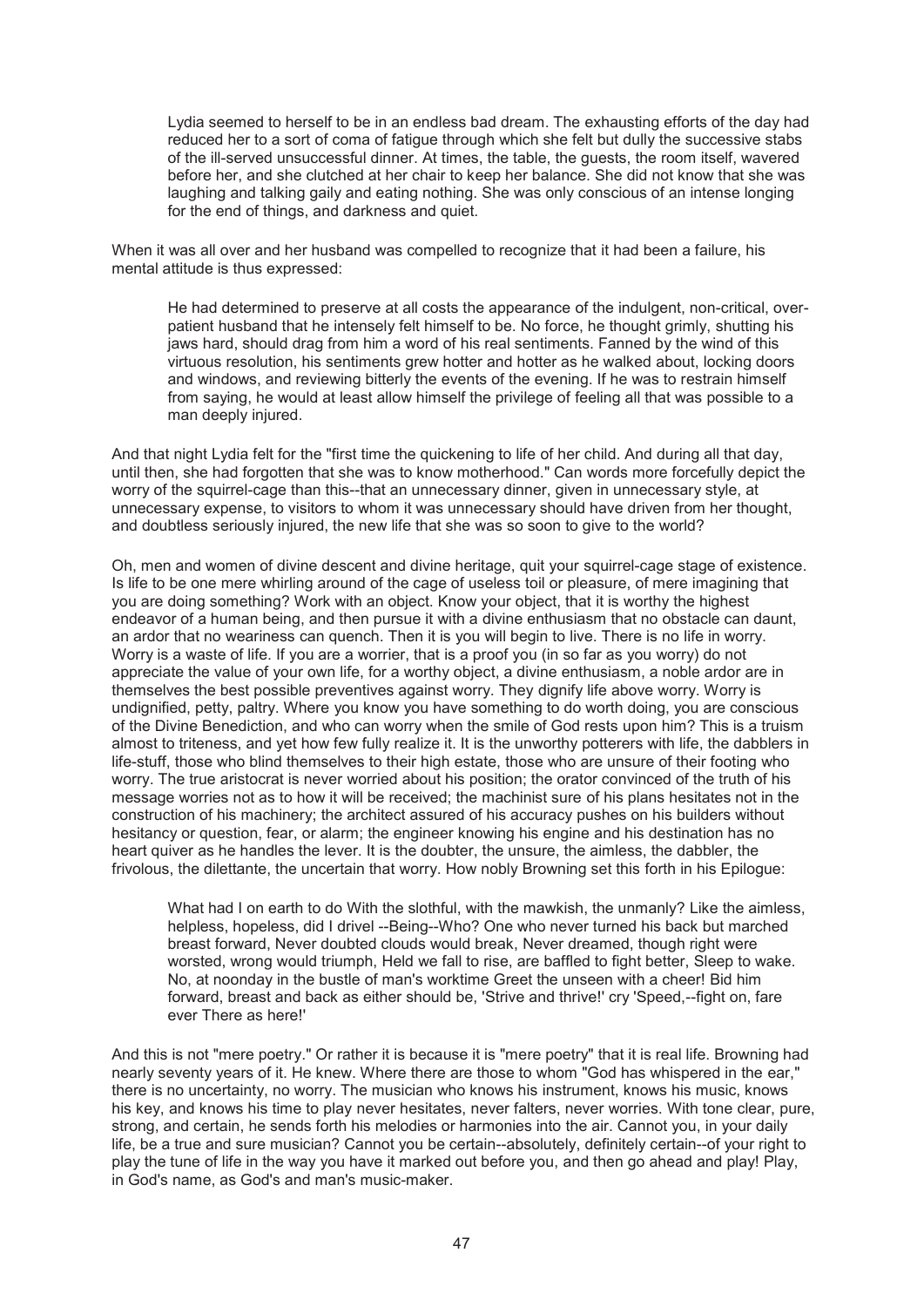# --()--

# **CHAPTER XIII**

#### **RELIGIOUS WORRIES AND WORRIERS**

Misunderstandings, misconceptions, and ignorance in regard to what really is religion have caused countless millions to mourn--and worry; indeed, far more to worry than to mourn. Religion should be a joyous thing, the bringing of the son and daughter into close relationship with the Father. Instead, for centuries, it has been a battle for creeds, for mental assent to certain doctrines, rather than a growth in brotherhood and loving relationship, and those who could not see eye to eye with one another deemed it to be their duty to fight and worry each other--even to their death.

This is not the place for any theological discussion; nor is it my intent to present the claims of any church or creed. Each reader must do that for himself, and the less he worries over it, the better I think it will be for him. I have read and reread Cardinal Newman's wonderful Pro Apologia--his statement as to why and how he entered the bosom of the Roman Catholic Church, and it has thrilled me with its pathos and evidence of deep spiritual endeavor. Charles Warren Stoddard's Troubled Heart and How It Found Rest is another similar story, though written by an entirely different type of man. Each of these books revealed the inner thought and life of men who were worried about religion, and by worry I mean anxious to the point of abnormality, disturbed, distressed unnecessarily. Yet I would not be misunderstood. Far be it from me, in this age of gross materialism and worship of physical power and wealth, to decry in the least a proper degree of solicitude for one's personal salvation. The religious life of the individual--the real, deep, personal, hidden, unseen, inner life of a human soul--is a wonderfully delicate thing, to be touched by another only with the profoundest love and deepest wisdom. Hence I have little to say about one's own inner struggles, except to affirm and reaffirm that wisdom, sanity, and religion itself are all against worrying about it. Study religion, consider it, accept it, follow it, earnestly, seriously, and constantly, but do it in a rational manner, seeking the essentials, accepting them and then resting in them to the full and utter exclusion of all worry.

But there is another class of religious worriers, viz., those who worry themselves about your salvation. Again I would not be misunderstood, nor thought to decry a certain degree of solicitude about the spiritual welfare of those we love, but here again the caution and warning against worry more than ever holds good. Most of these worriers have found comfort, joy, and peace in a certain line of thought, which has commended itself to them as Truth--the one, full, complete, indivisible Truth, and it seems most natural for human nature to be eager that others should possess it. This is the secret of the zeal of the street Salvationist, whose flaming ardor is bent on reaching those who seldom, if ever, go to church. The burden of his cry is that you must flee from the wrath to come--hell--by accepting the vicarious atonement made by the "blood of Jesus." In season and out of season, he urges that you "come under the blood." His face is tense, his brow wrinkled, his eyes strained, his voice raucous, his whole demeanor full of worry over the salvation of others.

Another friend is a Seventh Day Adventist, who is full of zeal for the declaration of the "Third Angel's Message," for he believes that only by heeding it, keeping sacred the hours from sunset on Friday to Saturday sunset, in accordance with his reading of the fourth commandment, and also believing in the speedy second coming of Christ, can one's soul's salvation be attained.

The Baptist is assured that his mode of baptism--complete immersion--is the only one that satisfies the demands of heaven, and the more rigorous members of the sect refuse communion with those who have not obeyed, as they see the command. The members of the "Christian" Church--as the disciples of Alexander Campbell term themselves--while they assent that they are tied to no creed except the New Testament, demand immersion as a prerequisite to membership in their body. The Methodist, Congregationalist, Presbyterian, Nazarene, and many others, are "evangelical" in their belief, as is a large portion of the Church of England, and its American offshoot, both of which are known as the Episcopal Church. Another portion, however, of this church is known as "ritualistic," and the two branches in England recently became so involved in a heated discussion as to the propriety of certain of their bishops partaking in official deliberations with ministers of the other, but outside,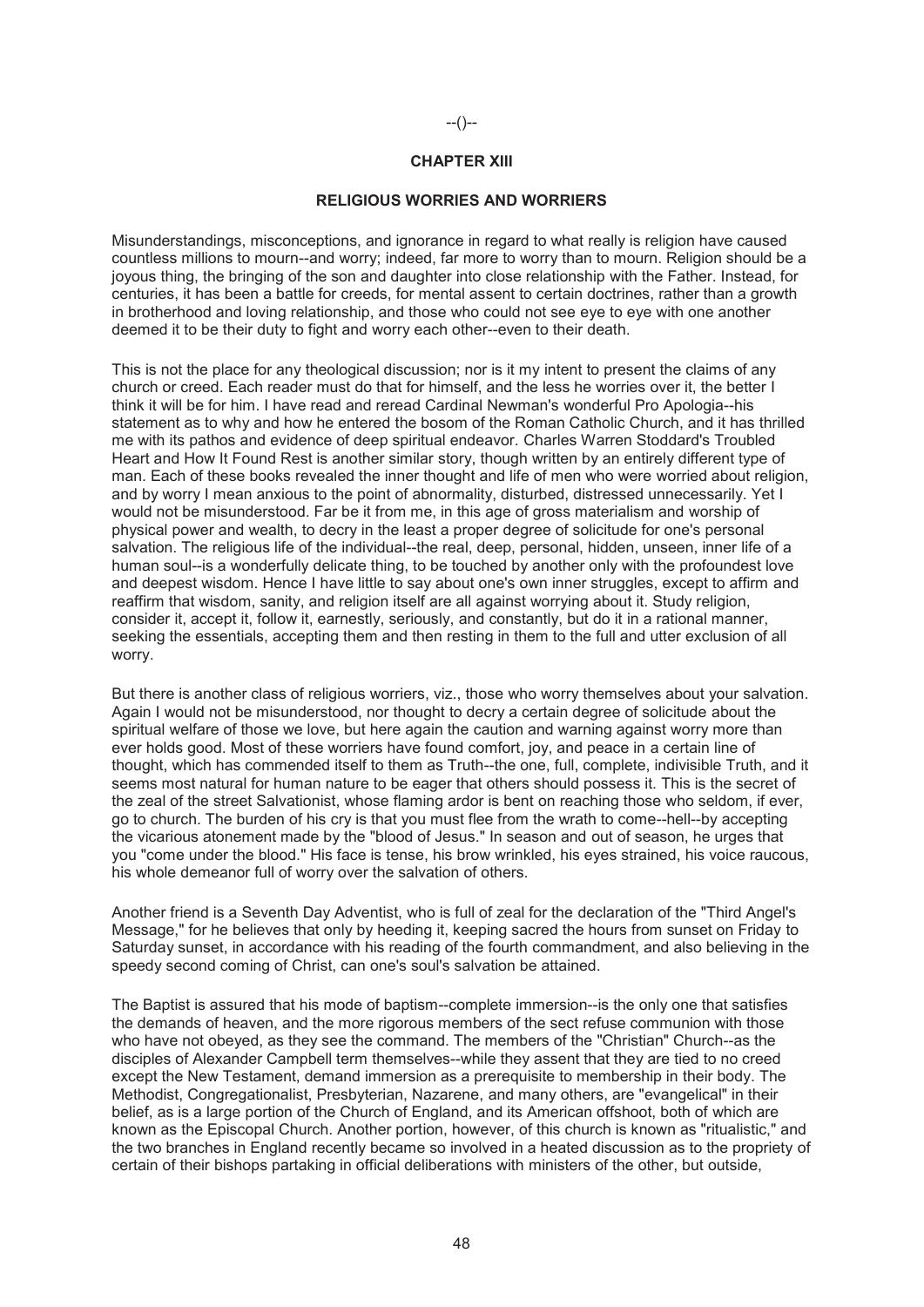evangelistic churches, that for a time it seemed as if the whole Episcopal Church would be disrupted by the fierceness and anger gendered in the differences of opinion.

To my own mind, all this worry was much ado about nothing. Each man's brain and conscience must guide him in matters of this kind, and the worry, fret, stew, evolved out of the matter, seem to me a proof that real religion had little to do with it.

Recently one good brother came to me with tears in his voice, if not in his eyes, worried seriously as to my own religious belief because I had asserted in a public address that I believed the earnest prayer of a good Indian woman reached the ear of God as surely as did my own prayers, or those of any man, woman, minister, or priest living. To him the only effective prayers were "evangelical" prayers--whatever that may mean--and he was deeply distressed and fearfully worried because I could not see eye to eye with him in this matter. And a dear, good woman, who heard a subsequent discussion of the subject, was so worried over my attitude that she felt impelled to assure me when I left that "she would pray for me."

I have friends who are zealous Roman Catholics, and a number of them are praying that I may soon enter the folds of "Mother Church," and yet my Unitarian and Universalist friends wonder why I retain my membership in any "orthodox" church. On the other hand, my New Thought friends declare that I belong to them by the spirit of the messages I have given to the world. Then, too, my Theosophist friends--and I have many--present to me, with a force I do not attempt to controvert, the doctrine of the Universal Brotherhood of Mankind, and urge upon me acceptance of the comforting and helpful doctrine, to them, of Reincarnation.

Not long prior to this writing a good earnest man buttonholed me and held me tight for over an hour, while he outlined his own slight divergencies from the teachings of the Methodist Church, to which he belongs, and his interpretation of the symbolism of Scripture, none of which had the slightest interest to me. In our conversation, he expressed himself as quite willing--please note the condescension--to allow me the privilege of supposing the Catholic was honest and sincere in his faith and belief, but he really could not for one moment allow the same to the Christian Scientist, who, from his standpoint, denied the atonement and the Divinity of Christ. I suppose if he ever picks up this booklet and reads what I am now going to write, he will regard me as a reprobate and lost beyond the possibility of salvation. Nevertheless, I wish to put on record that I regard his attitude as one of intolerance, bigotry, fanaticism, and impudence--sheer, unadulterated impertinence. Who made him the judge of the thoughts and acts of other men's inner lives? Who gave to him the wisdom and power of discernment to know that he was right and these others wrong? Poor, arrogant fool. His worries were not the result of genuine affection and deep human sympathy, the irrepressible and uncontrollable desires and longings of his heart to bring others into the full light of God's love, but of his overweening selfconfidence in his own wisdom and judgment. And I say this in no personal condemnation of him, for I have now even forgotten who it was, but in condemnation of the spirit in which he and all his ilk ever act.

Hence, my dear reader, if you are of his class, I say to you earnestly: Don't worry about other people's salvation. It may be they are nearer saved than you are. No man can' be "worried" into accepting anything, even though you may deem it the only Truth. I have known men whom others regarded as agnostics who had given more study to the question of personal religion than any ten of their critics. I can recall three--all of whom were men of wonderful mentality and great earnestness of purpose. John Burroughs's first essays were written for his own soul's welfare--the results of his long-continued mental struggles for light upon the subject. Major J.W. Powell, the organizer and director for many years of the United States Geological Survey and Bureau of American Ethnology, was brought up by a father and mother whose intense longing was that their son should be a Methodist preacher. The growing youth wished to please his parents, but was also compelled to satisfy his own conscience. The more he studied the creeds and doctrines of Methodism, the less he felt he could accept them, and much to the regret of his parents, he refused to enter the ministry. Yet, in relating the story to me, he asserted that his whole life had been one long agony of earnest study to find the highest truth. Taking me into his library, where there were several extended shelves filled from end to end with the ponderous tomes of the two great government bureaus that he controlled, he said: "Most people regard this as my life-work, and outwardly it is. Yet I say to you in all sincerity that the real, inner, secret force working through all this, has been that I might satisfy my own soul on the subject of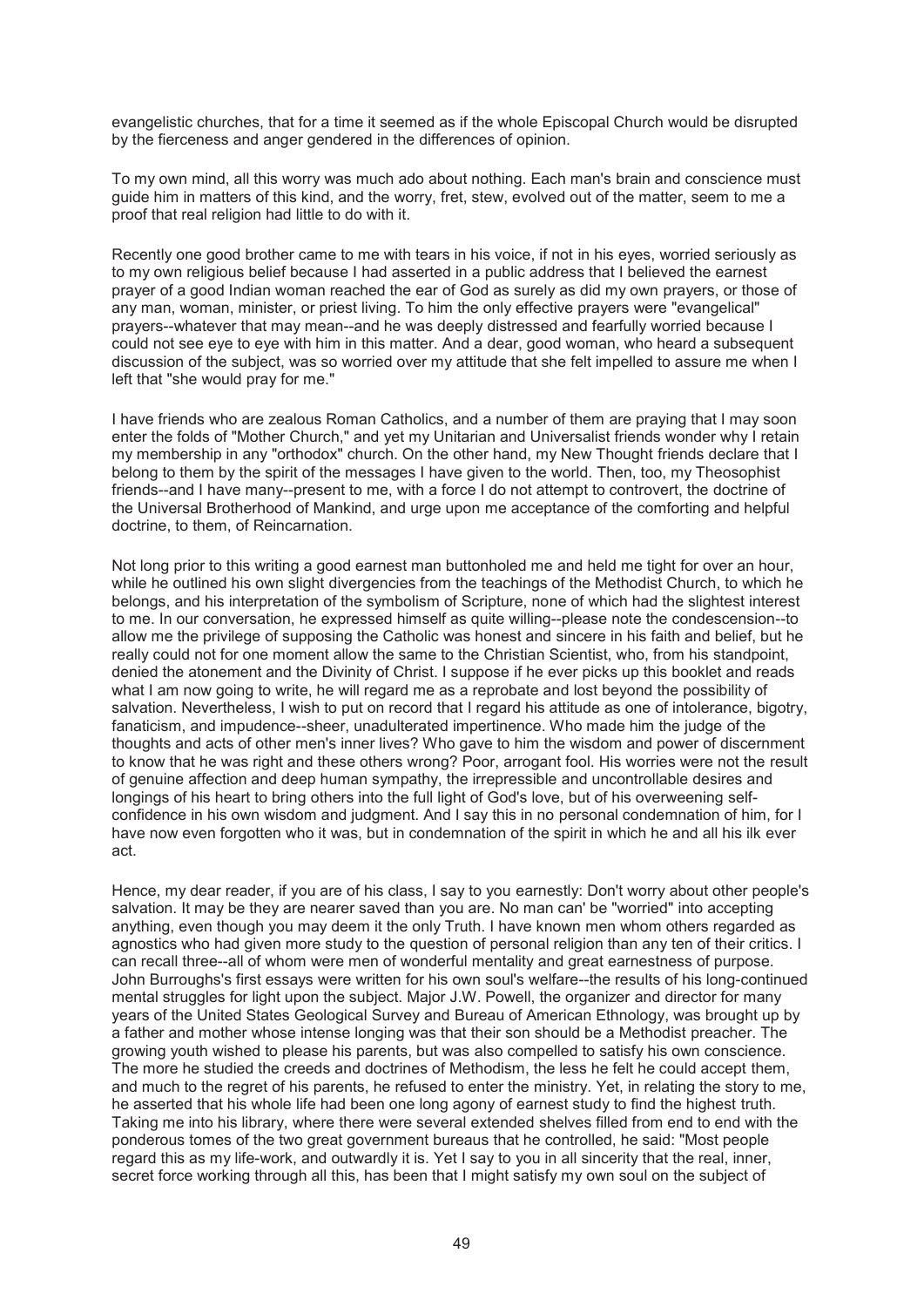religion." Then, picking up two small volumes, he said: "In these two books I have recorded the results of my years of agonizing struggle. I don't suppose ten men have ever read them through, or, perhaps, ever will, but these are the real story of the chief work of my inner life."

I am one of the few men who have read both these books with scrupulous care, and yet were it not for what my friend told me of their profound significance to him. I should scarcely have been interested enough in their contents to read them through. At the same time, I know that the men who, from the standpoint of their professionally religious complacency would have condemned Major Powell, never spent one-thousandth part the time, nor felt one ten-thousandth the real solicitude that he did about seeking "the way, the truth, and the life."

Another friend in Chicago was Dr. M.H. Lackersteen, openly denounced as an agnostic, and even as an infidel, by some zealous sectaries. Yet Dr. Lackersteen had personally translated the whole of the Greek Testament, and several other sacred books of the Hebrews and Hindoos, in his intense desire to satisfy the demands of his own soul for the Truth. He was the soul of honor, the very personification of sincerity, and as much above some of his critics--whom I well knew--in these virtues, as they were above the scum of the slums.

The longer I live and study men the more I am compelled to believe that religion is a personal matter between oneself and God and is more of the spirit than most people have yet conceived. It is well known to those who have read my books and heard my lectures on the Old Franciscan Missions of California, that I revere the memory of Padres Junipero Serra, Palou, Crespi, Catala, Peyri, and others of the founders of these missions. I have equal veneration for the goodness of many Catholic priests, nuns, and laymen of to-day. Yet I am not a Catholic, though zealous sectaries of Protestantism--even of the church to which I am supposed to belong--sometimes fiercely assail me for my open commendation of these men of that faith. They are worried lest I lean too closely towards Catholicism, and ultimately become one of that fold. Others, who hear my good words in favor of what appeals to me as noble and uplifting in the lives of those of other faiths of which they do not approve, worry over and condemn my "breadth" of belief. Indeed, I have many friends who give themselves an immense lot of altogether unnecessary worry about this matter. They have labelled themselves according to some denominational tag, and accept some form of belief that, to them, seems incontrovertible and satisfactory. Many of them are praying for me, and each that I may see the TRUTH from his standpoint. For their prayers I am grateful. I cannot afford to lose the spirit of love behind and in every one of them. But for the worry about me in their minds, I have neither respect, regard, toleration, nor sympathy. I don't want it, can do without it, and I resent its being there. To each and all of them I say firmly: Quit Your Worrying about my religion, or want of it. I am in the hands of the same loving God that you are. I have the promise of God's Guiding Spirit as much as you have. I have listened respectfully and with an earnest and sincere desire to see and know the Truth, to all you have said, and now I want to be left alone. I have come to exclaim with Browning in Rabbi Ben Ezra:

Now, who shall arbitrate? Ten men love what I hate, Shun what I follow, slight what I receive; Ten, who in ears and eyes Match me. We all surmise, They this thing, and I that: whom shall my soul believe?

For myself I have concluded that no one shall choose my religion for me, and all the worrying in the world shall not change my attitude.

And it is to the worrying of my friends that they owe this state of mind. For this reason, I found myself one day counting up the number of people of different beliefs who had solemnly promised to pray for me. There were Methodists, Campbellites, Baptists, Roman Catholics, Episcopalians, Seventh Day Adventists, Presbyterians, Nazarenes, Holy Rollers, and others. Then the query arose: Whose prayers will be answered on my behalf? Each is sure that his are the ones that can be effective; yet their prayers differ; they are, to some degree, antagonistic, and insofar as they petition that I become one of their particular fold, they nullify each other, as it is utterly impossible that I accept the specific form of faith of each. The consequent result in my own mind is that as I cannot possibly become what all these good people desire I should be, as their desires and prayers for me controvert each other, I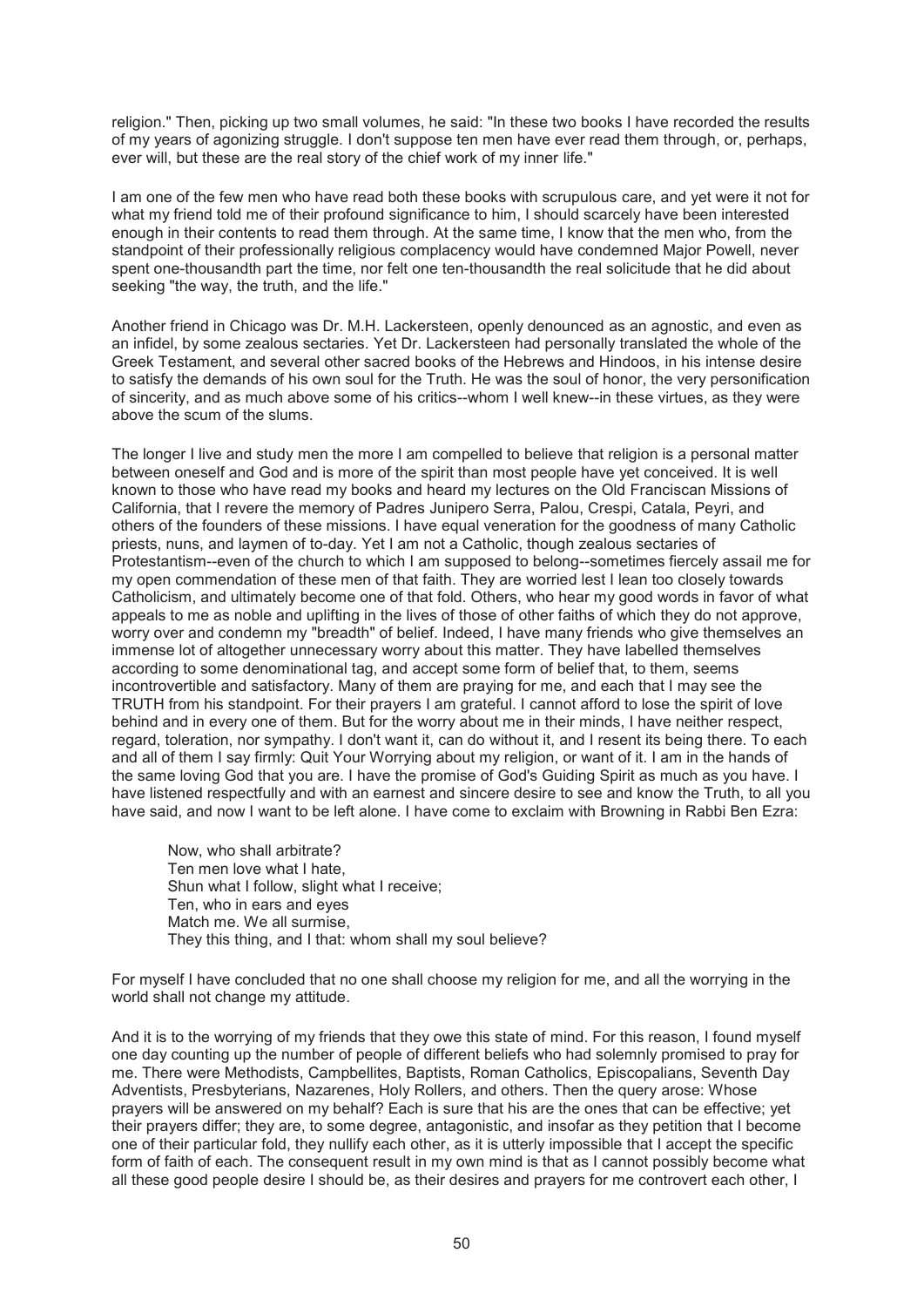must respectfully decline to be bound by any one of them. I must and will do my own choosing. Hence all the worry on my behalf is energy, strength, and effort wasted.

Let me repeat, then, to the worrier about the salvation of others: You are in a poor business. Quit Your Worrying. Hands off! This is none of your concern. Believe as little or as much and what you will for your own soul's salvation, but do not put forth your conceptions as the only conceptions possible of Divine Truth before another soul who may have an immeasurably larger vision than you have. Oh, the pitiableness of man's colossal conceit, the arrogance of his ignorance. As if the God of the Universe were so small that one paltry, finite man could contain in his pint measure of a mind all the ocean of His power, knowledge, and love. Let your small and wretched worries go. Have a little larger faith in the Love of the Infinite One. Tenderly love and trust those whose welfare you seek, and trust God at the same time, but don't worry when you see the dear ones walking in a path you have not chosen for them. Remember your own ignorance, your own frailties, your own errors, your own mistakes, and then frankly and honestly, fearlessly and directly ask yourself the question if you dare to take upon your own ignorant self the responsibility of seeking to control and guide another living soul as to his eternal life.

Brother, Sister, the job is too big for you. It takes God to do that, and you are not yet even a perfect human being. Hence, while I long for all spiritual good for my sons and daughters, and for my friends, and I pray for them, it is in a large way, without any interjection of my own decisions and conclusions as to what will be good for them. I have no fears as I leave them thus in God's hand, and regard every worry as sinful on my part, and injurious to them. I have no desire that they should accept my particular brand of faith or belief. While I believe absolutely in that which I accept for the guidance of my own life, I would not fetter their souls with my belief if I could. They are in wiser, better, larger, more loving Hands than mine. And if I would not thus fetter my children and friends, I dare not seek to fetter others. My business is to live my own religion to the utmost. If I must worry, I will worry about that, though, as I think my readers are well aware by now, I do not believe in any kind of worry on any subject whatever.

Hence, let me again affirm in concluding this chapter, I regard worry about the religion of others as unwarrantable on account of our own ignorances as to their peculiar needs, as well as of God's methods of supplying those needs. It is also a useless expenditure of strength, energy, and affection, for, if God leads, your worry cannot possibly affect the one so led. It is also generally an irritant to the one worried over. Even though he may not formulate it into words he feels that it is an interference with his own inner life, a nagging that he resents, and, therefore, it does him far more harm than good; and, finally, it is an altogether indefensible attempt to saddle upon another soul your own faith or belief, which may be altogether unsuitable or inadequate to the needs of that soul.

There is still one other form of worry connected with the subject of religion. Many a good man and woman worries over the apparent well-being and success of those whom he, she, accounts wicked! They are seen to flourish as a green bay tree, or as a well-watered garden, and this seems to be unfair, unjust, and unwise on the part of the powers that govern the universe. If good is desirable, people ought to be encouraged to it by material success--so reason these officially good wiseacres, who subconsciously wish to dictate to God how He should run His world.

How often we hear the question: "Why is it the wicked prosper so?" or "He's such a bad man and yet everything he does prospers." Holy Writ is very clear on this subject. The sacred writer evidently was well posted on the tendency of human nature to worry and concern itself about the affairs of others, hence his injunction:

Fret not thyself because of evil doers.

In other words, it's none of your business. And I am inclined to believe that a careful study of the Bible would reveal to every busybody who worries over the affairs of others that he himself has enough to do to attend to himself, and that his worry anyhow is a ridiculous, absurd, and senseless piece of supererogation, and rather a proof of human conceit and vanity than of true concern for the spiritual good of others.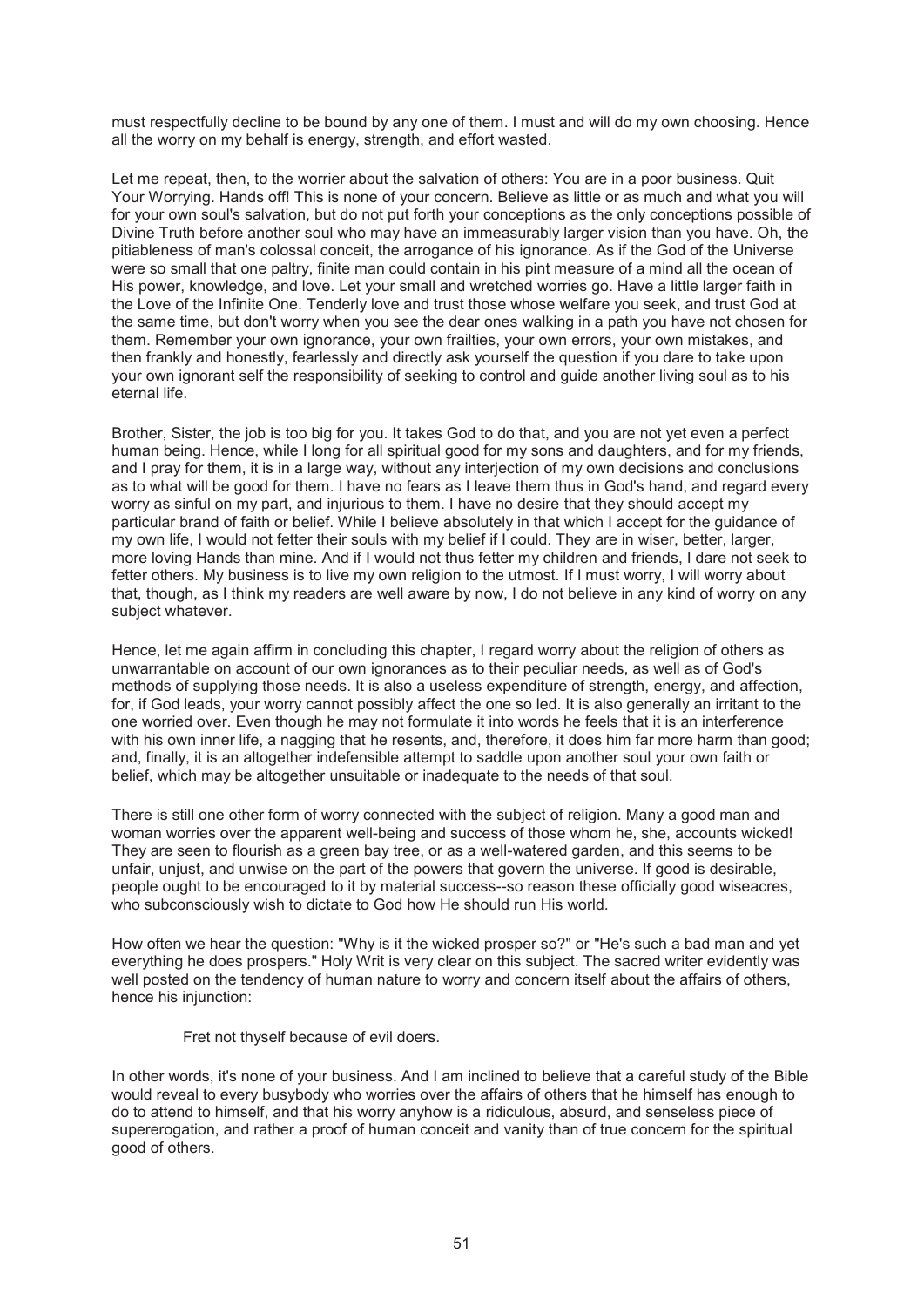# **CHAPTER XIV**

--()--

#### **AMBITION AND WORRY**

Some forms of ambition are sure and certain developers and feeders of worry and fretful distress, and should be guarded against with jealous care. We hear a great deal from our physicians of the germs of disease that seize upon us and infect our whole being, but not all the disease germs that ever infected a race are so demoralizing to one's peace and joy as are the germs of such deadly mental diseases as those of envy, malice, covetousness, ambition, and the like. Ambition, like wine, is a mocker. It is a vain deluder of men. It takes an elevated position and beckons to you to rise, that you may be seen and flattered of men. It does not say: "Gain strength and power, wisdom and virtue, so that men will place you upon the pedestal of their veneration, respect, and love," but it bids you seize the "spotlight" and hold it, and no sooner are you there than it begins to pester you, as with a hundred thousand hornets, flying around and stinging you, with doubts and questionings as to whether your fellows see you in this elevated place, whether they really discern your worth, your beauty, your shining qualities; and, furthermore, it quickens your hearing, and bids you strain to listen to what they say about you, and as you do so, you are pricked, stabbed, wounded by their slighting and jeering remarks, their scornful comments upon your impertinent and impudent arrogance at daring to take such a place, and their open denial of your possession of any of the qualities which would entitle you to so honored a position in the eyes of men.

Then, too, it must be recalled that, when fired with the desires of this mocker, ambition, one is inclined, in his selfish absorption, to be ruthless in his dealings with others. It is so easy to trample upon others when a siren is beckoning you to climb higher, and your ears are eagerly listening to her seductive phrases. With her song in your ears, you cannot hear the wails of anguish of others, upon whose rights and life you trample, the manly rebukes of those you wound, or the stern remonstrances of those who bid you heed your course. Ambition blinds and deafens, and, alas, calluses the heart, kills comradeship, drives away friendship in its eager selfishness, and in so doing, lets in a flood of worries that ever beset its victims. They may not always be in evidence while there is the momentary triumph of climbing, but they are there waiting, ready to teeter the pedestal, whisper of its unsure and unstable condition, call attention to those who are digging around its foundations, and to the fliers in the air, who threaten to hurl down bombs and completely destroy it.

Phaeton begged that his father, Phoebus Apollo, allow him to drive the flaming chariot of day through the heavens, and, in spite of all warnings and cautions, insisted upon his power and ability. Though instructed and informed as to the great dangers he evoked, he seized the reins with delight, stood up in the chariot, and urged on the snorting steeds to furious speed. Soon conscious of a lighter load than usual, the steeds dashed on, tossing the chariot as a ship at sea, and rushed headlong from the traveled road of the middle zone. The Great and Little Bear were scorched, and the Serpent that coils around the North Pole was warmed to life. Now filled with fear and dread, Phaeton lost self-control, and looked repentant to the goal which he could never reach. The unrestrained steeds dashed hither and thither among the stars, and reaching the Earth, set fire to trees, cities, harvests, mountains. The air became hot and lurid. The rivers, springs, and snowbanks were dried up. The Earth then cried out in her agony to Jupiter for relief, and he launched a thunderbolt at the now cowed and broken-hearted driver, which not only struck him from the seat he had dishonored, but also out of existence.

The old mythologists were no fools. They saw the worries, the dangers, the sure end of ambition. They wrote their cautions and warnings against it in this graphic story. Why will men and women, for the sake of an uncertain and unsure goal, tempt the Fates, and, at the same time, surely bring upon themselves a thousand unnecessary worries that sting, nag, taunt, fret, and distress? Far better seek a goal of certainty, a harbor of sureness, in the doing of kindly deeds, noble actions, unselfish devotion to the uplift of others. In this mad rush of ambitious selfishness, such a life aim may seem chimerical, yet it is the only aim that will reach, attain, endure. For all earthly fame, ambitious attainment, honor, glory is evanescent and temporary. Like the wealth of the miser, it must be left behind. There is no pocket in any shroud yet devised which will convey wealth across the River of Death, and no man's honors and fame but that fade in the clear light of the Spirit that shines in the land beyond.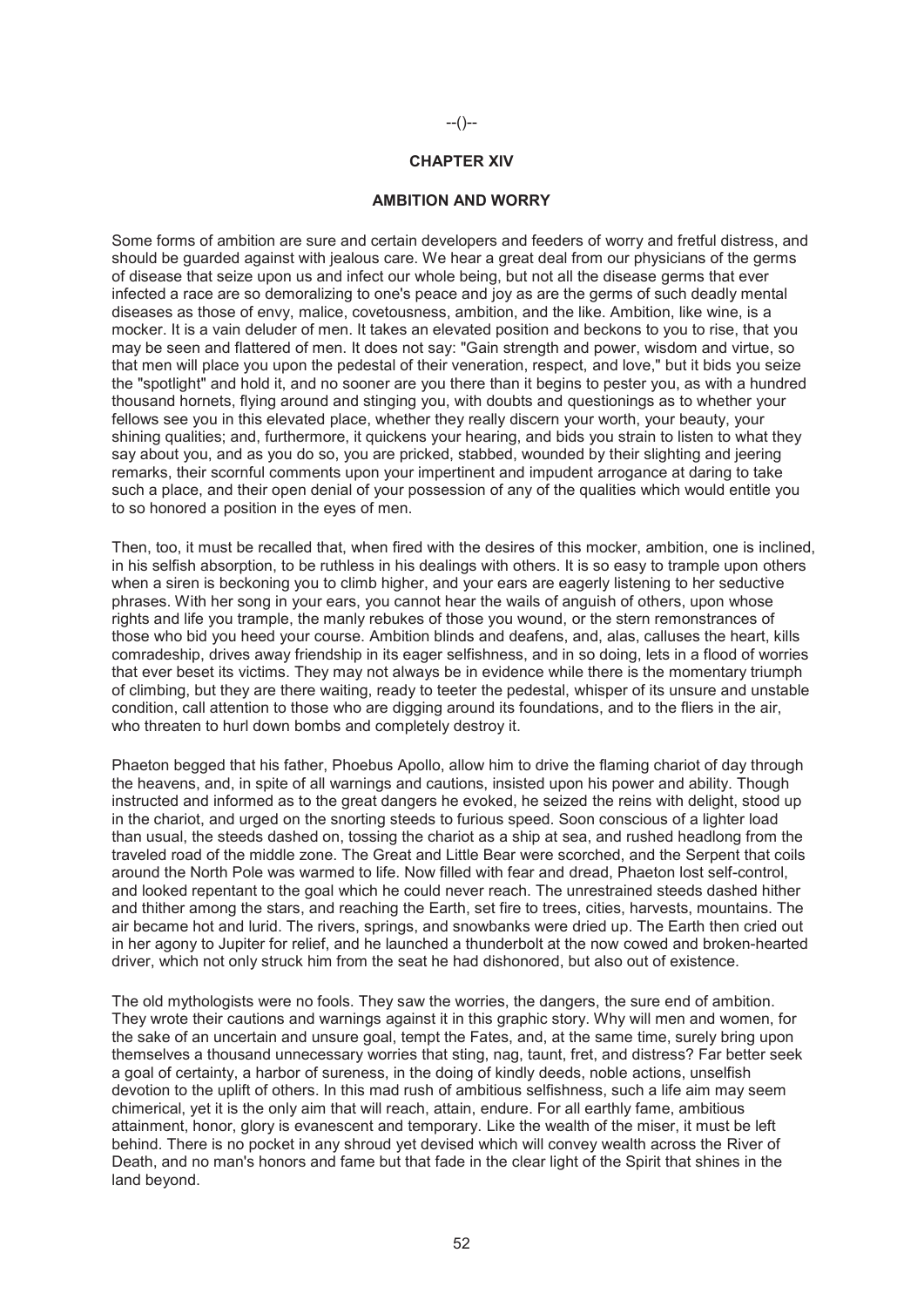Then, ambitious friend, quit your worrying, readjust your aim, trim your lamp for another and better guest, live for the uplift of others, seek to give help and strength to the needy, bring sunshine to the darkened, give of your abundance of spirit and exuberance to those who have little or none, and thus will you lay up treasure within your own soul which will convert hell into heaven, and give you joy forever.

So long as men and women believe that happiness lies in outdistancing, surpassing their fellows in exterior or material things, they cannot help but be subjects to worry. To determine to gain a larger fortune than that possessed by another man is a sure invitation to worry to enter into possession of one's soul. Who has not seen the vain struggles, the distress, the worry of unsatisfied ambitions that would have amounted to nothing had they been gratified? In Women's Clubs--as well as men's--many a heart-ache is caused because some other woman gains an office, is elected to a position, is appointed on a committee you had coveted.

The remedy for this kind of worry is to change the aim of life. Instead of making position, fame, the attainment of fortune, office, a fine house, an automobile, the object of existence, make the doing of something worthy a noble manhood or womanhood the object of your ambition. Strive to make yourself worthy to be the best president your club has ever had; endeavor to be the finest equipped, mentally, for the work that is to be done, whether you are chosen to do it or not, and keep on, and on, and still on, finding your joy in the work, in the benefit it is to yourself, in the power it is storing up within you.

Then, as sure as the sun shines, the time will come when you will be chosen to do the needed work. "Your own will come to you." Nothing can hinder it. It will flow as certainly into your hands as the waters of the river flow into the sea.

# --()--

# **CHAPTER XV**

## **ENVY AND WORRY**

Envy is a prolific source of worry. Once allow this demon of unrest to fasten itself in one's vitals, and worry claims every waking hour. Envy is that peculiar demon of discontent that cannot see the abilities, attainments, achievements, or possessions of another without malicious determination to belittle, deride, make light of, or absolutely deny their existence, while all the time covetously craving them for itself. Andrew Tooke pictures Envy as a vile female:

A deadly paleness in her cheek was seen; Her meager skeleton scarce cased with skin; Her looks awry; an everlasting scowl Sits on her brow; her teeth deform'd and foul; Her breast had gall more than her breast could hold; Beneath her tongue coats of poison roll'd; No smile e'er smooth'd her furrow'd brow but those Which rose from laughing at another's woes; Her eyes were strangers to the sweets of sleep, Devouring spite for ever waking keep; She sees bless'd men with vast success crown'd, Their joys distract her, and their glories wound; She kills abroad, herself's consum'd at home, And her own crimes are her perpetual martyrdom.

Ever watching, with bloodshot eyes, the good things of others, she hates them for their possessions, longs to possess them herself, lets her covetousness gnaw hourly at her very vitals, and yet, in conversation with others, slays with slander, vile innuendo, and falsehood, the reputation of those whose virtues she covets.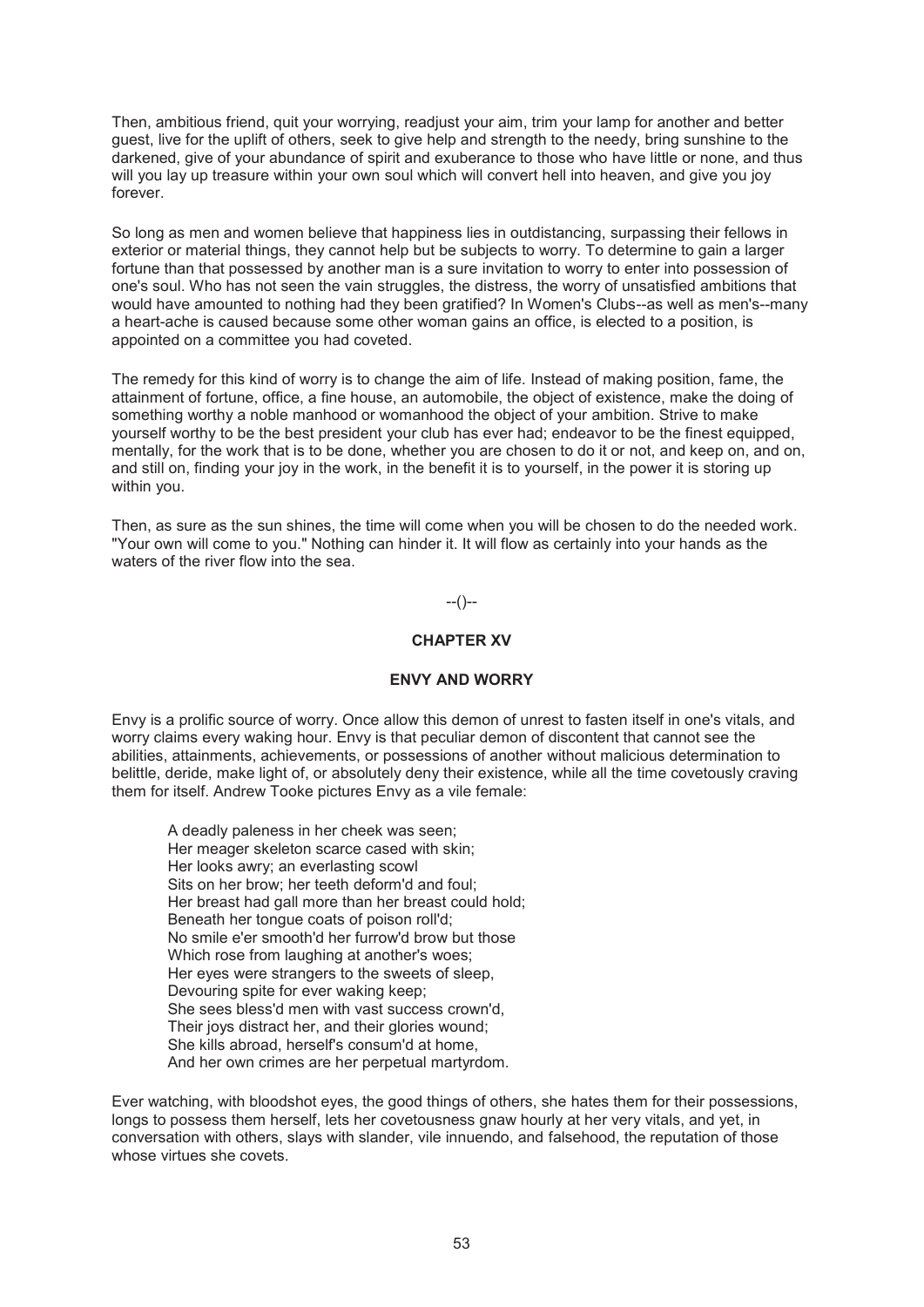As Robert Pollock wrote of one full of envy:

It was his earnest work and daily toil With lying tongue, to make the noble seem Mean as himself.

\* \* \* \* \*

Whene'er he heard, As oft he did, of joy and happiness, And great prosperity, and rising worth, 'Twas like a wave of wormwood o'er his soul Rolling its bitterness.

Aye! and he drank in great draughts of this bitter flood, holding it in his mouth, tasting its foul and biting qualities until his whole being seemed saturated with it, hating it, dreading it, suffering every moment while doing it, yet enduring it, because of his envy at the good of others.

Few there are, who, at some time or other in their lives, do not have a taste, at least, of the stinging bite of envy. Girls are envious of each other's good looks, clothes, possessions, houses, friends; boys of the strength, skill, ability, popularity of others; women of other women, men of other men, just as when they were boys and girls.

One of the strongest words the great Socrates ever wrote was against envy. He said:

Envy is the daughter of pride, the author of murder and revenge, the beginner of secret sedition, the perpetual tormentor of virtue. Envy is the filthy slime of the soul; a venom, a poison, a quicksilver, which consumeth the flesh, and drieth up the marrow of the bones.

And history clearly shows that the wise philosopher stated facts. Caligula slew his brother because he possessed a beauty that led him to be more esteemed and favored than he. Dionysius, the tyrant, was vindictive and cruel to Philoxenius, the musician, because he could sing; and with Plato, the philosopher, because he could dispute, better than himself. Even the great Cambyses slew his brother, Smerdis, because he was a stronger and better bowman than himself or any of his party. It was envy that led the courtiers of Spain to crave and seek the destruction of Columbus, and envy that set a score of enemies at the heels of Cortes, the conqueror of Peru.

It is a fearful and vindictive devil, is this devil of envy, and he who yields to it, who once allows it admittance to the citadel of his heart, will soon learn that every subsequent waking and even sleeping moment is one of worry and distress.

 $-(-)$ 

# **CHAPTER XVI**

#### **DISCONTENT AND WORRY**

Closely allied to envy is discontent. These are blood relations, and both are prolific sources of worry. And lest there are those who think because I have revealed, in the preceding chapter, the demon of worry--envy--as one that attacks the minds of the great and mighty, it does not enter the hearts of everyday people, let me quote, entire, an article and a poem recently written by Ella Wheeler Wilcox in The Los Angeles Examiner. The discontent referred to clearly comes from envy. Some one has blond tresses, while she has black. This arouses her envy. She is envious because another's eyes are blue, while hers are brown; another is tall, while she is small; etc., etc. There is nothing, indeed, that she cannot weep and worry over: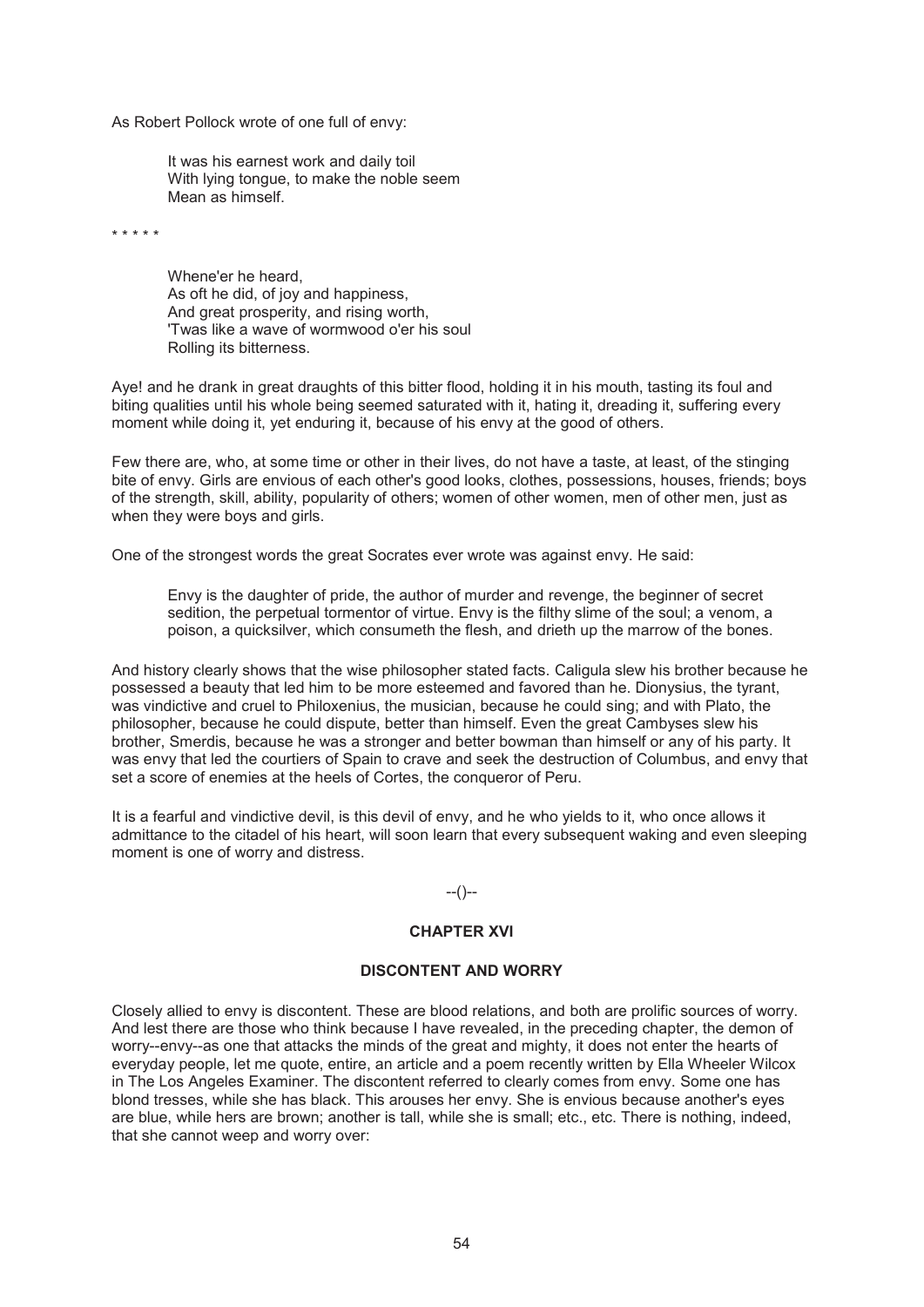There is a certain girl I know, a pretty little elf, Who spends almost her entire thoughts in pity for herself.

Her glossy tresses, raven black, cause her to weep a pond-- She is so sorry for herself because they are not blond.

Her eyes, when dry, are very bright and very brown, 'tis true, But they are almost always wet, because they are not blue.

She is of medium height, and when she sees one quite tall She weeps all day in keenest pain because she is so small.

But if she meets some tiny girl whom she considers fair, Then that she is so big herself she sobs in great despair.

When out upon a promenade her tears she cannot hide, To think she is obliged to walk while other folks can ride.

But if she drives, why then she weeps--it is so hard to be Perched stiffly in a carriage seat while other girls run free.

She used to cry herself quite sick to think she had to go Month after month to dreary schools; that was her constant woe.

But on her graduating day, my, how her tears did run! It seemed so sorrowful to know that her school life was done.

One day she wept because she saw a funeral train go by-- It was so sad that she must live while other folks could die.

And really all her friends will soon join with her in those tears Unless she takes a brighter view of life ere many years.

The conceited girl or woman is tiresome and unpleasant as a companion, but the morbidly discontented woman is far worse. Perhaps you have met her, with her eternal complaint of the injustice of Fate toward her.

She feels that she is born for better things than have befallen her; her family does not understand her; her friends misjudge her; the public slights her.

If she is married she finds herself superior to her husband and to her associates. She is eternally longing for what she has not, and when she gets it is dissatisfied.

The sorrowful side of life alone appeals to her.

This she believes is due to her "artistic nature." The injustice of fortune and the unkindness of society are topics dear to her heart. She finds her only rapture in misery.

If she is religiously inclined she looks toward Heaven with more grim satisfaction in the thought that it will strip fame, favor and fortune from the unworthy than because it will give her the benefits she feels she deserves.

She does not dream that she is losing years of Heaven here upon earth by her own mental attitude.

WE BUILD OUR HEAVENS THOUGHT BY THOUGHT.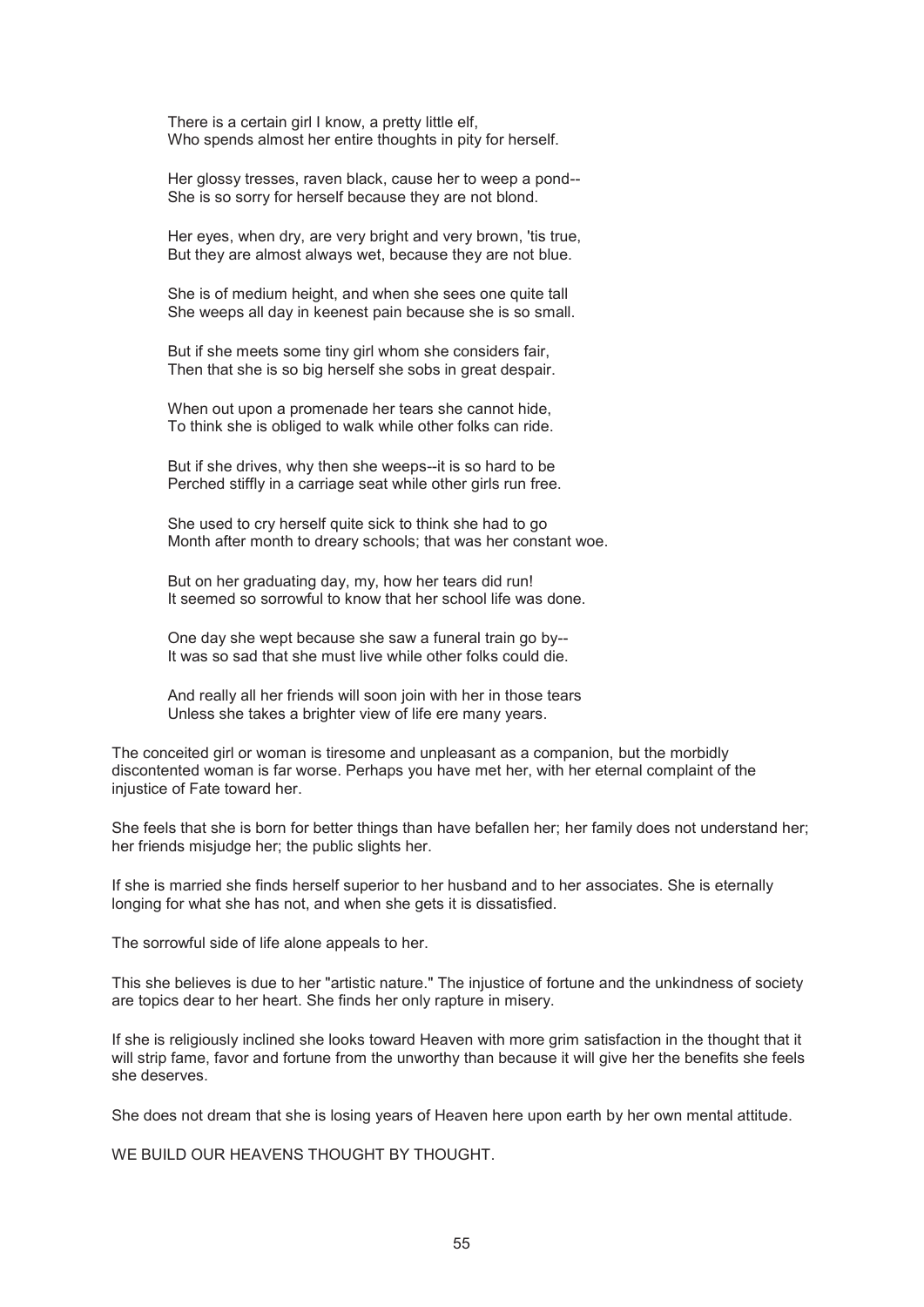If you are dwelling upon the dark phases of your destiny and upon the ungracious acts of Fate, you are shaping more of the same experience for yourself here and in realms beyond.

You are making happiness impossible for yourself upon any plane. In your own self lies Destiny.

I have known a woman to keep her entire family despondent for years by her continual assertions that she was out of her sphere, misunderstood and unappreciated.

The minds of sensitive children accepted these statements and grieved over "Poor Mother's" sad life until their own youth was embittered. The morbid mother seized upon the sympathies of her children like a leech and sapped their young lives of joy.

The husband grew discouraged and indifferent under the continual strain, and what might have been a happy home was a desolate one, and its memory is a nightmare to the children to-day.

Understand yourself and your Divine possibilities and you will cease to think you are misunderstood.

It is not possible to misunderstand a beautiful, sunny day. All nature rejoices in its loveliness.

Give love, cheerfulness, kindness and good-will to all humanity, and you need not worry about being misunderstood.

Give the best you have to each object, purpose and individual, and you will eventually receive the best from humanity.

--()--

# **CHAPTER XVII**

## **COWARDICE AND WORRY**

Cowardice is a much more prolific source of worry than most people imagine. There are many varieties of cowardice, all tracing their ancestry back to fear. Fear truly makes cowards of us all. There are the physical cowards, the social cowards, the business cowards, the hang-on-to-your-job cowards, the political cowards, the moral cowards, the religious cowards, and fifty-seven, nay, a hundred and one other varieties. Each and all of these have their own attendant demons of worry. Every barking dog becomes a lion ready to tear one to pieces, and no bridge is strong enough to allow us to pass over in safety. No cloud has a silver lining, and every rain-storm is sure to work injury to the crops rather than bring the needful moisture for their vivification.

What a piteous sight to see a man who dares not express his honest opinions, who must crawl instead of walk upright, in the presence of his employer, lest he lose his job. How his cowardice worries him, meets him at every turn, torments him, lest some incautious word be repeated, lest he say or do the wrong thing. And so long as there are cowards to employ, bully employers will exist. Nay, the cowardice seems to call out bullying qualities. Just as a cur will follow you with barkings and threatening growls if you run from him, and yet turn tail and run when you boldly face him, so with most men, with society, with the world--flee from them, show your fear of them, and they will harry you, but boldly face them, they gentle down immediately, fawn upon you, lie down, or, to use an expressive slang phrase, "come and eat out of your hand."

How politicians straddle the fence, refrain from expressing their opinions, deal in glittering generalities, because of their cowardly fears. How they turn their sails to catch every breath of popular favor. How cautious, politic, wary, they are, and how fears worry and besiege them, whenever they accidentally or incidentally say something that can be interpreted as a positive conviction. And yet men really love a brave man in political life; one who has definite convictions and fearlessly states them; who has no worries as to results but dares to say and do those things only of which his conscience approves. No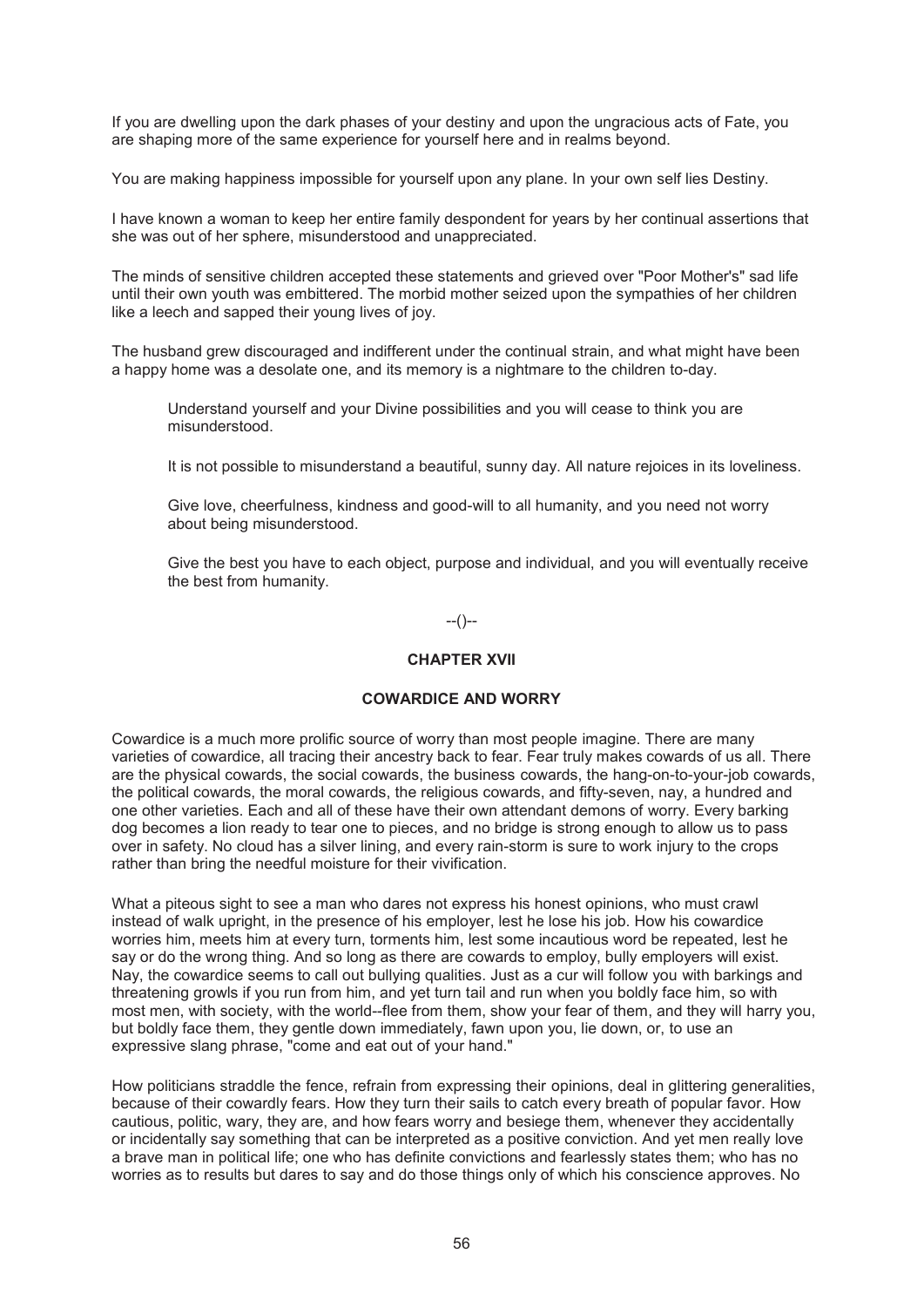matter how one may regard Roosevelt, cowardice is one thing none will accuse him of. He says his say, does his will, expresses himself with freedom upon any and all subjects, let results be as they may. Such a man is free from the petty worries that beset most politicians. He knows nothing of their existence. They cannot breathe in the free atmosphere that is essential to his life; like the cowardly cur, they run away at his approach.

Oh, cowards all, of every kind and degree, quit ye like men, be strong and of good courage, dare and do, dare and say, dare and be, take a manly stand, fling out your banner boldly to the breeze, cry out as did Patrick Henry: "Give me liberty, or give me death," or as that other patriot did: "Sink or swim, survive or perish, I give my hand and my heart to this vote." Do the things you are afraid of; dare the men who make cowards of you; say the things you fear to say; and be the things you know you ought to be, and it will surprise you how the petty devils of worry will slink away from you. You will walk in new life, in new strength, in new joy, in new freedom. For he who lives a life free from worries of this nature, has a spontaneity, a freedom, an exuberance, an enthusiasm, a boldness, that not only are winsome in themselves, make friends, open the doors of opportunity, attract the moving elements of life, but that give to their possessor an entirely new outlook, a wider survey, a more comprehensive grasp. Life itself becomes bigger, grander, more majestic, more worth while, the whole horizon expands, and from being a creature of petty affairs, dabbling in a small way in the stuff of which events are made, he becomes a potent factor, a man, a creator, a god, though in the germ.

 $-(-)$ 

# **CHAPTER XVIII**

#### **WORRY ABOUT MANNERS AND SPEECH**

Many people are desperately worried about their manners. One has but to read the letters written to the "Answers to Correspondents" departments of the newspapers to see how much worry this subject of manners causes. This springs, undoubtedly, from a variety of causes. People brought up in the country, removing to the city, find the conditions of life very different from those to which they have been accustomed, and they are uncertain as to what city people regard as the right and proper things to do. Where one, perforce, must act, uncertainty is always irritating or worrying, and, because of this uncertainty, many people worry even before the time comes to act. Now, if their worry would take a practical and useful turn--or, perhaps, I had better state it in another way, viz., that if they would spend the same time in deciding what their course of action should be--there would be an end put to the worry.

We have all seen such people. They are worried lest their clothes are not all right for the occasion, lest their tie is of the wrong shade, their shoes of the correct style, and a thousand and one things that they seem to conjure up for the especial purpose of worrying over them. Who has not seen the nervousness, the worried expression on the face, the real misery of such people, caused by trifles that are so insignificant as not to be worth one-tenth the bother wasted on them.

The learning of a few fundamental principles will help out wonderfully. The chief end of "good manners" is to oil the wheels of social converse. Hence, the first and most important principle to learn is a due and proper consideration for the rights, opinions, and comfort of others. In other words, don't think of yourself so much as of the other fellow. Let your question be, not: How can I secure my own pleasure and comfort? but How can I best secure his? It is a self-evident proposition that you cannot make him feel comfortable and happy if you are uncomfortable and unhappy. Hence, the first thing to do is to quit worrying and be comfortable. This desired state of mind will come as soon as you have courageously made up your mind as to what standard of manners you intend to follow. The world is made up to-day, largely, of two classes: those who have money, and those who don't. Of the former class, a certain few set themselves up as the arbiters of good manners; they decide what shall be called "good form," and what is not allowable. If you belong to that class, the best thing you can do is to learn "to play the game their way." Study their rules of calling cards, and learn whether you leave one, two, three, or six when you are calling upon a man, or a woman, or both, or their oldest unmarried daughter, or the rest of the family. This is a regular game like golf, or polo. You have to know the course, the tools to use, and the method of going from one goal to another. Now, I never knew any ordinarily intelligent man or woman who couldn't learn the names of the tools used in golf,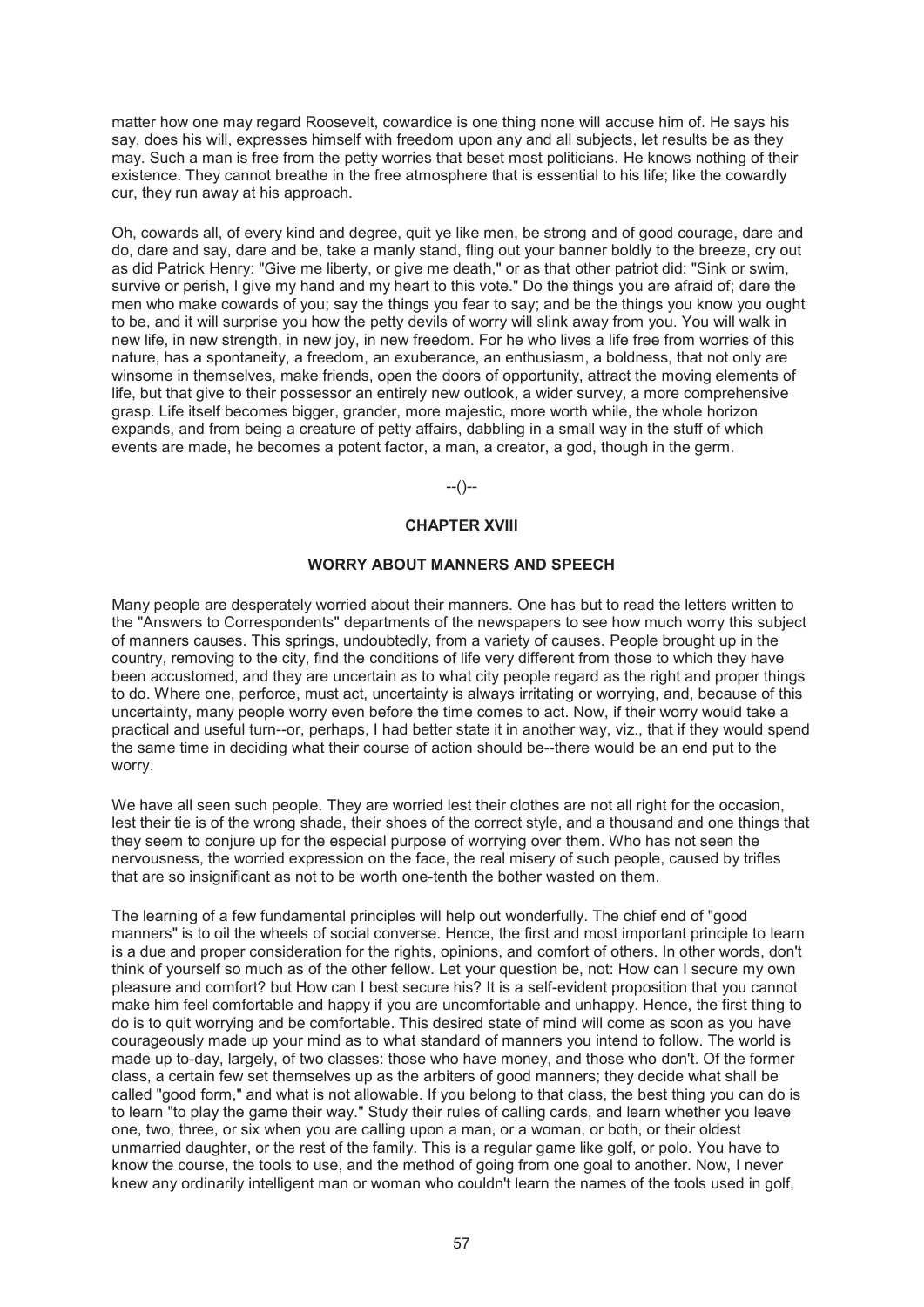the numbers of the holes, and the rules of the game. How you play the game is another matter. And so is it in "good society." You can learn the rules as easily as the next one, and then it is "up to you" as to how you play it. You'll have to study the fashions in clothes; the fashions in handkerchiefs, and how to flirt with them; when to drink tea, and where; how to lose money gracefully at bridge; how to gabble incessantly and not know what you are talking about; how to listen "intelligently" and not have the remotest idea what your vis-a-vis is saying to you; you'll have to join 'steen clubs, and read ten new novels a day; go to every new play; know all about the latest movies; know all the latest ideas of social uplift, study art, the spiritual essence of color, the futurists, and the cubists. Of course, you'll study the peerage of England and know all about rank and precedence--and, indeed, you'll have your hands and mind so full of things that will make such a hash of life that it will take ten specialists to straighten you out and help you to die forty years before your time. Hence, if that is the life you intend to live, throw this book into the fire. It will be wasting your time to read it.

If you don't belong to the class of the extra rich, but are all the time wishing that you did; that you had their money, could live as they live, and, as far as you can, you imitate, copy, and follow them, then, again, I recommend that you give this book to the nearest newsboy and let him sell it and get some good out of it. You are not yet ready for it, or else you have gone so far beyond me in life, that you are out of my reach.

If, on the other hand, you belong to the class of workers, those who have to earn their living and wish to spend their lives intelligently and usefully, you can well afford to disregard--after you have learned to apply the few basic principles of social converse--the whims, the caprices, the artificial code set up by the so-called arbiters of fashion, manners, and "good form," which are not formulated for the promotion of intelligent intercourse between real manhood and womanhood, but for the preservation and strengthening of the barriers of wealth and caste.

Connected with this phase of the subject is a consideration of those who are worried lest in word or action, they fail in gentility. They are afraid to do anything lest it should not be regarded as genteel. When they shake hands, it must be done not so much with hearty, friendly spontaneity, but with gentility, and you wonder what that faint touch of fingers, reached high in air, means. They would be mortified beyond measure if they failed to observe any of the little gentilities of life, while the larger consideration of their visitor's disregard of the matter, would entirely escape them. To such people, social intercourse is a perpetual worry and bugbear. They are on the watch every moment, and if a visitor fails to say, "Pardon me," at the proper place, or stands with his back to his hostess for a moment, or does any other of the things that natural men and women often do, they are "shocked."

Then it would be amusing, were it not pathetic, to see how particular they are about their speech- what they say, and how they say it. As Dr. Palmer has tersely said: "We are terrorized by custom, and inclined to adjust what we would say to what others have said before," and he might have added: It must be said in the same manner.

I cannot help asking why men and women should be terrorized by custom--the method followed or prescribed by other men and women. Why be so afraid of others; why so anxious to "kow-tow" to the standards of others? Who are they? What are they, that they should demand the reverent following of the world? Have you anything to say? Have you a right to say it? Is it wise to say it? Then, in the name of God, of manhood, of common sense, say it, directly, positively, assertively, as is your right, remembering the assurance of the Declaration of Independence that "all men are created equal." Don't worry about whether you are saying it in the genteel fashion of some one else's standard. Make your own standard. Even the standards of the grammar books and dictionaries are not equal to that of a man who has something to say and says it forcefully, truthfully, pointedly, directly. Dr. Palmer has a few words to say on this phase of the subject, which are well worthy serious consideration: "The cure for the first of these troubles is to keep our eyes on our object, instead of on our listener or ourselves; and for the second, to learn to rate the expressiveness of language more highly than its compeers. The opposite of this, the disposition to set correctness above expressiveness, produces that peculiarly vulgar diction, known as "school-ma'am English," in which for the sake of a dull accord with usage, all the picturesque, imaginative, and forceful employment of words is sacrificed."

There you have it! If you have something to say that really means something, think of that, rather than of the way of saying it, your hearer, or yourself. Thus you will lose your self-consciousness, your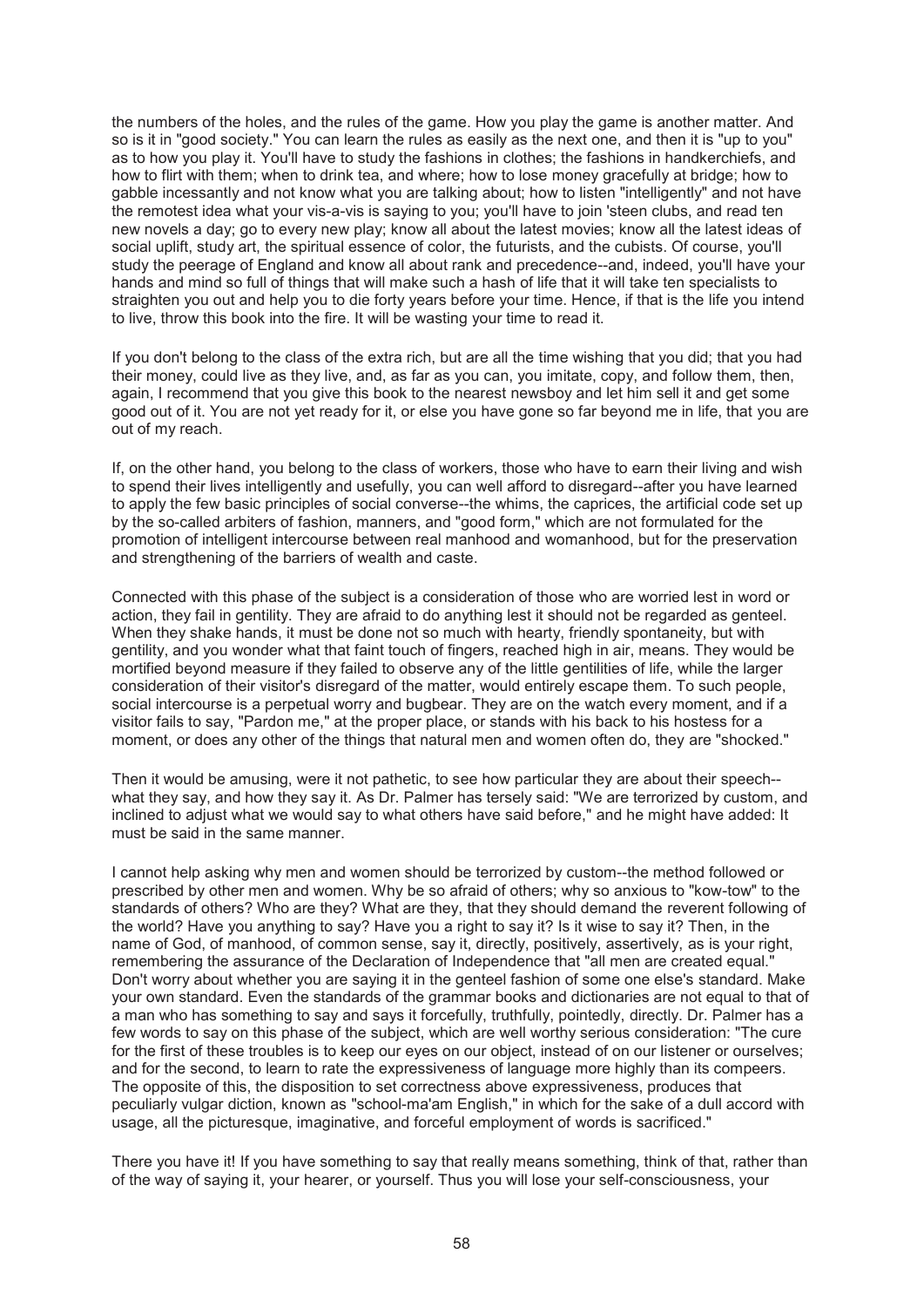dread, your fear, your worry. If your thought is worth anything, you can afford to laugh at some small violation of grammar, or the knocking over of some finical standard or other. Not that I would be thought to advocate either carelessness, laziness, or indifference in speech. Quite the contrary, as all who have heard me speak well know. But I fully believe that thought is of greater importance than form of expression. And, as for grammar, I believe with Thomas Jefferson, that "whenever, by small grammatical negligences, the energy of your ideas can be condensed or a word be made to stand for a sentence, I hold grammatical rigor in contempt."

I was present once when Thomas Carlyle and a technical grammarian were talking over some violation of correct speech--according to the latter's standard--when Carlyle suddenly burst forth in effect, in his rich Scotch burr: "Why, mon, I'd have ye ken that I'm one of the men that make the language for little puppies like ye to paw over with your little, fiddling, twiddling grammars!"

By all means, know all the grammar you can. Read the best of poets and prose authors to see how they have mastered the language, but don't allow your life to become a burden to you and others because of your worry lest you "slip a grammatical cog" here and there, when you know you have something worth saying. And if you haven't anything worth saying, please, please, keep your mouth shut, no matter what the genteel books prescribe, for nothing can justify the talk of an empty-headed fool who will insist upon talking when he and his listeners know he has nothing whatever to say. So, if you must worry, let it be about something worth while--getting hold of ideas, the strength of your thought, the power of your emotion, the irresistible sweep of your enthusiasm, the forcefulness of your indignation about wrong. These are things it is worth while to set your mind upon, and when you have decided what you ought to say, and are absorbed with the power of its thought, the need the world has for it, you will care little about the exact form of your words. Like the flood of a mighty stream, they will pour forth, carrying conviction with them, and to convince your hearer of some powerful truth is an object worthy the highest endeavor of a godlike man or woman--surely a far different object than worrying as to whether the words or method of expression meet some absurd standard of what is conceived to be "gentility."

Congressman Hobson, of Merrimac fame, and Ex-President Roosevelt are both wonderful illustrations of the point I am endeavoring to impress upon my readers. I heard Hobson when, in Philadelphia, at a public dinner given in his honor, he made his first speech after his return from Cuba. It was evident that he had been, and was, much worried about what he should say, and the result was everybody else was worried as he tried to say it. His address was a pitiable failure, mainly because he had little or nothing to say, and yet tried to make a speech. Later he entered Congress, began to feel intensely upon the subjects of national defense and prohibition of the alcoholic liquor traffic. A year or so ago I heard him speak on the latter of these subjects. Here, now, was an entirely different man. He was possesed with a great idea. He was no longer trying to find something to say, but in a powerful, earnest, and enthusiastic way, he poured forth facts, figures, argument, and illustration, that could not fail to convince an open mind, and profoundly impress even the prejudiced.

It was the same with Roosevelt. When he first began to speak in public, it was hard work. He wrote his addresses beforehand, and then read them. Perhaps he does now, for aught I know to the contrary, but I do know that now that he is full of the subjects of national honor in dealing with such cases as Mexico, Belgium, and Armenia, and our preparedness to sacrifice life itself rather than honor, his words pour forth in a perfect Niagara of strong, robust, manly argument, protest, and remonstrance, which gives one food for deep thought no matter how much he may differ.

There are those who worry about the "gentility" of others. I remember when Charles Wagner, the author of The Simple Life, was in this country. We were dining at the home of a friend and one of these super-sensitive, finical sticklers for gentility was present. Wagner was speaking in his big, these super-sensitive, finical sticklers for gentility simple, primitive way of a man brought up as a peasant, and more concerned about what he was thinking than whether his "table manners" conformed to the latest standard. There was some gravy on his plate. He wanted it. He took a piece of bread and used it as a sop, and then, impaling the gravy-soaked bread on his fork, he conveyed it to his mouth with gusto and relish. My "genteel" friend commented upon it afterwards as "disgusting," and lost all interest in the man and his work as a consequence.

To my mind, the criticism was that of a fool.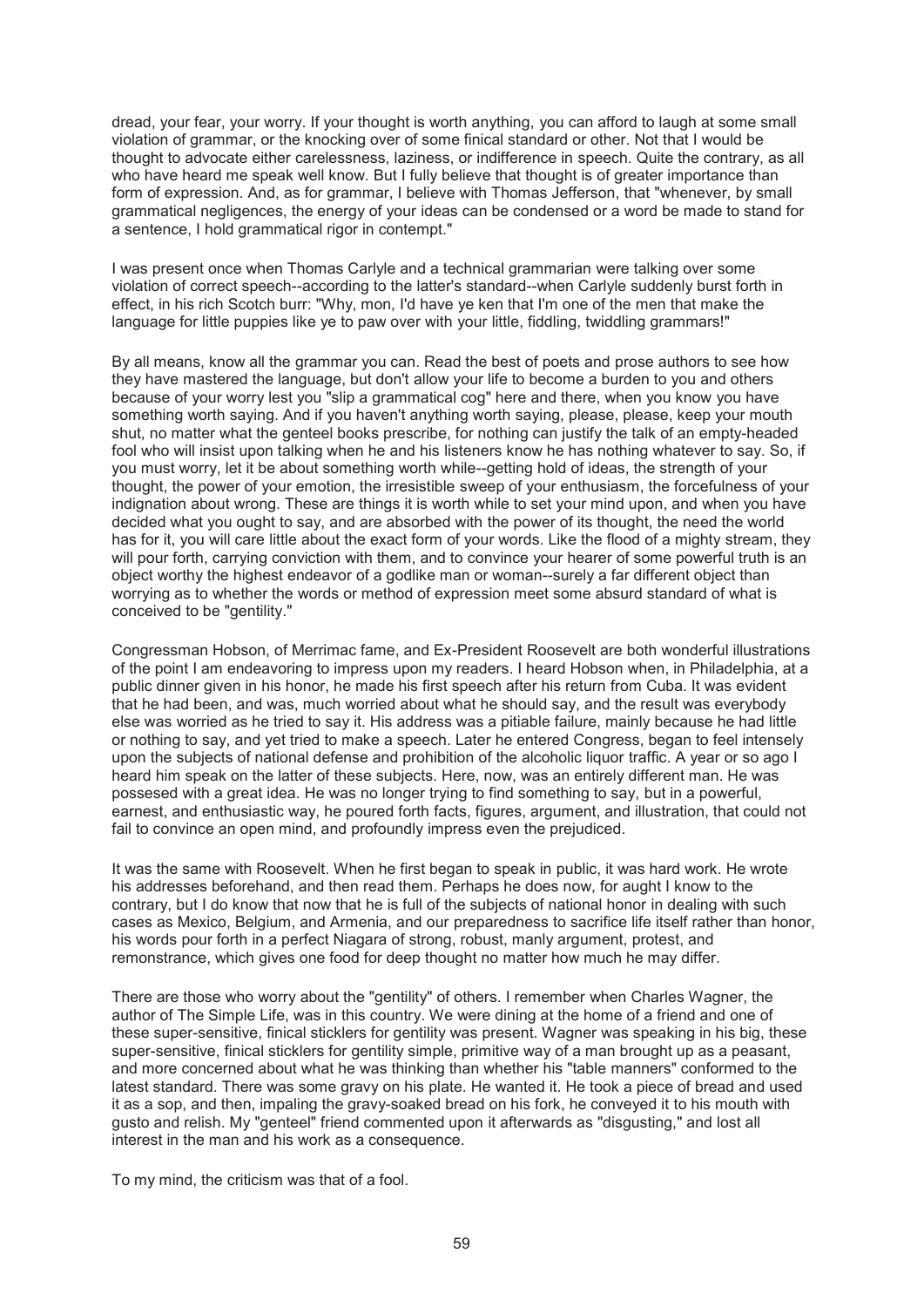John Muir, the eminent poet-naturalist of the Mountains of California, had a habit at the table of "crumming" his bread--that is, toying with it, until it crumbled to pieces in his hand. He would, at the same time, be sending out a steady stream of the most entertaining, interesting, fascinating, and instructive lore about birds and beasts, trees and flowers, glaciers and rocks, that one ever listened to. In his mental occupancy, he knew not whether he was eating his soup with a fork or an ice-cream spoon--and cares less. Neither did any one else with brains and an awakened mind that soared above mere conventional manners. And yet I once had an Eastern woman of great wealth, (recently acquired), and of great pretensions to social "manners," at whose table Muir had eaten, inform me that she regarded him as a rude boor, because, forsooth, he was unmindful of these trivial and unimportant conventions when engaged in conversation.

Now, neither Wagner nor Muir would justify any advocacy on my part of neglect of true consideration, courtesy, or good manners. But where is the "lack of breeding" in sopping up gravy with a piece of bread or "crumming," or eating soup with a spoon of one shape or another? These are purely arbitrary rules, laid down by people who have more time than sense, money than brains, and who, as I have elsewhere remarked, are far more anxious to preserve the barand unimportant conventions when engaged in conive realization of the biblical idea of the "brotherhood of man."

--()--

### **CHAPTER XIX**

### **THE WORRIES OF JEALOUSY**

A prolific source of worry is jealousy; not only the jealousy that exists between men and women, but that exists between women and women, and between men and men. There are a thousand forms that this hideous monster of evil assumes, and when they have been catalogued and classified, another thousand will be found awaiting, around the corner, of entirely different categories. But all alike they have one definite origin, one source, one cause. And that cause, I am convinced, is selfishness. We wish to own, to dominate, to control, absolutely, entirely, for our own pleasure, and satisfaction, that of which we are jealous. In Chapter One I tell the incident of the young man on the street car whose jealous worry was so manifest when he saw his "girl" smiling upon another man. I suppose most men and women feel, or have felt, at some time or other, this sex jealousy. That woman belongs to me, her smiles are mine, her pleasant words should fall on my ear alone; I am her lover, she, the mistress of my heart; and that should content her.

Every writer of the human heart has expatiated upon this great source of worry--jealousy. Shakspere refers to it again and again. The whole play of Othello rests upon the Moor's jealousy of his fair, sweet, and loyally faithful Desdemona. How the fiendish Iago plays upon Othello's jealous heart until one sees that:

Trifles, light as air, Are to the jealous confirmations strong As proofs of holy writ.

Iago bitterly resents a slight he feels Othello has put upon him. With his large, generous, unsuspicious nature, Othello never dreams of such a thing; he trusts Iago as his intimate friend, and thus gives the crafty fiend the oportunity he desires to

put the Moor Into a jealousy so strong That judgment cannot cure ... Make the Moor thank me, love me, reward me, For making him egregiously an ass And practicing upon his peace and quiet Even to madness.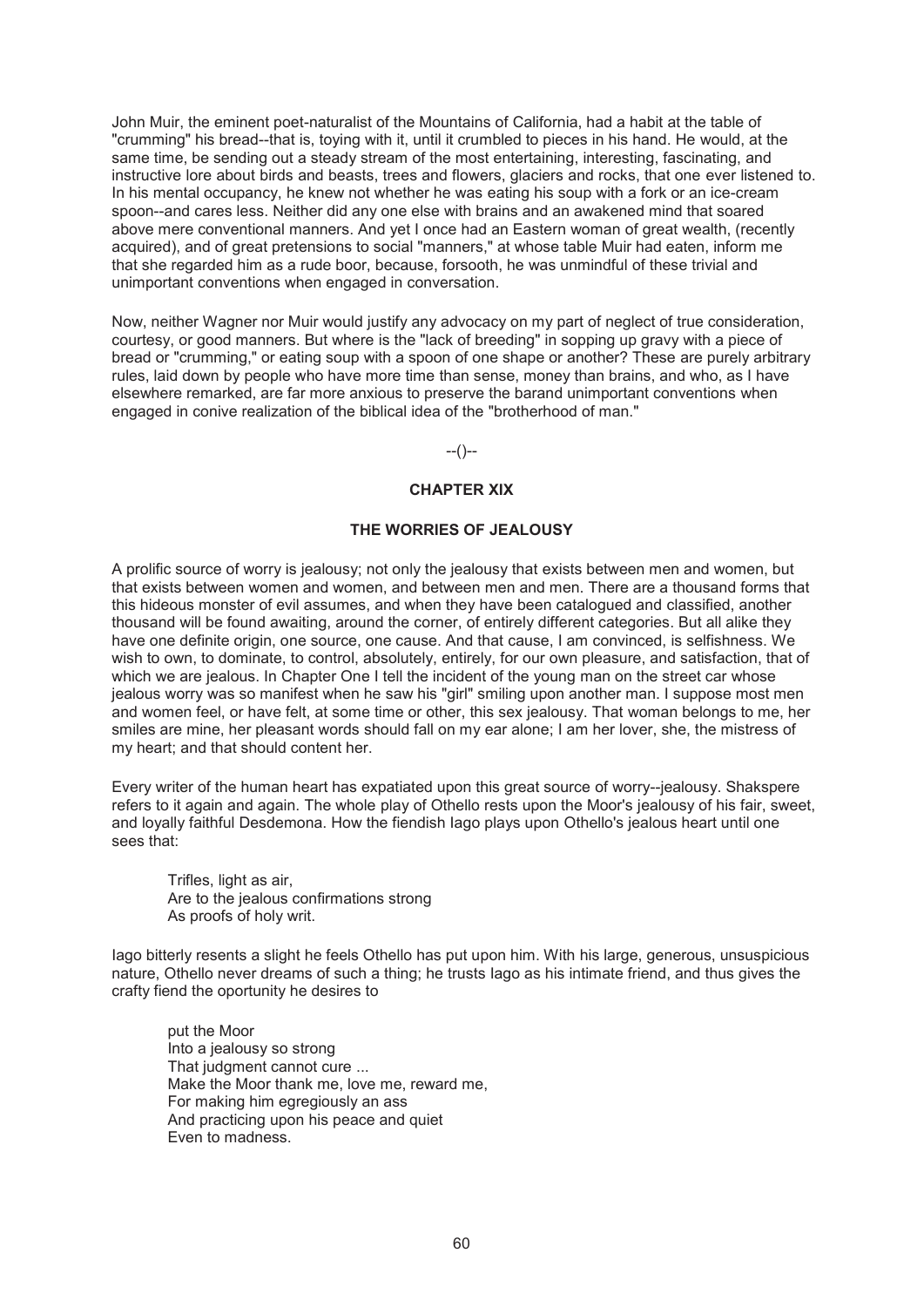Othello gives his wife, Desdemona, a rare handkerchief. Iago urges his own wife, who is Desdemona's maid, to pilfer this and bring it to him. When he gets it, he leaves it in Cassio's room. Cassio was an intimate friend of Othello's, one, indeed, who had gone with him when he went to woo Desdemona, and who, by Iago's machinations, had been suspended from his office of Othello's chief lieutenant. To provoke Othello's jealousy Iago now urges Desdemona to plead Cassio's cause with her husband, and at the came time eggs on Othello to watch Cassio:

Look to your wife; observe her well with Cassio; Wear your eye thus, not jealous nor secure. I would not have your free and noble nature Out of self-bounty be abus'd; look to 't.

Thus he works Othello up to a rage, and yet all the time pretends to be holding him back:

I do see you're mov'd; I pray you not to strain my speech To grosser issues nor to larger reach Than to suspicion.

Iago leaves the handkerchief in Cassio's room, at the same time saying:

The Moor already changes with my poison; Dangerous conceits are in their natures poisons, Which at the first are scarce found to distaste, But with a little act upon the blood, Burn like the mines of sulphur.

And as he sees the tortures the jealous worries of the Moor have already produced in him, he exultingly yet stealthily rejoices:

Not poppy, nor mandragora, Nor all the drowsy syrups of the world, Shall ever medicine thee to that sweet sleep Which thou hadst yesterday.

Well might Othello exclaim that he is "Set on the rack." Each new suspicion is a fresh pull of the lever, a tightening of the strain to breaking point, and soon his jealousy turns to the fierce and murderous anger Iago hoped it would:

Like to the Pontic sea, Whose icy current and compulsive course Ne'er feels retiring ebb, but keeps due on To the Propontic and the Hellespont, Even so my bloody thoughts, with violent pace, Shall ne'er look back, ne'er ebb to humble love, Till that a capable and wide revenge Swallow them up.

Thus was he urged on, worried by his jealousy, until, in his bloody rage, he slew his faithful wife. Poor Desdemona, we weep her fate, yet at the same time we should deeply lament that Othello was so beguiled and seduced by his jealousy to so horrible a deed. And few men or women there are, unless their souls are purified by the wisdom of God, that are not liable to jealous influences. Our human nature is weak and full of subtle treacheries, that, like Iago, seduce us to our own undoing. He who yields for one moment to the worries of jealousy is already on the downward path that leads to misery, woe and deep undoing, Iago is made to declare the philosophy of this fact, when, in the early portion of the play he says to Roderigo: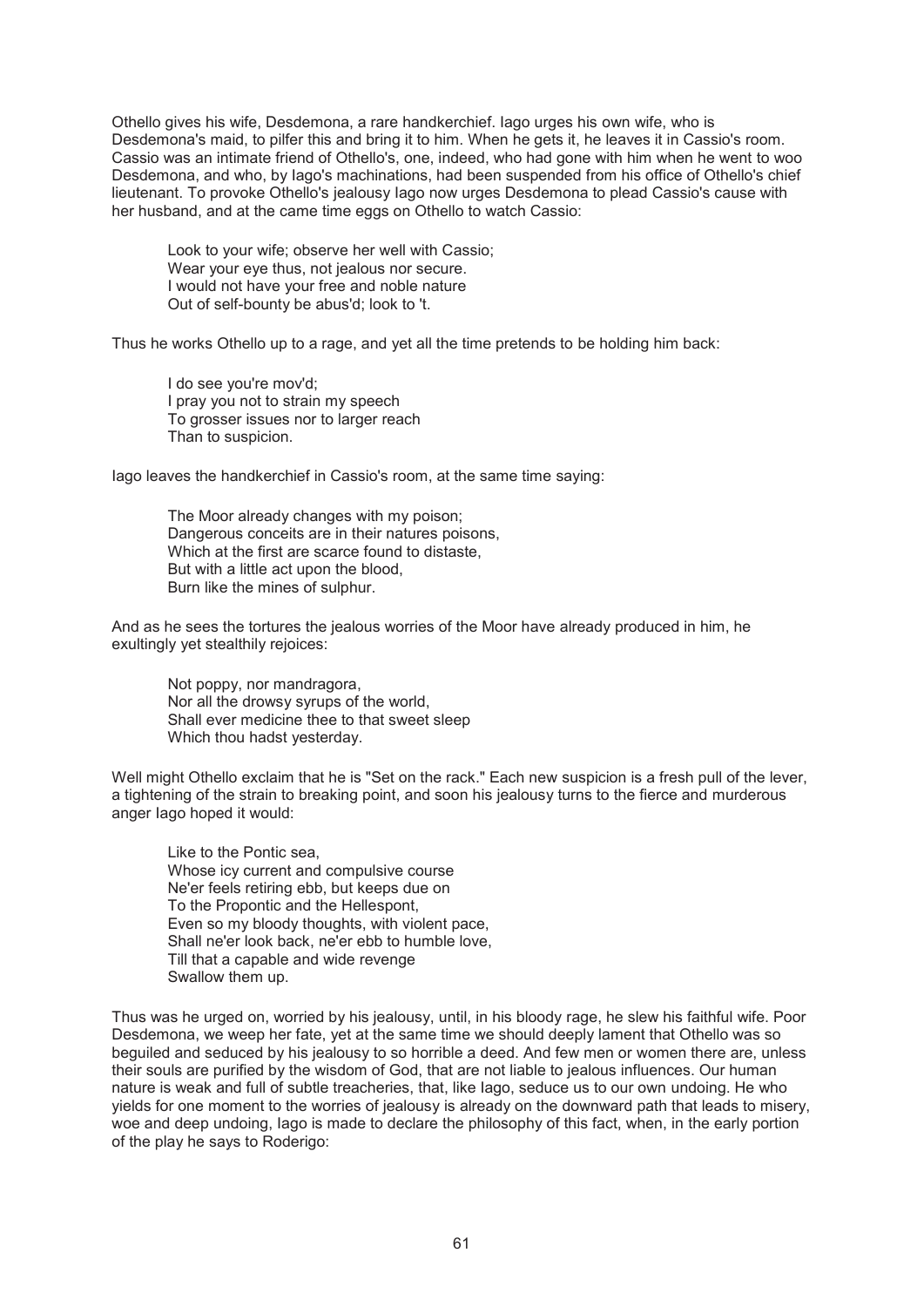'Tis in ourselves we are thus or thus. Our bodies are our gardens, to the which our wills are gardeners; so that if we will plant nettles or sow lettuce, set hyssop and weed up thyme, supply it with one gender of herbs or distract it with many, either to have it sterile with idleness or manured with industry, why, the power and corrigible authority of this lies in our wills.

Therein, surely, is great truth. We can plant or weed up, in the garden of our minds, whatever we will; we can "have it sterile with idleness," or fertilize it with industry, and it must ever be remembered that the more fertile the soil the more evil weeds will grow apace if we water and tend them. Our jealous worries are the poisonous weeds of life's garden and should be rooted out instanter, and kept out, until not a sign of them can again be found.

Solomon sang that "jealousy is as cruel as the grave; the coals thereof are coals of fire, which hath a most vehement flame."

What a graphic picture of worry--a fire of vehement flame, burning, scorching, destroying peace, happiness, content, joy and reducing them to ashes.

In my travel and observation I have found a vast amount of jealous worry in institutions of one kind and another--such as the Indian Service, in reform schools, in humane societies, in hospitals, among the nurses, etc. It seems to be one of the misfortunes of weak human nature when men and women associate themselves together to do some work which ought to call out all the nobleness, the magnanimity, the godlike qualities of their souls, they become maggoty with jealous worries--worry that they are not accorded the honor that is their due; worry that their work is not properly appreciated; worry lest someone else becomes a favorite of the Superintendent, etc., etc., etc., ad libitum. Worries of this nature in every case, are a proof of small, or undeveloped, natures. No truly great man or woman can be jealous. Jealousy implies that you are not sure of your own worth, ability, power. You find someone else is being appreciated, you covet that appreciation for yourself, whether you deserve it or not. In other words you yield to accursed selfishness, utterly forgetful of the apostolic injunction: "In honor preferring one another."

And the same jealousies are found among men and women in every walk of life, in trade, in the office, among professors in schools, colleges, universities; in the learned professions, among lawyers, physicians and even among the ministers of the gospel, and judges upon the bench.

Oh! shame! shame! upon the littleness, the meanness, the paltriness of such jealousies; of the worries that come from them. How any human being is to be pitied whose mortal mind is corroded with the biting acid of jealous worry. When I see those who are full of worry because yielding to this demon of jealousy I am almost inclined to believe in the old-time Presbyterian doctrine of "total depravity." Whenever, where-ever, you find yourself feeling jealous, take yourself by the throat (figuratively), and strangle the feeling, then go and frankly congratulate the person of whom you are jealous upon some good you can truthfully say you see in him; spread his praises abroad; seek to do him honor. Thus by active work against your own paltry emotion you will soon overcome it and be free from its damning and damnable worries.

Akin to the worries of jealousy are the worries of hate. How much worry hate causes the hater, he alone can tell. He spends hours in conjuring up more reasons for his hate than he would care to write down. Every success of the hated is another stimulant to worry, and each step forward is a sting full of pain and bitterness.

He who hates walks along the path of worry, and so long as he hates he must worry. Hence, there is but one practical way of escape from the worries of hatred, viz., by ceasing to hate, by overcoming evil with good.

#### --()--

#### **CHAPTER XX**

## **THE WORRIES OF SUSPICION**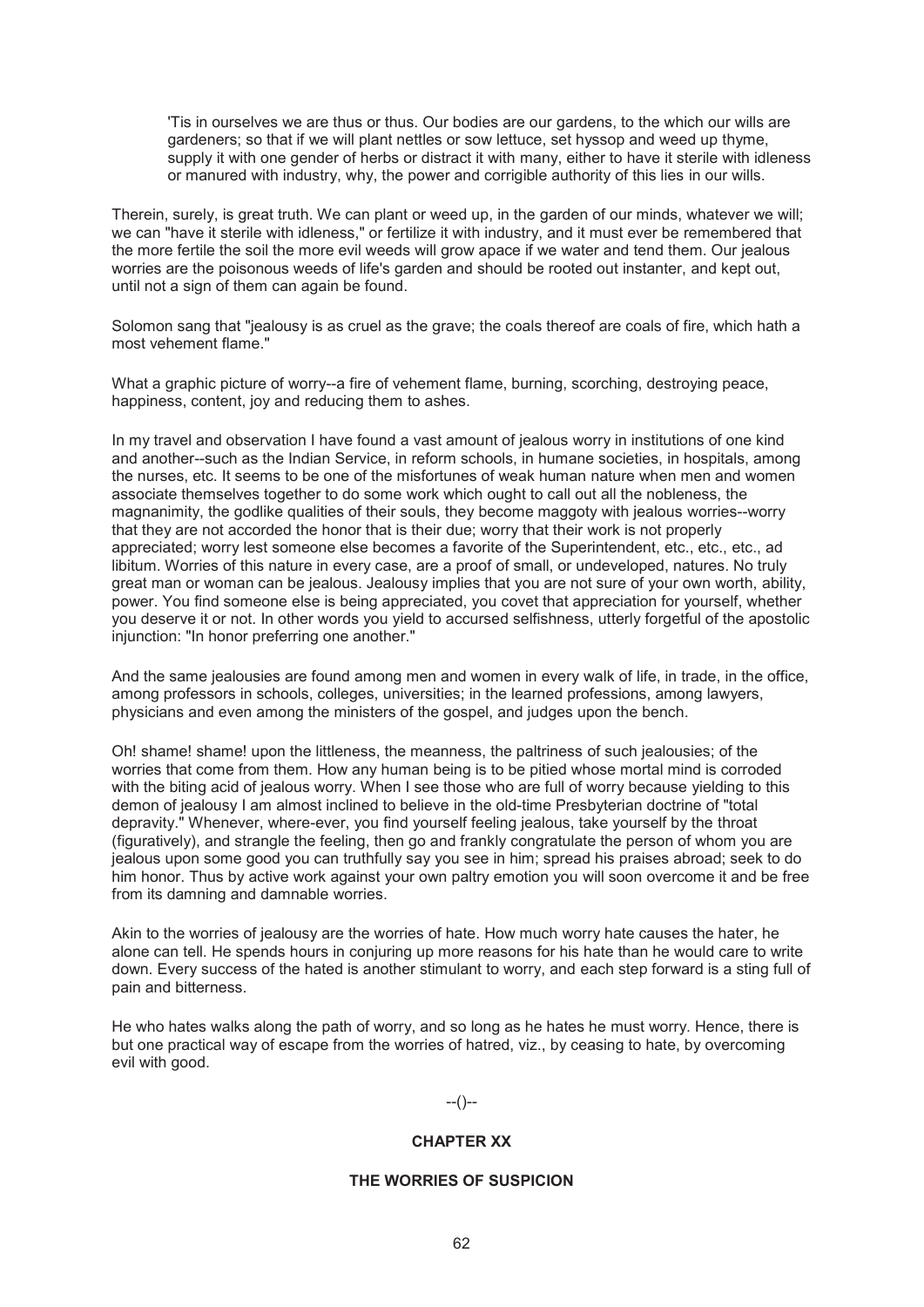He who has a suspicious mind is ever the prey of worry. Such an one is to be pitied for he is tossed hither and yon, to and fro, at the whim of every breath of suspicion he breathes. He has no real peace of mind, no content, no unalloyed joy, for even in his hours of pleasure, of recreation, of expected jollity he is worrying lest someone is trying to get ahead of him, his vis-a-vis is "jollying" him, his partner at golf is trying to steal a march on him, he is not being properly served at the picnic, etc.

These suspicious-minded people are sure that every man is a scoundrel at heart--more or less--and needs to be watched; no man or woman is to be trusted; every grocer will sand his sugar, chicory his coffee, sell butterine for butter, and cold-storage eggs for fresh if he gets a chance. To accept the word of a stranger is absurd, as it is also to believe in the disinterestedness of a politician, reformer, office-holder, a corporation, or a rich man. But to believe evil, to expect to be swindled, or prepare to be deceived is the height of perspicacity and wisdom. How wonderfully Shakspere in Othello portrays the wretchedness of the suspicious man. One reason why Iago so hated the Moor was that he suspected him:

...the thoughts whereof Doth like a poisonous mineral gnaw my inwards, And nothing can or shall content my soul Till I am even'd with him.

How graphic the simile, "gnaw my inwards;" it is the perpetual symbol of worry; the poisonous mineral ever biting away the lining of the stomach; just as mice and rats gnaw at the backs of the most precious books and destroy them; aye, as they gnaw during the night-time and drive sleep away from the weary, so does suspicion gnaw with its sharp worrying teeth to the destruction of peace, happiness and joy.

Then, when Iago has poisoned Othello's mind with suspicions about his wife, how the Moor is worried, gnawed by them:

By heaven, he echoes me, As if there were some monster in his thought Too hideous to be shown--(To Iago) Thou dost mean something. I heard thee say even now, thou lik'dst not that, When Cassio left my wife; what didst not like? And when I told thee he was of my counsel In my whole course of wooing, thou criedst 'Indeed!' And didst contract and purse thy brow together, As if thou then hadst shut up in thy brain Some horrible conceit. If thou dost love me, Show me thy thought.

And then we know, how, with crafty, devilish cunning, Iago plays upon these suspicions, fans their spark into flames. He pretends to be doing it purely on Othello's account and accuses himself that:

...it is my nature's plague To spy into abuses, and yet my jealousy Shapes faults that are not:

and then cries out:

O beware, my lord, of jealousy! It is the green-eyed monster which doth mock The meat it feeds on. That cuckold lives in bliss Who certain of his fate, loves not his wronger; But, O, what damned minutes tells he o'er Who dotes, yet doubts, suspects, yet strongly loves!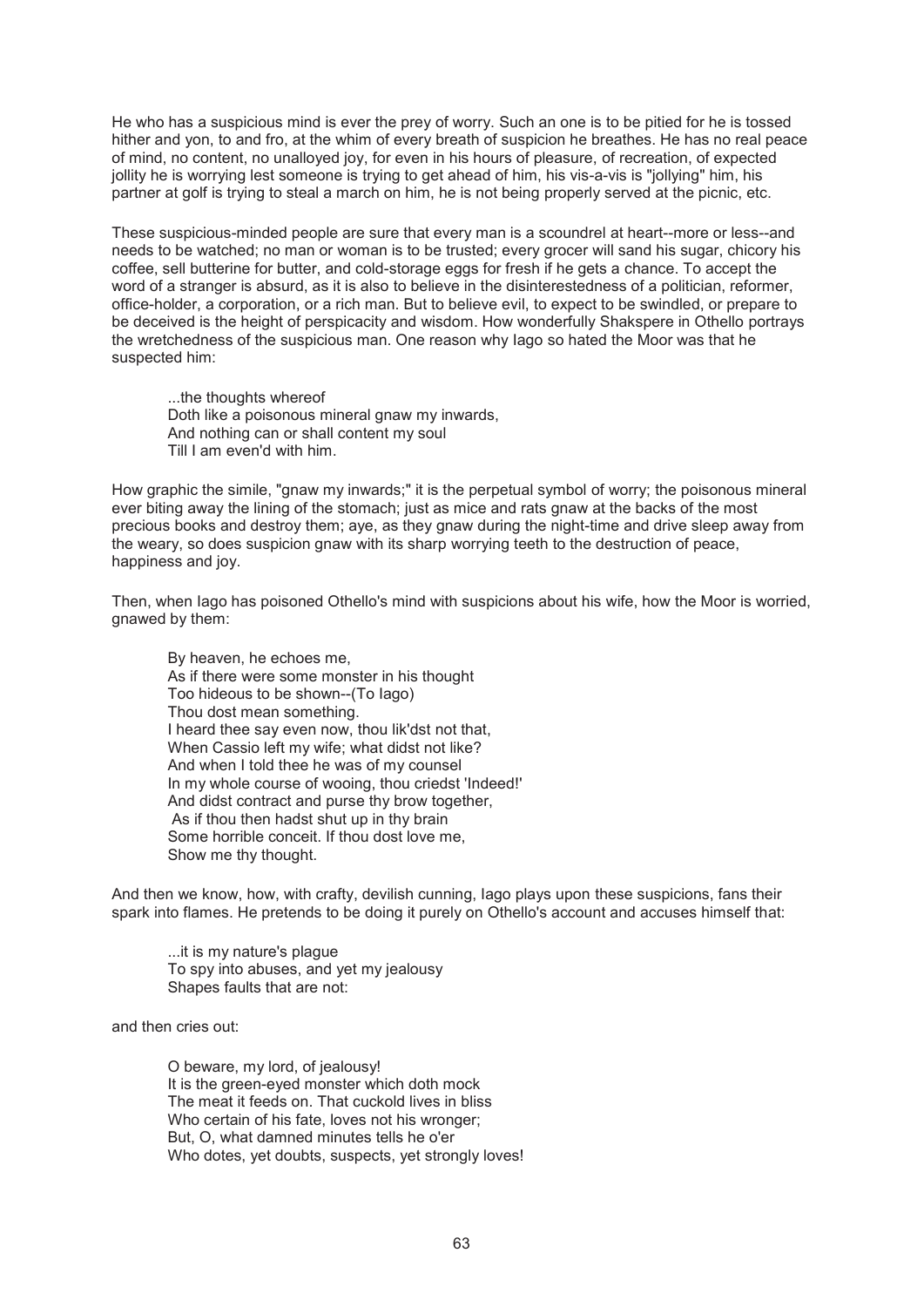There, indeed, the woe of the suspicious is shown. His minutes are really "damned;" peace flies his heart, rest from his couch, sanity from his throne, and, yielding himself, he becomes filled with murderous anger and imperils his salvation here and hereafter.

 $-(-)$ 

# **CHAPTER XXI**

## **THE WORRIES OF IMPATIENCE**

How many of our worries come from impatience? We do not want to wait until the fruition of our endeavors comes naturally, until the time is ripe, until we are ready for that which we desire. We wish to overrule conditions which are beyond our power; we fail to accept the inevitable with a good grace; we refuse to believe in our circumscriptions, our limitations, and in our arrogance and pride express our anger, our indignation, our impatience.

I have seen people whose auto has broken down, worried fearfully because they would not arrive somewhere as they planned, and in their impatient fretfulness they annoyed, angered, and upset all around them, without, in one single degree, improving their own condition or hastening the repair of the disaster. What folly; what more than childish foolishness.

A child may be excused for its impatience and petulance for it has not yet learned the inevitable facts of life--such as that breaks must be repaired, tires must be made so that they will not leak, and that the gasoline tank cannot be empty if the machine is to run. But a man, a woman, is supposed to have learned these incontrovertible facts, and should, at the same time, have learned acquiesence in them.

A train is delayed; one has an important engagement; worry seems inevitable and excusable. But is it? Where is the use? Will it replace the destroyed bridge, renew the washed out track, repair the broken engine? How much better to submit to the inevitable with graceful acceptance of the fact, than to fret, stew, worry, and at the same time, irritate everyone around you.

How serenely Nature rebukes the impatience of the fretful worrier. A man plants corn, wheat, barley, potatoes--or trees, that take five, seven years to come to bearing, such as the orange, olive, walnut, date, etc. Let him fret ever so much, worry all he likes, chafe and fret every hour; let him go and dig up his seeds or plants to urge their upgrowing; let him even swear in his impatient worry and threaten to smash all his machinery, discharge his men, and turn his stock loose; Nature goes on her way, quietly, unmoved, serenely, unhurried, undisturbed by the folly of the one creature of earth who is so senseless as to worry--viz., man.

Many a man's hair has turned gray, and many a woman's brow and cheeks have become furrowed because of fretful, impatient worry over something that could not be changed, or hastened, or improved.

My conception of life is that manhood, womanhood, should rise superior to any and all conditions and circumstances. Whatever happens, Spirit should be supreme, superior, in control. And until we learn that lesson, life, so far, has failed. Inasmuch as we do learn it, life has become a success.

#### $-(-)$

## **CHAPTER XXII**

## **THE WORRIES OF ANTICIPATION**

He crosses every bridge before he comes to it, is a graphic and proverbial rendering of a description of the man who worries in anticipation. Something, sure, is going to happen. He is always fearful, not of what is, but of what is going to be. For twenty years he has managed to live and pay his rent, but at the beginning of each month he begins afresh to worry where "next month's rent is going to come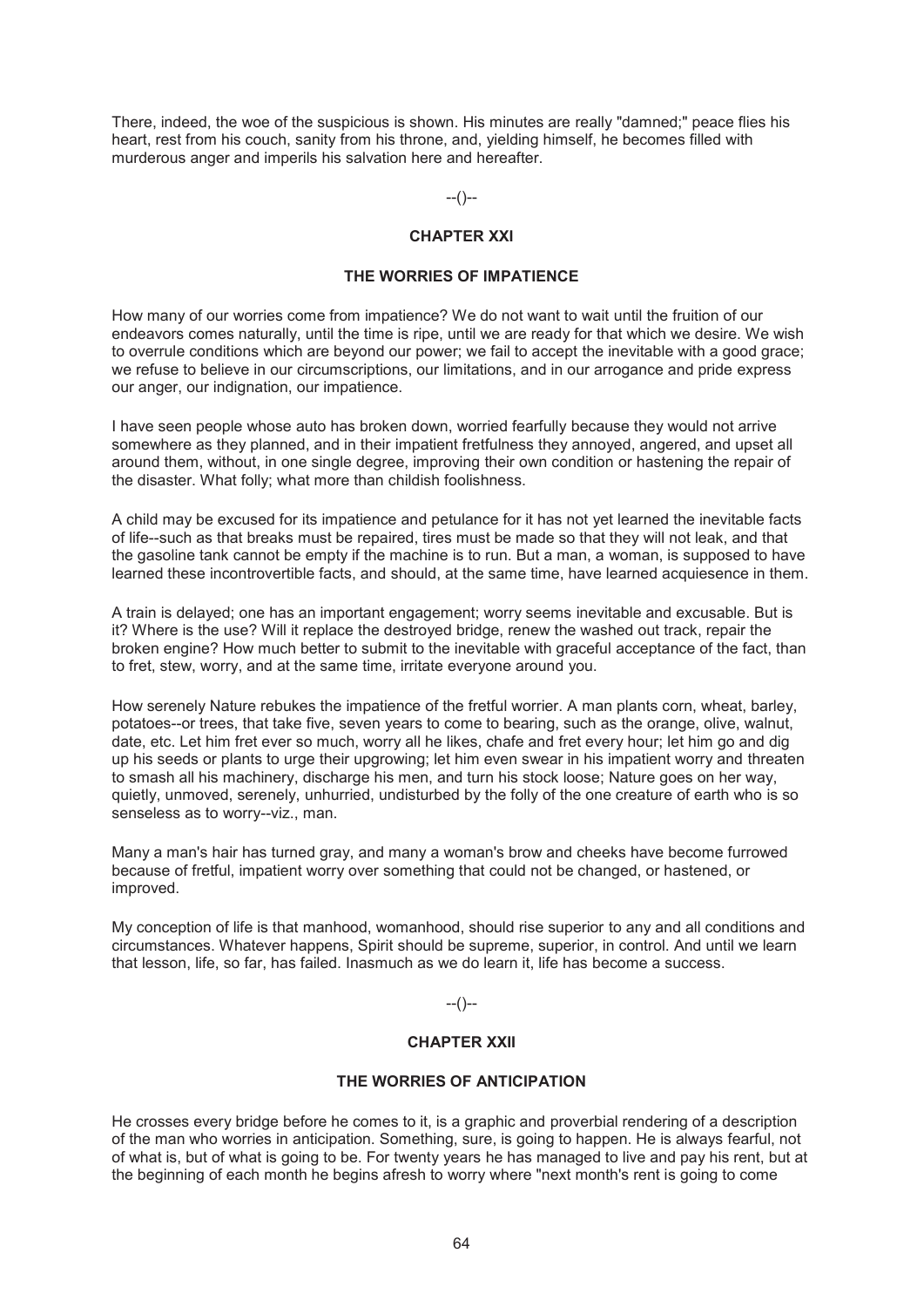from." He's collected his bills fairly well for a business life-time, but if a debtor fails to send in his check on the very day he begins to worry and fear lest he fail to receive it. His wife has given him four children, but at the coming of the fifth he is sure something extraordinarily painful and adverse is going to happen.

He sees--possibly, here, I should say, she sees--their son climbing a tree. She is sure he will fall and break a leg, an arm, or his neck. Her boy mustn't ride the horse lest he fall and injure himself; if he goes to swim he is surely in danger of being drowned, and she could never allow him or his sister to row in a boat lest it be overturned. The child must be watched momentarily, lest it fall out of the window, search out a sharp knife, swallow poison, or do some irreparable damage to the bric-a-brac.

Here let me relate an incident the truth of which is vouched for, and which clearly illustrates the difference between the attitude of worry and that of trust. One day, when Flattich, a pious minister of the Wurtemberg, was seated in his armchair, one of his foster children fell out of a second-story window, right before him, to the pavement below. He calmly ordered his daughter to go and bring up the child. On doing so it was found the little one had sustained no injury. A neighbor, however, aroused by the noise, came in and reproached Flattich for his carelessness and inattention. While she was thus remonstrating, her own child, which she had brought with her, fell from the bench upon which she had seated it, and broke its arm. "Do you see, good woman," said the minister, "if you imagine yourself to be the sole guardian of your child, then you must constantly carry it in your arms. I commend my children to God; and even though they then fall, they are safer than were I to devote my whole time and attention to them."

Those who anticipate evils for their children too often seem to bring down upon their loved ones the very evils they are afraid of. And one of the greatest lessons of life, and one that brings immeasurable and uncountable joys when learned, is, that Nature--the great Father-Mother of us all--is kindly disposed to us. We need not be so alarmed, so fearful, so anticipatory of evil at her hands.

Charles Warren Stoddard used to tell of the great dread Mark Twain was wont to feel, during the exhaustion and reaction he felt at the close of each of his lectures, lest he should become incapable of further writing and lecturing and therefore become dependent upon his friends and die a pauper. How wonderfully he conquered this demon of perpetual worry all those who know his life are aware; how that, when his publisher failed he took upon himself a heavy financial burden, for which he was in no way responsible, went on a lecture tour around the world and paid every cent of it, and finally died with his finances in a most prosperous condition.

The anticipatory worries of others are just as senseless, foolish and absurd as were those of Mark Twain, and it is possible for every man to overcome them, even as did he.

The cloud we anticipate seldom, if ever, comes, and then, generally, in a different direction from where we sought it. Time spent on looking for the cloud, and figuring how much of injury it will do us had better be utilized in garnering the hay crop, bringing in the lambs, or hauling warm fodder and bedding for them.

There is another side, however, to this worrying anticipation of troubles. The ancient philosophers recognized it. Lucan wrote: "The very fear of approaching evil has driven many into peril."

There are those who believe that the very concentration of thought upon a possible evil will bring to pass the peculiar arrangement of circumstances that makes the evil. Of this belief I am not competent to speak, but I am fully assured that it is far from helpful to be contemplating the possibility of evil. In my own life I have found that worrying over evils in anticipation has not prevented their coming, and, on the other hand, that where I have boldly faced the situation, without fear and its attendant worries, the evil has fled.

Hence, whether worries in hand, or worries to come, worries real or worries imaginary, the wise, sane and practical course is to kill them all and thus Quit Your Worrying.

--()--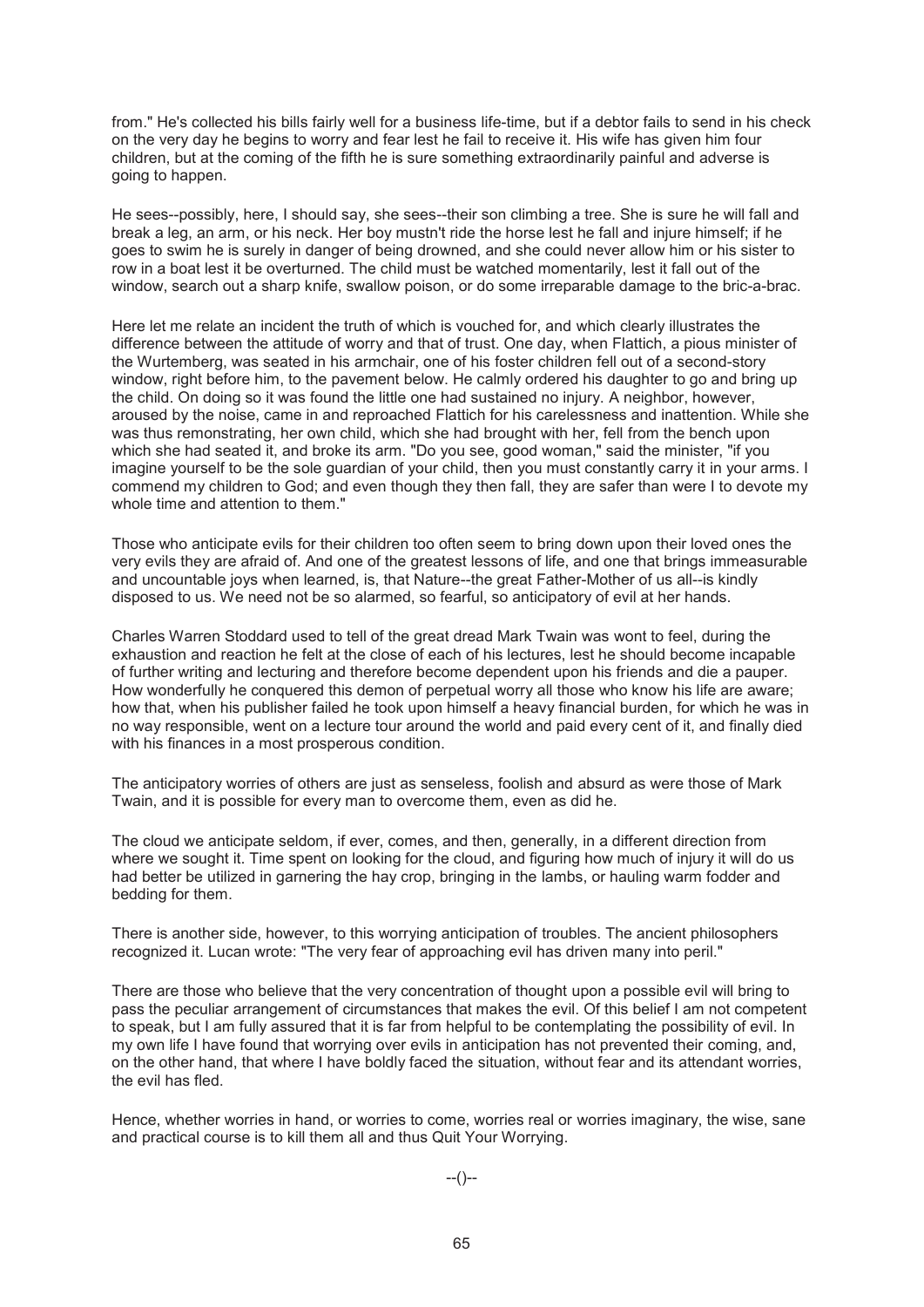# **CHAPTER XXIII**

# **HOW OUR WORRY AFFECTS OTHERS**

If worry affected merely ourselves it would be bad enough, but we could tolerate it more than we do. For it is one of the infernal characteristics of worry that our manifestation of it invariably affects others as injuriously as it affects ourselves.

An employer who worries his employees never gets the good work out of them as does the one who has sense enough to keep them happy, good-natured and contented. I was lecturing once for a large corporation. I had two colleagues, who "spelled me" every hour. For much of the time we had no place to rest, work or play between our lectures. Our engagement lasted the better part of a year, and the result was that, during that period where our reasonable needs were unprovided for, we all failed to give as good work as we were capable of. We were unnecessarily worried by inadequate provision and our employers suffered. Henry Ford, and men of his type have learned this lesson. Men respond rapidly to those who do not worry them. Governor Hunt and Warden Sims, of Arizona, have learned the same fact in dealing with prisoners of the State Penitentiary. The less the men are "worried" by unnecessarily harsh treatment, absurd and cruel restrictions, curtailment of natural rights, the better they act, the easier they are liable to reform and make good.

Dr. Musgrove to his Nervous Breakdowns, tells a story of two commanders which well illustrates this point:

In a certain war two companies of men had to march an equal distance in order to meet at a particular spot. The one arrived in perfect order, and with few signs of exhaustion, although the march had been an arduous one. The other company reached the place utterly done up and disorganised. It was all a question of leadership; the captain of the first company had known his way and kept his men in good order, while the captain of the second company had never been sure of himself, and had harassed his subordinates with a constant succession of orders and counter-orders, until they had hardly known whether they were on their heads or their heels. That was why they arrived completely demoralised.

In war, as in peace, it is not work that kills so much as worry. A general may make his soldiers work to the point of exhaustion as Napoleon often did, yet have their almost adoring worship. But the general who worries his men gets neither their good will nor good work.

A worrying mother can keep a whole house in a turmoil, from father down to the latest baby. The growing boys and girls soon learn to dread the name of "home," and would rather be in school, in the backyard playing, in the attic, at the neighbors, or in the streets, anywhere, than within the sound of their mother's worrying voice, or frowning countenance. A worrying husband can drive his wife distracted, and vice versa. I was dining not long ago with a couple that, from outward appearance, had everything that heart could desire to make them happy. They were young, healthy, had a good income, were both engaged in work they liked, yet the husband worried the wife constantly about trifles. If she wished to set the table in a particular way he worried because she didn't do it some other way; if she drove one of their autos he worried because she didn't take the other; and when she wore a spring-day flowery kind of a hat he worried her because his mother never wore any other than a black hat. The poor woman was distracted by the absolute absurdities, frivolities and inconsequentialities of his worries, yet he didn't seem to have sense to see what he was doing. So I gave him a plain practical talk--as I had been drawn into a discussion of the matter without any volition on my part--and urged him to quit irritating his wife so foolishly and so unnecessarily.

Some teachers worry their pupils until the latter fail to do the work they are competent to do; and the want of success of many an ambitious teacher can often be attributed to his, her, worrying disposition. Remember, therefore, that when you worry you are making others unhappy as well as yourself, you are putting a damper, a blight, upon other lives as well as your own, you are destroying the efficiency of other workers as well as your own, you are robbing others of the joy of life which God intended them freely to possess. So that for the sake of others, as well as your own, it becomes an imperative duty that you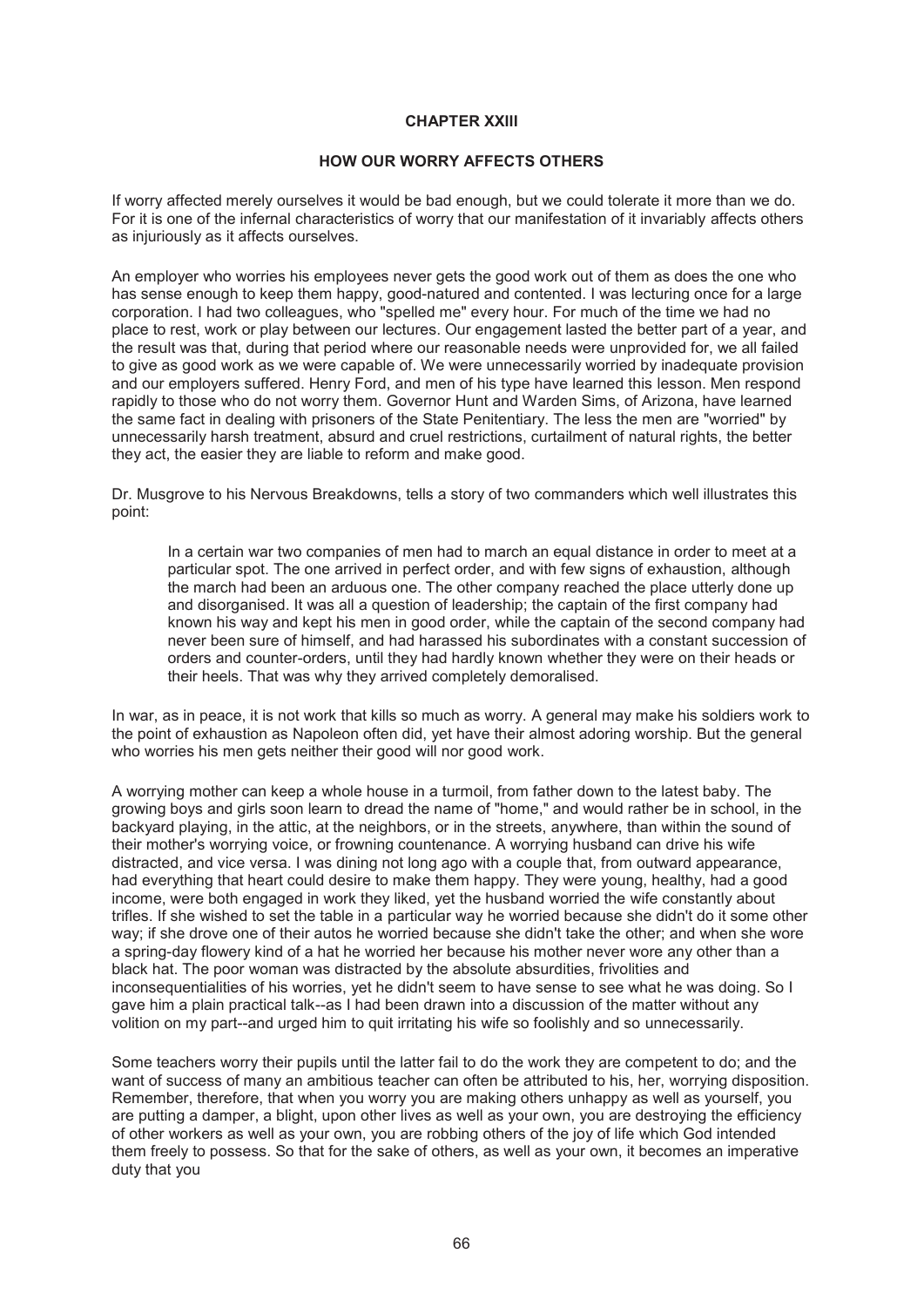#### **CHAPTER XXIV**

#### **WORRY VERSUS INDIFFERENCE**

The aim and object of all striving in life should be to grow more human, more humane, less selfish, more helpful to our fellows. Any system of life that fails to meet this universal need is predestined to failure. When, therefore, I urge upon my readers that they quit their worrying about their husbands or wives, sons and daughters, neighbors and friends, the wicked and the good, I do not mean that they are to harden their hearts and become indifferent to their welfare. God forbid! No student of the human heart, of human life, and of the Bible can long ignore the need of a caution upon these lines. The sacred writer knew what he was talking about when he spoke of the human heart as deceitful and desperately wicked. It is deceitful or it would never blind people as it does to the inutility, the futility of much of their goodness. A goodness that is wrapped up in a napkin, and lies unused for the benefit of others, rots and becomes a putrid mass of corruption. It can only remain good by being unselfishly used for the good of others, and to prove that the human heart is desperately wicked one needs only to look at the suffering endured by mankind unnecessarily--suffering that organized society ought to prevent and render impossible.

The parable of the lost sheep was written to give us this needful lesson. The shepherd, when he found one of his sheep gone, did not sit down and wring his hands in foolish and useless worry as to what would happen to the sheep, the dangers that would beset it, the thorns, the precipices, the wolves. Nor did he count over the times he had cautioned the sheep not to get away from its fellows. Granted that it was conceited, self-willed, refused to listen to counsel, disobedient--the main fact in the mind of the shepherd was that it was lost, unprotected, in danger, afraid, cold, hungry, longing for the sheepfold, the companionship of its fellows and the guardianship of the shepherd. Hence, he went out eagerly and sympathetically, and searched until he found it and brought it back to shelter.

This, then, should be the spirit of those who have needed my caution and advice to quit their worrying about their loved ones and others--Do not worry, but do not, under any consideration, become hardhearted, careless, or indifferent. Better by far preserve your interest and the human tenderness that leads you to the useless and needless expenditure of energy and sympathy in worry than that you should let your loved ones suffer without any care, thought, or endeavor on their behalf. But do not let it be a sympathy that leads to worry. Let it be helpful, stimulating, directive, energizing in the good. Overcome evil with good. Resist evil and it will flee from you. So long as those you love are absorbed in the things that in the past have led you to worry over them, be tender and sympathetic with them, surround them with your holy and helpful love.

Jesus was tender and compassionate with all who were sick or diseased in body or mind. He was never angry with any, save the proud and self-righteous Pharisees. He tenderly forgave the adulterous woman, justified the publican and never lectured or rebuked those who came to have their bodily and mental infirmities removed by him. Let us then be tender with the erring and the sinful, rather than censorious, and full of rebuke. Is it not the better way to point out the right--overcome the evil with the good, and thus bind our erring loved ones more firmly to ourselves. Surely our own errors, failures, weaknesses and sins ought to have taught us this lesson.

In the bedroom of a friend where I recently slept, was a card on which was illuminated these words, which bear particularly upon this subject:

The life that has not known and accepted sorrow is strangely crude and untaught; it can neither help nor teach, for it has never learned. The life that has spurned the lesson of sorrow, or failed to read it aright, is cold and hard. But the life that has been disciplined by sorrow is courageous and full of holy and gentle love.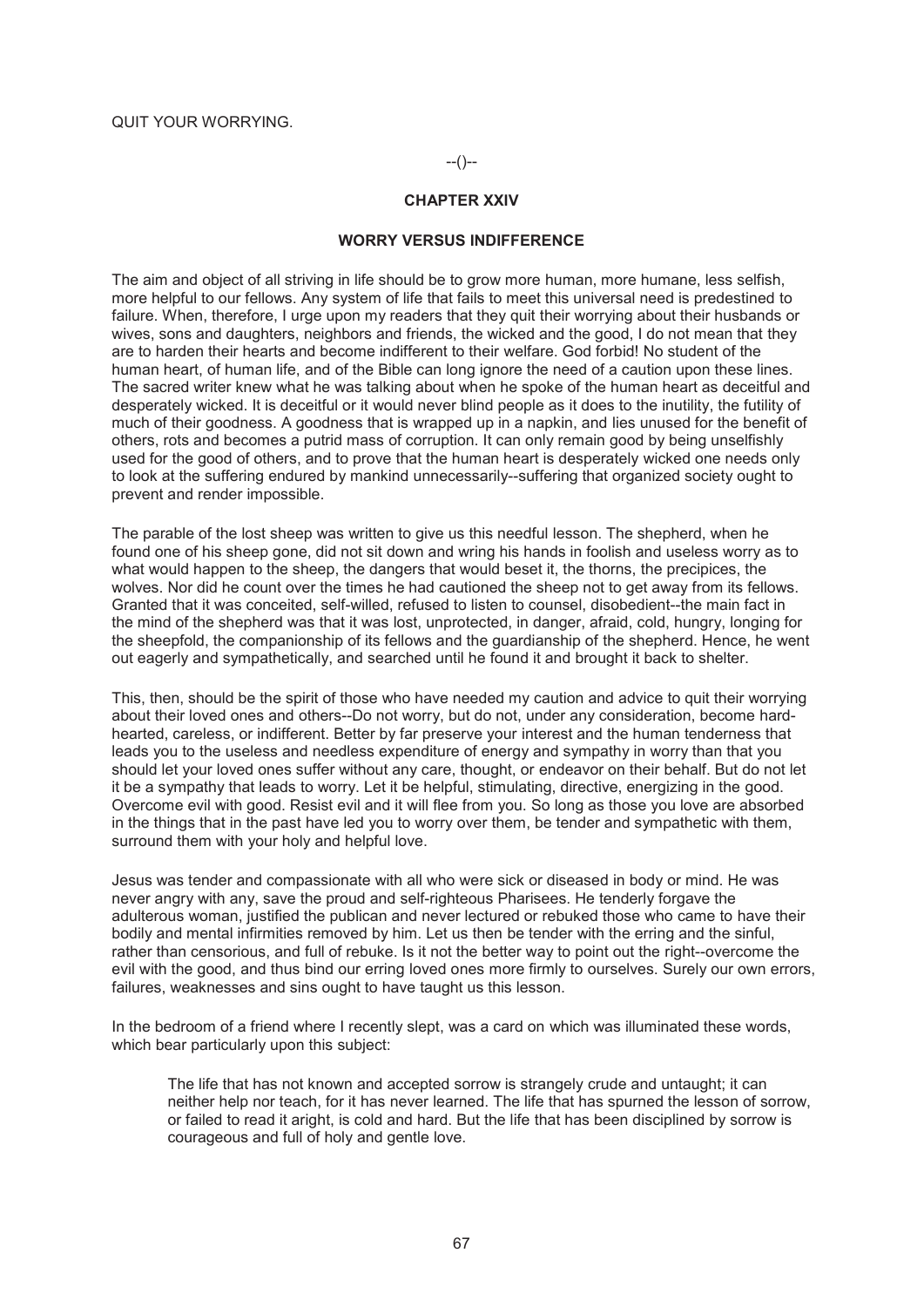And it is this holy, gentle, and courageous love that we need to exercise every day towards those who require it, rather than the worry that frets still more, irritates, and widens the gulf already existent. So, reader, don't worry, but help, sympathetically and lovingly, and above all, don't become indifferent, hard-hearted and selfish.

 $-(-)$ 

# **CHAPTER XXV**

#### **WORRIES AND HOBBIES**

Though these words are much alike in sound they have no sympathy one with another. Put them in active operation and they rush at each other's throats far worse than Allies and Germans are now fighting. They strive for a death grip, and as soon as one gets hold he hangs on to the end--if he can. Yet, as in all conflicts, the right is sure to win in an equal combat, the right of the hobby is absolutely certain to win over the wrong of the worry.

Webster defines a hobby as: "A subject or plan which one is constantly setting off," or "a favorite and ever recurring theme of discourse, thought, or effort," but the editor of The Century Dictionary has a better definition, more in accord with modern thought, viz., "That which a person persistently pursues or dwells upon with zeal or delight, as if riding a horse."

Are you cursed by the demon of worry? Has he got a death grip on your throat? Do you want to be freed from his throttling assaults? If so, get a hobby, the more mentally occupying the better, and ride it earnestly, sincerely, furiously. Let it be what it will, it will far more than pay in the end, when you find yourself free from the nightmare of worry that has so relentlessly ridden you for so long. Collect bugs, old china, Indian baskets, Indian blankets, pipes, domestic implements, war paraphanalia, photographs, butterflies; make an herbarium of the flowers of your State; collect postage stamps, old books, first editions; go in for extra-illustrating books; pick up and classify all the stray phrases you hear--do anything that will occupy your mind to the exclusion of worry.

And let me here add a thought--the more unselfish you can make your hobby the better it will be for you. Perhaps I can put it even in a better way yet: The less your hobby is entered into with the purely personal purpose of pleasing yourself, and the more actively you can make it beneficial, helpful, joygiving to others, the more potent for good it will be in aiding you to get rid of your worries. He who blesses another is thrice blessed, for he not only blesses himself by the act, but brings upon himself the blessing of the recipient and of Almighty God, with the oft-added blessing of those who learn of the good deed and breathe a prayer of commendation for him. In San Francisco there is a newspaper man who writes in a quaint, peculiar, simple, yet subtle fashion, who signs himself "K.C.B." During the Panama-Pacific Exposition one of his hobbies was to plan to take there all the poor youngsters of the streets, the newsboys, the little ones in hospitals, the incurables, the down-and-outers of the workhouse and poor-farm, and finally, the almost forgotten old men and women of the almshouses.

I saw strong men weep with deep emotion at the procession of automobiles conveying the happy though generally silent throngs on one of these occasions, and "K.C.B." must have felt the showers of blessings that were sent in his direction from those who saw and appreciated his beautiful helpfulness.

There is nothing to hinder any man, woman, youth or maiden from doing exactly the same kind of thing, with the same spirit, and bringing a few hours of happiness to the needy, thus driving worry out of the mind, putting it hors de combat, so that it need never again rise from the field.

Every blind asylum, children's hospital, slum, old lady's home, old man's home, almshouse, poor-farm, work-house, insane asylum, prison, and a thousand other centers where the poor, needy, sick and afflicted gather, has its lonely hearts that long for cherishing, aching brows that need to be soothed, pain to be alleviated; and there is no panacea so potent in removing the worries of our own life as to engage earnestly in removing the positive and active ills of others.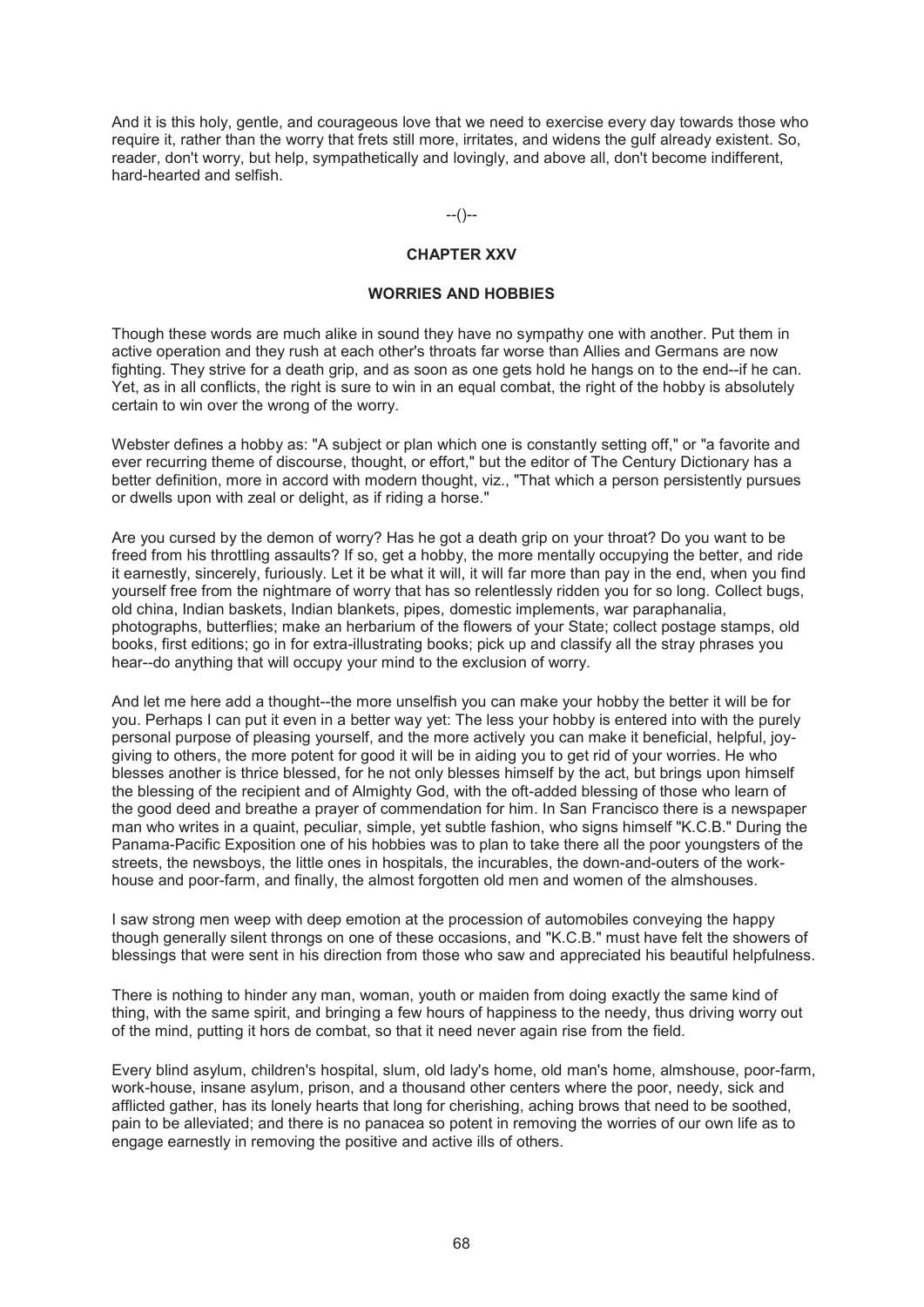People occasionally ask me if I have any hobby that has helped me ward off the attacks of worry. I do not believe I have ever answered this question as fully as I might have done, so I will attempt to do so now. One of my first hobbies was food reform and hygienic living. When I was little more than twelve years of age I became a vegetarian and for nine years lived the life pretty rigorously. I have always believed that simpler, plainer living than most of us indulge in, more open air life, sleeping, working, living out of doors, more active, physical exercise of a useful character, would be beneficial. Then I became a student of memory culture. Professor William Stokes of the Royal Polytechnic Institution became my friend, and for years I studied his system of Mnemonics, or as it was generally termed "Artificial Memory." Then I taught it for a number of years, and evolved from it certain fundamental principles upon which I have largely based the cultivation of my own memory and mentality, and for which I can never be sufficiently thankful. Then I desired to be a public speaker. I became a "hobbyist" on pronunciation, enunciation, purity of voice, phrasing and getting the thought of my own mind in the best and quickest possible way into the minds of others. For years I kept a small book in which I jotted down every word, its derivation and full meaning with which I was not familiar. I studied clear enunciation by the hour; indeed as I walked through the streets I recited to myself, aloud, so that I could hear my own enunciation, such poems as Southey's Cataract of Lodore, where almost every word terminates in "ing." For I had heard many great English and American speakers whose failure to pronounce this terminal "ing" in such words as coming, going, etc., used to distress me considerably. Other exercises were the catches, such as "Peter Piper picks a peck of pickled peppers," or "Selina Seamstich stitches seven seams slowly, surely, serenely and slovenly," or "Around a rugged rock a ragged rascal ran a rural race." Then, too, Professor Stokes had composed a wonderful yarn about the memory, entitled "My M-made memory medley, mentioning memory's most marvelous manifestations." This took up as much as three or four pages of this book, every word beginning with m. It was a marvelous exercise for lingual development. He also had "The Far-Famed Fairy Tale of Fenella," and these were constantly and continuously recited, with scrupulous care as to enunciation. My father was an old-time conductor of choral and oratorio societies, and was the leader of a large choir. I had a good alto voice and under his wise dicipline it was cultivated, and I was a certificated reader of music at sight before I was ten years old. Then I taught myself to play the organ, and before I was twenty I was the organist and choir-master of one of the largest Congregational churches of my native town, having often helped my father in the past years to drill and conduct oratorios such as The Messiah, Elijah, The Creation, etc. When I began to speak in public the only special instruction I had for the cultivation of the voice was a few words from my father to this effect: Stand before the lookingglass and insist that your face appear pleasant and agreeable. Speak the sentence you wish to hear. Listen to your own voice, you can tell as well as anyone else whether its sound is nasal, harsh, raucous, disagreeable, affected, or in any way displeasing or unnatural. Insist upon a pure, clear, natural, pleasing tone, and that's all there is to it. When you appear before an audience speak to the persons at the further end of the hall and if they can hear you don't worry about anyone else. Later, when I had become fairly launched as a public speaker, he came to visit me, and when I appeared on my platform that night I found scattered around on the floor, where none could see them but myself, several placards upon which he had printed in easily-read capitals: Don't shout--keep cool. Avoid ranting. Make each point clear. Don't ramble, etc.

When I was about fourteen I took up phonography, or stenography as it is now known. This was an aid in reporting speeches, making notes, etc., but one of its greatest helps was in the matter of analysing the sounds of words thus aiding me in their clear enunciation.

At this time I was also a Sunday school teacher, and at sixteen years of age, a local preacher in the Methodist church. This led to my becoming an active minister of that denomination after I came to the United States, and for seven years I was as active as I knew how to be in the discharge of this work. In my desire to make my preaching effective and helpful I studied unweariedly and took up astronomy, buying a three inch telescope, and soon became elected to Fellowship in the Royal Astronomical Society of England. Then I took up microscopy, buying the fine microscope from Dr. Dallinger, President of the Royal Microscopical Society, with which he had done his great work on bacilli--and which, by-the-way, was later stolen from me--and I was speedily elected a Fellow of that distinguished Society. A little later Joseph Le Conte, the beloved geologist of the California State University, took me under his wing, and set me to work solving problems in geology, and I was elected, in due time, a Fellow of the Geological Society of England, a society honored by the counsels of such men as Tyndall, Murchison, Lyell, and all the great geologists of the English speaking world.